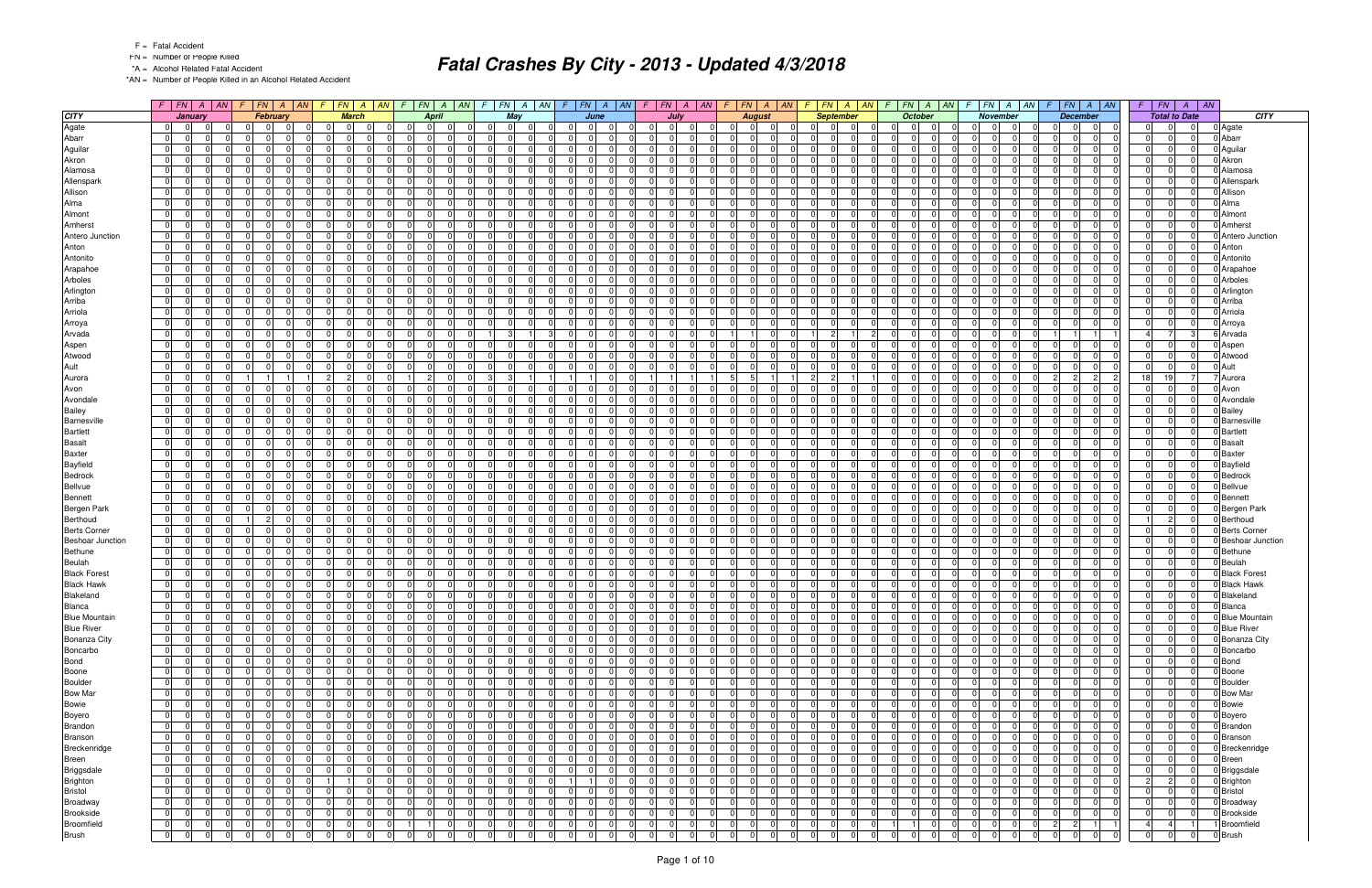- FN = Number of People Killed
- \*A = Alcohol Related Fatal Accident

\*AN = Number of People Killed in an Alcohol Related Accident

|                           |                      |                                  | $F$   FN   A   AN   F   FN |                         | $A \parallel AN$                    | F.                   | $FN \mid A$          | AN                   | $\sqrt{F}$     | $ FN $ A   AN                                            |                |                      | $F$ $FN$ $A$ $AN$ |                | $F$ $FN$                         | A   AN | F.                            |                | FN A AN                    | F.                         | $FN \mid A \mid AN$  |                | $F$ $ FN$ $ A $ $ AN$                     |       | $F N$ $A$<br>$\sqrt{F}$                   | AN                   | $FN \mid A \mid AN \mid$<br>F.   |                            |                      | $F$ $FN$ $A$ $AN$                      | $F \perp$                  | FN                   | $\overline{A}$       | $\overline{AN}$ |                             |
|---------------------------|----------------------|----------------------------------|----------------------------|-------------------------|-------------------------------------|----------------------|----------------------|----------------------|----------------|----------------------------------------------------------|----------------|----------------------|-------------------|----------------|----------------------------------|--------|-------------------------------|----------------|----------------------------|----------------------------|----------------------|----------------|-------------------------------------------|-------|-------------------------------------------|----------------------|----------------------------------|----------------------------|----------------------|----------------------------------------|----------------------------|----------------------|----------------------|-----------------|-----------------------------|
| <b>CITY</b>               |                      | January                          |                            |                         | February                            |                      | <b>March</b>         |                      |                | <b>April</b>                                             |                | May                  |                   |                | June                             |        |                               | July           |                            |                            | <b>August</b>        |                | <b>September</b>                          |       | October                                   |                      | November                         |                            |                      | <b>December</b>                        |                            | <b>Total to Date</b> |                      |                 | <b>CITY</b>                 |
| Buckingham                | 0                    | 0                                |                            | $\overline{0}$          | $\Omega$<br>. OI                    | 01                   | $\overline{0}$       | $\Omega$             | $\Omega$       | $\overline{0}$<br> 0                                     | 01             | $\overline{0}$       | $\overline{0}$    | $\Omega$       | 0 I<br>- 01                      |        | .0                            | $\overline{0}$ | $\Omega$                   | $\mathbf 0$                | $\overline{0}$       |                | 0 <br>$\Omega$                            | - 0 I | $\Omega$<br>$\overline{0}$                | - 01                 | 0                                | $\mathbf{0}$               | $\Omega$             | $\mathbf 0$<br>$\overline{0}$          | 01                         | $\Omega$             | 0                    |                 | 0 Buckingham                |
| <b>Buena Vista</b>        | 0                    | $\mathbf 0$                      |                            | $\Omega$                | $\Omega$<br>$\Omega$                | 0                    | $\Omega$             | $\Omega$             | $\Omega$       | $\Omega$<br>$\Omega$                                     | - 0 I          | $\Omega$             | $\Omega$          | $\Omega$       | $\Omega$                         |        | $\Omega$                      | $\Omega$       | $\Omega$                   | - 0 I                      | $\Omega$             |                | $\overline{0}$<br>$\Omega$<br>$\Omega$    |       | $\Omega$<br>- 0 I                         | $\Omega$             | $\Omega$                         | $\mathbf 0$                | $\Omega$             | 0 <br>$\Omega$                         | - 0 I                      | $\Omega$             | $\Omega$             |                 | <b>Buena Vista</b>          |
| <b>Buffalo Creek</b>      | $\overline{0}$       | $\overline{0}$                   |                            | $\Omega$                | $\Omega$<br>$\Omega$                | 0                    | $\Omega$             | $\Omega$             | $\Omega$       | $\Omega$<br>$\Omega$                                     | 0 I            | $\Omega$             | $\Omega$          | $\Omega$       | $\Omega$                         |        | $\Omega$                      | $\Omega$       | $\Omega$                   | $\Omega$<br>$\mathbf 0$    | $\Omega$             | 0              | $\Omega$<br>$\Omega$                      |       | - 0 I<br><sup>0</sup>                     | $\Omega$             | $\overline{0}$                   | $\mathbf 0$                | $\Omega$             | 0 <br>- 01                             | - 0 I                      | $\Omega$             | $\Omega$             |                 | <b>Buffalo Creek</b>        |
| <b>Buford</b>             | $\overline{0}$       | $\overline{0}$                   |                            | $\Omega$                | $\Omega$<br>$\Omega$                | 0                    | - 0                  | $\Omega$             | $\Omega$       | $\mathbf 0$<br>$\Omega$                                  | - 0 I          | $\Omega$             | $\Omega$          | $\Omega$       | $\Omega$                         |        | $\Omega$                      | $\Omega$       | $\Omega$                   | $\Omega$                   | $\Omega$             |                | 0 <br>$\Omega$<br>$\Omega$                |       | $\Omega$<br>$\Omega$                      | $\Omega$             | $\overline{0}$                   | $\mathbf 0$                | $\Omega$             | $\Omega$<br>$\Omega$                   | - 0 I                      | $\Omega$             | $\Omega$             |                 | <b>Buford</b>               |
| Burlington                | $\overline{0}$       | $\mathbf 0$                      |                            | $\Omega$                | $\Omega$                            | 0                    |                      | $\Omega$             | $\Omega$       | $\Omega$<br>$\Omega$                                     | 0              | $\Omega$             |                   | $\Omega$       | $\Omega$                         |        | $\Omega$                      |                | $\Omega$                   | $\Omega$                   | $\Omega$             |                | 0 <br>$\Omega$                            |       | <sup>0</sup><br>$\Omega$                  | $\Omega$             | $\overline{0}$                   | $\Omega$                   | $\Omega$             | $\Omega$<br>$\Omega$                   | $\overline{0}$             | $\Omega$             | $\Omega$             |                 | Burlington                  |
| <b>Burns</b>              | $\overline{0}$       | $\overline{0}$                   |                            | $\Omega$                | $\Omega$                            | 0                    | - 0                  | $\Omega$             | $\Omega$       | $\Omega$<br>$\Omega$                                     | 0              | $\Omega$             |                   | $\Omega$       | - 01                             |        | $\Omega$                      | $\Omega$       | $\Omega$                   | $\mathbf 0$                | $\Omega$             | $\mathbf 0$    | $\Omega$                                  |       | 0 I<br>$\Omega$                           | $\Omega$             | $\overline{0}$                   | $\Omega$                   | $\Omega$             | $\Omega$<br>$\Omega$                   | 0                          | $\Omega$             | $\Omega$             |                 | <b>Burns</b>                |
| <b>Byers</b>              | $\overline{0}$       | $\Omega$                         |                            | $\Omega$                | $\Omega$                            | 0                    | -0                   | $\Omega$             | $\Omega$       | $\Omega$<br>$\Omega$                                     | $\Omega$       | $\Omega$             |                   | $\Omega$       | $\Omega$                         |        | $\Omega$                      | $\Omega$       | $\Omega$                   | $\Omega$                   | $\Omega$             | $\overline{0}$ | 0                                         |       | $\Omega$<br>$\Omega$                      | $\Omega$             | $\Omega$                         | $\Omega$                   | $\Omega$             | $\Omega$<br>$\Omega$                   | 0                          | $\Omega$             | $\Omega$             |                 | <b>Byers</b>                |
| Caddoa                    | $\overline{0}$       | - 01                             |                            | $\Omega$                | $\Omega$                            | - 0 I                | - 0                  | $\Omega$             | $\Omega$       | $\Omega$<br>$\Omega$                                     | 0 I            | $\Omega$             | $\Omega$          | $\Omega$       | $\Omega$                         |        | $\Omega$                      | $\Omega$       | $\Omega$                   | $\mathbf 0$                | $\Omega$             |                | 0 <br>ΩI                                  |       | <sup>0</sup><br>$\Omega$                  | $\Omega$             | $\overline{0}$                   | - 0 I                      | $\Omega$             | $\Omega$<br>$\Omega$                   | - 0 I                      | $\Omega$             | $\Omega$             |                 | Caddoa                      |
| Cahone                    | 0                    | $\overline{0}$                   |                            | $\Omega$                | $\Omega$                            | 0                    | $\Omega$             | $\Omega$             | $\Omega$       | $\overline{0}$<br>$\Omega$                               | $\Omega$       | $\Omega$             |                   | $\Omega$       | $\overline{0}$                   |        | 0                             |                | $\Omega$                   | $\Omega$                   | $\Omega$             |                | 0 <br>$\Omega$                            |       | $\Omega$<br>$\Omega$                      | $\Omega$             | $\overline{0}$                   | $\Omega$                   | $\Omega$             | $\overline{0}$<br>$\mathbf 0$          | $\overline{0}$             | $\Omega$             | $\Omega$             |                 | Cahone                      |
| Calhan                    | 0 I                  | $\Omega$                         |                            | $\Omega$                | $\Omega$                            | 0                    | $\Omega$             | $\Omega$             | $\Omega$       | $\Omega$<br>$\Omega$                                     | - 0 I          | $\Omega$             | O                 | $\Omega$       | $\Omega$                         |        | $\Omega$                      | $\Omega$       | $\Omega$                   | - 0 I                      | $\Omega$             | $\mathbf 0$    | 0                                         |       | $\Omega$<br>$\Omega$                      | $\Omega$             | $\Omega$                         | $\Omega$                   | $\Omega$             | $\Omega$<br>$\Omega$                   | $\Omega$                   | $\Omega$             | $\Omega$             |                 | Calhan                      |
| Cameo                     | $\overline{0}$       | $\Omega$                         |                            | $\Omega$                | $\Omega$                            | 0                    | - 0                  | $\Omega$             | $\Omega$       | $\Omega$<br>$\overline{0}$                               | - 0 I          | $\Omega$             | $\Omega$          | $\overline{0}$ | $\Omega$                         |        | $\Omega$                      | $\Omega$       | $\Omega$                   | $\mathbf 0$                | $\Omega$             | 0              | $\Omega$<br>$\Omega$                      |       | $\Omega$<br>$\Omega$                      | $\Omega$             | $\overline{0}$                   | $\Omega$                   | $\Omega$             | 0 <br>- 01                             | - 0 I                      | $\Omega$             | $\Omega$             |                 | Cameo                       |
| Camp Bird                 | $\overline{0}$       | - 01                             |                            | $\Omega$                | $\Omega$                            | 0                    | - 0                  | $\Omega$             |                | $\Omega$<br>$\Omega$                                     | - 0 I          | $\Omega$             | $\Omega$          | $\Omega$       | $\Omega$                         |        | $\Omega$                      | $\Omega$       | $\Omega$                   | $\Omega$                   | $\Omega$             | $\Omega$       | <sup>0</sup>                              |       | <sup>0</sup><br>$\Omega$                  | $\Omega$             | $\Omega$                         | $\Omega$                   | $\Omega$             | $\Omega$<br>$\Omega$                   | - 0 I                      | $\Omega$             | $\Omega$             |                 | Camp Bird                   |
| Campion                   | $\overline{0}$       | $\overline{0}$                   |                            | $\Omega$                | $\Omega$                            | 0                    | $\Omega$             | $\Omega$             | $\Omega$       | $\Omega$<br>$\Omega$                                     | $\Omega$       | $\Omega$             |                   | $\Omega$       | $\Omega$                         |        | $\Omega$                      |                | $\Omega$                   | $\Omega$                   | $\Omega$             |                | 0 <br>$\Omega$                            |       | $\Omega$<br>$\Omega$                      | $\Omega$             | $\overline{0}$                   | $\Omega$                   | $\Omega$             | $\Omega$<br>$\Omega$                   | 0                          | $\Omega$             | $\Omega$             |                 | Campion                     |
| Campo                     | 0                    | $\Omega$                         |                            | $\Omega$                | $\Omega$                            | 0                    | $\Omega$             | $\Omega$             | $\Omega$       | $\Omega$<br>$\Omega$                                     | $\Omega$       | 0 <sup>1</sup>       |                   | $\Omega$       | $\Omega$                         |        | $\Omega$                      |                | $\Omega$                   | $\Omega$                   | $\Omega$             | $\mathbf 0$    | 0                                         |       | $\Omega$<br>$\Omega$                      | $\Omega$             | $\overline{0}$                   | $\Omega$                   |                      | $\Omega$<br>$\Omega$                   | $\Omega$                   | $\Omega$             | $\Omega$             |                 | Campo                       |
| Canon City                | $\overline{0}$       | $\overline{0}$                   |                            | $\Omega$                | $\Omega$                            | 0                    | - 0                  | $\Omega$             | $\Omega$       | $\Omega$<br>$\Omega$                                     | $\Omega$       | $\Omega$             |                   | $\Omega$       | $\Omega$                         |        | n                             | $\Omega$       | $\Omega$                   |                            | $\Omega$             | 0              | $\Omega$<br>റ                             |       | $\Omega$<br>$\Omega$                      | $\Omega$             | $\overline{0}$                   | $\Omega$                   | $\Omega$             | $\Omega$<br>$\Omega$                   |                            |                      | $\Omega$             |                 | Canon City                  |
| Capulin                   | 0                    | $\overline{0}$                   |                            | $\Omega$                | $\Omega$<br><sup>n</sup>            | - 0 I                | - 0                  | $\Omega$             | $\Omega$       | $\Omega$<br>$\overline{0}$                               | 0 I            | $\Omega$             | $\Omega$          | $\Omega$       | $\Omega$                         |        | - 0 I                         | $\Omega$       | $\Omega$                   | $\mathbf 0$                | $\Omega$             |                | 0 <br>ΩI<br>$\Omega$                      |       | $\Omega$<br>$\Omega$                      | $\Omega$             | $\overline{0}$                   | - 0 I                      | $\Omega$             | $\Omega$<br>$\Omega$                   | - 0 I                      | $\Omega$             | $\Omega$             |                 | Capulin                     |
| Carbondale                | 0                    | $\mathbf 0$                      |                            | $\Omega$                | $\Omega$                            | 0                    | -0                   | $\Omega$             |                | $\mathbf{0}$<br>$\Omega$                                 | $\Omega$       | $\Omega$             |                   | $\Omega$       | $\overline{0}$                   |        | $\Omega$                      |                | $\Omega$                   | $\Omega$                   | n                    | $\mathbf 0$    | 0                                         |       | $\Omega$<br>$\Omega$                      | $\Omega$             | $\overline{0}$                   | $\Omega$                   | $\Omega$             | $\Omega$<br>0                          | $\overline{0}$             | $\Omega$             | $\Omega$             |                 | Carbondale                  |
| Carlton                   | $\overline{0}$       | $\overline{0}$                   |                            | $\Omega$                | $\Omega$                            | 0                    |                      | $\Omega$             | $\Omega$       | $\Omega$<br>$\Omega$                                     | $\Omega$       | $\Omega$             | $\Omega$          | $\Omega$       | $\Omega$                         |        | $\Omega$                      | $\Omega$       | $\Omega$                   | $\Omega$                   | $\Omega$             | $\Omega$       | $\Omega$                                  |       | <sup>0</sup><br>$\Omega$                  | $\Omega$             | $\Omega$                         | $\Omega$                   | $\Omega$             | $\Omega$<br>$\Omega$                   | $\Omega$                   | $\Omega$             | $\Omega$             |                 | Carlton                     |
| Carr                      | 0                    | $\overline{0}$                   |                            | $\Omega$                | $\Omega$<br>$\Omega$                | 0                    | $\Omega$             | $\Omega$             | $\Omega$       | $\Omega$<br>$\Omega$                                     | 0 I            | $\Omega$             | $\Omega$          | $\Omega$       | $\overline{0}$                   |        | 0                             | $\Omega$       | $\Omega$                   | - 0 I                      | $\Omega$             | 0              | $\Omega$<br>$\Omega$                      |       | $\overline{0}$<br>- 0 I                   | $\Omega$             | $\overline{0}$                   | $\mathbf 0$                | $\Omega$             | 0 <br>$\Omega$                         | - 0 I                      | $\Omega$             | $\overline{0}$       |                 | Carr                        |
| Cascade                   | $\overline{0}$       | $\mathbf 0$                      |                            | $\Omega$                | $\Omega$<br><sup>n</sup>            | 0                    | - 0                  | $\Omega$             | $\Omega$       | $\overline{0}$<br>$\Omega$                               | $\mathbf 0$    | $\Omega$             | $\Omega$          | $\Omega$       | $\Omega$                         |        | $\Omega$                      | $\Omega$       | $\Omega$                   | $\mathbf 0$                | $\Omega$             | $\Omega$       | 0<br>$\Omega$                             |       | <sup>0</sup><br>$\Omega$                  | $\Omega$             | $\Omega$                         | $\Omega$                   | $\Omega$             | $\Omega$<br>$\Omega$                   | $\Omega$                   | $\Omega$             | $\Omega$             |                 | Cascade                     |
| <b>Castle Rock</b>        | $\vert$ 1            |                                  |                            | $\Omega$                | $\Omega$<br>$\Omega$                | $\overline{0}$       | $\Omega$             | $\Omega$             | $\Omega$       | $\Omega$<br>$\Omega$                                     | 0 I            | $\Omega$             | $\Omega$          | $\Omega$       | $\Omega$<br>$\Omega$             |        | $\Omega$                      | $\Omega$       | $\Omega$                   | - 0 I<br>$\Omega$          | $\Omega$             |                | 0 <br>$\Omega$<br>$\Omega$                |       | $\Omega$<br>$\Omega$                      | $\Omega$             | $\overline{0}$                   | - 0 I                      | $\Omega$             | $\Omega$<br>$\Omega$                   |                            |                      |                      |                 | <b>Castle Rock</b>          |
| Cedaredge                 | 0                    | $\overline{0}$                   |                            | $\mathbf 0$             | $\Omega$                            | 0                    | $\Omega$             | $\Omega$             | $\Omega$       | $\overline{0}$<br>$\Omega$                               | 0 I            | $\Omega$             |                   | $\overline{0}$ | $\Omega$                         |        | 0 I                           |                | $\Omega$                   | $\Omega$                   | $\Omega$             | $\mathbf 0$    | $\Omega$                                  |       | $\Omega$<br>$\Omega$                      | $\Omega$             | $\overline{0}$                   | $\Omega$                   | 0                    | $\Omega$<br>$\mathbf 0$                | $\overline{0}$             | $\overline{0}$       | $\Omega$             |                 | Cedaredge                   |
| Cedarwood                 | 0                    | $\overline{0}$                   |                            | $\Omega$                | $\cap$<br>$\Omega$                  | 0                    | - 0                  | $\Omega$             | $\Omega$       | $\Omega$<br>$\Omega$                                     | - 0 I          | $\Omega$             | $\Omega$          | $\Omega$       | $\overline{0}$                   |        | $\Omega$                      | $\Omega$       | $\Omega$                   | - 0 I                      | $\Omega$             |                | 0 <br>$\Omega$<br>$\Omega$                |       | $\Omega$<br>$\Omega$                      | $\Omega$             | $\overline{0}$                   | $\mathbf 0$                | $\Omega$             | $\Omega$<br>$\Omega$                   | - 0 I                      | $\Omega$             | $\Omega$             |                 | Cedarwood                   |
| Centennial                | 0                    | $\overline{0}$                   |                            | $\Omega$                | $\Omega$<br>$\Omega$                | 0                    | - 0                  | $\Omega$             | $\Omega$       | $\Omega$<br>$\Omega$                                     | - 0 I          | $\Omega$             | $\Omega$          | $\Omega$       | $\Omega$                         |        | $\Omega$                      | $\Omega$       | $\Omega$                   | $\mathbf 0$<br>- 0         | $\Omega$             |                | 0 <br>$\Omega$<br>$\Omega$                |       | $\Omega$<br>$\mathbf 0$                   | $\Omega$             | $\overline{0}$                   | $\mathbf 0$                |                      | 11                                     |                            | 1                    |                      |                 | Centennial                  |
| Center                    | $\overline{0}$       | $\overline{0}$                   |                            | $\Omega$                | $\Omega$<br>$\Omega$                | 0                    | - 0                  | $\Omega$             | $\Omega$       | $\Omega$<br>$\Omega$                                     | - 0 I          | $\Omega$             | $\Omega$          | $\Omega$       | $\Omega$                         |        | $\Omega$                      | $\Omega$       | $\Omega$                   | $\Omega$                   | $\Omega$             |                | 0 <br>$\Omega$<br><sup>0</sup>            |       | $\Omega$<br>$\Omega$                      | $\Omega$             | $\overline{0}$                   | $\Omega$                   | $\Omega$             | $\Omega$<br>$\Omega$                   | - 0 I                      | $\Omega$             | $\Omega$             |                 | Center                      |
| <b>Central City</b>       | 0                    | $\overline{0}$                   |                            | $\Omega$                | $\Omega$                            | 0                    |                      | $\Omega$             | $\Omega$       | $\Omega$<br>$\Omega$                                     | 0              | $\Omega$             | $\Omega$          | $\Omega$       | $\Omega$                         |        | $\Omega$                      | $\Omega$       | $\Omega$                   | $\mathbf 0$                | $\Omega$             |                | 0 <br>$\Omega$<br>$\Omega$                |       | $\Omega$<br>$\Omega$                      | $\Omega$             | $\overline{0}$                   | $\Omega$                   | $\Omega$             | $\Omega$<br>$\Omega$                   | $\Omega$                   | $\Omega$             | $\Omega$             |                 | <b>Central City</b>         |
| Chama                     | 0                    | $\overline{0}$                   |                            | $\Omega$                | $\Omega$<br>$\Omega$                | 0                    | $\Omega$             | $\Omega$             | $\Omega$       | $\Omega$<br>-01                                          | 0 I            | $\Omega$             | $\Omega$          | $\overline{0}$ | $\overline{0}$<br>$\Omega$       |        | 0                             | $\Omega$       | $\Omega$                   | - 0 I                      | $\Omega$             | 0              | $\Omega$<br>$\Omega$                      |       | $\overline{0}$<br>- 0 I                   | $\Omega$             | $\overline{0}$                   | $\mathbf 0$                | $\Omega$             | 0 <br>$\Omega$                         | - 0 I                      | $\Omega$             | $\overline{0}$       |                 | Chama                       |
| <b>Cheney Center</b>      | $\overline{0}$       | $\mathbf 0$                      |                            | $\Omega$                | $\Omega$                            | 0                    |                      | $\Omega$             | $\Omega$       | $\Omega$<br>$\Omega$                                     | $\Omega$       | $\Omega$             | $\Omega$          | $\Omega$       | $\Omega$                         |        | $\Omega$                      | $\Omega$       | $\Omega$                   | $\Omega$                   | $\Omega$             | $\Omega$       | $\Omega$<br><sup>n</sup>                  |       | $\Omega$<br>$\Omega$                      | $\Omega$             | $\Omega$                         | $\Omega$                   | $\Omega$             | $\Omega$<br>$\Omega$                   | - 0 I                      | $\Omega$             | $\Omega$             |                 | Cheney Center               |
| Cheraw                    | $\overline{0}$       | $\overline{0}$                   |                            | $\Omega$                | $\cap$<br>$\Omega$                  | $\overline{0}$       | $\Omega$             | $\Omega$             | $\Omega$       | $\Omega$<br>$\Omega$                                     | 0 I            | $\Omega$             | $\Omega$          | $\Omega$       | $\Omega$<br>$\Omega$             |        | $\Omega$                      | $\Omega$       | $\Omega$                   | - 0 I<br>$\Omega$          | $\Omega$             |                | 0 <br>$\Omega$<br>$\Omega$                |       | $\Omega$<br>$\Omega$                      | $\Omega$             | $\overline{0}$                   | - 0 I                      | $\Omega$             | $\Omega$<br>$\Omega$                   | $\overline{0}$             | $\Omega$             | $\Omega$             |                 | Cheraw                      |
| Cherry Hills Village      | 0                    | $\mathbf{0}$                     |                            | $\mathbf 0$             | $\mathbf 0$                         | 0                    |                      | $\Omega$             | 0              | $\overline{0}$<br>$\overline{0}$                         | 0 I            | $\Omega$             |                   | 0              | $\Omega$                         |        | 0                             |                | $\Omega$                   | $\Omega$                   | $\Omega$             | $\mathbf 0$    | $\Omega$                                  |       | $\Omega$<br>0 I                           | $\Omega$             | $\overline{0}$                   | $\Omega$                   | 0                    | $\overline{0}$<br>$\mathbf 0$          | $\overline{0}$             | $\overline{0}$       | 0                    |                 | <b>Cherry Hills Village</b> |
| Cheyenne Wells            | 0                    | $\overline{0}$                   |                            | $\Omega$                | $\Omega$                            | 0                    | $\Omega$             | $\Omega$             | $\Omega$       | $\Omega$<br>$\Omega$                                     | $\Omega$       | $\Omega$             | $\Omega$          | $\Omega$       | $\Omega$                         |        | n l                           | $\Omega$       | $\Omega$                   | - 0 I                      | $\Omega$             | $\mathbf 0$    | 0                                         |       | $\overline{0}$<br>$\Omega$                | $\Omega$             | $\Omega$                         | $\Omega$                   | $\Omega$             | $\Omega$<br>$\Omega$                   | - 0 I                      | $\Omega$             | $\Omega$             |                 | <b>Chevenne Wells</b>       |
| <b>Chimney Rock</b>       | $\overline{0}$       | $\overline{0}$                   |                            | $\Omega$                | $\Omega$                            | 0                    | - 0                  | $\Omega$             | $\Omega$       | $\Omega$<br>$\Omega$                                     | - 0 I          | $\Omega$             | $\Omega$          | $\Omega$       | $\Omega$                         |        | $\Omega$                      | $\Omega$       | $\Omega$                   | $\Omega$                   | $\Omega$             | $\overline{0}$ | $\Omega$<br>$\Omega$                      |       | $\Omega$<br>$\Omega$                      | $\Omega$             | $\Omega$                         | $\Omega$                   | $\Omega$             | $\Omega$<br>- 01                       | - 0 I                      | $\Omega$             | $\Omega$             |                 | <b>Chimney Rock</b>         |
| Chipita Park              | 0                    | $\overline{0}$                   |                            | $\Omega$                | $\Omega$                            | 0                    | - 0                  | $\Omega$             | $\Omega$       | $\Omega$<br>$\Omega$                                     | - 0 I          | $\Omega$             | $\Omega$          | $\Omega$       | $\Omega$                         |        | $\Omega$                      | $\Omega$       | $\Omega$                   | $\Omega$                   | $\Omega$             | $\Omega$       | <sup>0</sup><br>$\Omega$                  |       | <sup>0</sup><br>$\Omega$                  | $\Omega$             | $\Omega$                         | $\mathbf 0$                | $\Omega$             | $\Omega$<br>$\Omega$                   | - 0 I                      | $\Omega$             | $\Omega$             |                 | Chipita Park                |
| Chivington                | $\overline{0}$       | $\overline{0}$                   |                            | $\Omega$                | $\Omega$                            | 0                    | $\Omega$             | $\Omega$             | $\Omega$       | $\Omega$<br>$\Omega$                                     | $\Omega$       | $\Omega$             | $\Omega$          | $\Omega$       | $\Omega$                         |        | n                             |                | $\Omega$                   | $\Omega$                   | $\Omega$             |                | 0 <br>$\Omega$                            |       | $\Omega$<br>$\Omega$                      | $\Omega$             | $\overline{0}$                   | $\Omega$                   | $\Omega$             | $\Omega$<br>$\Omega$                   | 0                          | $\Omega$             | $\Omega$             |                 | Chivington                  |
| Chromo                    | 0                    | $\overline{0}$                   |                            | $\Omega$                | $\Omega$                            | 0                    | $\Omega$             | $\Omega$             | $\Omega$       | $\Omega$<br>$\Omega$                                     | 0 I            | $\Omega$             |                   | $\Omega$       | $\Omega$                         |        | $\Omega$                      | $\Omega$       | $\Omega$                   | $\Omega$                   | $\Omega$             | $\mathbf 0$    | $\Omega$                                  |       | $\Omega$<br>$\Omega$                      | $\Omega$             | $\overline{0}$                   | $\Omega$                   |                      | $\Omega$<br>$\Omega$                   | $\overline{0}$             | $\Omega$             | $\Omega$             |                 | Chromo                      |
| Cimarron                  | $\overline{0}$       | $\overline{0}$                   |                            | $\Omega$                | $\Omega$                            | 0                    | - 0                  | $\Omega$             | $\Omega$       | $\Omega$<br>$\Omega$                                     | - 0 I          | $\Omega$             |                   | $\Omega$       | $\Omega$                         |        | n                             | $\Omega$       | $\Omega$                   | $\Omega$                   | $\Omega$             | 0              | $\Omega$<br>$\Omega$                      |       | $\Omega$<br>$\Omega$                      | $\Omega$             | $\Omega$                         | $\Omega$                   | $\Omega$             | $\Omega$<br>$\Omega$                   | 0                          | $\Omega$             | $\Omega$             |                 | Cimarron                    |
| Clark                     | 0                    | $\overline{0}$                   |                            | $\Omega$                | $\Omega$<br>$\cap$                  | - 0 I                | - 0                  | $\Omega$             | $\Omega$       | $\Omega$<br>$\overline{0}$                               | 0 I            | $\Omega$             | $\Omega$          | $\Omega$       | $\Omega$                         |        | 0 I                           | $\Omega$       | $\Omega$                   | $\mathbf 0$                | $\Omega$             |                | 0 <br>$\Omega$<br>$\Omega$                |       | $\Omega$<br>$\Omega$                      | $\Omega$             | $\overline{0}$                   | - 0 I                      | $\Omega$             | $\Omega$<br>$\Omega$                   | 0 I                        | $\Omega$             | $\Omega$             |                 | Clark                       |
| Clarkville                | $\overline{0}$       | $\overline{0}$                   |                            | $\Omega$                | $\Omega$                            | 0                    | $\Omega$             | $\Omega$             | $\Omega$       | $\overline{0}$<br>$\Omega$                               | $\Omega$       | $\Omega$             |                   | $\Omega$       | $\overline{0}$                   |        | 0                             |                | $\Omega$                   | $\Omega$                   | $\Omega$             | $\mathbf 0$    | $\Omega$<br>0                             |       | $\Omega$<br>$\Omega$                      | $\Omega$             | $\overline{0}$                   | $\Omega$                   | $\Omega$             | $\Omega$<br>$\mathbf 0$                | $\overline{0}$             | $\Omega$             | $\Omega$             |                 | Clarkville                  |
| Clifton                   | 0 I                  | $\overline{0}$                   |                            | $\Omega$                | $\Omega$                            | 0                    | $\Omega$             | $\Omega$             | $\Omega$       | $\Omega$<br>$\Omega$                                     | $\Omega$       | $\Omega$             | $\Omega$          | $\Omega$       | $\Omega$                         |        | n l                           | $\Omega$       | $\Omega$                   | - 0 I                      | $\Omega$             | $\mathbf 0$    | 0                                         |       | $\Omega$<br>n l                           | $\Omega$             | $\Omega$                         | $\Omega$                   | $\Omega$             | $\Omega$<br>$\Omega$                   | - 0 I                      | $\Omega$             | $\Omega$             |                 | Clifton                     |
| Climax                    | 0                    | $\overline{0}$                   |                            | $\Omega$                | $\Omega$                            | 0                    | $\Omega$             | $\Omega$             | $\Omega$       | $\Omega$<br>$\overline{0}$                               | - 0 I          | $\Omega$             | $\Omega$          | $\overline{0}$ | $\Omega$                         |        | $\Omega$                      | $\Omega$       | $\Omega$                   | $\Omega$                   | $\Omega$             | 0              | $\Omega$<br>$\Omega$                      |       | $\Omega$<br>- 0 I                         | $\Omega$             | $\overline{0}$                   | $\mathbf 0$                | $\Omega$             | 0 <br>$\overline{0}$                   | - 0 I                      | $\Omega$             | $\Omega$             |                 | Climax                      |
| <b>Coal Creek</b>         | 0                    | - 01                             |                            | $\Omega$                | $\Omega$<br>$\Omega$                | - 0 I                | $\Omega$             | $\Omega$             | $\Omega$       | $\mathbf{0}$<br>$\Omega$                                 | - 0 I          | $\Omega$             |                   | $\Omega$       | $\overline{0}$                   |        | n l                           | $\Omega$       | $\Omega$                   | $\mathbf 0$                | $\Omega$             | $\Omega$       | <sup>0</sup>                              |       | <sup>0</sup><br>$\Omega$                  | $\Omega$<br>$\Omega$ | $\Omega$                         | $\Omega$                   | $\Omega$<br>$\Omega$ | $\Omega$<br>$\Omega$                   | - 0 I                      | $\Omega$             | $\Omega$<br>$\Omega$ |                 | <b>Coal Creek</b>           |
| Coaldale                  | $\overline{0}$       | - 01                             |                            | $\Omega$<br>$\mathbf 0$ |                                     | $\overline{0}$<br> 0 | $\Omega$             | $\Omega$<br>$\Omega$ |                | $\mathbf{0}$<br>$\Omega$                                 | - 0 I          | $\Omega$<br>$\Omega$ |                   | $\Omega$       | $\overline{0}$<br>$\Omega$       |        | $\Omega$                      |                | $\Omega$                   | $\mathbf 0$                | $\Omega$<br>$\Omega$ | $\mathbf 0$    | 0 <br>$\Omega$                            |       | $\overline{0}$<br>$\Omega$<br>$\Omega$    | $\Omega$             | $\overline{0}$<br>$\overline{0}$ | $\Omega$                   |                      | $\Omega$<br>$\Omega$<br>$\overline{0}$ | $\overline{0}$             | $\Omega$<br>$\Omega$ | $\Omega$             |                 | Coaldale                    |
| Coalmont                  | 0 <br>$\overline{0}$ | $\mathbf 0$<br>$\Omega$          |                            | $\Omega$                | $\mathbf 0$<br>$\Omega$<br>$\Omega$ | 0                    | $\Omega$<br>$\Omega$ | $\Omega$             | $\Omega$       | $\overline{0}$<br>$\overline{0}$<br>$\Omega$<br>$\Omega$ | 0 I<br>- 0 I   | $\Omega$             | $\Omega$          | 0<br>$\Omega$  | $\Omega$                         |        | $\mathbf 0$<br>$\overline{0}$ | $\Omega$       | $\overline{0}$<br>$\Omega$ | $\overline{0}$<br>- 0 I    | $\Omega$             |                | 0<br> 0 <br>$\Omega$                      |       | $\overline{0}$<br>$\overline{0}$<br>- 0 I | $\Omega$             | $\Omega$                         | $\overline{0}$<br>$\Omega$ | 0<br>$\Omega$        | 0<br>$\Omega$<br>$\Omega$              | $\overline{0}$<br>$\Omega$ | $\Omega$             |                      |                 | Coalmon<br>Cokedale         |
| Cokedale                  | $\overline{0}$       |                                  |                            |                         | $\Omega$                            |                      |                      |                      |                | 0<br>0                                                   |                |                      |                   |                | $\Omega$                         |        |                               |                |                            |                            |                      |                | 0                                         |       |                                           |                      |                                  | $\Omega$                   |                      | 0<br>0                                 | $\Omega$                   | $\overline{0}$       |                      |                 |                             |
| Collbran<br>Colorado City | 0                    | $\overline{0}$<br>$\overline{0}$ |                            | $\Omega$                | $\Omega$                            | 0                    |                      | $\Omega$             |                | $\overline{0}$                                           | $\Omega$       | $\Omega$             |                   | $\Omega$       | $\Omega$                         |        | $\Omega$                      |                |                            | $\Omega$                   | $\Omega$             | $\mathbf 0$    | 0                                         |       | <sup>0</sup><br>$\Omega$                  |                      | $\Omega$                         | $\Omega$                   |                      | $\Omega$<br>$\mathbf 0$                | $\Omega$                   | $\Omega$             |                      |                 | 0 Collbran<br>Colorado City |
| Colorado Springs          | 3                    | $\vert$ 3                        |                            | 2                       | $\overline{2}$                      | $\overline{2}$       | $\overline{2}$       |                      |                | $\overline{0}$                                           | 41             | -4                   |                   | -3             | 2                                |        | 6                             | 6              | 31                         | 4                          |                      |                | 3 <br>3 <sup>1</sup><br>$\overline{2}$    |       | 0 <br>01                                  | $\Omega$             | $\mathbf{3}$<br>-5               |                            |                      | 0 <br>$\mathbf 0$                      | 30 <sup>°</sup>            | 34                   | 14                   |                 | 15 Colorado Springs         |
| Columbine                 | 0                    | $\overline{0}$                   |                            | $\Omega$                | $\overline{0}$<br>$\Omega$          | $\overline{0}$       | - 01                 | 0 I                  | $\Omega$       | $\mathbf 0$<br> 0                                        | 01             | $\overline{0}$       | $\Omega$          | $\Omega$       | $\overline{0}$                   |        | 0                             | $\Omega$       | $\Omega$                   | $\mathbf 0$                | - 01                 | 0              | $\Omega$                                  |       | 0 I<br>01                                 | $\overline{0}$       | $\overline{0}$<br>$\Omega$       | 0                          | $\Omega$             | 0 <br>$\overline{0}$                   | 0 I                        | $\Omega$             | 0                    |                 | Columbine                   |
| <b>Columbine Valley</b>   | 0                    | 0                                |                            | $\mathbf 0$             | $\Omega$<br>$\overline{0}$          | $\overline{0}$       | $\Omega$             | $\Omega$             | $\Omega$       | $\mathbf 0$<br> 0                                        | 01             | $\overline{0}$       | 0                 | $\Omega$       | - 01                             |        | 0                             | $\Omega$       | $\overline{0}$             | $\mathbf 0$                | $\Omega$             |                | 0 <br>$\overline{0}$<br>$\Omega$          |       | 0 I<br> 0                                 | $\Omega$             | $\overline{0}$                   | 0                          | $\overline{0}$       | 0 <br>$\overline{0}$                   | 0                          | $\overline{0}$       | $\Omega$             |                 | 0 Columbine Valley          |
| <b>Commerce City</b>      | $\vert$ 1            |                                  |                            | $\Omega$                | $\Omega$<br>$\Omega$                | $\overline{0}$       | $\Omega$             | $\Omega$             | $\Omega$       | $\overline{0}$<br>-01                                    | 0 I            | $\overline{0}$       | $\Omega$          | $\overline{2}$ | $\overline{2}$<br>$\overline{0}$ |        | 0 I                           | $\Omega$       | $\Omega$                   |                            | $\Omega$             |                | 3 <br>3<br>$\Omega$                       |       | $\overline{0}$<br>$\overline{0}$          | $\Omega$             | 0 <br>$\Omega$                   | - 0 I                      | $\overline{1}$       | $\overline{0}$<br>11                   | 8                          | 8                    |                      |                 | <b>Commerce City</b>        |
| Como                      | 0                    | 0                                |                            | $\mathbf 0$             | $\overline{0}$                      | $\overline{0}$       | $\Omega$             | $\Omega$             | $\Omega$       | $\overline{0}$<br> 0                                     | 01             | $\mathbf 0$          |                   | $\overline{0}$ | $\overline{0}$<br>$\Omega$       |        | 0                             | $\Omega$       | 0                          | 0                          | 0                    |                | 0 <br>$\overline{0}$                      |       | 0 <br>0 I                                 | $\Omega$             | 0                                | $\mathbf{0}$               | 0                    | 0 <br>$\mathbf 0$                      | 0                          | $\overline{0}$       | $\overline{0}$       |                 | Como                        |
| Conejos                   | 0                    | $\overline{0}$                   |                            | $\Omega$                | $\Omega$<br>$\Omega$                | $\overline{0}$       | $\Omega$             | $\Omega$             | $\Omega$       | $\mathbf 0$<br>-01                                       | 0 I            | $\overline{0}$       | $\Omega$          | $\Omega$       | $\overline{0}$                   |        | 0                             | $\Omega$       | $\Omega$                   | - 0 I                      | $\Omega$             | 0              | $\Omega$                                  |       | $\overline{0}$<br> 0                      | $\Omega$             | $\overline{0}$<br>$\Omega$       | $\mathbf 0$                | $\Omega$             | 0 <br>$\overline{0}$                   | $\Omega$                   | $\Omega$             | $\Omega$             |                 | Conejos                     |
| Conifer                   | 0                    | $\mathbf 0$                      |                            | $\mathbf 0$             | $\overline{0}$<br>$\Omega$          | $\overline{0}$       | $\Omega$             | $\Omega$             | $\Omega$       | $\overline{0}$<br> 0                                     | 01             | $\Omega$             | $\Omega$          | $\overline{0}$ | - 01                             |        | 0                             | $\Omega$       | $\overline{0}$             | $\mathbf 0$                | $\Omega$             |                | 0 <br>$\overline{0}$<br>$\Omega$          |       | 0 I<br> 0                                 | $\Omega$             | $\overline{0}$                   | $\mathbf 0$                | 0                    | 0 <br>$\overline{0}$                   | 0                          | $\Omega$             | $\Omega$             |                 | Conifer                     |
| Cope                      | $\overline{0}$       | $\overline{0}$                   |                            | $\Omega$                | $\Omega$                            | $\overline{0}$       | - 0                  | $\Omega$             |                | $\mathbf 0$<br>$\Omega$                                  | $\Omega$       | $\Omega$             |                   | $\Omega$       | $\overline{0}$                   |        | $\Omega$                      | $\Omega$       | $\Omega$                   | $\Omega$                   | $\Omega$             |                | 0 <br>$\Omega$                            |       | $\Omega$<br>- 0 I                         | $\Omega$             | $\overline{0}$                   | $\Omega$                   | $\Omega$             | 0 <br>$\overline{0}$                   | $\Omega$                   | $\Omega$             | $\Omega$             |                 | Cope                        |
| Copper Mountain           | $\overline{0}$       | $\mathbf 0$                      |                            | 0                       | - 0                                 | $\overline{0}$       | - 0                  | $\Omega$             | 0              | $\overline{0}$<br> 0                                     | $\overline{0}$ | $\overline{0}$       |                   | $\overline{0}$ | $\overline{0}$<br>$\Omega$       |        | 0                             | 0              | 0                          | 0                          | 0                    |                | 0 <br>$\overline{0}$<br>$\Omega$          |       | 0 <br>-01                                 | 0                    | $\overline{0}$                   | 0                          | 0                    | 0 <br>$\mathbf 0$                      | $\overline{0}$             | $\overline{0}$       | $\Omega$             |                 | 0 Copper Mountain           |
| Cornish                   | 0                    | $\overline{0}$                   |                            | $\mathbf 0$             | $\overline{0}$                      | $\overline{0}$       | - 01                 | $\Omega$             | $\Omega$       | $\mathbf 0$<br> 0                                        | 01             | $\overline{0}$       |                   | $\Omega$       | $\overline{0}$                   |        | 0                             | $\Omega$       | $\Omega$                   | 0                          | $\Omega$             |                | 0 <br>$\overline{0}$                      |       | $\overline{0}$<br>0 I                     | $\Omega$             | $\overline{0}$                   | 0                          | $\Omega$             | 0 <br>$\mathbf 0$                      | 0                          | $\Omega$             | $\Omega$             |                 | Cornish                     |
| Cortez                    | $\overline{0}$       | $\overline{0}$                   |                            | $\Omega$                | $\Omega$                            | 0                    | - 0                  | $\Omega$             |                | $\mathbf 0$<br>$\Omega$                                  | $\Omega$       | $\Omega$             |                   | $\Omega$       | $\overline{0}$                   |        |                               |                | $\Omega$                   | $\Omega$                   | $\Omega$             | 0              | $\Omega$                                  |       | $\Omega$<br>$\Omega$                      | $\Omega$             | $\overline{0}$                   | $\Omega$                   | $\Omega$             | 0 <br>$\overline{0}$                   |                            |                      | $\Omega$             |                 | Cortez                      |
| Cotopaxi                  | $\overline{0}$       | $\mathbf 0$                      |                            | $\Omega$                | $\Omega$<br>$\Omega$                | $\overline{0}$       | $\Omega$             | 0 I                  | $\Omega$       | $\overline{0}$<br>$\overline{0}$                         | 0 I            | $\overline{0}$       | $\Omega$          | $\Omega$       | $\overline{0}$                   |        | 0 I                           | $\Omega$       | $\Omega$                   | $\mathbf 0$                | $\Omega$             |                | 0 <br>$\Omega$<br>$\Omega$                |       | $\overline{0}$<br>$\overline{0}$          | $\Omega$             | $\overline{0}$<br>$\Omega$       | $\mathbf 0$                | $\Omega$             | 0 <br>$\mathbf 0$                      | $\overline{0}$             | $\Omega$             | $\Omega$             |                 | Cotopax                     |
| Cowdrey                   | 0                    | $\overline{0}$                   |                            | $\Omega$                | $\overline{0}$                      | 0                    | - 0                  |                      |                | $\mathbf 0$<br>$\overline{0}$                            | 0              | $\Omega$             |                   | $\Omega$       | $\overline{0}$                   |        | 0                             |                | $\overline{0}$             | $\Omega$                   | $\Omega$             |                | 0 <br>0                                   |       | $\Omega$<br>0 I                           | $\Omega$             | $\overline{0}$                   | $\Omega$                   |                      | 0 <br>0                                | $\overline{0}$             | $\overline{0}$       | $\Omega$             |                 | Cowdrey                     |
| Craig                     | 0                    | $\overline{0}$                   |                            | $\overline{0}$          | $\Omega$<br>$\Omega$                | $\overline{0}$       | - 01                 | 0 I                  | $\Omega$       | $\overline{0}$<br>$\overline{0}$                         | 01             | 0                    | $\Omega$          | $\Omega$       | $\overline{0}$                   |        | 0                             | $\Omega$       | $\Omega$                   | 01                         | $\mathbf 0$          |                | 0 <br>$\overline{0}$                      |       | 0 <br>$\overline{0}$                      | $\overline{0}$       | $\overline{0}$<br>$\Omega$       | 0                          | $\Omega$             | $\overline{0}$<br>$\overline{0}$       | 01                         | $\Omega$             | $\Omega$             |                 | Craig                       |
| Crawford                  | $\overline{0}$       | $\overline{0}$                   |                            | $\mathbf 0$             | $\overline{0}$                      | 0                    | $\Omega$             | $\Omega$             | $\Omega$       | $\mathbf 0$<br> 0                                        | $\overline{0}$ | $\Omega$             | 0                 | $\Omega$       | $\overline{0}$                   |        | 0                             | $\Omega$       | $\Omega$                   | $\mathbf 0$                | $\Omega$             | 0              | $\Omega$<br>$\Omega$                      |       | $\overline{0}$<br>$\mathbf 0$             | $\Omega$             | $\overline{0}$                   | $\mathbf 0$                | 0                    | 0 <br>$\overline{0}$                   | 0                          | $\Omega$             | $\Omega$             |                 | Crawford                    |
| Creede                    | 0                    | $\overline{0}$                   |                            | $\Omega$                | $\Omega$                            | $\overline{0}$       | $\Omega$             | $\Omega$             |                | $\mathbf 0$<br>$\overline{0}$                            | $\overline{0}$ | $\overline{0}$       | $\Omega$          | $\Omega$       | - 01                             |        | 0                             | $\Omega$       | $\Omega$                   | $\mathbf 0$                | $\Omega$             |                | 0 <br>$\Omega$<br>$\Omega$                |       | 0 I<br>$\mathbf 0$                        | $\Omega$             | $\overline{0}$                   | $\mathbf 0$                | $\Omega$             | 0 <br>$\overline{0}$                   | - 0 I                      | $\Omega$             | $\Omega$             |                 | Creede                      |
| <b>Crested Butte</b>      | $\overline{0}$       | $\overline{0}$                   |                            | $\mathbf 0$             | $\Omega$                            | $\overline{0}$       | - 0                  | $\Omega$             | $\Omega$       | $\overline{0}$<br> 0                                     | $\Omega$       | $\Omega$             |                   | $\overline{0}$ | $\overline{0}$                   |        | 0                             | $\Omega$       | $\Omega$                   | 0                          | 0                    |                | 0 <br>$\overline{0}$                      |       | $\overline{0}$<br> 0                      | $\Omega$             | $\overline{0}$                   | $\Omega$                   | $\Omega$             | 0 <br>$\overline{0}$                   | $\overline{0}$             | $\Omega$             | $\Omega$             |                 | Crested Butte               |
| Crestone                  | 0                    | $\mathbf 0$                      |                            | $\mathbf 0$             | $\overline{0}$                      | $\overline{0}$       | - 01                 | $\Omega$             | $\Omega$       | $\overline{0}$<br>$\overline{0}$                         | 01             | $\Omega$             |                   | $\overline{0}$ | $\mathbf 0$                      |        | $\overline{0}$                | $\Omega$       | $\Omega$                   | 0                          | $\overline{0}$       |                | 0 <br>$\overline{0}$                      |       | 0 <br>01                                  | $\Omega$             | 0                                | 0                          | $\Omega$             | 0 <br>$\mathbf 0$                      | 01                         | $\overline{0}$       | $\Omega$             |                 | Crestone                    |
| Cripple Creek             | $\overline{0}$       | $\mathbf{0}$                     |                            | $\mathbf 0$             | $\Omega$<br>$\overline{0}$          | 0                    | $\Omega$             | $\Omega$             | $\mathbf 0$    | 0 <br>$\overline{0}$                                     | $\overline{0}$ | $\overline{0}$       | 0                 | $\overline{0}$ | $\overline{0}$                   |        | $\overline{0}$                | $\overline{0}$ | $\overline{0}$             | $\overline{0}$<br>$\Omega$ | $\overline{0}$       | 0              | $\mathbf 0$<br>$\Omega$                   |       | 0 <br> 0                                  | $\mathbf 0$          | $\overline{0}$<br>$\Omega$       | 0                          | $\overline{0}$       | $\overline{0}$<br>$\mathbf{0}$         | 0                          | $\overline{0}$       | $\overline{0}$       |                 | 0 Cripple Creek             |
| Crook                     | 0                    | $\overline{0}$                   |                            | 0                       | $\Omega$<br> 0                      | $\overline{0}$       | $\overline{0}$       | $\overline{0}$       | $\overline{0}$ | $\overline{0}$<br> 0                                     | $\overline{0}$ | $\overline{0}$       | $\overline{0}$    | $\overline{0}$ | $\mathbf 0$<br>$\overline{0}$    |        | $\overline{0}$                | $\mathbf 0$    | $\overline{0}$             | $\Omega$<br> 0             | $\Omega$             |                | $\overline{0}$<br>$\mathbf 0$<br>$\Omega$ |       | 0 <br>$\overline{0}$                      | $\mathbf 0$          | 0 <br>$\overline{0}$             | - 0 I                      | $\overline{0}$       | $\overline{0}$<br>$\overline{0}$       | $\overline{0}$             | $\overline{0}$       | $\overline{0}$       |                 | 0 Crook                     |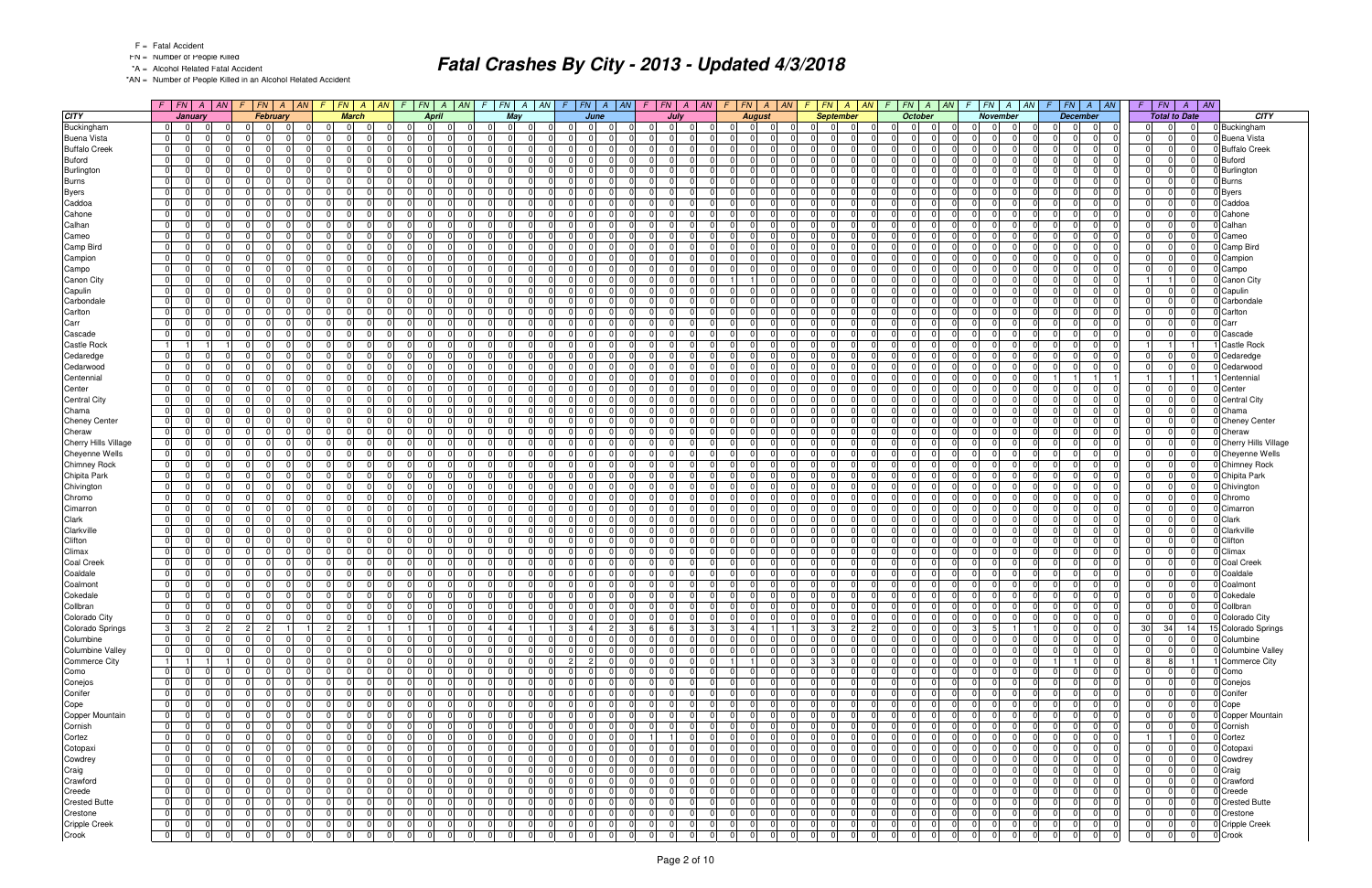FN = Number of People Killed

\*A = Alcohol Related Fatal Accident

\*AN = Number of People Killed in an Alcohol Related Accident

|                         |                                                                   |          | $F$   FN   A   AN   F   FN   A   AN                             | $F$ $FN$ $A$ $AN$                             | $\sqrt{F}$                                   |                            |                                                       |                                                       |                         | $F$   FN   A   AN   F   FN   A   AN           |                            |                            | $F$   $FN$   $A$   $AN$                                  |                               | $F$ $ FN $ $A$ $ M $                         | $FN \mid A \mid AN$<br>$\bullet$             |                | $F$ $FN$ $A$ $AN$                                               |                      | $F$ $FN$ $A$ $AN$                           | FN<br>$F \parallel$<br>$\overline{A}$                       | $\parallel$ AN |                             |
|-------------------------|-------------------------------------------------------------------|----------|-----------------------------------------------------------------|-----------------------------------------------|----------------------------------------------|----------------------------|-------------------------------------------------------|-------------------------------------------------------|-------------------------|-----------------------------------------------|----------------------------|----------------------------|----------------------------------------------------------|-------------------------------|----------------------------------------------|----------------------------------------------|----------------|-----------------------------------------------------------------|----------------------|---------------------------------------------|-------------------------------------------------------------|----------------|-----------------------------|
| <b>CITY</b>             | January                                                           |          | February                                                        | <b>March</b>                                  |                                              | <b>April</b>               | May                                                   |                                                       | June                    | July                                          |                            |                            | <b>August</b>                                            |                               | <b>September</b>                             | October                                      |                | <b>November</b>                                                 |                      | <b>December</b>                             | <b>Total to Date</b>                                        |                | <b>CITY</b>                 |
| Crowley                 | $\overline{0}$<br> 0                                              |          | 0 <br>$\Omega$<br>- 01                                          | 0 <br>$\Omega$<br>$\mathbf 0$                 | $\overline{0}$                               | 0 I                        | 0 I<br>$\overline{0}$<br>- 01                         | $\overline{0}$<br> 0                                  | $\Omega$                | 0 <br>0 I                                     | $\overline{0}$             |                            | $\overline{0}$<br>$\Omega$<br>$\mathbf 0$                | $\Omega$                      | $\overline{0}$<br>$\Omega$                   | $\overline{0}$<br>- 01<br>$\Omega$           |                | 0 <br>- 0 I<br>- 01                                             | 0 I                  | 0 <br>$\overline{0}$                        | $\Omega$<br>$\Omega$<br>$\overline{0}$                      |                | 0 Crowley                   |
| Cuchara                 | 0 <br>$\Omega$                                                    |          | $\Omega$<br><sup>0</sup>                                        | 0 <br>$\Omega$                                | $\Omega$                                     | $\Omega$                   | -01<br>$\Omega$                                       | $\Omega$<br>$\Omega$                                  |                         | $\Omega$<br>$\Omega$                          |                            |                            | $\overline{0}$<br>$\Omega$                               | $\Omega$                      | $\Omega$<br>$\Omega$                         | $\Omega$<br>$\Omega$<br>$\Omega$             |                | $\overline{0}$<br>$\Omega$                                      | $\Omega$             | $\Omega$<br>$\Omega$                        | $\Omega$                                                    |                | 0 Cuchara                   |
| Dacono                  | $\overline{0}$<br>- 01                                            |          | $\overline{0}$<br>$\Omega$<br>$\Omega$                          | 0 <br>$\mathbf 0$                             | $\Omega$<br>$\Omega$                         | $\Omega$                   | 0 I<br>$\overline{0}$                                 | $\overline{0}$<br>$\Omega$                            | $\Omega$                | 11                                            |                            | $\overline{0}$             | $\Omega$<br>$\mathbf 0$                                  | $\overline{0}$                | $\Omega$<br>$\Omega$                         | $\Omega$<br>- 0 I                            | $\overline{0}$ | 0 <br>$\Omega$<br>$\Omega$                                      | $\Omega$             | 0 I<br>$\Omega$                             |                                                             |                | Dacono                      |
| Dailey                  | 0 <br>$\Omega$                                                    | $\Omega$ | $\Omega$                                                        | $\mathbf{0}$<br>$\Omega$                      | $\Omega$                                     |                            | $\Omega$<br>$\Omega$                                  | $\Omega$<br>0                                         |                         | $\Omega$<br><sup>0</sup>                      |                            | $\overline{0}$             | $\Omega$                                                 | $\Omega$                      | $\Omega$                                     | $\Omega$<br>$\Omega$                         |                | $\Omega$<br>$\Omega$                                            | $\Omega$             | $\Omega$                                    | $\Omega$                                                    |                | 0 Dailey                    |
| De Beque                | 0 <br>$\Omega$<br>$\Omega$                                        |          | $\Omega$<br>$\Omega$<br>$\Omega$<br>$\Omega$                    | 0 <br>$\Omega$                                | $\Omega$<br>$\Omega$<br>$\Omega$<br>$\Omega$ | $\Omega$<br>$\Omega$       | $\overline{0}$<br>- 0 I<br>$\overline{0}$<br>$\Omega$ | $\Omega$<br>$\Omega$<br>- 01<br>$\Omega$              | $\Omega$                | $\Omega$<br>$\Omega$                          | $\Omega$<br>$\Omega$       | $\overline{0}$             | $\overline{0}$<br>$\Omega$                               | $\Omega$<br>$\Omega$          | $\Omega$<br>$\Omega$<br>$\Omega$<br>$\Omega$ | $\Omega$<br>$\Omega$<br>$\Omega$             | $\Omega$       | $\Omega$<br>$\Omega$<br> 0 <br>$\Omega$<br>$\Omega$             | $\Omega$             | $\Omega$<br>$\Omega$<br> 0 <br>$\Omega$     | 0<br>$\Omega$<br>$\Omega$<br>$\Omega$                       |                | 0 De Beque                  |
| Deckers<br>Deer Ridge   | 0 <br> 0 <br>$\Omega$                                             |          | 0 I<br>$\Omega$<br>0<br>n                                       | 0 <br>$\mathbf 0$<br>-01<br>$\Omega$          | $\Omega$<br>$\Omega$                         |                            | 0 I<br>$\Omega$<br>$\Omega$                           | $\Omega$<br>0                                         |                         | 0 I<br>$\overline{0}$<br>$\Omega$<br>$\Omega$ |                            | $\Omega$                   | $\mathbf 0$<br>$\Omega$                                  | $\Omega$                      | $\Omega$<br>$\Omega$                         | -01<br>$\Omega$<br>$\cap$<br>$\Omega$        |                | $\Omega$<br>$\Omega$                                            | 0 I<br>$\Omega$      | $\Omega$<br>$\Omega$                        | $\Omega$<br>$\Omega$<br>$\Omega$                            |                | 0 Deckers<br>0 Deer Ridge   |
| Deer Trail              | $\overline{0}$<br>$\overline{0}$                                  |          | $\overline{0}$<br>$\Omega$<br>$\Omega$                          | $\overline{0}$<br>$\Omega$                    | $\Omega$<br>$\Omega$                         | $\Omega$                   | 0 I<br>$\overline{0}$                                 | 0 <br>$\Omega$                                        | $\Omega$                | $\overline{0}$<br>$\Omega$                    | $\Omega$                   | $\overline{0}$             | $\cap$<br>$\Omega$                                       | $\overline{0}$                | $\Omega$<br>$\Omega$                         | $\Omega$<br>- 0 I                            | $\Omega$       | 0 <br>$\Omega$<br>$\Omega$                                      | $\Omega$             | 0 I<br>$\Omega$                             | $\Omega$<br>$\Omega$<br>$\Omega$                            |                | 0 Deer Trail                |
| Del Norte               | 0 <br>$\Omega$                                                    |          | $\Omega$<br><sup>0</sup>                                        | $\overline{0}$<br>$\Omega$                    | $\Omega$                                     | 0                          | $\Omega$<br>$\Omega$                                  | $\mathbf 0$<br>$\Omega$                               |                         | $\Omega$<br>0                                 |                            | $\overline{0}$             | $\Omega$                                                 | $\Omega$                      | $\Omega$                                     | $\Omega$<br>$\Omega$                         |                | $\overline{0}$<br>$\Omega$                                      | $\Omega$             | $\Omega$<br>$\Omega$                        | $\Omega$<br>$\Omega$                                        |                | 0 Del Norte                 |
| Delhi                   | 0 <br>$\overline{0}$                                              |          | $\overline{0}$<br>$\Omega$<br>$\Omega$                          | 0 <br>- 0 I                                   | $\Omega$<br>$\overline{0}$                   | $\Omega$                   | 0 I<br>$\overline{0}$<br>$\Omega$                     | - 0<br>$\Omega$                                       | $\Omega$                | $\overline{0}$<br>0 I                         | $\Omega$                   |                            | $\overline{0}$<br>$\Omega$<br>$\Omega$                   | $\Omega$                      | $\Omega$<br>$\Omega$                         | $\Omega$<br>$\Omega$                         | $\Omega$       | $\overline{0}$<br>$\Omega$                                      | $\overline{0}$       | 0 I<br>$\Omega$                             | $\Omega$<br>$\Omega$<br>$\Omega$                            |                | 0 Delhi                     |
| Delta                   | 0 <br>- 01                                                        |          | $\Omega$<br>$\Omega$<br>$\Omega$                                | 0 <br>$\Omega$                                | $\Omega$<br>$\Omega$                         | $\Omega$                   | - 0 I<br>$\overline{0}$                               | $\overline{1}$                                        | $\Omega$                | $\Omega$<br>$\Omega$                          | $\Omega$                   | $\overline{0}$             | $\Omega$                                                 | 0                             | $\Omega$<br>$\Omega$                         | - 0 I<br>$\Omega$<br>$\Omega$                |                | $\Omega$<br>$\Omega$<br>$\Omega$                                | $\Omega$             | $\overline{0}$<br>$\Omega$                  | $\Omega$                                                    |                | 0 Delta                     |
| Denver                  | $\overline{3}$<br>$\mathbf{3}$                                    |          | $\Omega$<br>$\Omega$<br>$\Omega$                                | $\overline{4}$                                | $\overline{3}$<br>4                          | $\overline{2}$             | 6                                                     | 6<br>$\overline{7}$                                   | $\overline{2}$          |                                               | $\Omega$                   | 5 <sup>1</sup>             | -5                                                       | $\overline{2}$                | $\overline{2}$<br>$\Omega$                   |                                              |                | $\lvert$ <sub>3</sub> $\lvert$<br>$\mathbf{3}$<br>$\mathcal{P}$ | 3                    | 3 <sup>1</sup>                              | 37<br>40<br>12                                              |                | 13 Denver                   |
| Deora                   | $\overline{0}$<br>$\Omega$                                        |          | $\Omega$<br><sup>0</sup>                                        | $\mathbf{0}$<br>$\Omega$                      | $\Omega$<br>$\Omega$                         | <sup>0</sup>               | $\Omega$<br>$\Omega$                                  | $\Omega$<br>0                                         |                         | $\Omega$<br>$\Omega$                          | $\Omega$                   | $\Omega$                   | $\Omega$                                                 | $\Omega$                      | $\Omega$<br>$\Omega$                         | $\Omega$<br>$\Omega$                         |                | $\Omega$<br>$\Omega$                                            | $\Omega$             | $\Omega$<br>$\Omega$                        | $\Omega$<br>$\Omega$                                        |                | 0 Deora                     |
| Devine                  | 0 <br>$\overline{0}$                                              |          | $\overline{0}$<br>$\Omega$<br>$\Omega$                          | 0 <br>- 0 I                                   | $\Omega$<br>$\overline{0}$                   | $\Omega$                   | 0 I<br> 0 <br>$\Omega$                                | 0 <br>$\Omega$                                        | $\Omega$                | $\overline{0}$<br>0 I                         | $\Omega$                   | $\overline{0}$             | $\Omega$<br>$\mathbf 0$                                  | $\overline{0}$                | $\Omega$<br>$\Omega$                         | $\Omega$<br>0 I                              | -01            | 0 <br>$\Omega$<br>$\Omega$                                      | $\overline{0}$       | 0 I<br>$\Omega$                             | - 0 I<br>$\Omega$<br>$\overline{0}$                         |                | 0 Devine                    |
| Dillon                  | $\overline{0}$<br>$\Omega$                                        |          | $\Omega$<br>0<br>$\Omega$                                       | - Ol<br>$\Omega$                              | $\Omega$<br>$\Omega$                         |                            | $\Omega$<br>$\Omega$                                  | $\Omega$<br>$\Omega$                                  | $\Omega$                | $\Omega$<br>$\Omega$                          |                            | $\Omega$                   | $\Omega$<br>$\cap$                                       | $\Omega$                      | $\Omega$<br>$\Omega$                         | $\Omega$<br>$\Omega$<br>$\Omega$             |                | $\Omega$<br>$\Omega$                                            | $\Omega$             | $\Omega$<br>$\Omega$                        | $\Omega$<br>$\Omega$<br>$\Omega$                            |                | 0 Dillon                    |
| Dinosaur                | $\overline{0}$<br>$\overline{0}$                                  |          | $\overline{0}$<br>$\Omega$<br>$\Omega$                          | 0 <br>$\Omega$                                | $\overline{0}$<br>$\Omega$                   | $\Omega$                   | 0 I<br>$\overline{0}$<br>$\Omega$                     | - 0 l<br>$\Omega$                                     | $\Omega$                | $\overline{0}$<br>$\Omega$                    | $\Omega$                   | $\overline{0}$             | $\Omega$<br>$\cap$                                       | $\overline{0}$                | $\Omega$<br>$\Omega$                         | $\Omega$<br>- 0 I                            | $\Omega$       | 0 <br>$\Omega$<br>$\Omega$                                      | $\Omega$             | $\Omega$<br>$\Omega$                        | $\Omega$<br>$\Omega$<br>$\Omega$                            |                | 0 Dinosau                   |
| Divide                  | 0 <br>$\Omega$                                                    |          | $\Omega$                                                        | 0 <br>$\Omega$                                | $\Omega$                                     | 0                          | $\mathbf 0$<br>$\Omega$                               | $\Omega$<br>$\Omega$                                  |                         | $\Omega$<br>0                                 | $\Omega$                   | $\overline{0}$             | $\Omega$                                                 | $\Omega$                      | $\Omega$<br>$\Omega$                         | $\Omega$<br>$\Omega$                         |                | $\Omega$<br>$\Omega$                                            | $\Omega$             | $\Omega$                                    | $\Omega$                                                    |                | 0 Divide                    |
| <b>Dolores</b>          | 0 <br>$\Omega$                                                    |          | 0 I<br>$\Omega$<br>$\Omega$<br>$\Omega$<br>$\Omega$<br>$\Omega$ | -01<br>$\mathbf 0$<br>$\Omega$                | $\Omega$<br>$\Omega$<br>$\Omega$<br>$\Omega$ | $\Omega$<br>$\Omega$       | $\overline{0}$<br>0 I                                 | $\Omega$<br>$\Omega$<br>- ol<br>$\Omega$              |                         | 0 I<br>$\Omega$<br>$\Omega$                   | $\Omega$<br>$\Omega$       |                            | 01<br>$\Omega$<br>$\Omega$                               | $\Omega$<br>$\Omega$          | $\Omega$<br>$\Omega$<br>$\Omega$<br>$\Omega$ | $\Omega$<br>$\Omega$<br>-01<br>$\Omega$      | $\Omega$       | $\Omega$<br>$\Omega$<br>$\overline{0}$<br>$\Omega$              | $\Omega$             | n l<br>$\Omega$<br>$\Omega$                 | $\Omega$<br>$\Omega$<br>$\Omega$<br>$\Omega$<br>$\Omega$    |                | 0 Dolores                   |
| Dotsero<br>Dove Creek   | 0 <br>$\Omega$<br>$\overline{0}$<br>$\Omega$                      |          | $\Omega$<br>$\Omega$<br>$\Omega$                                | 0 <br> 0 <br>$\Omega$                         | $\Omega$                                     |                            | -01<br>$\Omega$<br>$\Omega$<br>- 0 I                  | $\Omega$<br>0                                         | $\Omega$                | 0 I<br>$\Omega$<br>$\Omega$                   |                            | $\overline{0}$<br>$\Omega$ | $\Omega$                                                 | $\Omega$                      | $\Omega$<br>0                                | $\Omega$<br>$\Omega$<br>$\Omega$<br>$\Omega$ |                | $\Omega$<br>$\Omega$                                            | $\Omega$<br>$\Omega$ | $\Omega$<br>$\Omega$<br>$\Omega$            | $\Omega$<br>$\Omega$<br>$\Omega$                            |                | 0 Dotsero<br>0 Dove Creek   |
| Dowd                    | $\overline{0}$<br>$\Omega$                                        |          | $\Omega$<br>n l                                                 | 0 <br>$\Omega$                                | $\Omega$<br>$\Omega$                         | $\Omega$                   | $\Omega$<br>$\Omega$                                  | $\Omega$<br>$\Omega$                                  | $\Omega$                | $\overline{0}$<br>n l                         | $\Omega$                   | $\overline{0}$             | $\Omega$                                                 | $\Omega$                      | $\Omega$<br>$\Omega$                         | $\Omega$<br>$\Omega$                         |                | $\Omega$<br>$\Omega$                                            | $\Omega$             | $\Omega$<br>$\Omega$                        | $\Omega$<br>$\Omega$                                        |                | 0 Dowd                      |
| Doyleville              | $\overline{0}$<br>$\Omega$                                        |          | $\Omega$<br><sup>0</sup><br>$\Omega$                            | 0 <br>$\Omega$                                | $\Omega$                                     | $\Omega$                   | $\overline{0}$<br>-01                                 | $\Omega$<br>$\Omega$                                  |                         | $\Omega$<br>$\Omega$                          | $\Omega$                   | $\overline{0}$             | $\Omega$                                                 | $\Omega$                      | $\Omega$<br>$\Omega$                         | $\Omega$<br>$\Omega$<br>$\Omega$             |                | $\Omega$<br>$\Omega$                                            | $\Omega$             | n l<br>$\Omega$                             | $\Omega$<br>$\Omega$                                        |                | 0 Doyleville                |
| Drake                   | $\overline{0}$<br>$\Omega$                                        |          | $\Omega$<br><sup>0</sup><br>$\Omega$                            | - Ol<br>$\Omega$                              | $\Omega$<br>$\Omega$                         | <sup>n</sup>               | -01<br>$\Omega$                                       | $\Omega$<br>$\Omega$                                  |                         | $\Omega$<br>$\Omega$                          | $\Omega$                   |                            | $\overline{0}$<br>$\Omega$                               | $\Omega$                      | $\Omega$<br>$\Omega$                         | $\Omega$<br>$\Omega$<br>$\Omega$             |                | n<br>$\Omega$                                                   | $\Omega$             | $\Omega$<br>$\Omega$                        | $\Omega$                                                    |                | 0 Drake                     |
| Dumont                  | $\overline{0}$<br>$\Omega$                                        |          | $\overline{0}$<br>$\Omega$<br>$\Omega$                          | $\overline{0}$<br>$\mathbf 0$                 | $\Omega$<br>$\Omega$                         | $\Omega$                   | $\overline{0}$<br>- 0 I                               | $\Omega$<br>$\Omega$                                  | $\Omega$                | 0 I<br>$\Omega$                               | $\Omega$                   | -01                        | $\Omega$                                                 | $\Omega$                      | $\Omega$<br>$\Omega$                         | $\Omega$<br>- 0 I                            | $\Omega$       | $\Omega$<br>$\Omega$                                            | $\Omega$             | 0 I<br>$\Omega$                             | $\Omega$<br>$\Omega$<br>$\Omega$                            |                | 0 Dumon                     |
| Dunton                  | $\overline{0}$<br>$\Omega$                                        |          | $\Omega$<br>$\Omega$                                            | 0 <br>$\Omega$                                | $\mathbf{0}$                                 | $\Omega$                   | 0 <br>$\Omega$                                        | $\mathbf 0$<br>$\Omega$                               | $\Omega$                | $\Omega$<br>0                                 | $\Omega$                   | $\overline{0}$             | $\Omega$                                                 | $\Omega$                      | $\Omega$<br>$\Omega$                         | $\Omega$<br>$\Omega$                         |                | $\overline{0}$<br>$\Omega$                                      | $\Omega$             | 0 <br>$\Omega$                              | $\Omega$                                                    |                | 0 Dunton                    |
| Dupont                  | 0 I<br>$\Omega$                                                   |          | $\Omega$<br>$\Omega$                                            | - Ol<br>$\Omega$                              | $\Omega$<br>$\Omega$                         | $\Omega$                   | $\overline{0}$<br>-01                                 | $\Omega$<br>0                                         |                         | $\Omega$<br>$\Omega$                          | $\Omega$                   |                            | $\overline{0}$<br>$\Omega$                               | $\Omega$                      | $\Omega$<br>$\Omega$                         | $\Omega$<br>$\Omega$<br>$\Omega$             |                | $\Omega$<br>$\Omega$                                            | $\Omega$             | $\Omega$<br>$\Omega$                        | $\Omega$<br>$\Omega$                                        |                | 0 Dupont                    |
| Durango                 | 0 <br>$\Omega$                                                    |          | $\Omega$<br>$\Omega$<br>$\Omega$                                | 0 <br>$\Omega$                                | $\Omega$<br>$\Omega$                         | $\Omega$                   | 0                                                     | - 01<br>$\Omega$                                      | $\Omega$                | 0 I<br>$\Omega$                               | $\Omega$                   | $\overline{0}$             | $\Omega$                                                 | $\Omega$                      | $\Omega$<br>$\Omega$                         | $\Omega$                                     |                | $\Omega$<br>$\Omega$                                            | $\Omega$             | $\Omega$<br>$\Omega$                        | $\overline{2}$<br>2 <sup>1</sup><br>$\Omega$                |                | 0 Durango                   |
| Eads                    | $\overline{0}$<br>$\Omega$                                        |          | $\Omega$<br>$\Omega$<br>$\Omega$                                | -01<br>$\Omega$                               | $\Omega$<br>$\Omega$                         |                            | $\Omega$<br>- 0 I                                     | $\Omega$<br>0                                         | $\Omega$                | $\Omega$<br>$\Omega$                          |                            | $\Omega$                   | $\Omega$                                                 | $\Omega$                      | $\Omega$<br>$\Omega$                         | $\Omega$<br>$\Omega$<br>$\Omega$             |                | $\Omega$<br>$\Omega$                                            | $\Omega$             | $\Omega$<br>$\Omega$                        | $\Omega$<br>$\Omega$<br>$\Omega$                            |                | 0 Eads                      |
| Eagle                   | $\overline{0}$<br>$\Omega$                                        |          | $\Omega$<br>$\Omega$                                            | 0 <br>$\Omega$                                | $\Omega$<br>$\Omega$                         | $\Omega$                   | $\Omega$<br>$\Omega$                                  | $\Omega$<br>$\Omega$                                  | $\Omega$                | $\Omega$<br>$\Omega$                          | $\Omega$                   | $\Omega$                   | $\Omega$                                                 | $\Omega$                      | $\Omega$<br>$\Omega$                         | $\Omega$<br>$\Omega$<br>$\Omega$             |                | $\Omega$<br>$\Omega$                                            | $\Omega$             | $\Omega$<br>$\Omega$                        | $\Omega$<br>$\Omega$                                        |                | 0 Eagle                     |
| East Conon              | 0 <br>$\Omega$                                                    |          | $\Omega$                                                        | 0 <br>$\Omega$                                | $\Omega$                                     | $\Omega$                   | $\mathbf 0$<br>$\Omega$                               | $\overline{0}$<br>$\Omega$                            |                         | $\Omega$<br>$\Omega$                          |                            | $\overline{0}$             | $\Omega$                                                 | $\Omega$                      | $\Omega$<br>$\Omega$                         | $\Omega$<br>$\Omega$                         |                | $\overline{0}$<br>$\Omega$                                      | $\Omega$             | $\Omega$                                    | $\Omega$                                                    |                | 0 East Conon                |
| <b>East Portal</b>      | 0 <br>$\Omega$                                                    |          | $\Omega$<br>$\Omega$<br>$\Omega$                                | -01<br>$\mathbf 0$                            | $\Omega$<br>$\Omega$                         | $\Omega$                   | -01<br>- 0 I                                          | - 01<br>$\Omega$                                      | $\Omega$                | $\overline{0}$<br>$\Omega$                    | $\Omega$                   |                            | $\overline{0}$<br>0                                      | $\Omega$                      | $\Omega$<br>$\Omega$                         | $\Omega$<br>$\Omega$<br>0I                   |                | 0 <br>$\Omega$                                                  | $\Omega$             | 0 <br>$\Omega$                              | $\Omega$<br>$\Omega$                                        |                | 0 East Portal               |
| Eastlake                | 0 <br>- 01                                                        |          | $\Omega$<br>$\Omega$<br>$\Omega$<br>$\Omega$<br>$\Omega$        | 0 <br>$\Omega$                                | $\Omega$<br>$\Omega$<br>$\Omega$             | $\Omega$                   | - 0 I<br>$\overline{0}$                               | $\Omega$<br>$\Omega$                                  | $\Omega$<br>$\Omega$    | $\Omega$<br>$\Omega$<br>$\Omega$              | $\Omega$<br>$\Omega$       | $\overline{0}$             | $\Omega$<br>$\cap$                                       | $\mathbf 0$                   | $\Omega$<br>$\Omega$<br>$\Omega$             | - 0 I<br>$\Omega$<br>$\Omega$<br>$\Omega$    | $\Omega$       | $\Omega$<br>$\Omega$<br>$\Omega$                                | $\Omega$<br>$\Omega$ | $\Omega$<br>$\Omega$<br>$\Omega$            | $\mathbf 0$<br>$\Omega$<br>$\Omega$<br>$\Omega$<br>$\Omega$ |                | 0 Eastlake                  |
| Eaton<br>Echo Lake      | $\overline{0}$<br>- 01<br> 0 <br>$\Omega$                         |          | $\Omega$<br>$\Omega$<br><sup>0</sup>                            | 0 <br>$\Omega$<br> 0 <br>$\Omega$             | $\Omega$<br>$\Omega$<br>$\Omega$             | $\Omega$<br>$\Omega$       | $\overline{0}$<br>-01<br>$\Omega$<br>$\Omega$         | $\Omega$<br>$\Omega$<br>$\Omega$<br>$\Omega$          |                         | $\Omega$<br>$\Omega$<br>$\Omega$              | $\Omega$                   | $\Omega$<br>$\Omega$       | $\Omega$<br>$\Omega$                                     | $\overline{0}$<br>$\Omega$    | $\Omega$<br>$\Omega$<br>$\Omega$             | $\Omega$<br>$\Omega$<br>$\Omega$             |                | $\Omega$<br>$\Omega$<br>$\Omega$                                | $\Omega$             | 0 <br>$\Omega$<br>$\Omega$                  | $\Omega$<br>$\Omega$<br>$\Omega$                            |                | 0 Eaton<br>0 Echo Lake      |
| Eckley                  | 0 <br>$\overline{0}$                                              |          | $\overline{0}$<br>$\Omega$<br>$\Omega$                          | 0 <br>- 0 I                                   | $\Omega$<br>$\Omega$                         | $\Omega$                   | 0 I<br>$\overline{0}$<br>$\Omega$                     | - 0<br>$\Omega$                                       | $\Omega$                | $\overline{0}$<br> 0                          | $\Omega$                   | $\overline{0}$             | $\mathbf 0$                                              | $\Omega$                      | $\Omega$<br>$\Omega$                         | $\Omega$<br>- 0 I                            | -01            | 0 <br>$\Omega$                                                  | 0 I                  | 0 I<br>$\Omega$                             | $\Omega$<br>$\Omega$<br>$\overline{0}$                      |                | 0 Eckley                    |
| Edgewater               | 0 <br>- 01                                                        |          | $\Omega$<br>$\Omega$<br>$\Omega$                                | 0 <br>$\Omega$                                | $\Omega$<br>$\Omega$                         | <sup>n</sup>               | $\Omega$<br>$\Omega$                                  | $\Omega$<br>$\Omega$                                  | $\Omega$                | $\Omega$<br>$\Omega$                          |                            | $\Omega$                   | $\Omega$                                                 | $\Omega$                      | $\Omega$<br>$\Omega$                         | $\Omega$<br>$\Omega$<br>$\Omega$             |                | n<br>$\Omega$                                                   | $\Omega$             | $\Omega$<br>$\Omega$                        | $\Omega$<br>$\Omega$                                        |                | 0 Edgewater                 |
| Edwards                 | $\overline{0}$<br>$\overline{0}$                                  |          | $\overline{0}$<br>$\Omega$<br>$\Omega$                          | 0 <br>$\Omega$                                | $\overline{0}$<br>$\Omega$                   | $\Omega$                   | 0 I<br>$\overline{0}$                                 | - 0<br>$\Omega$                                       | $\Omega$                | $\overline{0}$<br>$\Omega$                    | $\Omega$                   | $\overline{0}$             | $\Omega$<br>$\cap$                                       | $\overline{0}$                | $\Omega$<br>$\Omega$                         | $\Omega$<br>- 0 I                            | $\Omega$       | 0 <br>$\Omega$<br>$\Omega$                                      | $\Omega$             | 0 I<br>$\Omega$                             | $\Omega$<br>$\Omega$<br>$\Omega$                            |                | 0 Edwards                   |
| Egnar                   | $\overline{0}$<br>$\Omega$                                        |          | $\overline{0}$<br>0                                             | 0 <br>$\Omega$                                | $\Omega$<br>$\Omega$                         | $\Omega$                   | $\Omega$<br>$\mathbf 0$                               | $\overline{0}$<br>$\Omega$                            | $\Omega$                | $\Omega$<br>$\Omega$                          | $\Omega$                   | $\overline{0}$             | $\Omega$                                                 | $\mathbf{0}$                  | $\Omega$<br>$\Omega$                         | $\Omega$<br>$\Omega$                         |                | $\overline{0}$<br>$\Omega$                                      | $\Omega$             | $\Omega$<br>$\Omega$                        | $\Omega$<br>$\Omega$<br>$\Omega$                            |                | 0 Egnar                     |
| El Moro                 | 0 <br>$\overline{0}$                                              |          | $\Omega$<br>$\Omega$<br>$\Omega$                                | 0 <br>- 0 I                                   | $\Omega$<br>$\Omega$                         | $\Omega$                   | 0 I<br>$\overline{0}$<br>$\Omega$                     | - Ol<br>$\Omega$                                      | $\Omega$                | $\Omega$<br>$\Omega$                          | $\Omega$                   |                            | $\overline{0}$<br>$\Omega$<br>$\Omega$                   | $\overline{0}$                | $\Omega$<br>$\Omega$                         | $\Omega$<br>$\Omega$                         | $\Omega$       | $\overline{0}$<br>$\Omega$                                      | $\Omega$             | 0 I<br>$\Omega$                             | $\Omega$<br>$\Omega$<br>$\Omega$                            |                | 0 El Moro                   |
| El Rancho               | 0 <br>$\Omega$                                                    |          | $\Omega$<br>$\Omega$<br>$\Omega$                                | 0 <br>$\Omega$                                | $\Omega$<br>$\Omega$                         | $\Omega$                   | $\overline{0}$<br>- 0 I                               | $\Omega$<br>$\Omega$                                  | $\Omega$                | 0 I<br>$\Omega$                               | $\Omega$                   | $\overline{0}$             | $\mathbf 0$                                              | 0                             | $\Omega$<br>$\Omega$                         | $\Omega$<br>- 0 I                            | $\Omega$       | $\Omega$<br>$\Omega$<br>$\Omega$                                | $\Omega$             | 0 <br>$\Omega$                              | $\mathbf 0$<br>$\Omega$<br>$\Omega$                         |                | 0 El Rancho                 |
| Elbert                  | $\overline{0}$<br>$\overline{0}$                                  |          | $\Omega$<br>$\Omega$<br>$\Omega$                                | 0 <br>$\Omega$                                | $\Omega$<br>$\Omega$                         | $\Omega$                   | $\overline{0}$<br>-01                                 | 0 <br>$\Omega$                                        | $\Omega$                | $\overline{0}$<br>$\Omega$                    | $\Omega$                   | $\Omega$                   | $\Omega$<br>- 0 I                                        | $\overline{0}$                | $\Omega$<br>$\Omega$                         | $\Omega$<br>- 0 I                            | $\Omega$       | $\Omega$<br>$\Omega$<br>$\Omega$                                | $\Omega$             | 0 <br>$\Omega$                              | $\Omega$<br>$\Omega$<br>$\Omega$                            |                | 0 Elbert                    |
| Eldora                  | 0 <br>- 01                                                        |          | $\Omega$<br>$\Omega$                                            | 0 <br>$\Omega$                                | $\Omega$<br>$\Omega$                         | 0                          | $\Omega$<br>$\overline{0}$                            | $\mathbf 0$<br>$\Omega$                               |                         | $\Omega$<br>$\Omega$                          | $\Omega$                   | 0                          | 0                                                        | $\Omega$                      | $\Omega$<br>$\Omega$                         | $\Omega$<br>$\Omega$                         |                | $\Omega$<br>$\Omega$                                            | $\Omega$             | $\Omega$<br>$\Omega$                        | $\Omega$<br>$\Omega$                                        |                | 0 Eldora                    |
| <b>Eldorado Springs</b> | 0 <br>$\Omega$                                                    |          | $\overline{0}$<br>$\Omega$<br>$\Omega$                          | 0 <br>$\Omega$                                | $\overline{0}$                               | $\Omega$                   | - 0 I<br>-01                                          | $\overline{0}$<br>$\Omega$                            |                         | 0 I<br>$\Omega$                               | $\Omega$                   | $\overline{0}$             | $\Omega$                                                 | $\Omega$                      | $\Omega$<br>$\Omega$                         | $\Omega$<br>$\Omega$<br>-01                  |                | $\overline{0}$<br>$\Omega$                                      | $\Omega$             | $\Omega$<br>$\Omega$                        | 0                                                           |                | 0 Eldorado Springs          |
| Elizabeth               | 0 <br>$\mathbf 0$                                                 |          | $\Omega$<br> 0 <br>$\Omega$                                     | 0 <br>$\Omega$                                | $\Omega$<br>$\Omega$                         | $\Omega$                   | $\Omega$<br>-01                                       | - Ol<br>$\Omega$                                      |                         | $\Omega$<br>$\Omega$                          |                            |                            | $\overline{0}$<br>$\Omega$                               | $\Omega$                      | - Ol<br>$\Omega$                             | $\Omega$<br>$\Omega$                         | $\Omega$       | $\overline{0}$<br>$\Omega$                                      | $\Omega$             | $\Omega$<br>$\Omega$                        | $\Omega$                                                    |                | 0 Elizabeth                 |
| <b>Elk Springs</b>      | 0 <br>$\mathbf 0$<br>$\overline{0}$<br>$\mathbf 0$                |          | $\Omega$<br>$\Omega$<br> 0                                      | $\overline{0}$<br>$\Omega$<br> 0 <br>$\Omega$ | $\Omega$<br>$\overline{0}$                   | $\Omega$                   | $\Omega$<br>$\mathbf 0$<br>$\overline{0}$             | $\Omega$<br>$\Omega$<br>$\mathbf 0$<br>$\overline{0}$ |                         | $\Omega$<br> 0 <br>0 I                        |                            | $\overline{0}$             | $\Omega$<br>$\Omega$                                     |                               | $\Omega$<br>$\Omega$<br>$\Omega$             | $\Omega$<br>$\overline{0}$                   | $\overline{0}$ | 0<br>0<br> 0 <br>$\mathbf 0$                                    | $\overline{0}$       | $\Omega$<br> 0 <br>0                        | $\Omega$                                                    |                | 0 Elk Springs<br>0 Ellicott |
| Ellicott<br>Empire      | 0 <br>$\overline{0}$                                              |          | $\overline{0}$<br> 0 <br>$\Omega$                               | $\overline{0}$<br>- 0 I                       | $\Omega$<br>$\overline{0}$                   | $\Omega$                   | $\overline{0}$<br>$\overline{0}$                      | 0 <br>$\mathbf 0$                                     | $\Omega$                | $\overline{0}$<br>0 I                         | $\Omega$                   |                            | $\overline{0}$<br>$\Omega$<br>$\mathbf 0$                | $\Omega$                      | $\Omega$<br>$\Omega$                         | $\Omega$<br>01                               | -01            | $\overline{0}$<br>$\overline{0}$                                | $\overline{0}$       | 0 I<br>$\Omega$                             | $\Omega$<br>$\Omega$<br>$\Omega$                            |                | 0 Empire                    |
| Englewood               | 0 <br>$\overline{0}$                                              |          | $\overline{0}$<br> 0 <br>0                                      | 0 <br>$\mathbf 0$                             | $\overline{0}$<br>$\Omega$                   | $\Omega$                   | 0 I<br> 0                                             | 0 <br> 0                                              | $\Omega$                | $\overline{0}$<br>$\overline{0}$              | $\overline{0}$             |                            | $\overline{0}$<br>$\mathbf 0$                            | $\mathbf 0$                   | 0 <br>$\Omega$                               | $\Omega$<br>$\overline{0}$                   | 0              | $\overline{0}$<br>$\mathbf{0}$                                  | $\overline{0}$       | $\overline{0}$<br>$\mathbf 0$               | $\Omega$<br>$\overline{0}$<br>$\Omega$                      |                | 0 Englewood                 |
| Erie                    | $\overline{0}$<br>$\overline{0}$                                  |          | $\overline{0}$<br>$\Omega$<br>$\Omega$                          | $\overline{0}$<br>$\mathbf 0$                 | $\Omega$<br>$\overline{0}$                   | $\Omega$                   | $\overline{0}$<br>$\overline{0}$                      | 0 <br>$\mathbf 0$                                     | $\Omega$                | $\overline{0}$<br>0 I                         | $\Omega$                   |                            | $\overline{0}$<br>$\Omega$<br>$\mathbf 0$                | $\overline{0}$                | $\Omega$<br>$\Omega$                         | $\Omega$<br>- 0 I                            | -01            | $\overline{0}$<br>$\overline{0}$                                | $\overline{0}$       | $\overline{0}$<br>$\overline{0}$            | $\Omega$<br>$\overline{0}$<br>$\Omega$                      |                | 0 Erie                      |
| <b>Estes Park</b>       | $\overline{0}$<br>$\overline{0}$                                  |          | $\overline{0}$<br> 0 <br>0                                      | 0 <br>- 0 I                                   | $\Omega$<br> 0                               | $\overline{0}$             | $\overline{0}$<br>$\overline{0}$                      | 0 <br>$\mathbf 0$                                     | $\Omega$                | $\overline{0}$<br> 0                          | $\mathbf 0$                | 0                          | $\mathbf 0$                                              | $\overline{0}$                | $\mathbf{0}$<br>$\Omega$                     | $\Omega$<br>$\overline{0}$                   | $\overline{0}$ | $\overline{0}$<br>$\mathbf{0}$                                  | $\overline{0}$       | $\overline{0}$<br>$\mathbf 0$               | $\Omega$<br>$\Omega$                                        |                | 0 Estes Park                |
| Evans                   | 0 <br>$\Omega$                                                    |          | $\overline{0}$<br>$\Omega$<br>$\Omega$                          | $\overline{0}$<br>$\mathbf 0$                 | $\Omega$<br>$\overline{0}$                   | $\Omega$                   | $\overline{0}$<br>$\overline{0}$                      | 0 <br>$\mathbf 0$                                     | $\Omega$                | $\overline{0}$<br> 0                          | $\Omega$                   |                            | $\overline{0}$<br>$\mathbf 0$                            | $\mathbf{0}$                  | $\overline{0}$<br>$\Omega$                   | $\Omega$<br>01                               | -01            | 0 <br>$\mathbf 0$                                               | $\overline{0}$       | 0 I<br>$\Omega$                             | $\Omega$<br>$\Omega$<br>$\overline{0}$                      |                | 0 Evans                     |
| Evergreen               | 0 <br>$\overline{0}$                                              |          | $\Omega$<br>$\Omega$<br>$\Omega$                                | 0 <br>$\mathbf 0$                             | $\overline{0}$<br>$\Omega$                   | $\Omega$                   | $\overline{0}$<br>0 I                                 | - ol<br>$\mathbf 0$                                   | $\Omega$                | $\Omega$<br> 0                                | $\Omega$                   |                            | $\overline{0}$<br>$\Omega$                               | $\mathbf 0$                   | $\Omega$<br>$\Omega$                         | $\Omega$<br>$\Omega$                         | $\Omega$       | $\overline{0}$<br>$\mathbf{0}$                                  | $\Omega$             | 0 <br>$\overline{0}$                        | $\Omega$<br>$\Omega$<br>$\Omega$                            |                | 0 Evergreer                 |
| Fairplay                | 0 <br>- 01                                                        |          | $\overline{0}$<br>0 I<br>$\Omega$                               | $\overline{0}$<br>$\mathbf 0$                 | $\Omega$<br>$\overline{0}$                   | $\Omega$                   | $\overline{0}$<br>0 I                                 | 0 <br>$\Omega$                                        | $\Omega$                | 0 I<br>0 I                                    | $\Omega$                   | 0                          | $\mathbf 0$                                              | $\overline{0}$                | -01<br>$\Omega$                              | $\Omega$<br>0 I                              | $\overline{0}$ | $\overline{0}$<br>$\overline{0}$<br>$\Omega$                    | $\overline{0}$       | 0 I<br>$\overline{0}$                       | $\Omega$<br>$\Omega$<br>$\Omega$                            |                | 0 Fairplay                  |
| Falcon                  | $\overline{0}$<br>$\mathbf 0$                                     |          | $\overline{0}$<br> 0 <br>$\mathbf 0$                            | 0 <br>$\Omega$                                | $\mathbf 0$<br>$\overline{0}$                | $\Omega$                   | 0 <br> 0                                              | $\mathbf 0$<br>$\overline{0}$                         | $\mathbf 0$             | 0 <br> 0                                      | $\Omega$                   | $\mathbf 0$                | $\Omega$                                                 | $\mathbf{0}$                  | $\mathbf{0}$<br>$\Omega$                     | $\Omega$<br>$\overline{0}$                   | $\overline{0}$ | $\overline{0}$<br>$\mathbf{0}$                                  | $\overline{0}$       | $\overline{0}$<br>$\mathbf 0$               | $\Omega$<br>$\Omega$                                        |                | 0 Falcon                    |
| Farisita                | $\overline{0}$<br>$\overline{0}$                                  |          | $\overline{0}$<br> 0 <br>$\Omega$                               | 0 <br> 0                                      | 0 <br>$\overline{0}$                         | $\overline{0}$             | $\overline{0}$<br> 0                                  | 0 <br>$\mathbf 0$                                     | $\mathbf 0$             | $\overline{0}$<br>$\overline{0}$              | $\Omega$                   |                            | $\overline{0}$<br> 0                                     | $\mathbf 0$                   | $\overline{0}$<br>$\overline{0}$             | $\Omega$<br>01                               | 0              | $\overline{0}$<br>$\mathbf{0}$<br>$\Omega$                      | $\overline{0}$       | $\overline{0}$<br>$\overline{0}$            | 0 <br>$\Omega$<br>$\Omega$                                  |                | 0 Farisita                  |
| <b>Federal Heights</b>  | 0 <br>- 01                                                        |          | 0 <br>$\Omega$<br>$\Omega$                                      | $\overline{1}$                                | 0 <br>$\Omega$                               | $\Omega$                   | 0 <br>0 I                                             | 0 <br>$\overline{0}$                                  | $\Omega$                | 0 I<br> 0                                     | $\overline{0}$             | $\overline{0}$             | $\overline{0}$                                           | $\mathbf 0$                   | 0 <br>$\Omega$                               | $\Omega$<br>0 I                              | -01            | 0 <br>$\overline{0}$                                            | 0                    | $\overline{0}$<br>$\Omega$                  |                                                             |                | I Federal Heights           |
| Firestone               | $\overline{0}$<br>$\mathbf 0$                                     |          | $\Omega$<br>0 I<br>$\Omega$                                     | $\overline{0}$<br>$\mathbf 0$                 | $\overline{0}$<br>$\Omega$                   | $\Omega$                   | 0 <br>01                                              | 0 <br>$\mathbf 0$                                     | $\Omega$                | 0 I<br>01                                     | $\Omega$                   |                            | $\overline{0}$<br>$\mathbf 0$                            | $\mathbf 0$                   | $\Omega$<br>$\Omega$                         | $\Omega$<br>- 0 I                            | $\overline{0}$ | $\overline{0}$<br>$\overline{0}$                                | $\Omega$             | 01<br>$\overline{0}$                        | $\mathbf 0$<br>$\Omega$<br>$\Omega$                         |                | 0 Firestone                 |
| Firstview               | $\overline{0}$<br>$\overline{0}$                                  |          | $\overline{0}$<br>0 I<br>$\Omega$                               | 0 <br>- 0 I                                   | 0 <br> 0                                     | $\Omega$                   | 0 I<br>$\overline{0}$                                 | 0 <br>$\Omega$                                        | $\Omega$                | $\overline{0}$<br> 0                          | $\Omega$                   | 0                          | - 0 I                                                    | $\overline{0}$                | -01<br>$\overline{0}$                        | $\Omega$<br>$\overline{0}$                   | -01            | 0 <br>$\overline{0}$<br>$\Omega$                                | $\overline{0}$       | 0 <br>$\overline{0}$                        | - 0 I<br>$\Omega$<br>$\Omega$                               |                | 0 Firstview                 |
| Flagler                 | 0 <br>$\mathbf 0$                                                 |          | 0 <br>0 I<br>$\Omega$                                           | 0 <br> 0                                      | $\mathbf 0$<br>$\overline{0}$                | $\overline{0}$             | 0 <br>$\overline{0}$                                  | 0 <br>$\mathbf 0$                                     | $\mathbf 0$             | 0 <br> 0                                      | $\Omega$                   |                            | $\overline{0}$<br>$\mathbf{0}$                           | $\mathbf{0}$                  | $\overline{0}$<br>$\overline{0}$             | $\overline{0}$<br>0                          | 0              | 0 <br>$\mathbf 0$<br>$\Omega$                                   | 0                    | $\overline{0}$<br>0                         | $\overline{0}$<br>$\overline{0}$<br>0                       |                | 0 Flagler                   |
| Fleming                 | 0 <br>$\overline{0}$                                              |          | $\overline{0}$<br>$\overline{0}$<br>$\Omega$<br>$\Omega$        | 0 <br>- 0 I                                   | $\overline{0}$<br> 0 <br>$\overline{0}$      | $\overline{0}$             | $\overline{0}$<br>$\overline{0}$<br>$\Omega$          | 0 <br> 0                                              | $\mathbf 0$<br>$\Omega$ | $\overline{0}$<br>$\overline{0}$              | $\overline{0}$<br>$\Omega$ |                            | $\overline{0}$<br>$\Omega$<br>$\mathbf 0$                | $\mathbf 0$<br>$\overline{0}$ | 0 <br>$\overline{0}$<br>$\overline{0}$       | $\Omega$<br>0 I<br>$\Omega$                  | 0              | $\overline{0}$<br>$\mathbf 0$<br>$\Omega$<br>$\Omega$           | $\overline{0}$       | $\overline{0}$<br>$\overline{0}$            | $\Omega$<br>$\Omega$<br>$\Omega$<br>$\Omega$<br>$\Omega$    |                | 0 Fleming                   |
| Florence<br>Florissant  | $\overline{0}$<br>$\mathbf 0$<br>$\overline{0}$<br>$\overline{0}$ |          | $\overline{0}$<br>0 I<br>$\overline{0}$<br> 0 <br>$\Omega$      | 0 <br>$\mathbf 0$<br> 0 <br>- 0 I             | 0 <br> 0 <br> 0                              | $\overline{0}$<br>$\Omega$ | $\overline{0}$<br>0 I<br>0 I<br> 0                    | 0 <br>$\mathbf 0$<br> 0 <br>$\Omega$                  | $\overline{0}$          | 0 <br>01<br>$\overline{0}$<br>$\overline{0}$  | $\Omega$                   | $\overline{0}$             | $\mathbf 0$<br>$\overline{0}$<br>$\Omega$<br>$\mathbf 0$ | $\overline{0}$                | $\overline{0}$<br>-01<br>$\overline{0}$      | 01<br>$\Omega$<br>$\overline{0}$             | 0 <br>-01      | 0 <br>$\mathbf 0$<br> 0 <br>$\overline{0}$<br>$\Omega$          | 0 <br>$\overline{0}$ | 01<br>0<br>$\overline{0}$<br>$\overline{0}$ | 0 <br>- 0 I<br>$\Omega$<br>$\Omega$                         |                | 0 Florence<br>0 Florissant  |
| <b>Fort Collins</b>     | $\overline{0}$<br>$\mathbf 0$                                     |          | $\overline{0}$<br>0 I<br>$\Omega$                               | 0 <br> 0                                      | $\mathbf{0}$<br> 0                           | $\Omega$                   | 0 <br>$\overline{0}$                                  | 0 <br>$\mathbf 0$                                     | $\mathbf 0$             | 0 <br> 0                                      | $\Omega$                   |                            | $\overline{0}$<br> 0                                     | $\overline{2}$                | $\overline{2}$                               |                                              | $\overline{0}$ | 1<br>1                                                          | 0                    | 0 <br>0                                     | $\overline{4}$<br>$\overline{2}$<br>$\overline{4}$          |                | 2 Fort Collins              |
| Fort Garland            | 0 <br>$\overline{0}$                                              |          | $\overline{0}$<br>0 I<br>$\Omega$                               | 0 <br>- 0 I                                   | $\Omega$<br> 0                               | $\overline{0}$             | 0 I<br>$\overline{0}$<br>$\Omega$                     | 0 <br> 0                                              | - 0 l                   | $\overline{0}$<br>$\overline{0}$              | $\overline{0}$             | 0                          | $\Omega$<br>$\mathbf 0$                                  | $\overline{0}$                | $\overline{0}$<br>$\overline{0}$             | $\overline{0}$<br>01                         | -01            | $\overline{0}$<br>$\overline{0}$<br>$\Omega$                    | $\overline{0}$       | $\overline{0}$<br>$\overline{0}$            | $\mathbf 0$<br>0 I<br>$\overline{0}$                        |                | 0 Fort Garland              |
| Fort Lewis              | 0 <br>$\overline{0}$                                              |          | $\overline{0}$<br> 0 <br>$\overline{0}$                         | 0 <br>$\mathbf 0$                             | 0 <br> 0                                     | $\overline{0}$             | 0 <br>$\overline{0}$<br>$\overline{0}$                | 0 <br>$\mathbf 0$                                     | $\mathbf 0$             | 0 <br>01                                      | $\Omega$                   | 0                          | 0 <br>- 01                                               | $\overline{0}$                | 0 <br>$\overline{0}$                         | $\overline{0}$<br>$\overline{0}$             | $\Omega$       | $\overline{0}$<br>$\mathbf 0$                                   | $\overline{0}$       | $\overline{0}$<br>$\overline{0}$            | $\mathbf 0$<br>$\Omega$<br>$\mathbf 0$                      |                | 0 Fort Lewis                |
| Fort Lupton             | $\overline{1}$                                                    |          | $\overline{0}$<br>$\overline{0}$<br> 0 <br>$\mathbf{0}$         | $\overline{0}$<br>$\overline{0}$<br>- 0 I     | $\overline{0}$<br>$\overline{0}$             | $\overline{0}$             | $\mathbf 0$<br>$\overline{0}$<br>$\overline{0}$       | $\overline{0}$<br>$\overline{0}$                      | $\overline{0}$<br>- 0   | $\overline{0}$<br>$\overline{0}$              | 0                          | 0                          | $\overline{0}$<br>$\overline{0}$                         | $\overline{0}$                | $\overline{0}$<br>$\mathbf 0$                | 0 <br>$\overline{0}$                         | 0 <br>0        | $\overline{0}$<br>$\mathbf 0$                                   | $\overline{0}$       | $\overline{0}$<br>$\mathbf 0$               | $\overline{0}$                                              |                | 0 Fort Lupton               |
|                         |                                                                   |          |                                                                 |                                               |                                              |                            |                                                       |                                                       |                         |                                               |                            |                            |                                                          |                               |                                              |                                              |                |                                                                 |                      |                                             |                                                             |                |                             |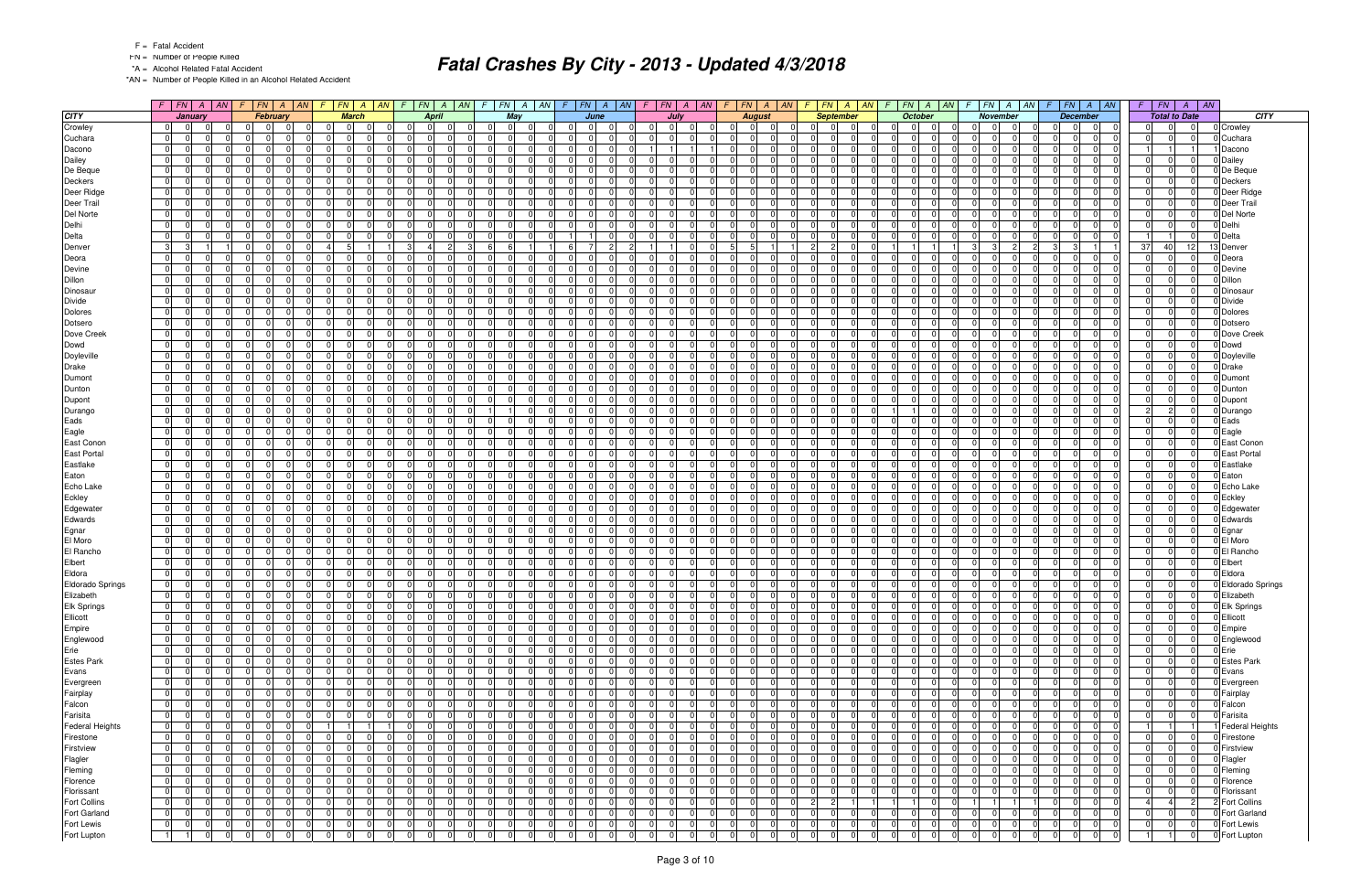FN = Number of People Killed

\*A = Alcohol Related Fatal Accident

\*AN = Number of People Killed in an Alcohol Related Accident

|                             |                |                |             |                | $F$   FN   A   AN   F   FN   A   AN | F.             |                | $FN$ $A$ $AN$                 | $\sqrt{F}$     | $ FN $ A $ AN $ F $ FN $ A $ AN $ |                |                |                |                | $F$ $FN$ $A$ $AN$             |    |                | $F$   $FN$   $A$   $AN$ |                |                | $F$ $ FN $ $A$ $ AN$             |             | $F$ $FN$ $A$ $AN$                                |     | $F$ $FN$ $A$                     | AN             | $FN$ $A$ $AN$<br>F.              |                |                | $F$ $FN$ $A$ $AN$                |                | $F$ $FN$       |                      | $A$ $AN$ |                         |
|-----------------------------|----------------|----------------|-------------|----------------|-------------------------------------|----------------|----------------|-------------------------------|----------------|-----------------------------------|----------------|----------------|----------------|----------------|-------------------------------|----|----------------|-------------------------|----------------|----------------|----------------------------------|-------------|--------------------------------------------------|-----|----------------------------------|----------------|----------------------------------|----------------|----------------|----------------------------------|----------------|----------------|----------------------|----------|-------------------------|
| <b>CITY</b>                 |                | January        |             |                | February                            |                | <b>March</b>   |                               |                | <b>April</b>                      |                | May            |                |                | June                          |    |                | July                    |                |                | <b>August</b>                    |             | <b>September</b>                                 |     | <b>October</b>                   |                | November                         |                |                | <b>December</b>                  |                |                | <b>Total to Date</b> |          | CITY                    |
| Fort Lyon                   | 0              | $\overline{0}$ |             | $\Omega$       | $\Omega$<br>$\Omega$                | 0              | $\overline{0}$ | - 0 I                         | $\Omega$       | $\overline{0}$<br>$\overline{0}$  | 01             | $\overline{0}$ | $\Omega$       | $\Omega$       | $\Omega$<br>- 01              |    | $\overline{0}$ | $\mathbf 0$             | $\Omega$       |                | $\overline{0}$<br>$\mathbf 0$    |             | 0 <br>$\Omega$<br>$\Omega$                       |     | 0 I<br>0 I                       | - 01           | 0                                | 0              | $\Omega$       | $\mathbf 0$<br>$\mathbf 0$       | 01             | $\Omega$       | 0                    |          | 0 Fort Lyon             |
| Fort Morgan                 | 0              | $\overline{0}$ |             | $\Omega$       | $\Omega$                            | 0              | $\Omega$       | $\Omega$                      |                | $\Omega$<br>$\Omega$              | $\Omega$       | $\Omega$       |                | $\Omega$       | $\Omega$                      |    | $\Omega$       | $\Omega$                | $\Omega$       |                | $\Omega$<br>$\Omega$             | 0           | $\Omega$                                         |     | <sup>0</sup><br>$\Omega$         | $\Omega$       | $\Omega$                         | $\Omega$       | $\Omega$       | $\Omega$<br>$\Omega$             | - 0 I          | $\Omega$       | $\Omega$             |          | Fort Morgan             |
| Fosston                     | $\overline{0}$ | $\overline{0}$ |             | $\Omega$       | $\Omega$<br>$\Omega$                | 0 I            | $\Omega$       | $\Omega$                      | $\Omega$       | $\Omega$<br>$\overline{0}$        | 0 I            | $\Omega$       | $\Omega$       | $\Omega$       | $\Omega$                      |    | 0 I            | $\Omega$                | $\Omega$       |                | $\mathbf 0$<br>$\Omega$          | - 0 l       | $\Omega$<br>$\Omega$                             |     | $\Omega$<br>$\Omega$             | $\Omega$       | $\overline{0}$                   | $\mathbf 0$    | $\Omega$       | $\Omega$<br>- 01                 | - 0 I          | $\Omega$       | $\Omega$             |          | Fosston                 |
| Fountain                    | 0              | $\Omega$       |             | $\Omega$       | $\Omega$                            | 0              |                | $\Omega$                      |                | $\Omega$<br>$\Omega$              | $\Omega$       | $\overline{0}$ |                | $\Omega$       | $\Omega$                      |    | $\Omega$       |                         | 0              |                | $\Omega$<br>$\Omega$             | $\mathbf 0$ | <sup>0</sup>                                     |     | <sup>0</sup><br>$\Omega$         | $\Omega$       |                                  |                |                | 0                                | 2              | $\overline{c}$ |                      |          | Fountain                |
| Fowler                      | 0 I            | - 01           |             | $\Omega$       | $\Omega$                            | 0              | -0             | $\Omega$                      | <sup>0</sup>   | $\Omega$<br>$\Omega$              | - 0 I          | $\Omega$       |                | $\Omega$       | $\Omega$                      |    | $\Omega$       |                         | $\Omega$       |                | $\mathbf 0$<br>$\Omega$          | $\mathbf 0$ | $\Omega$                                         |     | $\Omega$<br>$\Omega$             | $\Omega$       | $\Omega$                         | $\Omega$       |                | $\Omega$<br>$\Omega$             | $\Omega$       | $\Omega$       | $\Omega$             |          | Fowler                  |
| Foxfield                    | 0              | $\overline{0}$ |             | $\Omega$       | $\Omega$<br>$\Omega$                | - 0 I          | $\Omega$       | $\Omega$                      | $\Omega$       | $\Omega$<br>$\overline{0}$        | 0 I            | $\Omega$       | $\Omega$       | - 01           | $\overline{0}$                |    | $\Omega$       | $\Omega$                | $\Omega$       | - 0            | $\mathbf 0$<br>$\Omega$          | 0           | $\Omega$<br>$\Omega$                             |     | $\overline{0}$<br>- 0 I          | $\Omega$       | $\overline{0}$                   | $\mathbf 0$    | $\Omega$       | 0 <br>- 01                       | $\mathbf 0$    | $\Omega$       | $\Omega$             |          | Foxfield                |
| Foxton                      | $\overline{0}$ | $\overline{0}$ |             | $\Omega$       | $\Omega$                            | - 0 I          | -C             | $\Omega$                      |                | $\Omega$<br>$\Omega$              | $\Omega$       | $\Omega$       | $\Omega$       | $\Omega$       | $\Omega$                      |    | $\Omega$       | $\Omega$                | $\Omega$       |                | $\Omega$<br>$\Omega$             | $\Omega$    | 0                                                |     | $\Omega$<br>$\Omega$             | $\Omega$       | $\Omega$                         | $\Omega$       | $\Omega$       | $\Omega$<br>$\Omega$             | - 0 I          | $\Omega$       | $\Omega$             |          | Foxton                  |
| Franktown                   | $\overline{0}$ | $\overline{0}$ |             | $\Omega$       | $\cap$<br>$\Omega$                  | - 0 I          | - 0            | $\Omega$                      | $\Omega$       | $\Omega$<br>$\Omega$              | 0 I            | $\Omega$       | $\Omega$       | $\Omega$       | $\Omega$                      |    | $\Omega$       | $\Omega$                | $\Omega$       | $\Omega$       | $\Omega$<br>$\mathbf 0$          |             | 0 <br>$\Omega$<br>$\Omega$                       |     | $\Omega$<br>$\Omega$             | $\Omega$       | $\overline{0}$                   | - 0 I          | $\Omega$       | 0 <br>$\Omega$                   | 0 I            | $\Omega$       | $\Omega$             |          | Franktow                |
| Fraser                      | 0              | $\overline{0}$ |             | $\Omega$       | $\Omega$                            | 0              |                | $\Omega$                      |                | $\Omega$<br>$\Omega$              | $\Omega$       | $\Omega$       |                | $\Omega$       | $\Omega$                      |    | $\Omega$       |                         | $\Omega$       |                | $\Omega$<br>$\Omega$             | $\mathbf 0$ | 0                                                |     | $\Omega$<br>$\Omega$             | $\Omega$       | $\overline{0}$                   | $\Omega$       | $\Omega$       | $\Omega$<br>$\Omega$             | $\overline{0}$ | $\Omega$       | $\Omega$             |          | Fraser                  |
| Frederick                   | 0              | $\overline{0}$ |             | $\Omega$       | $\Omega$<br>$\Omega$                | $\overline{0}$ | $\Omega$       | $\Omega$                      | $\Omega$       | $\Omega$<br>-01                   | 0 I            | $\overline{0}$ | $\Omega$       | $\Omega$       | $\overline{0}$                |    | $\Omega$       | $\Omega$                | $\Omega$       | $\Omega$       | - 0 I<br>$\Omega$                | 0           | $\Omega$<br>$\Omega$                             |     | $\Omega$<br>- 0 I                | $\Omega$       | $\overline{0}$<br>- 0            | $\mathbf 0$    | $\Omega$       | 0 <br>$\Omega$                   | - 0 I          | $\Omega$       | $\Omega$             |          | Frederick               |
| Frisco                      | $\overline{0}$ | - 01           |             | $\Omega$       | $\Omega$                            | - 0 I          | - 0            | $\Omega$                      | $\Omega$       | $\Omega$<br>$\overline{0}$        | - 0 I          | $\Omega$       | $\Omega$       | $\Omega$       | $\Omega$                      |    | $\Omega$       | $\Omega$                | $\Omega$       | ി              | $\mathbf 0$<br>$\Omega$          | $\Omega$    | $\Omega$<br>$\Omega$                             |     | <sup>0</sup><br>$\Omega$         | $\Omega$       | $\overline{0}$                   | $\mathbf 0$    | $\Omega$       | $\Omega$<br>- 01                 | - 0 I          | $\Omega$       | $\Omega$             |          | Frisco                  |
| Fruita                      | $\overline{0}$ | $\overline{0}$ |             | $\Omega$       | $\Omega$<br>$\Omega$                | 0              | - 0            | $\Omega$                      | $\Omega$       | $\mathbf{0}$<br>$\Omega$          | 0 I            | $\Omega$       | $\Omega$       | $\Omega$       | $\Omega$                      |    | $\Omega$       | $\Omega$                | $\Omega$       |                | $\Omega$<br>$\Omega$             |             | 0 <br>$\Omega$<br>ΩI                             |     | $\Omega$<br>$\Omega$             | $\Omega$       | $\overline{0}$                   | $\mathbf 0$    | $\Omega$       | $\Omega$<br>$\Omega$             | - 0 I          | $\Omega$       | $\Omega$             |          | Fruita                  |
| Galatea                     | $\overline{0}$ | $\overline{0}$ |             | $\Omega$       | $\Omega$                            | $\Omega$       |                | $\Omega$                      | $\Omega$       | $\Omega$<br>$\Omega$              | $\Omega$       | $\Omega$       |                | $\Omega$       | $\Omega$                      |    | $\Omega$       |                         | $\Omega$       |                | $\Omega$<br>$\Omega$             | $\Omega$    | U                                                |     | $\Omega$<br>$\Omega$             | $\Omega$       | $\Omega$                         | $\Omega$       | $\Omega$       | $\Omega$<br>$\Omega$             | $\Omega$       | $\Omega$       | $\Omega$             |          | Galatea                 |
| Galeton                     | 0              | $\overline{0}$ |             | $\Omega$       | $\Omega$<br>$\Omega$                | 0              | - 01           | $\Omega$                      | $\Omega$       | $\Omega$<br>-01                   | 0 I            | $\overline{0}$ | $\Omega$       | $\overline{0}$ | $\overline{0}$<br>$\Omega$    |    | 0              | $\Omega$                | $\Omega$       | $\Omega$       | - 0 I<br>$\Omega$                | 0           | $\Omega$<br>$\Omega$                             |     | $\overline{0}$<br>0 I            | $\Omega$       | 0 <br>ി                          | $\mathbf 0$    | $\Omega$       | 0 I<br>$\overline{0}$            | - 0 I          | $\Omega$       | $\overline{0}$       |          | Galeton                 |
| Garcia                      | $\overline{0}$ | $\mathbf 0$    |             | $\Omega$       | $\Omega$                            | 0              |                | $\Omega$                      | $\Omega$       | $\Omega$<br>$\Omega$              | - 0 I          | $\Omega$       | $\Omega$       | $\Omega$       | $\Omega$                      |    | $\Omega$       | $\Omega$                | $\Omega$       |                | $\Omega$<br>$\Omega$             | $\Omega$    | 0                                                |     | <sup>0</sup><br>$\Omega$         | $\Omega$       | $\Omega$                         | $\Omega$       | $\Omega$       | $\Omega$<br>$\Omega$             | - 0 I          | $\Omega$       | $\Omega$             |          | Garcia                  |
| <b>Garden City</b>          | 0              | $\overline{0}$ |             | $\Omega$       | $\cap$<br>$\Omega$                  | $\overline{0}$ | $\Omega$       | $\Omega$                      | $\Omega$       | $\Omega$<br>$\Omega$              | 0 I            | $\Omega$       | $\Omega$       | $\Omega$       | $\Omega$<br>$\Omega$          |    | $\Omega$       | $\Omega$                | $\Omega$       | $\Omega$       | - 0 I<br>$\Omega$                |             | 0 <br>$\Omega$<br>$\Omega$                       |     | $\Omega$<br>$\Omega$             | $\Omega$       | 0 <br>$\cap$                     | - 0 I          | $\Omega$       | 0 <br>$\Omega$                   | 0 I            | $\Omega$       | $\Omega$             |          | Garden City             |
| Gardner                     | $\overline{0}$ | $\overline{0}$ |             | $\Omega$       | $\Omega$                            | 0              |                | $\Omega$                      |                | $\Omega$<br>$\Omega$              | $\Omega$       | $\Omega$       |                | $\Omega$       | $\Omega$                      |    | $\Omega$       |                         | $\Omega$       | $\Omega$       | $\Omega$                         | $\mathbf 0$ | 0                                                |     | $\Omega$<br>$\Omega$             | $\Omega$       | $\overline{0}$                   | $\Omega$       |                | $\Omega$<br>$\Omega$             | $\Omega$       | $\Omega$       | $\Omega$             |          | Gardner                 |
| Garfield                    | 0              | $\overline{0}$ |             | $\Omega$       | $\Omega$                            | 0              | - 0            | $\Omega$                      | $\Omega$       | $\Omega$<br>$\Omega$              | $\mathbf 0$    | $\Omega$       |                | $\Omega$       | - 01                          |    | $\Omega$       | $\Omega$                | $\Omega$       |                | $\mathbf 0$<br>$\Omega$          | $\mathbf 0$ | 0                                                |     | $\overline{0}$<br>$\Omega$       | $\Omega$       | $\overline{0}$                   | $\mathbf 0$    | $\Omega$       | $\Omega$<br>$\Omega$             | $\mathbf 0$    | $\Omega$       | $\Omega$             |          | Garfield                |
| Garo Park                   | $\overline{0}$ | $\overline{0}$ |             | $\Omega$       | $\Omega$                            | 0              | $\Omega$       | $\Omega$                      | $\Omega$       | $\Omega$<br>$\Omega$              | - 0 I          | $\Omega$       |                | $\Omega$       | $\Omega$                      |    | $\Omega$       | $\Omega$                | $\Omega$       |                | $\Omega$<br>$\Omega$             | 0           | $\Omega$                                         |     | $\Omega$<br>$\Omega$             | $\Omega$       | $\overline{0}$                   | $\mathbf 0$    | $\Omega$       | 0 <br>$\overline{0}$             | - 0 I          | $\Omega$       | $\Omega$             |          | <b>Garo Park</b>        |
| Gateway                     | 0              | - 01           |             | $\Omega$       | $\Omega$                            | - 0 I          | -0             | $\Omega$                      |                | $\Omega$<br>$\Omega$              | - 0 I          | $\Omega$       |                | $\Omega$       | $\Omega$                      |    | $\Omega$       | $\Omega$                | $\Omega$       |                | $\Omega$<br>$\Omega$             | $\Omega$    | <sup>0</sup>                                     |     | <sup>0</sup><br>$\Omega$         | $\Omega$       | $\Omega$                         | $\Omega$       | $\Omega$       | $\Omega$<br>$\Omega$             | - 0 I          | $\Omega$       | $\Omega$             |          | Gateway                 |
| Gem Village                 | $\overline{0}$ | $\overline{0}$ |             | $\Omega$       | $\Omega$                            | 0              | $\Omega$       | $\Omega$                      | $\Omega$       | $\Omega$<br>$\Omega$              | 0 I            | $\Omega$       |                | $\Omega$       | $\Omega$                      |    | $\Omega$       |                         | $\Omega$       |                | $\Omega$<br>$\Omega$             |             | 0 <br>$\Omega$                                   |     | $\Omega$<br>$\Omega$             | $\Omega$       | $\overline{0}$                   | $\Omega$       | $\Omega$       | $\Omega$<br>$\Omega$             | $\Omega$       | $\Omega$       | $\Omega$             |          | <b>Gem Village</b>      |
| Genoa                       | $\overline{0}$ | $\Omega$       |             | $\Omega$       | $\Omega$                            | 0              | - 0            | $\Omega$                      | $\Omega$       | $\Omega$<br>$\Omega$              | $\mathbf 0$    | $\Omega$       |                | $\Omega$       | $\Omega$                      |    | $\Omega$       | $\Omega$                | $\Omega$       |                | $\Omega$<br>$\Omega$             | $\mathbf 0$ | 0                                                |     | $\overline{0}$<br>$\Omega$       | $\Omega$       | $\overline{0}$                   | $\Omega$       | $\Omega$       | $\Omega$<br>$\Omega$             | $\Omega$       | $\Omega$       | $\Omega$             |          | Genoa                   |
| Georgtown                   | $\overline{0}$ | $\overline{0}$ |             | $\Omega$       | $\Omega$                            | $\Omega$       | -C             | $\Omega$                      | $\Omega$       | $\Omega$<br>$\Omega$              | $\Omega$       | $\Omega$       |                | $\Omega$       | $\Omega$                      |    | n l            | $\Omega$                | $\Omega$       |                | $\Omega$<br>$\Omega$             | - 0         | $\Omega$                                         |     | <sup>0</sup><br>$\Omega$         | $\Omega$       | $\Omega$                         | $\Omega$       | $\Omega$       | $\Omega$<br>$\Omega$             | $\Omega$       | $\Omega$       | $\Omega$             |          | Georgtown               |
| Gilcrest                    | 0              | $\overline{0}$ |             | $\Omega$       | $\Omega$                            | 0 I            | $\Omega$       | $\Omega$                      | $\Omega$       | $\Omega$<br>$\Omega$              | 0 I            | $\Omega$       | $\Omega$       | $\Omega$       | $\Omega$                      |    | - 0 I          | $\Omega$                | $\Omega$       |                | $\mathbf 0$<br>$\Omega$          |             | 0 <br>0                                          |     | $\Omega$<br>$\Omega$             | $\Omega$       | $\overline{0}$                   | - 0 I          | $\Omega$       | $\Omega$<br>$\Omega$             | - 0 I          | $\Omega$       | $\Omega$             |          | Gilcrest                |
| Gill                        | $\overline{0}$ | $\overline{0}$ |             | $\Omega$       | $\Omega$                            | 0              | $\Omega$       | $\Omega$                      | 0              | $\overline{0}$<br>$\Omega$        | $\Omega$       | $\Omega$       |                | $\Omega$       | $\Omega$                      |    | $\Omega$       |                         | $\Omega$       |                | $\Omega$<br>$\Omega$             |             | 0 <br>$\Omega$                                   |     | $\Omega$<br>$\Omega$             | $\Omega$       | $\overline{0}$                   | $\Omega$       | $\Omega$       | $\overline{0}$<br>$\mathbf 0$    | $\overline{0}$ | $\Omega$       | $\Omega$             |          | Gill                    |
| Gilman                      | 0 I            | $\Omega$       |             | $\Omega$       | $\Omega$                            | 0              | $\Omega$       | $\Omega$                      | $\Omega$       | $\Omega$<br>$\Omega$              | - 0 I          | $\Omega$       |                | $\Omega$       | $\Omega$                      |    | n l            |                         | $\Omega$       |                | - 0 I<br>$\Omega$                | $\Omega$    | 0                                                |     | $\Omega$<br>$\Omega$             | $\Omega$       | $\Omega$                         | $\Omega$       | $\Omega$       | $\Omega$<br>$\Omega$             | - 0 I          | $\Omega$       | $\Omega$             |          | Gilman                  |
| <b>Glade Park</b>           | 0              | $\overline{0}$ |             | $\Omega$       | $\Omega$                            | 0              | - 0            | $\Omega$                      | $\Omega$       | $\Omega$<br>$\Omega$              | - 0 I          | $\Omega$       |                | $\Omega$       | $\Omega$                      |    | $\Omega$       | $\Omega$                | $\Omega$       |                | $\Omega$<br>$\Omega$             | 0           | $\Omega$                                         |     | $\Omega$<br>$\Omega$             | $\Omega$       | $\overline{0}$                   | $\Omega$       | $\Omega$       | $\Omega$<br>$\Omega$             | - 0 I          | $\Omega$       | $\Omega$             |          | <b>Glade Park</b>       |
| Gladstone                   | $\overline{0}$ | $\overline{0}$ |             | $\Omega$       | $\Omega$                            | - 0 I          | - 0            | $\Omega$                      | $\Omega$       | $\Omega$<br>$\Omega$              | - 0 I          | $\Omega$       | $\Omega$       | $\Omega$       | $\Omega$                      |    | n l            | $\Omega$                | $\Omega$       |                | $\Omega$<br>$\Omega$             | $\Omega$    | <sup>0</sup>                                     |     | <sup>0</sup><br>$\Omega$         | $\Omega$       | $\Omega$                         | $\Omega$       | $\Omega$       | $\Omega$<br>$\Omega$             | - 0 I          | $\Omega$       | $\Omega$             |          | Gladstone               |
| Glen Haven                  | $\overline{0}$ | $\overline{0}$ |             | $\Omega$       | $\Omega$                            | 0              | $\Omega$       | $\Omega$                      | $\Omega$       | $\Omega$<br>$\Omega$              | $\Omega$       | $\Omega$       |                | $\Omega$       | $\Omega$                      |    | n              |                         | $\Omega$       |                | $\Omega$<br>$\Omega$             |             | 0 <br>$\Omega$                                   |     | $\Omega$<br>$\Omega$             | $\Omega$       | $\overline{0}$                   | $\Omega$       | $\Omega$       | $\Omega$<br>$\Omega$             | $\Omega$       | $\Omega$       | $\Omega$             |          | Glen Haven              |
| Glendale                    | 0              | $\Omega$       |             | $\Omega$       | $\Omega$                            | 0              | $\Omega$       | $\Omega$                      |                | $\Omega$<br>$\Omega$              | 0 I            | $\Omega$       |                | $\Omega$       | $\Omega$                      |    | $\Omega$       |                         | $\Omega$       |                | $\Omega$<br>$\Omega$             | $\mathbf 0$ | $\Omega$                                         |     | $\Omega$<br>$\Omega$             | $\Omega$       | $\overline{0}$                   | $\Omega$       | $\Omega$       | $\overline{0}$<br>0              | $\Omega$       | $\Omega$       | $\Omega$             |          | Glendale                |
| Glendevey                   | 0              | $\overline{0}$ |             | $\Omega$       | $\Omega$                            | - 0 I          | $\Omega$       | $\Omega$                      |                | $\Omega$<br>$\Omega$              | $\mathbf 0$    | $\Omega$       | $\Omega$       | $\Omega$       | $\Omega$                      |    | $\Omega$       | $\Omega$                | $\Omega$       |                | $\mathbf 0$<br>$\Omega$          | - 0         | $\Omega$                                         |     | $\Omega$<br>$\Omega$             | $\Omega$       | $\overline{0}$                   | $\mathbf 0$    | $\Omega$       | $\Omega$<br>$\Omega$             | $\mathbf 0$    | $\Omega$       | $\Omega$             |          | Glendevey               |
| <b>Glenwood Springs</b>     | 0              | $\mathbf 0$    |             | $\Omega$       | $\Omega$                            | - 0 I          | - 0            | $\Omega$                      | $\Omega$       | $\mathbf 0$<br>$\Omega$           | $\mathbf 0$    | $\Omega$       | $\Omega$       | $\Omega$       | $\Omega$                      |    | $\Omega$       | $\Omega$                | $\Omega$       |                | $\Omega$                         | $\mathbf 0$ | $\Omega$<br>$\Omega$                             |     | <sup>0</sup><br>$\Omega$         | $\Omega$       | $\Omega$                         | $\mathbf 0$    | $\Omega$       | $\Omega$<br>- 01                 |                | 1              | $\Omega$             |          | <b>Glenwood Springs</b> |
| Golden                      | $\overline{0}$ | $\overline{0}$ |             | $\Omega$       | $\Omega$<br>$\Omega$                | 0              | - 0            | $\Omega$                      | $\Omega$       | $\mathbf 0$<br>$\Omega$           | - 0 I          | $\Omega$       | $\Omega$       | $\Omega$       | $\Omega$                      |    | $\Omega$       | $\Omega$                | $\Omega$       |                | $\Omega$<br>$\Omega$             |             | 0 <br>$\Omega$<br><sup>0</sup>                   |     | $\Omega$<br>$\Omega$             | $\Omega$       | $\overline{0}$                   | $\mathbf 0$    | $\Omega$       | $\Omega$<br>$\Omega$             | - 0 I          | $\Omega$       | $\Omega$             |          | Golden                  |
| Goodrich                    | $\overline{0}$ | $\overline{0}$ |             | $\Omega$       | $\Omega$                            | 0              |                | $\Omega$                      | $\Omega$       | $\Omega$<br>$\Omega$              | $\Omega$       | $\Omega$       | $\Omega$       | $\Omega$       | $\Omega$                      |    | $\Omega$       |                         | $\Omega$       |                | $\Omega$<br>$\Omega$             |             | 0 <br>$\Omega$                                   |     | <sup>0</sup><br>$\Omega$         | $\Omega$       | $\overline{0}$                   | $\Omega$       | $\Omega$       | $\Omega$<br>$\Omega$             | $\Omega$       | $\Omega$       | $\Omega$             |          | Goodrich                |
| Gould                       | 0              | $\overline{0}$ |             | $\Omega$       | $\Omega$<br>$\Omega$                | 0              | $\Omega$       | $\Omega$                      | $\Omega$       | $\Omega$<br>-01                   | 0 I            | $\Omega$       | $\Omega$       | $\overline{0}$ | $\overline{0}$<br>$\Omega$    |    | 0              | $\Omega$                | $\Omega$       | $\Omega$       | - 0 I<br>$\Omega$                | 0           | $\Omega$<br>$\Omega$                             |     | $\overline{0}$<br>0 I            | $\Omega$       | $\overline{0}$                   | $\mathbf 0$    | $\Omega$       | 0 <br>$\overline{0}$             | - 0 I          | $\Omega$       | $\overline{0}$       |          | Gould                   |
| Granada                     | $\overline{0}$ | $\mathbf 0$    |             | $\Omega$       | $\Omega$                            | 0              | -C             | $\Omega$                      | $\Omega$       | $\overline{0}$<br>$\Omega$        | $\Omega$       | $\Omega$       | $\Omega$       | $\Omega$       | $\Omega$                      |    | $\Omega$       | $\Omega$                | $\Omega$       |                | $\Omega$<br>$\Omega$             | $\Omega$    | 0                                                |     | <sup>0</sup><br>$\Omega$         | $\Omega$       | $\Omega$                         | $\Omega$       | $\Omega$       | $\Omega$<br>$\Omega$             | 0              | $\Omega$       | $\Omega$             |          | Granada                 |
| Granby                      | $\overline{0}$ | $\overline{0}$ |             | $\Omega$       | $\Omega$<br>$\Omega$                | $\overline{0}$ | - 0            | $\Omega$                      | $\Omega$       | $\Omega$<br>$\Omega$              | 0 I            | $\Omega$       | $\Omega$       | $\Omega$       | $\Omega$<br>$\Omega$          |    | $\Omega$       | $\Omega$                | $\Omega$       | $\Omega$       | - 0 I<br>$\Omega$                |             | 0 <br>$\Omega$<br>$\Omega$                       |     | $\Omega$<br>$\Omega$             | $\Omega$       | $\overline{0}$<br>ി              | - 0 I          | $\Omega$       | 0 <br>$\overline{0}$             | 0 I            | $\Omega$       | $\Omega$             |          | Granby                  |
| <b>Grand Junction</b>       | 11             |                |             | $\mathbf 0$    | $\Omega$                            | 0              | $\Omega$       | $\Omega$                      | $\Omega$       | $\mathbf{0}$<br>$\Omega$          | 0 I            | $\Omega$       |                | $\Omega$       | $\Omega$                      |    | $\Omega$       |                         | $\Omega$       |                | $\overline{2}$<br>$\Omega$       |             | 11                                               |     |                                  | $\Omega$       | $\overline{0}$                   | $\Omega$       | $\Omega$       | $\Omega$<br>$\Omega$             | 51             | 5              | $\Omega$             |          | Grand Junction          |
| <b>Grand Lake</b>           | 0              | $\overline{0}$ |             | $\Omega$       | $\cap$<br>$\Omega$                  | $\overline{0}$ | $\Omega$       | $\Omega$                      | $\Omega$       | $\Omega$<br>$\Omega$              | 0 I            | $\Omega$       | $\Omega$       | $\Omega$       | $\overline{0}$                |    | $\Omega$       | $\Omega$                | $\Omega$       |                | - 0 I<br>$\Omega$                | - 0 l       | $\Omega$<br>$\Omega$                             |     | $\Omega$<br>- 0 I                | $\Omega$       | $\overline{0}$                   | $\mathbf 0$    | $\Omega$       | 0 <br>$\Omega$                   | - 0 I          | $\Omega$       | $\Omega$             |          | 0 Grand Lake            |
| <b>Grand Valley</b>         | 0              | $\mathbf 0$    |             | $\Omega$       | $\Omega$<br>$\Omega$                | 0              | $\Omega$       | $\Omega$                      | $\Omega$       | $\Omega$<br>$\overline{0}$        | - 0 I          | $\Omega$       | $\Omega$       | $\overline{0}$ | $\Omega$                      |    | $\Omega$       | $\Omega$                | $\Omega$       | $\Omega$       | $\mathbf 0$<br>$\Omega$          | 0           | $\Omega$<br>$\Omega$                             |     | - 0 I<br><sup>0</sup>            | $\Omega$       | $\overline{0}$                   | $\mathbf 0$    | $\Omega$       | $\Omega$<br>- 01                 | 0              | $\Omega$       | $\Omega$             |          | Grand Valley            |
| Granite                     | $\overline{0}$ | $\overline{0}$ |             | $\Omega$       | $\cap$<br>$\Omega$                  | $\overline{0}$ | $\Omega$       | $\Omega$                      | $\Omega$       | $\mathbf 0$<br>$\Omega$           | 0 I            | $\Omega$       | $\Omega$       | $\Omega$       | $\Omega$                      |    | 0              | $\Omega$                | $\Omega$       | $\Omega$       | - 0 I<br>$\Omega$                |             | 0 <br>$\Omega$<br>$\Omega$                       |     | $\overline{0}$<br>$\Omega$       | $\Omega$       | $\overline{0}$                   | - 0 I          | $\Omega$       | $\Omega$<br>$\Omega$             | - 0 I          | $\Omega$       | $\Omega$             |          | Granite                 |
| Grant                       | $\overline{0}$ | $\mathbf 0$    |             | $\Omega$       | $\Omega$                            | 0              |                | $\Omega$                      | $\Omega$       | $\Omega$<br>$\Omega$              | 0              | $\Omega$       |                | $\Omega$       | $\Omega$                      |    | $\Omega$       |                         | $\Omega$       |                | $\Omega$<br>$\Omega$             |             | 0 <br>$\Omega$                                   |     | $\Omega$<br>$\Omega$             | $\Omega$       | $\overline{0}$                   | $\Omega$       | $\Omega$       | $\Omega$<br>$\Omega$             | $\overline{0}$ | $\Omega$       | $\Omega$             |          | Grant                   |
| <b>Great Divide</b>         | 0              | $\Omega$       |             | $\Omega$       | $\Omega$                            | 0              | $\Omega$       | $\Omega$                      |                | $\Omega$<br>$\Omega$              | $\Omega$       | $\Omega$       |                | $\Omega$       | $\Omega$                      |    | $\Omega$       |                         | $\Omega$       |                | $\Omega$<br>$\Omega$             | $\mathbf 0$ | $\Omega$                                         |     | 0 I<br>$\Omega$                  | $\Omega$       | $\overline{0}$                   | $\Omega$       | $\Omega$       | $\overline{0}$<br>$\Omega$       | 0              | $\Omega$       |                      |          | <b>Great Divide</b>     |
| Greeley                     | 11             | $\vert$ 1      |             | 0              | $\Omega$<br>$\Omega$                | 0              | $\Omega$       | $\Omega$                      |                | $\Omega$                          |                |                |                | $\mathbf 0$    | $\Omega$                      |    | $\Omega$       | $\Omega$                | $\Omega$       |                |                                  | 0           | $\Omega$                                         |     |                                  | $\Omega$       | $\overline{0}$                   | $\Omega$       | $\Omega$       | $\Omega$<br>$\Omega$             | 5 <sup>1</sup> | $\overline{5}$ | $\mathcal{B}$        |          | 3 Greeley               |
| <b>Green Mountain Falls</b> | $\overline{0}$ | $\mathbf 0$    |             |                | $\Omega$                            |                |                | $\Omega$                      |                | $\overline{0}$                    | $\Omega$       |                |                |                | $\Omega$                      |    |                |                         |                |                | $\Omega$                         | $\Omega$    |                                                  |     |                                  |                |                                  |                |                | 0<br>$\mathbf 0$                 |                | $\Omega$       |                      |          | 0 Green Mountain Falls  |
| Greenwood Village           | $\overline{0}$ | $\mathbf 0$    |             | $\mathbf 0$    | $\mathbf 0$                         | 0              |                | $\Omega$                      |                | $\mathbf 0$<br>$\overline{0}$     | 0 I            | $\mathbf 0$    |                | $\overline{0}$ | - 01                          |    | $\Omega$       |                         | $\Omega$       |                | $\overline{0}$                   |             | 0 <br>$\overline{0}$                             |     | $\Omega$                         | $\Omega$       | $\overline{0}$                   | $\Omega$       |                | 0 <br>$\mathbf 0$                | $\overline{0}$ | $\overline{0}$ | $\Omega$             |          | 0 Greenwood Village     |
| Greystone                   | 0              | $\overline{0}$ |             | $\mathbf 0$    | $\Omega$                            | $\overline{0}$ | $\Omega$       | 0 I                           | $\Omega$       | $\overline{0}$<br>$\overline{0}$  | $\overline{0}$ | $\overline{0}$ | $\Omega$       | $\Omega$       | $\overline{0}$                |    | 0              | $\Omega$                | $\Omega$       |                | $\overline{0}$<br>- 01           | 0           | $\Omega$                                         |     | $\overline{0}$<br>$\overline{0}$ | $\overline{0}$ | $\overline{0}$<br>$\Omega$       | 0              | $\Omega$       | $\overline{0}$<br>$\overline{0}$ | 01             | $\overline{0}$ | $\overline{0}$       |          | 0 Greystone             |
| Grover                      | 0              | $\mathbf 0$    |             | $\mathbf 0$    | $\overline{0}$                      | $\overline{0}$ | $\overline{0}$ | 0 I                           | $\Omega$       | $\mathbf 0$<br> 0                 | 01             | 0              | 0              | $\mathbf 0$    | $\overline{0}$                |    | $\overline{0}$ | 0                       | $\overline{0}$ |                | $\mathbf 0$<br>$\overline{0}$    |             | $\overline{0}$<br>$\mathbf 0$                    |     | 0 I<br> 0                        | $\overline{0}$ | 0                                | $\mathbf 0$    | 0              | $\overline{0}$<br>$\overline{0}$ | $\overline{0}$ | $\overline{0}$ | 0                    |          | 0 Grover                |
| Guffey                      | 0              | $\overline{0}$ |             | $\Omega$       | $\Omega$                            | $\overline{0}$ | $\Omega$       | $\Omega$                      | $\Omega$       | $\overline{0}$<br> 0              | $\overline{0}$ | $\overline{0}$ | $\Omega$       | $\Omega$       | $\overline{0}$                |    | 0              | $\Omega$                | $\overline{0}$ |                | $\mathbf 0$<br>$\Omega$          |             | 0 <br>$\Omega$<br>$\Omega$                       |     | $\overline{0}$<br>- 01           | $\Omega$       | $\overline{0}$                   | $\mathbf 0$    | $\overline{0}$ | 0 <br>$\overline{0}$             | 0              | $\overline{0}$ | $\Omega$             |          | Guffey                  |
| Gulnare                     | 0              | $\mathbf 0$    |             | $\mathbf 0$    | $\overline{0}$                      | $\overline{0}$ | $\Omega$       | $\Omega$                      | $\Omega$       | $\overline{0}$<br> 0              | $\overline{0}$ | $\overline{0}$ |                | $\overline{0}$ | $\overline{0}$                |    | 0              | 0                       | $\overline{0}$ |                | 01<br>0                          |             | 0 <br>$\mathbf 0$                                |     | $\overline{0}$<br>01             | $\mathbf 0$    | $\overline{0}$                   | 0              | $\mathbf 0$    | $\overline{0}$<br>$\mathbf{0}$   | 0              | $\overline{0}$ | $\Omega$             |          | 0 Gulnare               |
| Gunnison                    | 0              | $\overline{0}$ |             | $\mathbf 0$    | $\overline{0}$                      | $\overline{0}$ | -01            | $\Omega$                      | $\Omega$       | $\mathbf 0$<br>$\overline{0}$     | 01             | $\overline{0}$ |                | $\Omega$       | $\overline{0}$                |    | $\Omega$       | $\Omega$                | $\Omega$       |                | $\mathbf 0$<br>$\Omega$          |             | 0 <br>$\overline{0}$                             |     | $\overline{0}$<br>0 I            | $\Omega$       | $\overline{0}$                   | 0              | $\Omega$       | 0 <br>$\mathbf 0$                | 0              | $\overline{0}$ | $\Omega$             |          | Gunnisor                |
| Gypsum                      | 0              | $\overline{0}$ |             | $\Omega$       | $\Omega$                            | $\overline{0}$ | $\Omega$       | $\Omega$                      | $\Omega$       | $\mathbf 0$<br>$\overline{0}$     | $\mathbf 0$    | $\overline{0}$ |                | $\Omega$       | - 01                          |    | $\Omega$       | $\Omega$                | $\Omega$       |                | $\mathbf 0$<br>$\Omega$          | 0           | $\Omega$                                         |     | $\Omega$<br>$\overline{0}$       | $\Omega$       | $\overline{0}$                   | $\Omega$       | $\mathbf 0$    | 0 <br>$\overline{0}$             | - 0 I          | $\Omega$       | $\Omega$             |          | Gypsum                  |
| Hahns Peak                  | $\overline{0}$ | $\overline{0}$ |             | $\Omega$       | $\Omega$<br>$\Omega$                | 0              | $\Omega$       | $\Omega$                      | $\Omega$       | $\overline{0}$<br>$\overline{0}$  | 0 I            | $\overline{0}$ | $\Omega$       | $\Omega$       | $\overline{0}$                |    | 0 I            | $\Omega$                | $\Omega$       |                | $\mathbf 0$<br>$\Omega$          |             | 0 <br>$\Omega$                                   |     | $\overline{0}$<br>- 01           | $\Omega$       | $\overline{0}$                   | $\mathbf 0$    | $\Omega$       | 0 <br>$\overline{0}$             | $\overline{0}$ | $\Omega$       | $\Omega$             |          | <b>Hahns Peak</b>       |
| Hale                        | $\overline{0}$ | $\mathbf{0}$   |             | $\mathbf 0$    | $\overline{0}$                      | $\overline{0}$ | $\Omega$       | $\Omega$                      |                | $\overline{0}$<br> 0              | 0              | $\mathbf 0$    |                | $\overline{0}$ | $\overline{0}$                |    | 0              | $\Omega$                | $\overline{0}$ |                | $\overline{0}$<br>$\Omega$       |             | 0 <br>$\overline{0}$                             |     | 0 <br>0 I                        | $\Omega$       | $\overline{0}$                   | $\overline{0}$ | $\mathbf 0$    | 0 <br>$\mathbf{0}$               | 0              | $\overline{0}$ | $\overline{0}$       |          | Hale                    |
| Hamilton                    | 0              | $\overline{0}$ |             | $\overline{0}$ | $\Omega$<br>$\overline{0}$          | $\overline{0}$ | $\mathbf 0$    | 0 I                           | $\Omega$       | $\overline{0}$<br> 0              | $\overline{0}$ | 0              | $\Omega$       | $\mathbf 0$    | $\overline{0}$<br>$\Omega$    |    | 0              | $\Omega$                | $\overline{0}$ |                | $\overline{0}$<br>0              |             | $\overline{0}$<br> 0 <br>$\overline{0}$          |     | 0 <br>01                         | $\overline{0}$ | 0 <br>$\Omega$                   | 0              | $\overline{0}$ | 0 <br>$\overline{0}$             | $\overline{0}$ | $\overline{0}$ | $\Omega$             |          | Hamilton                |
| Hartman                     | 0              | $\mathbf 0$    |             | $\mathbf 0$    | $\overline{0}$<br>$\Omega$          | $\overline{0}$ | $\Omega$       | - 0 I                         | $\Omega$       | $\mathbf 0$<br>$\overline{0}$     | 01             | $\overline{0}$ | $\Omega$       | - 01           | - 01                          |    | 0              | $\Omega$                | $\Omega$       |                | $\mathbf 0$<br>$\Omega$          | 0           | $\Omega$                                         |     | 0 I<br>01                        | $\Omega$       | 0                                | $\mathbf 0$    | $\Omega$       | 0 <br>- 01                       | 0              | $\Omega$       | 0                    |          | Hartmar                 |
| Hartsel                     | 0              | $\overline{0}$ |             | $\Omega$       | $\Omega$                            | $\overline{0}$ | $\Omega$       | $\Omega$                      | $\Omega$       | $\mathbf 0$<br> 0                 | 01             | $\mathbf 0$    | $\Omega$       | $\Omega$       | - 01                          |    | 0              | $\Omega$                | $\Omega$       |                | $\mathbf 0$<br>$\Omega$          |             | 0 <br>$\Omega$<br>$\Omega$                       |     | 0 I<br> 0                        | $\Omega$       | $\overline{0}$                   | $\mathbf 0$    | 0              | 0 <br>$\mathbf 0$                | 0              | $\overline{0}$ | $\Omega$             |          | Hartsel                 |
| Hasty                       | $\overline{0}$ | $\overline{0}$ |             | $\Omega$       | $\Omega$<br>$\overline{0}$          | $\overline{0}$ | $\Omega$       | $\Omega$                      | $\Omega$       | $\overline{0}$<br>$\overline{0}$  | 0 I            | $\overline{0}$ | $\Omega$       | $\Omega$       | $\overline{0}$                |    | 0 I            | $\Omega$                | $\Omega$       |                | $\mathbf 0$<br>$\Omega$          |             | 0 <br>$\Omega$<br>$\Omega$                       |     | $\overline{0}$<br>$\overline{0}$ | $\Omega$       | $\overline{0}$<br>$\Omega$       | - 0 I          | $\Omega$       | 0 <br>$\overline{0}$             | $\overline{0}$ | $\overline{0}$ | $\Omega$             |          | Hasty                   |
| Haswell                     | $\overline{0}$ | $\mathbf 0$    |             | $\mathbf 0$    | $\overline{0}$                      | $\overline{0}$ | - 0            | $\Omega$                      | $\Omega$       | $\overline{0}$<br> 0              | 01             | $\mathbf 0$    |                | $\overline{0}$ | $\mathbf 0$<br>$\Omega$       |    | 0              | $\Omega$                | $\overline{0}$ |                | 0 <br>0                          |             | 0 <br>$\overline{0}$<br>$\Omega$                 |     | 0 <br>01                         | $\Omega$       | 0                                | 0              | 0              | $\overline{0}$<br>$\mathbf 0$    | 0              | $\overline{0}$ | $\Omega$             |          | Haswell                 |
| Hawley                      | 0              | $\overline{0}$ |             | 0              | $\overline{0}$<br>$\overline{0}$    | $\overline{0}$ | $\overline{0}$ | 0 I                           | $\Omega$       | $\overline{0}$<br> 0              | $\overline{0}$ | 0              | $\Omega$       | $\overline{0}$ | $\overline{0}$<br>$\Omega$    |    | 0 I            | $\Omega$                | 0              | $\Omega$       | 0 I<br>$\overline{0}$            |             | $\overline{0}$<br>$\overline{0}$<br>- 0 l        |     | $\overline{0}$<br>$\overline{0}$ | $\overline{0}$ | $\overline{0}$<br>$\Omega$       | 0              | $\overline{0}$ | 0 <br>$\overline{0}$             | 0 I            | $\Omega$       | $\overline{0}$       |          | Hawley                  |
| Haxton                      | $\overline{0}$ | $\overline{0}$ |             | $\mathbf 0$    | $\overline{0}$<br>$\Omega$          | $\overline{0}$ | - 01           | $\Omega$                      | $\Omega$       | $\overline{0}$<br> 0              | 01             | $\overline{0}$ | 0              | $\Omega$       | - 01<br>0I                    |    | 01             | $\Omega$                | $\overline{0}$ |                | 0 <br>0                          |             | 0 <br>$\mathbf 0$<br>$\Omega$                    |     | 0 I<br>$\overline{0}$            | $\Omega$       | 0                                | 0              | $\overline{0}$ | 0 <br>$\mathbf 0$                | $\overline{0}$ | $\overline{0}$ | $\Omega$             |          | Haxton                  |
| Hayden                      | $\overline{0}$ | $\overline{0}$ |             | $\Omega$       | $\Omega$<br>$\overline{0}$          | $\overline{0}$ | $\Omega$       | $\Omega$                      | $\Omega$       | $\overline{0}$<br> 0              | 0 I            | $\overline{0}$ | $\Omega$       | $\overline{0}$ | $\overline{0}$                |    | 0              | $\Omega$                | $\Omega$       |                | - 0 I<br>$\Omega$                | 0           | $\Omega$<br>$\Omega$                             |     | $\overline{0}$<br>$\overline{0}$ | $\Omega$       | $\overline{0}$<br>- 0            | $\mathbf 0$    | $\overline{0}$ | 0 <br>$\overline{0}$             | 0              | $\Omega$       | $\Omega$             |          | Hayden                  |
| Heartstrong                 | 0              | $\overline{0}$ |             | $\overline{0}$ | $\Omega$<br>$\overline{0}$          | $\overline{0}$ | $\Omega$       | $\Omega$                      | $\Omega$       | $\overline{0}$<br> 0              | 01             | $\overline{0}$ | 0              | $\overline{0}$ | $\overline{0}$<br>$\Omega$    |    | 0              | $\Omega$                | $\overline{0}$ |                | $\overline{0}$<br>$\overline{0}$ |             | 0 <br>$\overline{0}$<br>$\Omega$                 |     | $\overline{0}$<br>01             | $\Omega$       | $\overline{0}$                   | 0              | 0              | $\overline{0}$<br>$\mathbf 0$    | 01             | $\overline{0}$ | $\Omega$             |          | Heartstrong             |
| Heaney                      | 0              | $\overline{0}$ |             | $\overline{0}$ | $\overline{0}$<br>- 0 I             | $\overline{0}$ | $\overline{0}$ | 0 I                           | $\Omega$       | $\overline{0}$<br>$\overline{0}$  | 01             | $\overline{0}$ | $\Omega$       | - 01           | $\overline{0}$<br>$\mathbf 0$ |    | 0 I            | $\Omega$                | $\overline{0}$ | $\Omega$       | 0 I<br> 0                        | 0           | $\overline{0}$<br>$\overline{0}$                 |     | $\overline{0}$<br>$\overline{0}$ | $\overline{0}$ | $\overline{0}$<br>- 0            | 0              | $\overline{0}$ | 0 <br>$\overline{0}$             | $\overline{0}$ | $\overline{0}$ | $\overline{0}$       |          | Heaney                  |
| Henderson                   | $\overline{0}$ | $\overline{0}$ |             | $\overline{0}$ | $\Omega$<br> 0                      | $\overline{0}$ | - 01           | - 0 I                         | $\Omega$       | $\overline{0}$<br>$\overline{0}$  | $\overline{0}$ | $\overline{0}$ | $\overline{0}$ | $\overline{0}$ | $\mathbf 0$<br>$\overline{0}$ |    | $\overline{0}$ | $\overline{0}$          | $\overline{0}$ | $\Omega$       | 01<br>$\overline{0}$             | 0           | $\mathbf 0$<br>$\Omega$                          |     | 0 <br>$\overline{0}$             | $\Omega$       | 0 <br>- 01                       | 0              | $\mathbf 0$    | $\overline{0}$<br>$\mathbf 0$    | 0              | $\overline{0}$ | $\Omega$             |          | J Henderson             |
| Hereford                    | $\overline{0}$ | 0              | $\mathbf 0$ | 0              | $\overline{0}$<br>$\overline{0}$    | 0              | $\overline{0}$ | $\overline{0}$<br>$\mathbf 0$ | $\overline{0}$ | $\overline{0}$<br> 0              | $\overline{0}$ | 0              | $\overline{0}$ | $\overline{0}$ | $\mathbf 0$<br> 0             | -0 | 0              | $\mathbf 0$             | $\overline{0}$ | $\overline{0}$ | $\overline{0}$<br> 0             |             | $\overline{0}$<br>$\mathbf{0}$<br>$\overline{0}$ | - 0 | 0 <br> 0                         | $\mathbf 0$    | $\overline{0}$<br>$\overline{0}$ | 0              | 0              | $\overline{0}$<br>$\mathbf 0$    | $\overline{0}$ | $\overline{0}$ | $\overline{0}$       |          | Hereford                |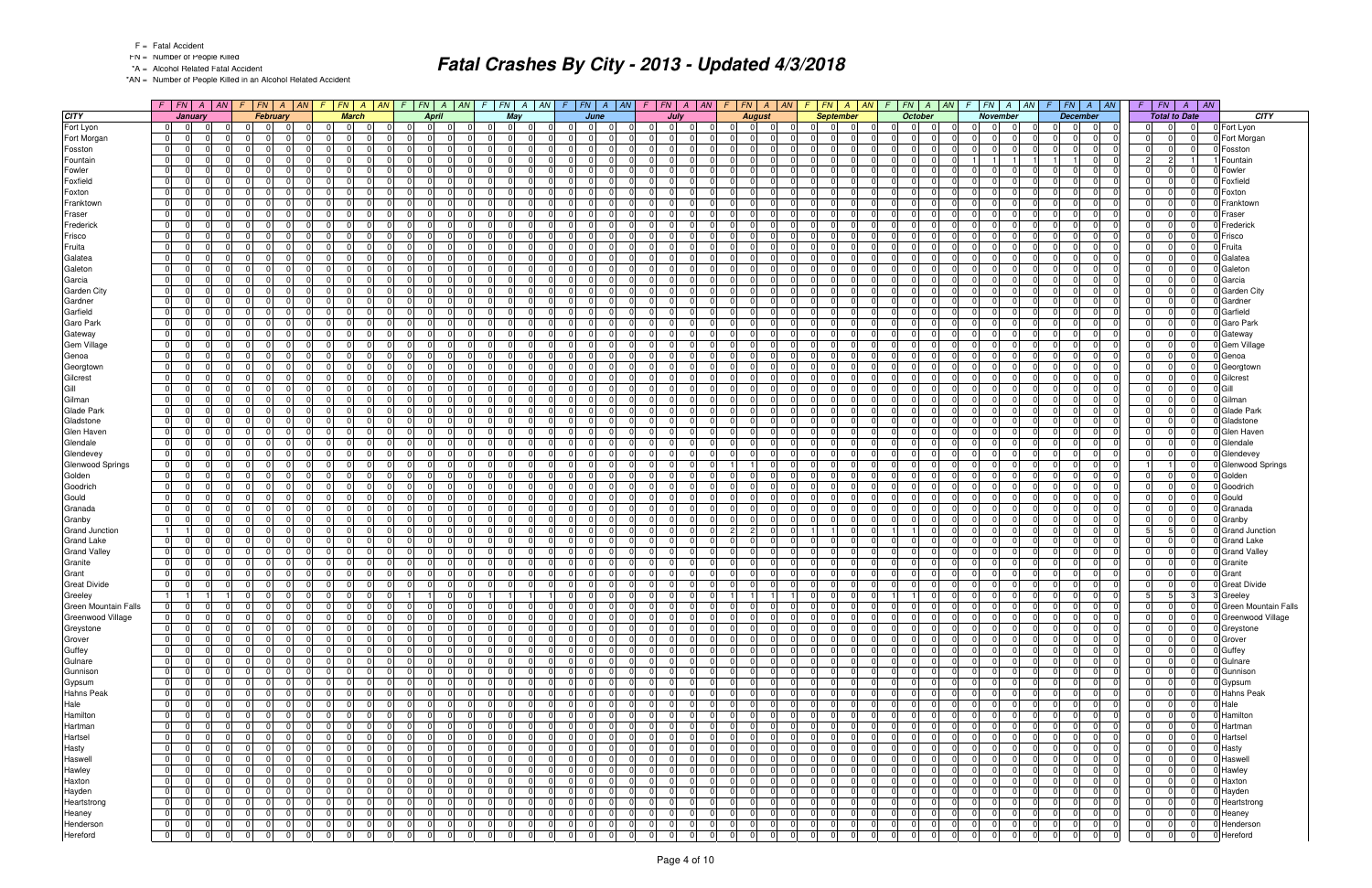- FN = Number of People Killed
- \*A = Alcohol Related Fatal Accident

\*AN = Number of People Killed in an Alcohol Related Accident

|                        |                |                | $F$ $ FN$ $ A$ $ M$ $F$ |          | FN                               | $A \mid AN$    | F.             | $FN \mid A \mid AN$ |                | $\sqrt{F}$                       |                |                |                |                                  | $F$   $FN$     |                               | $A$ $AN$ | $\sqrt{F}$     | FN A AN                    | $\mathcal{F}$                    | $FN \mid A \mid AN$ |                | $F$ $FN$ $A$ $AN$                | $FN \mid A$<br>$\sqrt{F}$        | AN             | $FN \mid A \mid AN$<br>F.        |                | F.             | FN A AN                          | $F \perp$      | FN                   | $\overline{A}$ | $\parallel$ AN |                            |
|------------------------|----------------|----------------|-------------------------|----------|----------------------------------|----------------|----------------|---------------------|----------------|----------------------------------|----------------|----------------|----------------|----------------------------------|----------------|-------------------------------|----------|----------------|----------------------------|----------------------------------|---------------------|----------------|----------------------------------|----------------------------------|----------------|----------------------------------|----------------|----------------|----------------------------------|----------------|----------------------|----------------|----------------|----------------------------|
| <b>CITY</b>            |                | <b>January</b> |                         |          |                                  | February       |                | <b>March</b>        |                |                                  | <b>April</b>   |                | May            |                                  |                | June                          |          |                | July                       | <b>August</b>                    |                     |                | <b>September</b>                 | <b>October</b>                   |                | November                         |                |                | <b>December</b>                  |                | <b>Total to Date</b> |                |                | <b>CITY</b>                |
| Hermosa                | 0              | $\mathbf 0$    |                         |          | $\Omega$                         | $\Omega$       | $\overline{0}$ | $\Omega$            | $\Omega$       | $\mathbf 0$                      | 0              | $\Omega$       | $\overline{0}$ |                                  | $\Omega$       | $\Omega$<br>- 0               |          |                | $\Omega$<br>$\Omega$       | $\Omega$                         | $\Omega$            | 0              | $\Omega$                         | $\mathbf 0$<br>$\Omega$          | $\Omega$       | $\Omega$                         | $\Omega$       |                | $\Omega$<br>0                    | $\Omega$       | 0                    | $\Omega$       |                | Hermosa                    |
| Hesperus               | 0              | $\overline{0}$ |                         |          | $\Omega$                         |                | $\Omega$       | $\Omega$            | $\Omega$       | $\Omega$                         |                | $\Omega$       | 0 <sup>1</sup> |                                  | $\Omega$       | $\Omega$                      |          | $\Omega$       | n.                         | $\Omega$                         | $\Omega$            | 0              | 0                                | <sup>0</sup><br>$\Omega$         | $\Omega$       | $\Omega$                         | $\Omega$       |                | $\Omega$<br>$\Omega$             | $\mathbf 0$    | <sup>0</sup>         | $\Omega$       |                | Hesperus                   |
| Hiawatha               | 0              | $\overline{0}$ |                         |          | $\Omega$                         | $\Omega$       | 0              | $\Omega$            | $\Omega$       | $\Omega$<br>$\Omega$             | $\Omega$       | - 0 I          | $\Omega$       |                                  | $\Omega$       | $\Omega$                      |          | $\Omega$       | $\Omega$<br>$\Omega$       | $\Omega$                         | $\Omega$            | 0              | $\Omega$<br>$\Omega$             | $\Omega$<br>- 0 I                | $\Omega$       | $\overline{0}$                   | $\Omega$       | $\Omega$       | 0 <br>$\overline{0}$             | - 0 I          | $\Omega$             | $\Omega$       |                | Hiawatha                   |
| <b>Hideaway Park</b>   | 0              | - 01           |                         |          | $\Omega$                         | $\Omega$       | - 0 I          |                     | $\Omega$       | $\Omega$                         | $\Omega$       | $\Omega$       | $\Omega$       |                                  | $\Omega$       | $\Omega$                      |          | $\Omega$       | 0                          | $\Omega$                         | $\Omega$            | $\Omega$       | <sup>n</sup>                     | $\Omega$<br>$\Omega$             | $\Omega$       | $\Omega$                         | $\Omega$       | $\Omega$       | $\Omega$<br>$\Omega$             | - 0 I          | $\Omega$             | $\Omega$       |                | Hideaway Park              |
| <b>Highlands Ranch</b> | $\overline{0}$ | $\mathbf 0$    |                         |          | $\Omega$                         | $\Omega$       | - 0 I          |                     | $\Omega$       | $\Omega$                         | $\Omega$       | $\Omega$       | $\Omega$       |                                  | $\Omega$       | $\Omega$                      |          | $\Omega$       | $\Omega$                   | $\Omega$                         | n                   | 0              | $\Omega$                         | $\overline{0}$<br>$\Omega$       | $\Omega$       | $\Omega$                         | $\Omega$       | $\Omega$       | $\Omega$<br>$\Omega$             | $\Omega$       | $\Omega$             | $\Omega$       |                | <b>Highlands Ranch</b>     |
| Hillrose               | 0              | $\overline{0}$ |                         |          | $\Omega$                         | $\Omega$       | 0              | $\Omega$            | $\Omega$       | $\Omega$<br>$\overline{0}$       | $\Omega$       | 0 I            | $\Omega$       |                                  | $\Omega$       | $\Omega$                      |          | $\Omega$       | $\Omega$<br>$\Omega$       | $\Omega$                         | $\Omega$            | $\mathbf 0$    | $\Omega$                         | $\Omega$<br>$\Omega$             | $\Omega$       | $\overline{0}$                   | $\Omega$       | $\Omega$       | $\Omega$<br>0                    | $\overline{0}$ | $\Omega$             | $\Omega$       |                | Hillrose                   |
| Hillside               | 0              | $\Omega$       |                         |          | $\Omega$                         | $\Omega$       | 0              | $\Omega$            | $\Omega$       | $\Omega$<br>$\Omega$             | $\Omega$       | $\Omega$       | $\Omega$       |                                  | $\Omega$       | $\Omega$                      |          | $\Omega$       | $\Omega$<br>$\Omega$       | $\Omega$                         | $\Omega$            | 0              | 0                                | $\Omega$<br>$\Omega$             | $\Omega$       | $\Omega$                         | $\Omega$       | $\Omega$       | $\Omega$<br>$\Omega$             | $\Omega$       | $\Omega$             | $\Omega$       |                | Hillside                   |
| Hoehne                 | $\overline{0}$ | $\mathbf 0$    |                         |          | $\Omega$<br><sup>n</sup>         | $\Omega$       | - 0 I          | - 0                 | $\Omega$       | $\Omega$<br>$\overline{0}$       | $\Omega$       | $\mathbf 0$    | $\Omega$       | $\Omega$                         | $\Omega$       | $\Omega$                      |          | $\Omega$       | $\Omega$<br>$\Omega$       | $\mathbf 0$<br>- 0               | $\Omega$            | 0              | $\Omega$<br>$\Omega$             | $\Omega$<br>$\Omega$             | $\Omega$       | 01                               | $\mathbf 0$    | $\Omega$       | $\Omega$<br>$\Omega$             | 0              | $\Omega$             | $\Omega$       |                | Hoehne                     |
| Holly                  | - 0 I          | $\Omega$       |                         |          | $\Omega$                         | $\Omega$       | - 0 I          |                     | $\Omega$       | $\Omega$                         | $\Omega$       | $\Omega$       | $\Omega$       |                                  | $\Omega$       | $\Omega$                      |          | $\Omega$       | $\Omega$                   | $\Omega$                         | $\Omega$            | $\Omega$       | <sup>0</sup>                     | $\Omega$<br>$\Omega$             | $\Omega$       | $\Omega$                         | $\Omega$       | $\Omega$       | $\Omega$<br>$\Omega$             | $\Omega$       | $\Omega$             | $\Omega$       |                | Holly                      |
| Holyoke                | $\overline{0}$ | $\overline{0}$ |                         |          | $\Omega$                         | $\Omega$       | 0              |                     | $\Omega$       | $\Omega$<br>$\Omega$             | $\Omega$       | $\mathbf 0$    | $\Omega$       | $\Omega$                         | $\Omega$       | $\Omega$                      |          | $\Omega$       | $\Omega$<br>$\Omega$       | $\mathbf 0$                      | $\Omega$            | 0              | $\Omega$                         | 0 I<br>$\Omega$                  | $\Omega$       | $\overline{0}$                   | $\Omega$       | $\Omega$       | $\Omega$<br>$\Omega$             | $\Omega$       | $\Omega$             | $\Omega$       |                | Holyoke                    |
| Homelake               | 0 I            | $\overline{0}$ |                         |          | $\Omega$                         | $\Omega$       | 0              | $\Omega$            | $\Omega$       | $\Omega$<br>$\Omega$             | $\Omega$       | - 0 l          | $\Omega$       | $\Omega$                         | $\Omega$       | $\Omega$                      |          | $\Omega$       | $\Omega$<br>$\Omega$       | - 0 l                            | $\Omega$            | 0              | $\Omega$                         | $\Omega$<br>$\Omega$             | $\Omega$       | $\overline{0}$                   | $\mathbf 0$    | $\Omega$       | $\Omega$<br>$\Omega$             | - 0 l          | $\Omega$             | $\Omega$       |                | Homelake                   |
| Hooper                 | $\overline{0}$ | $\mathbf 0$    |                         |          | $\Omega$                         | $\Omega$       | - 0 l          | -0                  | $\Omega$       | $\Omega$                         | $\Omega$       | $\Omega$       | $\Omega$       | $\Omega$                         | $\Omega$       | $\Omega$                      |          | $\Omega$       | n<br>$\Omega$              | $\Omega$                         | $\Omega$            | $\Omega$       | 0                                | $\Omega$<br>$\Omega$             | $\Omega$       | $\Omega$                         | $\Omega$       | $\Omega$       | $\Omega$<br>$\Omega$             | - 0 l          | $\Omega$             | n              |                | Hooper                     |
| Hot Sulphur Springs    | 0              | $\overline{0}$ |                         |          | $\Omega$                         | $\Omega$       | 0              | $\Omega$            | $\Omega$       | $\Omega$                         | $\Omega$       | $\Omega$       | $\Omega$       | $\Omega$                         | $\Omega$       | $\Omega$                      |          | $\Omega$       | $\Omega$                   | $\Omega$                         | $\Omega$            | 0              | ΩI                               | <sup>0</sup><br>$\Omega$         | $\Omega$       | $\Omega$                         | $\Omega$       | $\Omega$       | $\Omega$<br>$\Omega$             | - 0 l          | $\Omega$             | $\Omega$       |                | <b>Hot Sulphur Springs</b> |
| <b>Hotchkiss</b>       | 0              | $\mathbf 0$    |                         |          | $\Omega$                         | $\Omega$       | 0              | $\Omega$            | $\Omega$       | $\Omega$<br>$\overline{0}$       | $\Omega$       | 0 I            | $\Omega$       |                                  | 0              | $\Omega$                      |          | 0 I            | $\Omega$                   | $\mathbf 0$                      | $\Omega$            | $\mathbf 0$    | $\Omega$                         | $\Omega$<br>$\Omega$             | $\Omega$       | $\overline{0}$                   | $\Omega$       | $\Omega$       | $\overline{0}$<br>$\mathbf 0$    | $\overline{0}$ | $\Omega$             | $\Omega$       |                | <b>Hotchkiss</b>           |
| Howard                 | 0              | $\Omega$       |                         |          | $\Omega$                         | $\Omega$       | 0              | $\Omega$            | $\Omega$       | $\Omega$<br>$\Omega$             | $\Omega$       | $\Omega$       | $\Omega$       |                                  | $\Omega$       | $\Omega$                      |          | $\Omega$       | $\Omega$                   | $\Omega$                         | $\Omega$            | $\Omega$       | 0                                | $\Omega$<br>$\Omega$             | $\Omega$       | $\Omega$                         | $\Omega$       | $\Omega$       | $\Omega$<br>$\Omega$             | - 0 I          | $\Omega$             | $\Omega$       |                | Howard                     |
| Hoyt                   | 0              | - 01           |                         |          | $\Omega$                         | $\Omega$       | - 0 I          | - 0                 | $\Omega$       | $\Omega$<br>$\overline{0}$       | $\Omega$       | $\mathbf 0$    | $\Omega$       | $\Omega$                         | $\Omega$       | $\Omega$                      |          | $\Omega$       | $\Omega$<br>n              | $\mathbf 0$                      | $\Omega$            | $\mathbf 0$    | $\Omega$                         | <sup>0</sup><br>$\Omega$         | $\Omega$       | $\Omega$                         | $\mathbf 0$    | $\Omega$       | $\Omega$<br>$\Omega$             | $\mathbf 0$    | $\Omega$             | $\Omega$       |                | Hoyt                       |
| Hudson                 | 0              | $\Omega$       |                         |          | $\Omega$                         | $\Omega$       | - 0 I          | -0                  | $\Omega$       | $\Omega$                         | $\Omega$       | $\Omega$       | $\Omega$       |                                  | $\Omega$       | $\Omega$                      |          | $\Omega$       | 0                          | $\Omega$                         |                     | $\Omega$       |                                  | <sup>0</sup><br>$\Omega$         |                | $\Omega$                         | $\Omega$       | $\Omega$       | 0<br>$\Omega$                    | $\Omega$       | $\Omega$             | $\Omega$       |                | Hudson                     |
| Hugo                   | $\overline{0}$ | 0              |                         |          | $\Omega$                         | $\Omega$       | 0              |                     | $\Omega$       | $\Omega$<br>$\Omega$             | $\Omega$       | .0             | $\Omega$       |                                  | $\Omega$       | $\Omega$                      |          | $\Omega$       | $\Omega$                   | $\Omega$                         | $\Omega$            | 0              | $\Omega$                         | <sup>0</sup><br>$\Omega$         | $\Omega$       | 01                               | $\Omega$       | $\Omega$       | $\Omega$<br>$\Omega$             | $\Omega$       | $\Omega$             | $\Omega$       |                | Hugo                       |
| Hygiene                | 0              | $\overline{0}$ |                         |          | $\Omega$                         | $\Omega$       | - 0 I          | $\Omega$            | $\Omega$       | $\Omega$<br>$\Omega$             | $\Omega$       | $\Omega$       | $\Omega$       |                                  | $\Omega$       | $\Omega$                      |          | $\Omega$       | $\Omega$                   | $\mathbf 0$                      | $\Omega$            | $\overline{0}$ | $\Omega$                         | 0 I<br>$\Omega$                  | $\Omega$       | $\overline{0}$                   | $\Omega$       |                | $\Omega$<br>$\Omega$             | 0              | $\Omega$             | $\Omega$       |                | Hygiene                    |
| Idaho Springs          | 0              | $\overline{0}$ |                         |          | $\Omega$                         | $\Omega$       | 0              | $\Omega$            | $\Omega$       | $\Omega$                         | $\Omega$       | $\Omega$       | $\Omega$       |                                  | $\Omega$       | $\Omega$                      |          | $\Omega$       | $\Omega$<br>$\Omega$       | $\Omega$                         | $\Omega$            | $\overline{0}$ | 0                                | <sup>0</sup><br>$\Omega$         | $\Omega$       | $\Omega$                         | $\Omega$       |                | $\Omega$<br>$\Omega$             | $\Omega$       | $\Omega$             | $\Omega$       |                | <b>Idaho Springs</b>       |
| Idalia                 | 0              | - 01           |                         |          | $\Omega$                         | $\Omega$       | - 0 l          | - 0                 | $\Omega$       | $\Omega$<br>$\Omega$             | $\overline{0}$ | 0 I            | $\Omega$       | $\Omega$                         | $\Omega$       | $\overline{0}$                |          | 0              | $\Omega$<br>$\Omega$       | $\mathbf 0$                      | $\Omega$            | 0              | $\Omega$<br>$\Omega$             | $\Omega$<br>$\Omega$             | $\Omega$       | $\overline{0}$                   | $\mathbf 0$    | $\Omega$       | $\Omega$<br>$\Omega$             | 0 I            | $\Omega$             | $\Omega$       |                | Idalia                     |
| Idledale               | 0              | $\overline{0}$ |                         |          | $\Omega$                         | $\Omega$       | 0              |                     | $\Omega$       | $\Omega$                         | $\Omega$       | $\Omega$       | $\Omega$       |                                  | $\Omega$       | $\Omega$                      |          | $\Omega$       | $\Omega$                   | $\Omega$                         | $\Omega$            | $\mathbf 0$    | 0                                | <sup>0</sup><br>$\Omega$         | $\Omega$       | $\Omega$                         | $\Omega$       | $\Omega$       | $\Omega$<br>$\Omega$             | $\Omega$       | $\Omega$             | $\Omega$       |                | Idledale                   |
| Ignacio                | 0              | $\overline{0}$ |                         |          | $\Omega$                         | $\Omega$       | 0              | $\Omega$            | $\Omega$       | $\Omega$<br>$\Omega$             | $\Omega$       | $\mathbf 0$    | $\Omega$       |                                  | $\Omega$       | $\Omega$                      |          | $\Omega$       | $\Omega$<br>$\Omega$       | $\mathbf 0$                      | $\Omega$            | $\mathbf 0$    | $\Omega$                         | $\overline{0}$<br>$\Omega$       | $\Omega$       | $\Omega$                         | $\Omega$       | $\Omega$       | $\Omega$<br>$\Omega$             | - 0 l          | $\Omega$             | $\Omega$       |                | Ignacio                    |
| lliff                  | $\overline{0}$ | $\overline{0}$ |                         |          | $\Omega$                         | $\Omega$       | 0              | $\Omega$            | $\Omega$       | $\Omega$<br>$\Omega$             | $\Omega$       | - 0 I          | $\Omega$       |                                  | $\Omega$       | $\Omega$                      |          | $\Omega$       | $\Omega$<br>$\Omega$       | $\Omega$                         | $\Omega$            | 0              | $\Omega$<br>$\Omega$             | $\Omega$<br>$\Omega$             | $\Omega$       | $\Omega$                         | $\Omega$       | $\Omega$       | 0 <br>$\overline{0}$             | - 0 I          | $\Omega$             | $\Omega$       |                | <b>Iliff</b>               |
| Indian Hills           | 0              | - 01           |                         |          | $\Omega$                         | $\Omega$       | - 0 I          | $\Omega$            | $\Omega$       | $\Omega$                         | $\Omega$       | $\Omega$       | $\Omega$       |                                  | $\Omega$       | $\Omega$                      |          | $\Omega$       | $\Omega$<br>$\Omega$       | $\Omega$                         | $\Omega$            | $\Omega$       | <sup>0</sup>                     | <sup>0</sup><br>$\Omega$         | $\Omega$       | $\Omega$                         | $\Omega$       | $\Omega$       | $\Omega$<br>$\Omega$             | - 0 I          | $\Omega$             | $\Omega$       |                | <b>Indian Hills</b>        |
| Jamestown              | $\overline{0}$ | $\overline{0}$ |                         |          | $\Omega$                         | $\Omega$       | 0              |                     | $\Omega$       | $\Omega$<br>$\Omega$             | $\Omega$       | $\Omega$       | $\Omega$       |                                  | $\Omega$       | $\Omega$                      |          | $\Omega$       | $\Omega$                   | $\Omega$                         | $\Omega$            | 0              | $\Omega$                         | $\Omega$<br>$\Omega$             | $\Omega$       | $\Omega$                         | $\Omega$       | $\Omega$       | $\Omega$<br>$\Omega$             | $\Omega$       | $\Omega$             | $\Omega$       |                | Jamestown                  |
| Jansen                 | 0              | $\Omega$       |                         |          | $\Omega$                         | $\Omega$       | - 0 I          | $\Omega$            | $\Omega$       | $\Omega$<br>$\Omega$             | $\Omega$       | 0 I            | $\Omega$       |                                  | $\Omega$       | $\Omega$                      |          | $\Omega$       | $\Omega$<br>$\Omega$       | $\Omega$                         | $\Omega$            | $\overline{0}$ | $\Omega$                         | 0 I<br>$\Omega$                  | $\Omega$       | $\overline{0}$                   | $\Omega$       |                | $\Omega$<br>$\Omega$             | $\Omega$       | $\Omega$             | $\Omega$       |                | Jansen                     |
| Jaroso                 | $\overline{0}$ | $\Omega$       |                         |          | $\Omega$                         | $\Omega$       | $\Omega$       | $\Omega$            | $\Omega$       | $\Omega$                         | $\Omega$       | $\Omega$       | $\Omega$       |                                  | $\Omega$       | $\Omega$                      |          | $\Omega$       | $\Omega$<br>$\Omega$       | $\Omega$                         | $\Omega$            | $\overline{0}$ | $\Omega$                         | <sup>0</sup><br>$\Omega$         | $\Omega$       | $\Omega$                         | $\Omega$       | $\Omega$       | $\Omega$<br>$\Omega$             | $\Omega$       | $\Omega$             | $\Omega$       |                | Jaroso                     |
| Jefferson              | 0              | - 01           |                         |          | $\Omega$<br><sup>n</sup>         | $\Omega$       | - 0 I          | $\Omega$            | $\Omega$       | $\Omega$<br>$\Omega$             | $\Omega$       | 0 I            | $\Omega$       | $\Omega$                         | $\Omega$       | $\Omega$                      |          | $\Omega$       | $\Omega$<br>$\Omega$       | $\mathbf 0$                      | $\Omega$            | 0              | $\Omega$<br>$\Omega$             | $\Omega$<br>$\Omega$             | $\Omega$       | $\overline{0}$                   | $\mathbf 0$    | $\Omega$       | $\Omega$<br>$\Omega$             | 0 I            | $\Omega$             | $\Omega$       |                | Jefferson                  |
| Joes                   | $\overline{0}$ | $\Omega$       |                         |          | $\Omega$                         | $\Omega$       | - 0 I          |                     | $\Omega$       | $\overline{0}$                   | $\Omega$       | $\Omega$       | $\Omega$       |                                  | $\Omega$       | $\Omega$                      |          | $\Omega$       | 0                          | $\Omega$                         |                     | $\mathbf 0$    | <sup>0</sup>                     | <sup>0</sup><br>$\Omega$         | $\Omega$       | $\Omega$                         | $\Omega$       |                | $\Omega$<br>$\Omega$             | $\Omega$       | $\Omega$             | $\Omega$       |                | Joes                       |
| Johnson Village        | 0              | $\mathbf 0$    |                         |          | $\Omega$<br><sup>n</sup>         | $\Omega$       | 0              | $\Omega$            | $\Omega$       | $\Omega$<br>$\mathbf 0$          | $\Omega$       | $\mathbf 0$    | $\Omega$       | $\Omega$                         | $\Omega$       | $\Omega$                      |          | $\Omega$       | $\Omega$<br>$\Omega$       | $\mathbf 0$                      | $\Omega$            | $\mathbf 0$    | $\Omega$<br>$\Omega$             | 0 I<br>$\Omega$                  | $\Omega$       | 01                               | $\mathbf 0$    | $\Omega$       | $\Omega$<br>$\Omega$             | 0              | $\Omega$             | $\Omega$       |                | 0 Johnson Village          |
| Johnstown              | 0              | $\overline{0}$ |                         |          | $\Omega$                         | $\Omega$       | 0              | $\Omega$            | $\Omega$       | $\Omega$<br>$\Omega$             | $\Omega$       | $\mathbf 0$    | $\Omega$       | $\Omega$                         | $\Omega$       | $\Omega$                      |          | $\Omega$       | $\Omega$<br>$\Omega$       | $\mathbf 0$                      | $\Omega$            | 0              | $\Omega$                         | $\overline{0}$<br>$\Omega$       | $\Omega$       | $\Omega$                         | $\Omega$       | $\Omega$       | 0 <br>$\Omega$                   | - 0 I          | $\Omega$             | $\Omega$       |                | Johnstown                  |
| Julesburg              | $\overline{0}$ | $\overline{0}$ |                         |          | $\Omega$                         | $\Omega$       | $\mathbf 0$    | - 0                 | $\Omega$       | $\Omega$<br><sup>n</sup>         | $\Omega$       | $\mathbf 0$    | $\Omega$       | $\Omega$                         | $\Omega$       | $\Omega$                      |          | $\Omega$       | n<br>$\Omega$              | $\mathbf 0$                      | $\Omega$            | $\Omega$       | 0<br>$\Omega$                    | $\Omega$<br>$\Omega$             | $\Omega$       | $\Omega$                         | $\Omega$       | $\Omega$       | $\Omega$<br>$\Omega$             | $\mathbf 0$    | $\Omega$             | $\Omega$       |                | Julesburg                  |
| Karval                 | $\overline{0}$ | $\Omega$       |                         |          | $\Omega$<br>$\cap$               | $\Omega$       | 0              | $\Omega$            | $\Omega$       | $\Omega$                         | $\Omega$       | 0 I            | $\Omega$       | $\Omega$                         | $\Omega$       | $\Omega$                      |          | $\Omega$       | $\Omega$                   | $\Omega$                         | $\Omega$            | 0              | $\Omega$<br>ΩI                   | <sup>0</sup><br>$\Omega$         | $\Omega$       | $\Omega$                         | $\Omega$       | $\Omega$       | $\Omega$<br>$\Omega$             | - 0 l          | $\Omega$             | $\Omega$       |                | Karval                     |
| Kassler                | 0              | $\mathbf 0$    |                         |          | $\Omega$                         | $\Omega$       | 0              | $\Omega$            | $\Omega$       | $\Omega$<br>$\overline{0}$       | $\overline{0}$ | 0 I            | $\Omega$       |                                  | 0              | - 01                          |          | 0 I            | $\Omega$                   | 0                                | $\Omega$            | $\mathbf 0$    | $\Omega$                         | $\Omega$<br>$\Omega$             | $\Omega$       | $\overline{0}$                   | 0              | $\Omega$       | $\overline{0}$<br>0              | $\overline{0}$ | $\Omega$             | $\Omega$       |                | Kassler                    |
| Keenesburg             | 0              | $\Omega$       |                         |          | $\Omega$                         | $\Omega$       | 0              | $\Omega$            | $\Omega$       | $\Omega$                         | $\Omega$       | $\Omega$       | $\Omega$       |                                  | $\Omega$       | $\Omega$                      |          | $\Omega$       | $\Omega$                   | $\Omega$                         | $\Omega$            | 0              | 0                                | $\Omega$<br>$\Omega$             | $\Omega$       | $\Omega$                         | $\Omega$       | $\Omega$       | $\Omega$<br>$\Omega$             | $\Omega$       | $\Omega$             | $\Omega$       |                | Keenesburg                 |
| Kelim                  | $\overline{0}$ | $\mathbf 0$    |                         |          | $\Omega$<br><sup>0</sup>         | $\Omega$       | - 0 l          | - 0                 | $\Omega$       | $\Omega$<br>$\overline{0}$       | $\Omega$       | $\mathbf 0$    | $\Omega$       | $\Omega$                         | $\Omega$       | - 01                          |          | 0 I            | $\Omega$<br>$\Omega$       | $\mathbf 0$<br>- 0               | $\Omega$            | 0              | $\Omega$<br>$\Omega$             | 0 I<br>$\Omega$                  | $\Omega$       | 01                               | $\mathbf 0$    | $\Omega$       | $\Omega$<br>$\Omega$             | 0              | $\Omega$             | $\Omega$       |                | Kelim                      |
| Keota                  | $\overline{0}$ | $\overline{0}$ |                         |          | $\Omega$                         | $\Omega$       | 0              | $\Omega$            | $\Omega$       | $\Omega$<br>$\Omega$             | $\Omega$       | $\Omega$       | $\Omega$       |                                  | $\Omega$       | $\Omega$                      |          | $\Omega$       | $\Omega$                   | $\Omega$                         | $\Omega$            | $\Omega$       | <sup>0</sup>                     | <sup>0</sup><br>$\Omega$         | $\Omega$       | $\Omega$                         | $\Omega$       | $\Omega$       | $\Omega$<br>$\Omega$             | - 0 I          | $\Omega$             | $\Omega$       |                | Keota                      |
| Kersey                 | 0              | $\mathbf 0$    |                         |          | $\Omega$                         | $\Omega$       | 0              |                     | $\Omega$       | $\Omega$<br>$\Omega$             | $\Omega$       | $\Omega$       | $\Omega$       | $\Omega$                         | $\Omega$       | $\Omega$                      |          | $\Omega$       | $\Omega$<br>$\Omega$       | $\mathbf 0$                      | $\Omega$            | $\mathbf 0$    | $\Omega$                         | 0 I<br>$\Omega$                  | $\Omega$       | $\Omega$                         | $\Omega$       | $\Omega$       | $\Omega$<br>$\Omega$             | $\Omega$       | $\Omega$             | $\Omega$       |                | Kersey                     |
| Keystone               | 0              | $\Omega$       |                         |          | $\Omega$                         | $\Omega$       | 0              | $\Omega$            | $\Omega$       | $\Omega$<br>$\Omega$             | $\Omega$       | $\mathbf 0$    | $\Omega$       | $\Omega$                         | $\Omega$       | $\Omega$                      |          | $\Omega$       | $\Omega$<br>$\Omega$       | - 0 I                            | $\Omega$            | 0              | $\Omega$                         | $\overline{0}$<br>$\Omega$       | $\Omega$       | $\overline{0}$                   | $\mathbf 0$    | $\Omega$       | 0 <br>$\Omega$                   | - 0 I          | $\Omega$             | $\Omega$       |                | Keystone                   |
| Kim                    | 0              | $\mathbf 0$    |                         |          | $\Omega$                         | $\Omega$       | - 0 I          | - 0                 | $\Omega$       | $\Omega$<br>$\overline{0}$       | $\Omega$       | $\mathbf 0$    | $\Omega$       | $\Omega$                         | $\Omega$       | $\Omega$                      |          | $\Omega$       | $\Omega$<br>$\Omega$       | $\mathbf 0$                      | $\Omega$            | $\mathbf 0$    | $\Omega$<br>$\Omega$             | $\Omega$<br>$\Omega$             | $\Omega$       | 01                               | $\Omega$       | $\Omega$       | $\Omega$<br>$\Omega$             | - 0 I          | $\Omega$             | $\Omega$       |                | Kim                        |
| Kiowa                  | $\overline{0}$ | - 01           |                         |          | $\Omega$                         | $\Omega$       | - 0 I          | - 0                 | $\Omega$       | $\Omega$<br>$\Omega$             | $\Omega$       | 0 I            | $\Omega$       | $\Omega$                         | $\Omega$       | $\Omega$                      |          | $\Omega$       | $\Omega$<br>$\Omega$       | $\Omega$                         | $\Omega$            | 0              | $\Omega$                         | <sup>0</sup><br>$\Omega$         | $\Omega$       | 01                               | $\mathbf 0$    | $\Omega$       | $\Omega$<br>$\Omega$             | 0 I            | $\Omega$             | $\Omega$       |                | Kiowa                      |
| Kirk                   | $\overline{0}$ | 0              |                         |          | 0                                | 0              | $\overline{0}$ |                     |                | 0                                | $\Omega$       | .0             | $\Omega$       |                                  | 0              | $\Omega$                      |          | 0              | 0.                         | $\Omega$                         |                     | 0              | O.                               | $\Omega$                         | $\Omega$       | $\overline{0}$                   | $\Omega$       |                | 0<br>$\Omega$                    | 0              | 0                    |                |                | <b>Kirk</b>                |
| Kit Carson             | 0              | $\overline{0}$ |                         |          | $\overline{0}$                   | $\Omega$       | 0              | $\Omega$            | $\Omega$       | $\Omega$<br>$\mathbf 0$          | $\Omega$       | 0 I            | $\Omega$       |                                  | $\Omega$       | - 01                          |          | $\Omega$       | $\Omega$<br>$\Omega$       | $\mathbf 0$                      | $\Omega$            | 0              | $\Omega$                         | $\overline{0}$<br>- 0 l          | $\Omega$       | $\Omega$                         | $\mathbf 0$    | $\Omega$       | $\Omega$<br>$\Omega$             | $\Omega$       | $\Omega$             |                |                | Kit Carson                 |
| Kittredge              | $\overline{0}$ | $\overline{0}$ |                         |          |                                  | 0              | 0              | - 0                 | -01            | 0                                | $\overline{0}$ | -01            | -01            |                                  | $\Omega$       | -01                           |          |                | $\Omega$<br>0              | -01                              |                     | 0              | 01                               | $\Omega$                         | 0              | 0                                | $\Omega$       |                | 0 <br> 0                         |                | 0                    |                |                | 0 Kittredge                |
| Kline                  | 0              | 0              |                         |          | $\Omega$<br>$\Omega$             | $\Omega$       | $\overline{0}$ | $\Omega$            | 0 I            | $\overline{0}$                   | $\overline{0}$ | 0 I            | $\overline{0}$ | $\Omega$                         | $\overline{0}$ | - 01                          |          | 0              | $\Omega$<br>$\Omega$       | 0 I                              | - 01                | 0              | $\Omega$<br>$\Omega$             | 0 I<br>$\overline{0}$            | $\Omega$       | $\overline{0}$                   | $\mathbf 0$    | $\overline{0}$ | 0 <br>$\mathbf 0$                | 0              | $\overline{0}$       | $\Omega$       |                | Kline                      |
| Kornman                | 0              | $\overline{0}$ |                         |          | $\Omega$                         | $\Omega$       | $\overline{0}$ | $\Omega$            | $\Omega$       | $\Omega$<br>$\overline{0}$       | 0              | - 0 l          | $\Omega$       |                                  | $\overline{0}$ | $\overline{0}$                |          | 0              | $\Omega$<br>$\Omega$       | - 0 l                            | $\Omega$            | $\overline{0}$ | $\Omega$                         | $\overline{0}$<br>- 0 I          | $\Omega$       | $\overline{0}$                   | $\Omega$       |                | 0 <br>$\overline{0}$             | 0              | $\Omega$             | $\Omega$       |                | Kornman                    |
| Kremmling              | 0              | 0              |                         |          | $\overline{0}$<br>$\Omega$       | $\overline{0}$ | 0              | $\overline{0}$      | 0 I            | $\overline{0}$<br>$\mathbf 0$    | 0              | 0              | 0              | $\Omega$                         | $\overline{0}$ | 0 <br>$\Omega$                |          | $\overline{0}$ | $\Omega$<br> 0             | 01                               | $\overline{0}$      | 0              | 0 <br>$\overline{0}$             | 0 <br>$\overline{0}$             | - 01           | 0 <br>$\Omega$                   | 0              | $\overline{0}$ | $\overline{0}$<br>$\overline{0}$ | 01             | $\overline{0}$       | $\overline{0}$ |                | Kremmling                  |
| Kutch                  | $\overline{0}$ | $\mathbf 0$    |                         |          | $\overline{0}$                   | $\overline{0}$ | $\overline{0}$ | $\Omega$            | $\Omega$       | $\mathbf 0$<br>$\Omega$          | 0              | 0 I            | $\overline{0}$ | $\mathbf{0}$                     | $\overline{0}$ | $\overline{0}$                |          | 0              | $\overline{0}$<br>$\Omega$ | - 0 I                            | $\mathbf 0$         | 0              | $\mathbf 0$<br>$\Omega$          | $\overline{0}$<br> 0             | $\overline{0}$ | $\overline{0}$<br>- 0            | - 0 I          | $\overline{0}$ | $\overline{0}$<br>$\mathbf{0}$   | 0              | $\overline{0}$       | $\Omega$       |                | Kutch                      |
| La Garita              | 0              | $\overline{0}$ |                         |          | $\overline{0}$<br>$\Omega$       | $\Omega$       | 0              | $\overline{0}$      | 0 I            | $\overline{0}$<br>$\Omega$       | 0              | $\overline{0}$ | $\overline{0}$ | $\Omega$                         | $\Omega$       | $\overline{0}$                |          | $\overline{0}$ | $\Omega$<br>$\overline{0}$ | 01                               | - 01                | $\overline{0}$ | $\Omega$<br>$\Omega$             | $\overline{0}$<br>$\overline{0}$ | - 01           | 0 <br>- 0                        | 0              | $\overline{0}$ | $\overline{0}$<br>$\overline{0}$ | $\overline{0}$ | $\Omega$             | $\Omega$       |                | La Garita                  |
| La Jara                | $\overline{0}$ | $\overline{0}$ |                         |          | $\overline{0}$                   | $\overline{0}$ | $\overline{0}$ | $\Omega$            | $\Omega$       | $\overline{0}$                   | 0              | 0              | $\Omega$       |                                  | $\overline{0}$ | $\overline{0}$                |          | 0              | $\Omega$<br>$\overline{0}$ | $\Omega$                         | $\Omega$            | 0              | $\overline{0}$                   | $\overline{0}$<br> 0             | $\Omega$       | $\overline{0}$                   | $\Omega$       | $\mathbf 0$    | 0 <br>$\mathbf 0$                | $\overline{0}$ | $\Omega$             | $\Omega$       |                | 0 La Jara                  |
| La Junta               | 0              | $\overline{0}$ |                         |          | $\overline{0}$<br>$\Omega$       | $\overline{0}$ | 0              | - 01                | 0 I            | $\Omega$<br>$\overline{0}$       | $\overline{0}$ | 0              | 0              | $\Omega$                         | $\Omega$       | $\overline{0}$                |          | 0              | $\Omega$<br>$\overline{0}$ | 01                               | $\mathbf 0$         | 0              | $\overline{0}$<br>$\Omega$       | $\overline{0}$<br>$\overline{0}$ | $\overline{0}$ | $\overline{0}$<br>$\Omega$       | 0              | $\Omega$       | $\overline{0}$<br>$\overline{0}$ | 0 I            | $\Omega$             | $\Omega$       |                | 0 La Junta                 |
| La Salle               | 0              | $\overline{0}$ |                         |          | $\mathbf 0$                      | $\overline{0}$ | $\overline{0}$ | - 01                | $\Omega$       | $\mathbf 0$<br>$\Omega$          | 0              | $\overline{0}$ | $\overline{0}$ | 0                                | $\Omega$       | $\overline{0}$                |          | 0              | $\Omega$<br>$\Omega$       | - 0 I                            | $\mathbf 0$         | 0              | $\mathbf 0$<br>$\Omega$          | $\overline{0}$<br> 0             | $\overline{0}$ | $\overline{0}$<br>$\Omega$       | $\mathbf 0$    | $\mathbf 0$    | $\overline{0}$<br>$\overline{0}$ | - 0 I          | $\Omega$             | $\Omega$       |                | 0 La Salle                 |
| La Veta                | 0              | $\overline{0}$ |                         |          | $\Omega$                         | $\Omega$       | 0              | $\Omega$            | 0 I            | $\overline{0}$<br>$\Omega$       | $\overline{0}$ | $\overline{0}$ | $\overline{0}$ | $\Omega$                         | $\Omega$       | $\overline{0}$                |          | 0              | $\Omega$<br>$\overline{0}$ | 0 I                              | - 01                | 0              | $\Omega$<br>$\Omega$             | $\overline{0}$<br>$\overline{0}$ | $\Omega$       | $\overline{0}$<br>$\Omega$       | $\mathbf 0$    | $\overline{0}$ | $\overline{0}$<br>$\mathbf 0$    | 0              | $\overline{0}$       | $\Omega$       |                | La Veta                    |
| Lafayette              | 0              | $\overline{0}$ |                         |          | $\mathbf 0$<br>$\Omega$          | $\overline{0}$ | $\overline{0}$ | $\Omega$            | 0 I            | $\Omega$<br>$\overline{0}$       | 0              | $\overline{0}$ | 0              | $\Omega$                         | $\overline{0}$ | $\overline{0}$                |          | 0              | $\Omega$<br>$\overline{0}$ | 0                                | $\Omega$            | 0              | - 0 l<br>$\Omega$                | $\overline{0}$<br>$\overline{0}$ | $\overline{0}$ | $\overline{0}$<br>$\Omega$       | 0              | $\overline{0}$ | 0 <br>$\overline{0}$             | $\overline{0}$ | $\Omega$             | $\Omega$       |                | Lafayette                  |
| Laird                  | 0              | $\mathbf 0$    |                         |          | $\overline{0}$<br>$\Omega$       | $\overline{0}$ | $\overline{0}$ | $\overline{0}$      | - 0 I          | $\overline{0}$<br>$\overline{0}$ | 0              | 0              | $\overline{0}$ | 0                                | $\overline{0}$ | $\mathbf 0$<br>0              |          | 0              | 0<br>$\overline{0}$        | $\overline{0}$                   | $\overline{0}$      | 0              | 0 <br> 0                         | $\overline{0}$<br>$\overline{0}$ | $\mathbf 0$    | $\overline{0}$<br>$\Omega$       | $\mathbf{0}$   | $\overline{0}$ | 0 <br>$\mathbf 0$                | 01             | $\overline{0}$       | 0              |                | Laird                      |
| Lake City              | 0              | $\overline{0}$ |                         |          | $\overline{0}$<br>$\Omega$       | $\Omega$       | $\overline{0}$ | - 01                | 0 I            | $\Omega$<br>$\overline{0}$       | 0              | $\overline{0}$ | 0              | $\Omega$                         | $\overline{0}$ | $\overline{0}$                |          | 0              | $\Omega$<br>$\Omega$       | $\overline{0}$                   | 0                   | $\overline{0}$ | $\overline{0}$<br>$\Omega$       | $\overline{0}$<br>$\overline{0}$ | $\overline{0}$ | $\overline{0}$<br>$\Omega$       | $\mathbf 0$    | $\Omega$       | 0 <br>$\overline{0}$             | 0              | $\Omega$             | $\Omega$       |                | 0 Lake City                |
| Lake George            | $\overline{0}$ | $\overline{0}$ |                         |          | $\mathbf 0$<br>$\overline{0}$    | $\overline{0}$ | 0              | $\overline{0}$      | - 0 I          | $\Omega$<br>$\overline{0}$       | 0              | 01             | $\overline{0}$ | 0                                | $\overline{0}$ | $\mathbf 0$<br>$\Omega$       |          | 01             | $\Omega$<br>$\overline{0}$ | 01                               | $\overline{0}$      | 0              | $\mathbf 0$<br>- 01              | 0 I<br>$\overline{0}$            | $\mathbf 0$    | 0 <br>- 0                        | 0              | $\overline{0}$ | 0 <br>$\overline{0}$             | $\overline{0}$ | $\overline{0}$       | $\Omega$       |                | 0 Lake George              |
| Lakeside               | 0              | $\overline{0}$ |                         |          | $\Omega$<br>$\Omega$             | $\Omega$       | $\overline{0}$ | $\Omega$            | $\Omega$       | $\overline{0}$<br>$\Omega$       | -01            | 0 I            | $\overline{0}$ | $\Omega$                         | $\Omega$       | $\overline{0}$                |          | 0              | $\Omega$<br>$\Omega$       | - 0 I                            | $\Omega$            | 0              | $\Omega$<br>$\Omega$             | $\overline{0}$<br>$\overline{0}$ | $\Omega$       | $\overline{0}$<br>$\Omega$       | - 0 I          | $\Omega$       | 0 <br>$\overline{0}$             | - 0 I          | $\Omega$             | $\overline{0}$ |                | Lakeside                   |
| Lakewood               | $\overline{0}$ | $\overline{0}$ |                         |          |                                  | $\overline{0}$ | 0              | $\overline{0}$      | 0 I            | $\overline{0}$<br>$\mathbf 0$    | 0              |                |                | $\mathbf{1}$                     | $\overline{0}$ | $\overline{0}$<br>$\mathbf 0$ |          | $\overline{2}$ | $\overline{2}$<br> 0       |                                  |                     | 0              | $\mathbf 0$<br>$\overline{0}$    | $\vert$ 1                        | $\overline{0}$ | $\overline{0}$<br>$\Omega$       | 0              | $\overline{1}$ | $\mathbf 0$<br>$-1$              | 71             | 71                   | 2              |                | 2 Lakewood                 |
| Lamar                  | 0              | $\overline{0}$ |                         |          | $\overline{0}$<br>$\Omega$       | $\overline{0}$ | $\overline{0}$ | - 01                | $\overline{0}$ | $\Omega$<br>$\overline{0}$       | 0              | 0              | 0              | 0                                | $\overline{0}$ | $\Omega$<br>$\overline{0}$    |          | 0              | $\Omega$<br> 0             | $\overline{0}$                   | 0                   | $\overline{0}$ | $\Omega$<br>$\Omega$             | 0 <br>$\overline{0}$             | $\overline{0}$ | $\overline{0}$<br>$\Omega$       | 0              | $\overline{0}$ | 0 <br>$\overline{0}$             | $\overline{0}$ | $\Omega$             | 0 I            |                | Lamar                      |
| La Plata               | 0              | $\overline{0}$ |                         |          | $\overline{0}$<br>$\Omega$       | $\overline{0}$ | 0              | $\overline{0}$      | 0 I            | $\Omega$<br>$\overline{0}$       | $\overline{0}$ | 01             | $\overline{0}$ | $\overline{0}$                   | $\overline{0}$ | $\overline{0}$<br>- 0         |          | 0              | $\Omega$<br>0              | 01<br>- 0                        | $\overline{0}$      | 0              | $\mathbf 0$<br>$\overline{0}$    | 0 I<br>$\overline{0}$            | - 01           | 0 <br>- 0                        | 0              | $\overline{0}$ | 01<br>$\overline{0}$             | 0              | $\overline{0}$       | $\Omega$       |                | 0 La Plata                 |
| Laporte                | $\overline{0}$ | $\overline{0}$ |                         |          | $\Omega$<br>$\Omega$             | $\Omega$       | $\overline{0}$ | $\Omega$            | $\Omega$       | $\Omega$<br>$\overline{0}$       | $\overline{0}$ | 0 I            | $\overline{0}$ | $\Omega$                         | $\Omega$       | $\overline{0}$                |          | 0 I            | $\Omega$<br>$\Omega$       | 0 I                              | $\Omega$            | 0              | $\Omega$<br>$\Omega$             | $\overline{0}$<br>$\overline{0}$ | $\overline{0}$ | $\overline{0}$                   | - 0 I          | $\Omega$       | $\overline{0}$<br>$\overline{0}$ | 0 I            | $\Omega$             | $\Omega$       |                | Laporte                    |
| <b>Last Chance</b>     | 0              | $\mathbf 0$    |                         |          | $\mathbf 0$<br>$\Omega$          | $\overline{0}$ | $\overline{0}$ | 0                   | $\Omega$       | $\overline{0}$<br>$\overline{0}$ | 0              | 01             | $\overline{0}$ | 0                                | $\overline{0}$ | $\overline{0}$<br>$\Omega$    |          | 0              | 0<br>$\overline{0}$        | $\overline{0}$                   | $\overline{0}$      | 0              | $\overline{0}$<br> 0             | 0 <br>01                         | 0              | $\overline{0}$<br>$\Omega$       | $\overline{0}$ | $\overline{0}$ | $\overline{0}$<br>$\mathbf 0$    | 01             | $\overline{0}$       | $\Omega$       |                | 0 Last Chance              |
| Larkspur               | 0              | 0              |                         | $\Omega$ | $\overline{0}$<br>$\overline{0}$ | 0              | $\overline{0}$ | $\overline{0}$      | $\overline{0}$ | $\overline{0}$<br>$\overline{0}$ | $\overline{0}$ | $\overline{0}$ | 0              | 0                                | $\mathbf{0}$   | 0 <br> 0                      |          | $\overline{0}$ | $\overline{0}$<br> 0       | $\overline{0}$<br>- 01           | 0                   | $\overline{0}$ | $\overline{0}$<br>$\overline{0}$ | 0 <br> 0                         | 0              | $\overline{0}$<br>- 01           | 01             | $\mathbf 0$    | $\overline{0}$<br>$\mathbf{0}$   | $\overline{0}$ | $\overline{0}$       | $\overline{0}$ |                | 0 Larkspur                 |
| Las Animas             | $\overline{0}$ | $\overline{0}$ |                         | $\Omega$ | $\overline{0}$<br>$\overline{0}$ | 0              | $\overline{0}$ | $\overline{0}$      | 0              | $\overline{0}$<br>$\overline{0}$ | 0              | $\overline{0}$ | $\overline{0}$ | $\overline{0}$<br>$\overline{0}$ | $\mathbf 0$    | $\mathbf 0$<br> 0             |          | $\overline{0}$ | $\overline{0}$<br> 0       | $\overline{0}$<br>$\overline{0}$ | 0                   | $\overline{0}$ | $\overline{0}$<br>$\overline{0}$ | 0 <br>$\overline{0}$             | $\mathbf 0$    | $\overline{0}$<br>$\overline{0}$ | 0              | $\overline{0}$ | $\overline{0}$<br>$\mathbf{0}$   | $\overline{0}$ | 0                    | $\overline{0}$ |                | 0 Las Animas               |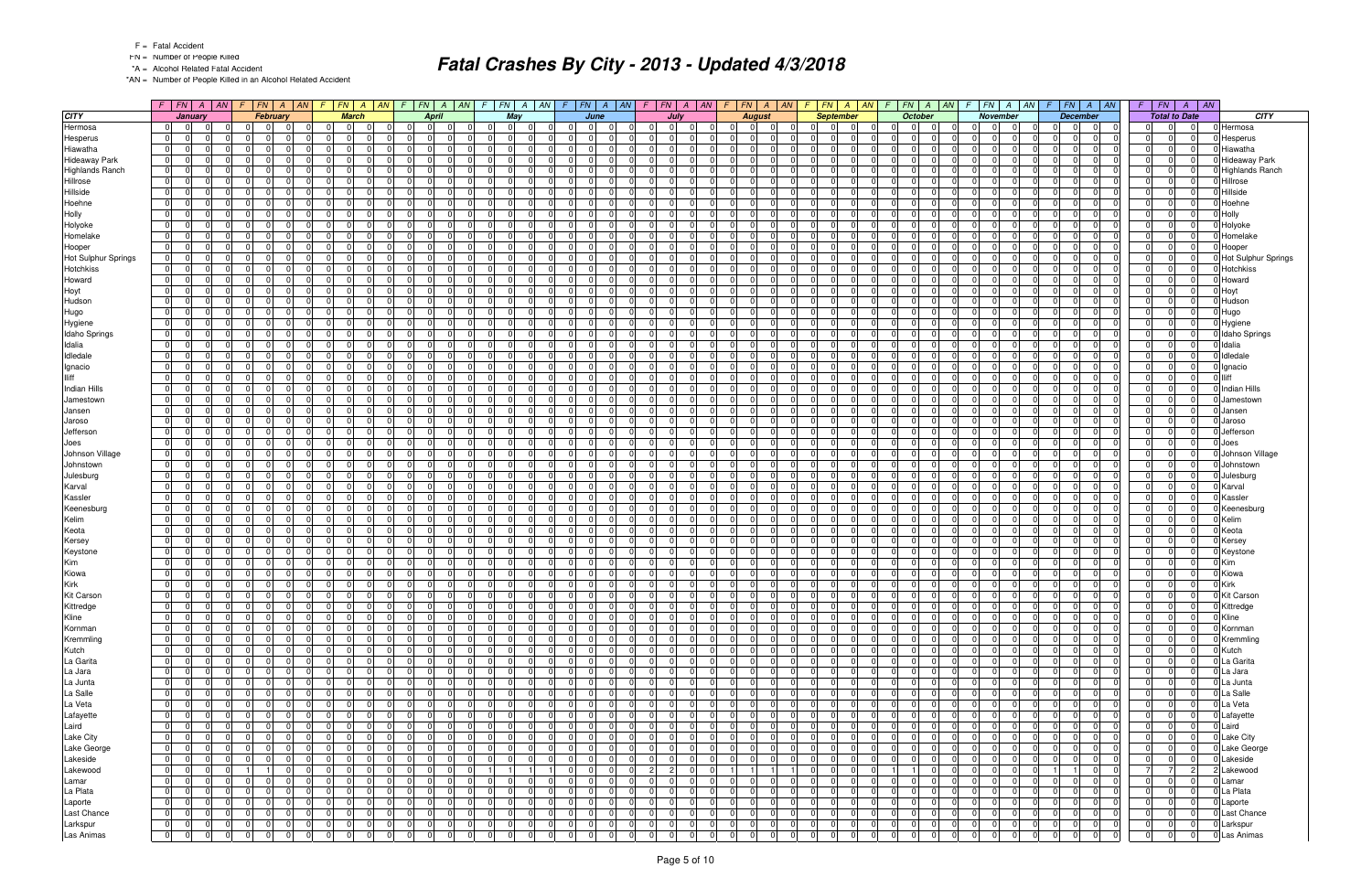FN = Number of People Killed

\*A = Alcohol Related Fatal Accident

\*AN = Number of People Killed in an Alcohol Related Accident

|                        |                |                |          |                | $F$   FN   A   AN   F   FN   A   AN | F              | FN A AN                       | $F$ $FN$ $A$ $AN$ $F$ $FN$ $A$ $AN$                |                  |                                  |                | $F$ $FN$ $A$ $AN$ |                |                                  | $F$   $FN$   $A$   $AN$ |                | $F$   $FN$   $A$   $AN$ |                |                                  | $F$ $ FN $ $A$ $ AN$ | $F$ $ FN $ $A$ $ M $                         | $\mathcal{F}$ | $FN$ $A$ $AN$                           |                | $F$ $ FN$ $ A$ $ AN$                    |                | $F$ $FN$ $A$<br>$\vert AN$       |                        |
|------------------------|----------------|----------------|----------|----------------|-------------------------------------|----------------|-------------------------------|----------------------------------------------------|------------------|----------------------------------|----------------|-------------------|----------------|----------------------------------|-------------------------|----------------|-------------------------|----------------|----------------------------------|----------------------|----------------------------------------------|---------------|-----------------------------------------|----------------|-----------------------------------------|----------------|----------------------------------|------------------------|
| <b>CITY</b>            |                | January        |          |                | February                            |                | <b>March</b>                  | <b>April</b>                                       |                  | May                              |                | June              |                |                                  | July                    |                | <b>August</b>           |                |                                  | <b>September</b>     | <b>October</b>                               |               | November                                |                | <b>December</b>                         |                | <b>Total to Date</b>             | CITY                   |
| Lawson                 | 0              | $\overline{0}$ |          | $\overline{0}$ | $\Omega$                            | $\Omega$       | 0 <br>$\Omega$                | $\overline{0}$<br>$\overline{0}$<br>0 I            | $\overline{0}$   | $\overline{0}$<br>- 01           | 0              | $\Omega$          | $\mathbf 0$    | 0 <br>$\Omega$                   | $\overline{0}$          | 0              | $\Omega$                | $\Omega$       | $\Omega$<br>- OI                 | - 01                 | $\overline{0}$<br>$\Omega$<br>$\Omega$       |               | 0 <br>$\overline{0}$                    | $\Omega$       | $\overline{0}$<br>$\overline{0}$        | $\overline{0}$ | $\Omega$<br>$\overline{0}$       | 0 Lawson               |
| Lay                    | $\overline{0}$ | $\overline{0}$ |          | $\Omega$       | $\Omega$                            |                | $\Omega$<br>n                 | $\Omega$<br>$\Omega$                               | $\Omega$         | $\Omega$<br>$\Omega$             | -01            |                   | $\Omega$       | $\Omega$                         | $\Omega$                | - 0 I          | $\Omega$                |                | $\Omega$                         | $\Omega$             | $\Omega$<br>$\Omega$                         |               | $\overline{0}$<br>$\Omega$              | $\Omega$       | $\Omega$                                | $\overline{0}$ | $\Omega$<br>0                    | 0 Lay                  |
| Lazear                 | 0              | $\overline{0}$ |          | $\overline{0}$ | $\Omega$                            | $\Omega$       | $\mathbf 0$<br>$\Omega$       | $\Omega$<br>$\Omega$<br>$\Omega$                   | $\overline{0}$   | $\overline{0}$<br>$\Omega$       | -01            |                   | $\Omega$       | $\Omega$<br>$\Omega$             | $\Omega$                | - 0 I          | $\Omega$                | $\Omega$       | $\Omega$<br>0                    | $\Omega$             | $\Omega$<br>$\Omega$<br>$\Omega$             |               | $\Omega$<br>$\mathbf 0$                 | $\Omega$       | $\Omega$<br>$\Omega$                    | $\overline{0}$ | 0 I<br>$\Omega$                  | 0 Lazear               |
| Leadville              | $\overline{0}$ | 0              |          | $\Omega$       | $\Omega$                            |                | $\Omega$<br>n                 | $\Omega$<br>$\Omega$                               | $\Omega$         | $\Omega$                         | 0              |                   | $\Omega$       | $\Omega$                         | $\Omega$                | $\Omega$       | $\Omega$                |                | $\Omega$                         | $\Omega$             | $\overline{0}$                               |               | $\Omega$<br>$\Omega$                    | $\mathbf 0$    | $\Omega$                                | $\overline{0}$ | 0                                | Leadville              |
| Lebanon                | 0 I            | $\overline{0}$ |          | $\Omega$       | $\Omega$                            |                | $\Omega$<br>$\Omega$          | $\Omega$<br>$\Omega$<br>$\Omega$                   | $\Omega$         | $\Omega$<br>$\Omega$             | $\overline{0}$ |                   | $\Omega$       | 0<br>$\Omega$                    | 0                       | - 0 I          | $\Omega$                |                | $\Omega$                         | $\Omega$             | $\Omega$<br>$\Omega$                         |               | $\Omega$<br>$\Omega$                    | $\Omega$       | $\Omega$                                | $\Omega$       | $\Omega$                         | 0 Lebanor              |
| Lewis                  | $\overline{0}$ | $\overline{0}$ |          | $\Omega$       | $\Omega$                            | $\Omega$       | $\overline{0}$<br>$\Omega$    | $\Omega$<br>$\Omega$<br>0                          | 0 I              | 01<br>$\Omega$                   | $\overline{0}$ |                   | $\mathbf 0$    | $\Omega$<br>$\Omega$             | $\Omega$                | $\mathbf 0$    | $\Omega$                |                | $\Omega$                         | $\Omega$             | 01<br>n<br>$\Omega$                          |               | $\Omega$<br>- 01                        | $\Omega$       | $\Omega$<br>$\Omega$                    | 01             | $\overline{0}$<br>$\Omega$       | 0 Lewis                |
| Limon                  | 0 I            | 0              |          | $\Omega$       | $\Omega$                            |                | $\Omega$<br>n                 | $\Omega$<br>$\Omega$<br>$\Omega$                   | $\Omega$         | $\Omega$<br>$\Omega$             | $\overline{0}$ |                   | $\Omega$       | $\Omega$<br>$\Omega$             | $\Omega$                | $\mathbf 0$    | $\Omega$                |                | $\Omega$                         | $\Omega$             | 01<br>$\Omega$                               |               | $\Omega$<br>$\Omega$                    | $\Omega$       | $\Omega$<br>$\Omega$                    | $\Omega$       | $\overline{0}$                   | Limon                  |
| Lindon                 | 0              | $\overline{0}$ |          | $\Omega$       | $\Omega$                            | $\Omega$       | $\Omega$<br>$\Omega$          | $\Omega$<br>$\Omega$<br>$\Omega$                   | $\Omega$         | $\Omega$<br>$\Omega$             | -01            |                   | $\Omega$       | $\Omega$<br>$\Omega$             | $\Omega$                | - 0 I          | $\Omega$                | $\cap$         | $\Omega$<br>n I                  | $\Omega$             | $\Omega$<br>$\Omega$                         |               | $\Omega$<br>$\Omega$                    | - 0 I          | $\Omega$<br>$\Omega$                    | $\overline{0}$ | 0 I<br>$\Omega$                  | 0 Lindon               |
| Littleton              | 0              | 0              |          | $\overline{0}$ | $\Omega$                            |                | $\mathbf 0$<br>$\Omega$       | $\Omega$                                           |                  |                                  | 0              |                   | 0              | $\Omega$<br>$\mathbf 0$          | $\Omega$                | 0              | $\Omega$                |                | $\overline{0}$<br>$\Omega$       | $\Omega$             | $\overline{0}$<br>$\Omega$                   |               | $\Omega$<br>$\mathbf 0$                 | $\mathbf 0$    | $\overline{0}$<br>$\Omega$              | $2 \mid$       | $\vert$ 2                        | Littleton              |
| Livermore              | $\Omega$       | $\overline{0}$ |          | $\Omega$       | $\Omega$                            | $\Omega$       | $\mathbf 0$<br>$\Omega$       | $\overline{0}$<br>$\Omega$<br>$\Omega$             | $\Omega$         | $\overline{0}$<br>$\Omega$       | -01            |                   | - 0 I          | $\Omega$<br>$\Omega$             | $\Omega$                | - 0 I          | $\Omega$                |                | $\Omega$                         | $\Omega$             | $\Omega$<br>$\Omega$<br>$\Omega$             |               | $\overline{0}$<br>$\mathbf 0$           | $\Omega$       | $\Omega$<br>$\Omega$                    | $\overline{0}$ | $\Omega$<br>$\Omega$             | 0 Livermore            |
| Lochbuie               | $\overline{0}$ | 0              |          | $\Omega$       | $\Omega$                            | $\Omega$       | $\Omega$<br>$\Omega$          | $\Omega$<br>$\Omega$<br>$\Omega$                   | 0 I              | $\overline{0}$<br>$\Omega$       | 0              |                   | $\mathbf 0$    | $\Omega$<br>$\Omega$             | $\Omega$                | $\mathbf 0$    | $\Omega$                | $\Omega$       | $\Omega$<br>$\Omega$             | - 0                  | 01<br>$\Omega$<br>$\Omega$                   |               | $\mathbf 0$<br>$\Omega$                 | $\Omega$       | $\Omega$<br>$\Omega$                    | $\overline{0}$ | 0 <br>$\Omega$                   | 0 Lochbuie             |
| Log Lane Village       | $\overline{0}$ | -01            |          | $\Omega$       | $\Omega$                            |                | $\Omega$<br>$\Omega$          | $\Omega$<br>$\Omega$<br>$\Omega$                   | $\Omega$         | $\overline{0}$<br>$\Omega$       | -01            |                   | $\Omega$       | $\Omega$<br>$\Omega$             | $\Omega$                | - 0 I          | $\Omega$                |                | $\Omega$                         | $\Omega$             | $\Omega$<br>$\Omega$                         |               | $\Omega$<br>$\Omega$                    | $\Omega$       | $\Omega$<br>$\Omega$                    | $\overline{0}$ | 0 <br>$\Omega$                   | 0 Log Lane Village     |
| Loma                   | $\overline{0}$ | 0              |          | $\Omega$       | $\Omega$                            |                | $\Omega$<br>$\Omega$          | $\Omega$<br>$\Omega$<br>$\Omega$                   | 0 I              | 01<br>$\Omega$                   | 0              |                   | $\mathbf 0$    | $\Omega$<br>$\Omega$             | $\Omega$                | $\mathbf 0$    | $\Omega$                |                | $\Omega$                         | $\Omega$             | $\overline{0}$<br>$\Omega$                   |               | $\Omega$<br>$\Omega$                    | 0              | $\overline{0}$<br>$\Omega$              | 01             | 0 <br>$\Omega$                   | 0 Loma                 |
| Lone Tree              | $\overline{0}$ | -01            |          | $\Omega$       | $\Omega$                            |                | $\mathbf 0$<br>$\Omega$       | 11                                                 | 0 I              | $\overline{0}$<br>$\Omega$       | -01            |                   | $\Omega$       | $\Omega$<br>$\Omega$             | $\Omega$                | - 0 I          | $\Omega$                |                | $\Omega$                         | $\Omega$             | $\overline{0}$<br>$\Omega$<br>$\Omega$       |               | $\overline{0}$<br>$\Omega$              | $\Omega$       | $\Omega$<br>$\Omega$                    | 11             | $\overline{1}$                   | Lonetree               |
| Longmont               | 0              | 0              |          | $\Omega$       | $\Omega$                            |                |                               | $\Omega$<br>$\Omega$<br>$\Omega$                   | $\Omega$         | 01<br>$\Omega$                   | 0              |                   | $\mathbf 0$    | $\Omega$<br>$\Omega$             | $\Omega$                | $\mathbf 0$    | $\Omega$                |                | $\Omega$                         | $\Omega$             | 01<br>$\Omega$<br>$\Omega$                   |               | $\Omega$<br>- 01                        | 1              | $\Omega$                                | $\overline{2}$ | $\overline{2}$                   | Longmon                |
| Louisville             | $\overline{0}$ | $\overline{0}$ |          | $\Omega$       | $\Omega$                            |                | $\Omega$<br>$\Omega$          | $\Omega$<br>$\Omega$<br>$\Omega$                   | $\Omega$         | $\Omega$<br>$\Omega$             | -01            |                   | $\Omega$       | $\Omega$<br>$\Omega$             | $\Omega$                | $\Omega$       | $\Omega$                | $\cap$         | $\Omega$<br>$\Omega$             | $\Omega$             | $\Omega$<br>$\Omega$                         |               | $\Omega$<br>$\Omega$                    | - 0 I          | $\Omega$<br>$\Omega$                    | $\overline{0}$ | 0 I<br>$\Omega$                  | 0 Louisville           |
| Louviers               | 0              | $\overline{0}$ |          | $\overline{0}$ | 0                                   |                | $\Omega$<br>$\Omega$          | $\overline{0}$<br>$\Omega$<br>$\Omega$             | $\Omega$         | $\overline{0}$<br>0              | $\overline{0}$ |                   | $\Omega$       | 0                                | $\Omega$                | $\mathbf{0}$   | $\Omega$                |                | $\overline{0}$                   | $\Omega$             | $\overline{0}$<br>$\Omega$                   |               | $\Omega$<br>0                           | $\mathbf 0$    | 0                                       | 0              | 0 I                              | Louviers               |
| Loveland               | $\overline{0}$ | -01            |          | $\Omega$       | $\Omega$                            |                | $\mathbf 0$<br>$\Omega$       | $\Omega$<br>$\Omega$<br>$\Omega$                   | 0 I              | $\overline{0}$<br>$\Omega$       | -01            |                   | $\Omega$       | $\Omega$<br>$\Omega$             | 0                       | - 0 I          | $\Omega$                |                | $\Omega$                         | $\Omega$             | 11                                           |               | $\overline{0}$<br>$\Omega$              | $\Omega$       | $\Omega$                                | 11             |                                  | Loveland               |
| Lucerne                | $\overline{0}$ | $\overline{0}$ |          | $\Omega$       | $\Omega$                            |                | $\Omega$<br>$\Omega$          | $\Omega$<br>$\Omega$<br>$\Omega$                   | $\Omega$         | $\Omega$<br>$\Omega$             | 0              |                   | $\Omega$       | $\Omega$<br>$\Omega$             | $\Omega$                | - 0 I          | $\Omega$                |                | $\Omega$                         | $\Omega$             | $\overline{0}$<br>$\Omega$<br>$\Omega$       |               | $\Omega$<br>$\Omega$                    | $\Omega$       | $\Omega$<br>$\Omega$                    | $\Omega$       | 0 <br>$\Omega$                   | Lucerne                |
| Lycan                  | $\overline{0}$ | - 01           |          | $\Omega$       | $\Omega$                            |                | $\mathbf 0$<br><sup>n</sup>   | $\Omega$<br>$\Omega$<br>$\Omega$                   | 0 I              | $\overline{0}$<br>$\Omega$       | 0              |                   | $\mathbf 0$    | $\Omega$                         | $\Omega$                | - 0 I          | $\Omega$                |                | $\Omega$                         | $\Omega$             | $\overline{0}$<br>$\Omega$                   |               | $\mathbf 0$<br>$\Omega$                 | $\Omega$       | $\Omega$<br>$\Omega$                    | $\overline{0}$ | $\overline{0}$<br>$\Omega$       | 0 Lycan                |
| Lyons                  | $\overline{0}$ | -01            |          | $\Omega$       | $\Omega$                            |                | $\Omega$<br>$\Omega$          | $\Omega$<br>$\Omega$<br>$\Omega$                   |                  |                                  | 0              |                   | $\Omega$       | $\Omega$<br>$\Omega$             | $\Omega$                | $\Omega$       | $\Omega$                |                | $\Omega$                         | $\Omega$             | n<br>$\Omega$                                |               | $\Omega$<br>$\Omega$                    | $\Omega$       | $\Omega$<br>$\Omega$                    |                |                                  | <b>Lyons</b>           |
| Mack                   | 01             | 0              |          | $\overline{0}$ | $\Omega$                            | $\Omega$       | $\mathbf 0$<br>$\Omega$       | $\Omega$<br>$\Omega$<br>$\Omega$                   | 0 I              | $\overline{0}$<br>$\Omega$       | 0              |                   | $\mathbf 0$    | $\Omega$<br>$\Omega$             | $\Omega$                | 0              | $\Omega$                |                | $\overline{0}$<br>$\Omega$       | $\Omega$             | $\overline{0}$<br>$\Omega$<br>$\Omega$       |               | $\overline{0}$<br>$\mathbf 0$           | $\overline{0}$ | $\Omega$<br>$\Omega$                    | $\overline{0}$ | 0 <br>$\Omega$                   | 0 Mack                 |
| Maher                  | $\overline{0}$ | 0              |          | $\Omega$       | $\Omega$                            |                | $\Omega$<br><sup>n</sup>      | $\Omega$<br>$\Omega$                               | $\Omega$         | $\Omega$<br>$\Omega$             | -01            |                   | $\Omega$       | $\Omega$                         | 0                       | $\Omega$       | $\Omega$                |                | $\Omega$                         | $\Omega$             | $\Omega$                                     |               | $\Omega$<br>$\Omega$                    | $\Omega$       | $\Omega$                                | $\overline{0}$ | 0                                | 0 Maher                |
|                        | $\overline{0}$ | - 01           |          | $\Omega$       | $\Omega$                            | $\Omega$       | $\mathbf 0$<br>$\Omega$       | $\Omega$<br>$\Omega$<br>$\Omega$                   | 0 I              | $\overline{0}$<br>$\Omega$       | $\overline{0}$ |                   | $\mathbf 0$    | $\Omega$<br>$\Omega$             | $\Omega$                | - 0 I          | $\Omega$                | $\Omega$       | $\Omega$                         | $\Omega$             | $\overline{0}$<br>$\Omega$<br>$\Omega$       |               | $\mathbf 0$<br>- 01                     | - 0 I          | $\Omega$<br>$\Omega$                    | $\overline{0}$ | 0 I<br>$\Omega$                  | Malta                  |
| Malta                  | 0              | $\Omega$       |          | $\Omega$       | $\Omega$                            |                | $\Omega$<br>∩                 | $\Omega$<br>0                                      | $\Omega$         | $\Omega$                         |                |                   | $\Omega$       | $\Omega$                         |                         | $\Omega$       | $\Omega$                |                | $\Omega$                         | $\Omega$             | n                                            |               | $\Omega$<br>$\Omega$                    | $\Omega$       |                                         | $\Omega$       | $\Omega$                         |                        |
| Manassa                |                |                |          |                |                                     | $\Omega$       |                               |                                                    |                  |                                  | $\mathbf 0$    |                   |                |                                  |                         |                |                         |                |                                  |                      |                                              |               |                                         |                | $\Omega$                                |                |                                  | Manassa                |
| Mancos                 | $\overline{0}$ | 0              |          | $\overline{0}$ | $\Omega$                            |                | $\mathbf 0$<br>$\Omega$       | $\Omega$<br>$\Omega$<br>$\Omega$                   | 0 I              | $\overline{0}$<br>$\Omega$       | $\overline{0}$ |                   | 0 I            | $\Omega$<br>$\Omega$             | $\Omega$                | $\mathbf 0$    | $\Omega$                |                | $\Omega$                         | - 01                 | $\overline{0}$<br>$\Omega$<br>$\Omega$       |               | $\overline{0}$<br>0 I                   | - 0 I          | $\Omega$<br>$\Omega$                    | $\overline{0}$ | 0                                | 0 Mancos               |
| <b>Manitou Springs</b> | $\overline{0}$ | 0              |          | $\Omega$       | $\Omega$                            |                | $\Omega$<br>$\Omega$          | $\Omega$<br>$\Omega$<br>$\Omega$                   | $\Omega$         | $\Omega$<br>$\Omega$             | -01            |                   | $\Omega$       | $\Omega$                         | $\Omega$                | - 0 I          | $\Omega$                |                | $\Omega$                         | $\Omega$             | $\overline{0}$<br>$\Omega$<br>n              |               | $\Omega$<br>$\Omega$                    | $\Omega$       | $\Omega$<br>$\Omega$                    | $\overline{0}$ | 0                                | <b>Manitou Springs</b> |
| Manzanola              | 0              | 0              |          | $\Omega$       | $\Omega$                            |                | $\Omega$<br>$\Omega$          | $\Omega$<br>$\Omega$<br>$\Omega$                   | $\Omega$         | 01<br>$\Omega$                   | $\overline{0}$ |                   | $\mathbf 0$    | $\Omega$                         | $\Omega$                | - 0 I          | $\Omega$                |                | $\Omega$                         | $\Omega$             | $\overline{0}$<br>$\Omega$                   |               | $\mathbf 0$<br>$\Omega$                 | $\Omega$       | $\Omega$<br>$\Omega$                    | $\overline{0}$ | 01                               | Manzanola              |
| Marble                 | $\overline{0}$ | -01            |          | $\Omega$       | $\Omega$                            |                | $\Omega$<br>∩                 | $\Omega$<br>$\Omega$                               | $\Omega$         | $\Omega$                         | $\Omega$       |                   | $\Omega$       | $\Omega$                         | <sup>0</sup>            | $\Omega$       | $\Omega$                |                | $\Omega$                         | $\Omega$             | n<br>$\Omega$                                |               | $\Omega$<br>$\Omega$                    | $\Omega$       | $\Omega$                                | $\overline{0}$ | $\Omega$                         | Marble                 |
| Marshall               | 01             | 0              |          | $\overline{0}$ | $\Omega$                            | $\Omega$       | $\mathbf 0$<br>$\Omega$       | $\overline{0}$<br>$\Omega$<br>.0                   | - 0 I            | 01<br>$\Omega$                   | 0              |                   | $\mathbf 0$    | $\mathbf 0$                      | $\overline{0}$          | 0              | $\Omega$                |                | $\overline{0}$<br>$\Omega$       | $\Omega$             | $\overline{0}$<br>$\Omega$                   |               | $\mathbf 0$<br>$\overline{0}$           | $\mathbf 0$    | $\mathbf 0$<br>$\Omega$                 | $\overline{0}$ | 0                                | Marshall               |
| Marvel                 | $\overline{0}$ | -01            |          | $\Omega$       | $\Omega$                            | $\Omega$       | $\mathbf 0$<br>$\Omega$       | $\overline{0}$<br>$\Omega$<br>$\Omega$             | $\Omega$         | $\overline{0}$<br>$\Omega$       | -01            |                   | $\Omega$       | $\Omega$<br>$\Omega$             | $\Omega$                | - 0 I          | $\Omega$                |                | $\Omega$                         | $\Omega$             | $\Omega$<br>$\Omega$                         |               | $\overline{0}$<br>$\Omega$              | $\Omega$       | $\Omega$<br>$\Omega$                    | $\overline{0}$ | $\Omega$                         | 0 Marvel               |
| Masonville             | $\overline{0}$ | 0              |          | $\Omega$       | $\Omega$                            | $\Omega$       | $\mathbf 0$<br>$\Omega$       | $\Omega$<br>$\Omega$<br>$\Omega$                   | $\Omega$         | $\mathbf 0$<br>$\Omega$          | $\overline{0}$ |                   | $\Omega$       | $\Omega$<br>$\Omega$             | $\Omega$                | - 0 I          | $\Omega$                | $\Omega$       | $\Omega$<br>$\Omega$             | $\Omega$             | 01<br>n<br>$\Omega$                          |               | $\Omega$<br>$\Omega$                    | $\Omega$       | $\Omega$<br>$\Omega$                    | $\overline{0}$ | $\overline{0}$<br>$\Omega$       | Masonville             |
| <b>Masters</b>         | $\overline{0}$ | $\overline{0}$ |          | $\Omega$       | $\Omega$                            | $\Omega$       | $\mathbf 0$<br>$\Omega$       | $\Omega$<br>$\Omega$<br>$\Omega$                   | $\overline{0}$   | $\overline{0}$<br>$\Omega$       | 0              |                   | - 0 I          | $\Omega$<br>$\Omega$             | $\Omega$                | - 0 I          | $\Omega$                | $\Omega$       | $\Omega$                         | $\Omega$             | $\overline{0}$<br>$\Omega$                   |               | $\Omega$<br>$\overline{0}$              | $\Omega$       | $\Omega$<br>$\Omega$                    | $\overline{0}$ | $\overline{0}$<br>$\Omega$       | <b>Masters</b>         |
| Matheson               | 0 I            | $\overline{0}$ |          | $\Omega$       | $\Omega$                            |                | $\Omega$                      | $\Omega$<br>$\Omega$<br>$\Omega$                   | $\Omega$         | $\Omega$                         | -01            |                   | $\Omega$       | <sup>0</sup><br>$\Omega$         |                         | $\Omega$       | n                       |                | $\Omega$                         | $\Omega$             | $\Omega$<br><sup>0</sup>                     |               | $\Omega$<br>$\Omega$                    | $\Omega$       | $\Omega$                                | $\Omega$       | $\Omega$                         | Mathesor               |
| Maybell                | $\overline{0}$ | $\overline{0}$ |          | $\overline{0}$ | $\Omega$                            | $\Omega$       | $\mathbf 0$<br>$\Omega$       | $\overline{0}$<br>$\Omega$<br>$\Omega$             | 0 I              | $\overline{0}$<br>$\Omega$       | 0              |                   | - 0 I          | $\Omega$<br>$\Omega$             | $\Omega$                | $\overline{0}$ | $\Omega$                | $\Omega$       | $\overline{0}$<br>$\Omega$       | $\Omega$             | $\overline{0}$<br>$\Omega$<br>$\Omega$       |               | - 0 I<br>$\overline{0}$                 | 0              | $\overline{0}$<br>$\Omega$              | 0              | $\overline{0}$<br>$\Omega$       | 0 Maybell              |
| Mayday                 | 0 I            | 0              |          | $\Omega$       | $\Omega$                            |                | $\Omega$<br><sup>n</sup>      | $\Omega$<br>$\Omega$<br>$\Omega$                   | $\Omega$         | $\Omega$<br>$\Omega$             | 0              |                   | $\Omega$       | $\Omega$<br>$\Omega$             | $\Omega$                | - 0 I          | $\Omega$                |                | $\Omega$                         | $\Omega$             | 01<br><sup>0</sup>                           |               | $\Omega$<br>$\Omega$                    | $\Omega$       | $\Omega$<br>$\Omega$                    | $\Omega$       | $\overline{0}$                   | 0 Mayday               |
| May Valley             | 0              | 0              |          | $\Omega$       | $\Omega$<br>$\Omega$                | $\Omega$       | $\mathbf 0$<br>$\Omega$       | $\Omega$<br>$\Omega$<br>$\Omega$                   | $\overline{0}$   | $\overline{0}$<br>$\Omega$       | -01            |                   | - 0 I          | <sup>0</sup><br>- 0 I            | $\Omega$                | $\overline{0}$ | $\Omega$                | $\Omega$       | $\Omega$<br>$\Omega$             | $\Omega$             | $\Omega$<br>$\Omega$<br>$\Omega$             |               | 0 I<br>$\overline{0}$                   | - 0 I          | $\Omega$<br>$\Omega$                    | $\overline{0}$ | 0 I<br>$\Omega$                  | 0 May Valley           |
| Mc Clave               | 01             | 0              |          | $\overline{0}$ | $\Omega$                            |                | $\Omega$<br>n                 | $\Omega$<br>$\Omega$<br>$\Omega$                   | $\Omega$         | $\Omega$<br>$\Omega$             | 0              |                   | $\Omega$       | $\Omega$                         | $\Omega$                | $\mathbf 0$    | $\Omega$                |                | $\overline{0}$                   | $\Omega$             | $\overline{0}$<br>$\Omega$                   |               | $\Omega$<br>$\Omega$                    | $\mathbf 0$    | $\overline{0}$                          | $\overline{0}$ | 0                                | 0 Mc Clave             |
| Mc Coy                 | $\overline{0}$ | $\overline{0}$ |          | $\overline{0}$ | $\Omega$                            | $\Omega$       | $\Omega$<br>$\Omega$          | $\overline{0}$<br>$\Omega$<br>$\Omega$             | $\Omega$         | $\overline{0}$<br>$\Omega$       | -01            |                   | 0 I            | $\Omega$<br>$\Omega$             | $\Omega$                | $\overline{0}$ | $\Omega$                | $\Omega$       | $\overline{0}$                   | $\Omega$             | $\Omega$<br>$\Omega$<br>$\Omega$             |               | $\overline{0}$<br>0 I                   | $\overline{0}$ | $\overline{0}$<br>$\Omega$              | $\overline{0}$ | 0 <br>$\Omega$                   | 0 Mc Coy               |
| Mead                   | $\overline{0}$ | - 01           |          | $\Omega$       | $\Omega$                            | $\Omega$       | $\Omega$<br><sup>n</sup>      | $\Omega$<br>$\Omega$<br>$\Omega$                   | $\Omega$         | $\overline{0}$<br>$\Omega$       | 0              |                   | $\Omega$       | $\Omega$<br>$\Omega$             | $\Omega$                | - 0 I          | 0 <sup>1</sup>          | $\Omega$       | $\Omega$<br>$\Omega$             | $\Omega$             | 01<br>$\Omega$<br>$\Omega$                   |               | $\Omega$<br>- 01                        | $\overline{1}$ | $\Omega$                                | 11             | $\Omega$<br>11                   | Mead                   |
| Meeker                 | $\overline{0}$ | $\overline{0}$ |          | $\Omega$       | $\Omega$<br><sup>n</sup>            | $\Omega$       | $\mathbf 0$<br>$\Omega$       | $\Omega$<br>$\Omega$<br>$\Omega$                   | $\overline{0}$   | $\overline{0}$<br>$\Omega$       | 0              |                   | 0 I            | $\Omega$<br>$\overline{0}$       | $\Omega$                | - 0 I          | $\Omega$                | $\Omega$       | $\Omega$<br>$\Omega$             | $\Omega$             | $\overline{0}$<br>$\Omega$<br>$\Omega$       |               | - 0 I<br>$\overline{0}$                 | 0              | $\Omega$<br>$\Omega$                    | $\overline{0}$ | 0 I                              | Meeker                 |
| Meeker Park            | $\overline{0}$ | 0              |          | $\Omega$       | $\Omega$                            |                | $\Omega$<br>n                 | $\Omega$<br>$\Omega$<br>$\Omega$                   | $\Omega$         | $\Omega$<br>$\Omega$             | 0              |                   | $\Omega$       | $\Omega$<br>$\Omega$             | $\Omega$                | - 0 I          | $\Omega$                |                | $\Omega$                         | $\Omega$             | $\Omega$<br>$\Omega$                         |               | $\Omega$<br>$\Omega$                    | $\mathbf 0$    | $\Omega$                                | $\overline{0}$ | $\Omega$                         | <b>Meeker Park</b>     |
| Meredith               | $\overline{0}$ | $\overline{0}$ |          | $\overline{0}$ | $\Omega$                            |                | $\overline{0}$<br>$\Omega$    | $\Omega$<br>$\Omega$<br>.0                         | - 0 I            | $\Omega$<br>$\Omega$             | 0              |                   | $\Omega$       | $\Omega$<br>0                    | $\Omega$                | 0              | $\Omega$                |                | $\overline{0}$<br><sup>0</sup>   | $\Omega$             | 01<br>$\Omega$<br>$\Omega$                   |               | $\mathbf 0$<br>$\Omega$                 | $\mathbf 0$    | $\overline{0}$                          | $\overline{0}$ | 0 I                              | Meredith               |
| Merino                 | $\overline{0}$ | 0              |          | 0              | $\Omega$<br>$\Omega$                | $\Omega$       | $\Omega$<br>$\Omega$          | $\overline{0}$<br>$\Omega$                         | $\Omega$         | $\overline{0}$<br>$\Omega$       | - Ol           |                   | $\Omega$       | $\Omega$<br>$\Omega$             | $\Omega$                | - 0 I          | $\Omega$                |                | $\overline{0}$                   | $\Omega$             | $\overline{0}$<br>$\Omega$<br>$\Omega$       |               | - 0 I<br>$\Omega$                       | - ol           | $\Omega$                                | $\Omega$       | 0                                | 0 Merino               |
| Mesa                   | $\overline{0}$ | -01            |          |                | $\Omega$                            |                | $\Omega$                      | $\Omega$<br>$\overline{0}$                         | $\left( \right)$ |                                  |                |                   | 0              | $\Omega$                         |                         |                |                         |                | $\Omega$                         |                      |                                              |               | $\Omega$                                | 0              | 0                                       |                | 0                                | 0 Mesa                 |
| Mesita                 | 0              | 0              |          | $\mathbf 0$    | $\mathbf 0$                         |                | $\Omega$<br>$\Omega$          | $\overline{0}$<br>$\mathbf 0$<br>$\Omega$          | $\overline{0}$   | $\overline{0}$                   | 0              |                   | $\overline{0}$ | $\mathbf 0$                      | $\overline{0}$          | 0              | $\overline{0}$          |                | $\overline{0}$<br>.0             | $\Omega$             | 0 <br>$\Omega$                               |               | $\overline{0}$<br>$\mathbf 0$           | 0              | $\mathbf 0$<br>$\overline{0}$           | $\overline{0}$ | 0                                | 0 Mesita               |
| Milliken               | $\overline{0}$ | 0              |          | 0              | $\Omega$                            |                | 0 <br>$\Omega$                | $\overline{0}$<br>$\overline{0}$<br>$\mathbf 0$    | 0 I              | 0 <br>$\Omega$                   | 0              |                   | 01             | $\Omega$<br>$\Omega$             | $\Omega$                | 0              | $\Omega$                |                | $\overline{0}$<br>0 I            | - 01                 | $\overline{0}$<br>$\Omega$<br>$\Omega$       |               | $\overline{0}$<br> 0                    | $\overline{1}$ | $\Omega$<br>11                          | 11             | 11<br>$\Omega$                   | 0 Milliken             |
| Milner                 | $\overline{0}$ | 0              |          | 0              | $\mathbf 0$                         | $\Omega$       | 0 <br>$\Omega$                | $\overline{0}$<br>$\overline{0}$<br>$\overline{0}$ | 0                | 0 <br>$\overline{0}$             | 0              |                   | $\mathbf 0$    | $\overline{0}$<br>$\Omega$       | $\mathbf 0$             | 0              | $\Omega$                |                | $\overline{0}$<br>$\overline{0}$ | $\Omega$             | 0 <br>0<br>$\Omega$                          |               | 0 I<br>$\mathbf 0$                      | 0              | $\overline{0}$<br>- 01                  | 0              | 0 <br>$\Omega$                   | 0 Milner               |
| Mineral Hot Springs    | 0              | 0              |          | $\mathbf 0$    | $\Omega$                            | $\Omega$       | $\mathbf 0$<br>$\Omega$       | $\Omega$<br>$\overline{0}$<br>$\mathbf 0$          | $\overline{0}$   | 0 <br>$\Omega$                   | 0              |                   | $\mathbf 0$    | $\overline{0}$<br>$\Omega$       | $\Omega$                | 0              | $\Omega$                |                | $\overline{0}$<br>.0             | - 01                 | $\overline{0}$<br>$\Omega$<br>$\Omega$       |               | $\overline{0}$<br>0 I                   | 0              | $\mathbf 0$<br>$\Omega$                 | 0              | $\overline{0}$                   | 0 Mineral Hot Springs  |
| Minturn                | $\overline{0}$ | 0              |          | $\overline{0}$ | $\overline{0}$                      | $\Omega$       | 0 <br>$\Omega$                | $\mathbf{0}$<br>$\overline{0}$<br>$\mathbf 0$      | $\overline{0}$   | 0 <br>$\mathbf 0$                | 0              |                   | 0              | $\overline{0}$<br> 0             | $\mathbf 0$             | 0              | $\Omega$                |                | $\overline{0}$<br>$\mathbf 0$    | $\Omega$             | $\overline{0}$<br>$\Omega$                   |               | $\overline{0}$<br>$\mathbf{0}$          | $\overline{0}$ | $\mathbf 0$<br>$\overline{0}$           | $\overline{0}$ | $\overline{0}$<br>$\Omega$       | 0 Minturn              |
| Model                  | $\overline{0}$ | 0              |          | $\overline{0}$ | $\mathbf 0$                         | $\Omega$       | 0 <br>$\Omega$                | $\overline{0}$<br>$\overline{0}$<br>$\mathbf 0$    | 0                | $\overline{0}$<br>$\Omega$       | -01            |                   | $\mathbf 0$    | $\Omega$<br>$\mathbf 0$          | $\mathbf 0$             | 0              | $\Omega$                |                | $\overline{0}$<br>$\Omega$       | $\Omega$             | $\overline{0}$<br>$\Omega$<br>$\Omega$       |               | 0 <br>01                                | 0              | $\overline{0}$<br>$\Omega$              | $\overline{0}$ | $\overline{0}$<br>$\Omega$       | 0 Model                |
| Moffat                 | 0 I            | 0              |          | $\mathbf 0$    | $\Omega$                            | $\Omega$       | $\Omega$<br>$\Omega$          | $\Omega$<br>$\overline{0}$<br>$\Omega$             | $\Omega$         | 0 <br>$\overline{0}$             | 0              |                   | $\mathbf 0$    | $\Omega$<br>$\Omega$             | $\Omega$                | - 0 l          | $\Omega$                |                | $\Omega$<br>$\Omega$             | $\Omega$             | $\overline{0}$<br>-0<br>$\Omega$             |               | $\overline{0}$<br>$\mathbf 0$           | 0              | $\mathbf 0$<br>$\Omega$                 | 0              | 0                                | 0 Moffat               |
| Molina                 | $\overline{0}$ | 0              |          | $\overline{0}$ | $\Omega$<br>$\Omega$                | $\Omega$       | $\mathbf 0$<br>$\Omega$       | $\overline{0}$<br>$\Omega$<br>- 01                 | 0 I              | 0 <br>$\Omega$                   | 0              |                   | $\mathbf 0$    | $\Omega$<br>$\mathbf 0$          | $\Omega$                | 0              | $\Omega$                | $\Omega$       | $\overline{0}$<br>$\overline{0}$ | - 01                 | $\overline{0}$<br>$\Omega$<br>$\Omega$       |               | $\overline{0}$<br>0 I                   | 0              | $\overline{0}$<br>$\Omega$              | $\overline{0}$ | $\overline{0}$<br>$\Omega$       | 0 Molina               |
| Monte Vista            | $\overline{0}$ | 0              |          | $\mathbf{0}$   | $\overline{0}$                      | $\Omega$       | 0 <br>$\Omega$                | $\overline{0}$<br>$\mathbf 0$<br>- 0 I             | $\Omega$         | 0 <br>0                          | 0              |                   | $\overline{0}$ | $\overline{0}$<br>0              | $\overline{0}$          | 0              | $\Omega$                |                | $\mathbf 0$<br>$\Omega$          | $\Omega$             | $\overline{0}$<br>$\Omega$                   |               | 0 <br>$\mathbf 0$                       | 0              | 0<br>$\overline{0}$                     | $\overline{0}$ | 0                                | 0 Monte Vista          |
| Montezuma              | $\overline{0}$ | 0              |          | $\overline{0}$ | $\Omega$<br> 0                      | $\overline{0}$ | $\mathbf 0$<br>$\overline{0}$ | $\overline{0}$<br>$\mathbf 0$<br>$\overline{0}$    | 0                | $\overline{0}$<br>$\overline{0}$ | 0              |                   | $\overline{0}$ | $\overline{0}$<br> 0             | 0                       | $\mathbf 0$    | 0                       | 0              | $\overline{0}$<br> 0             | $\mathbf 0$          | $\overline{0}$<br>$\Omega$<br>$\overline{0}$ |               | $\overline{0}$<br> 0                    | $\overline{0}$ | 0 <br>$\overline{0}$                    | $\overline{0}$ | $\overline{0}$<br>$\Omega$       | 0 Montezuma            |
| Montrose               | $\overline{0}$ | 0              |          | $\overline{0}$ | $\mathbf 0$                         | $\Omega$       | $\mathbf 0$<br>$\Omega$       | $\overline{0}$<br>$\overline{0}$<br>$\mathbf 0$    | 0                | 0 <br>$\Omega$                   | 0              |                   | - 0 I          | $\mathbf 0$<br>$\Omega$          | $\Omega$                | 0              | $\Omega$                |                | $\overline{0}$<br>$\Omega$       | $\Omega$             | $\overline{0}$<br>$\Omega$<br>$\Omega$       |               | 0 I<br> 0                               | 0              | $\overline{0}$<br>$\Omega$              | 0              | $\overline{0}$<br>$\Omega$       | Montrose               |
| Monument               | $\overline{0}$ | 0              |          | $\overline{0}$ | $\mathbf 0$<br>$\Omega$             | $\Omega$       | 0 <br>$\Omega$                | $\overline{0}$<br>$\overline{0}$<br>- 01           | $\Omega$         | $\mathbf 0$<br>$\overline{0}$    | 0              |                   | 01             | $\Omega$<br>$\mathbf 0$          | $\Omega$                | 0              | $\Omega$                | $\Omega$       | $\Omega$<br>$\overline{0}$       | - 01                 | $\overline{0}$<br>-0<br>$\Omega$             |               | 01<br>$\overline{0}$                    | 0              | 0<br>$\Omega$                           | 0              | 0                                | Monument               |
| <b>Monument Park</b>   | $\overline{0}$ | 0              |          | $\overline{0}$ | $\Omega$<br>$\Omega$                | $\Omega$       | - 0 I<br>$\Omega$             | $\Omega$<br>$\Omega$<br>- 0 I                      | $\overline{0}$   | $\overline{0}$<br>$\Omega$       | 0              |                   | - 0 I          | $\Omega$<br> 0                   | $\Omega$                | - 0 I          | $\Omega$                | $\Omega$       | $\Omega$<br>0 I                  | $\overline{0}$       | 0 <br>$\Omega$<br>$\Omega$                   |               | 0 I<br>$\overline{0}$                   | 0              | $\Omega$<br>$\Omega$                    | $\overline{0}$ | $\overline{0}$                   | <b>Monument Park</b>   |
| Morrison               | 0              | 0              |          | $\overline{0}$ | $\mathbf 0$                         | $\Omega$       | 0 <br>$\Omega$                | $\overline{0}$<br>$\overline{0}$<br> 0             | 0                | $\mathbf 0$<br>0                 | 0              |                   | 0              | $\overline{0}$<br>$\mathbf 0$    | $\mathbf 0$             | 0              | $\overline{0}$          |                | $\mathbf 0$<br> 0                | $\mathbf 0$          | $\overline{0}$<br>$\Omega$<br>0              |               | 01<br>$\mathbf 0$                       | 0              | 0<br>$\overline{0}$                     | $\overline{0}$ | $\overline{0}$<br>$\Omega$       | 0 Morrison             |
| <b>Mountain View</b>   | $\overline{0}$ | 0              |          | 0              | $\Omega$<br>$\Omega$                | $\overline{0}$ | $\Omega$<br>$\mathbf 0$       | $\overline{0}$<br>$\overline{0}$<br>- 0 l          | $\overline{0}$   | 0 <br>$\overline{0}$             | 0              |                   | $\overline{0}$ | $\Omega$<br> 0                   | $\overline{0}$          | 0              | $\overline{0}$          | $\Omega$       | $\overline{0}$<br>$\mathbf 0$    | $\overline{0}$       | 0 <br>$\Omega$<br>$\Omega$                   |               | $\overline{0}$<br> 0                    | 0              | 0 <br>$\Omega$                          | $\overline{0}$ | 0 <br>$\Omega$                   | 0 Mountain View        |
| Mount Princeton Hots   | $\overline{0}$ | $\overline{0}$ |          | 0              | $\mathbf 0$<br>$\Omega$             | - 0 I          | 0 <br>$\Omega$                | $\overline{0}$<br>$\overline{0}$<br>- 01           | 0                | $\mathbf 0$<br>$\overline{0}$    | 0              |                   | 01             | 0 <br> 0                         | $\mathbf 0$             | 0              | $\Omega$                | $\overline{0}$ | $\overline{0}$<br>$\overline{0}$ | -01                  | $\mathbf 0$<br>$\Omega$<br>$\overline{0}$    |               | 01<br>$\overline{0}$                    | 0              | $\overline{0}$<br>- 01                  | 0              | 0                                | Mount Princeton Hots   |
| Mountain Village       | $\overline{0}$ | 0              |          | 0              | $\Omega$<br>$\overline{0}$          | $\Omega$       | - 0 l<br>$\Omega$             | $\overline{0}$<br>$\overline{0}$<br>- 0 l          | $\overline{0}$   | 0 <br>$\Omega$                   | 0              |                   | - 0 I          | $\Omega$<br> 0                   | $\Omega$                | 0              | $\Omega$                | $\Omega$       | $\mathbf 0$<br>$\Omega$          | $\overline{0}$       | $\overline{0}$<br>$\Omega$<br>$\Omega$       |               | $\overline{0}$<br>$\overline{0}$        | 0              | $\Omega$<br>$\overline{0}$              | $\overline{0}$ | $\overline{0}$                   | 0 Mountain Village     |
| Mt Crested Butte       | $\overline{0}$ | 0              |          | $\overline{0}$ | $\mathbf 0$                         | $\Omega$       | 0 <br>$\Omega$                | $\overline{0}$<br>$\overline{0}$<br> 0             | 0                | $\mathbf 0$<br>0                 | 0              |                   | 01             | $\overline{0}$<br> 0             | $\mathbf 0$             | 0              | $\Omega$                | $\Omega$       | $\overline{0}$<br> 0             | $\mathbf 0$          | $\overline{0}$<br>$\Omega$<br>$\overline{0}$ |               | 01<br>$\mathbf 0$                       | 0              | $\mathbf 0$<br> 0                       | $\overline{0}$ | 0 <br>$\Omega$                   | 0 Mt Crested Butte     |
| Nathrop                | $\overline{0}$ | 0              |          | $\overline{0}$ | $\overline{0}$<br>$\Omega$          | $\Omega$       | 0 <br>$\Omega$                | $\overline{0}$<br>$\overline{0}$<br>$\mathbf 0$    | 0                | 0 <br>$\mathbf 0$                | 0              |                   | - 0 I          | $\Omega$<br> 0                   | $\overline{0}$          | 0              | 0 I                     | $\Omega$       | $\overline{0}$<br>$\mathbf 0$    | - 01                 | $\overline{0}$<br>$\Omega$<br>$\Omega$       |               | $\overline{0}$<br> 0                    | 0              | 0 <br>- 0 l                             | $\overline{0}$ | $\overline{0}$<br>$\Omega$       | 0 Nathrop              |
| Naturita               | $\overline{0}$ | 0              | $\Omega$ | $\overline{0}$ | 0 <br>0                             | $\overline{0}$ | 0 <br>$\Omega$                | 0 <br>$\mathbf 0$<br>$\overline{0}$                | 0                | 0 <br>$\overline{0}$             | 0              |                   | $\overline{0}$ | $\overline{0}$<br> 0             | $\overline{0}$          | 0              | $\overline{0}$          | $\overline{0}$ | $\mathbf 0$<br>$\overline{0}$    | $\overline{0}$       | 0 <br>$\overline{0}$<br>$\overline{0}$       | $\Omega$      | $\overline{0}$<br>$\mathbf 0$           | 0              | $\overline{0}$<br>$\overline{0}$<br>- 0 | 0              | $\overline{0}$<br>$\mathbf 0$    | 0 Naturita             |
| Nederland              | 0              | 0              |          | $\overline{0}$ | $\overline{0}$<br> 0                | $\overline{0}$ | 0 <br>$\Omega$                | 0 <br>$\mathbf 0$<br>$\overline{0}$                | $\overline{0}$   | 0 <br>$\mathbf 0$                | 0              | $\overline{0}$    | $\overline{0}$ | $\overline{0}$<br>$\overline{0}$ | $\overline{0}$          | 0              | $\overline{0}$          | $\overline{0}$ | $\overline{0}$<br>$\overline{0}$ | $\overline{0}$       | $\overline{0}$<br>$\mathbf 0$<br> 0          |               | $\overline{0}$<br> 0 <br>$\overline{0}$ | $\overline{0}$ | $\mathbf 0$<br>$\overline{0}$           | 0              | $\overline{0}$<br>$\overline{0}$ | 0 Nederland            |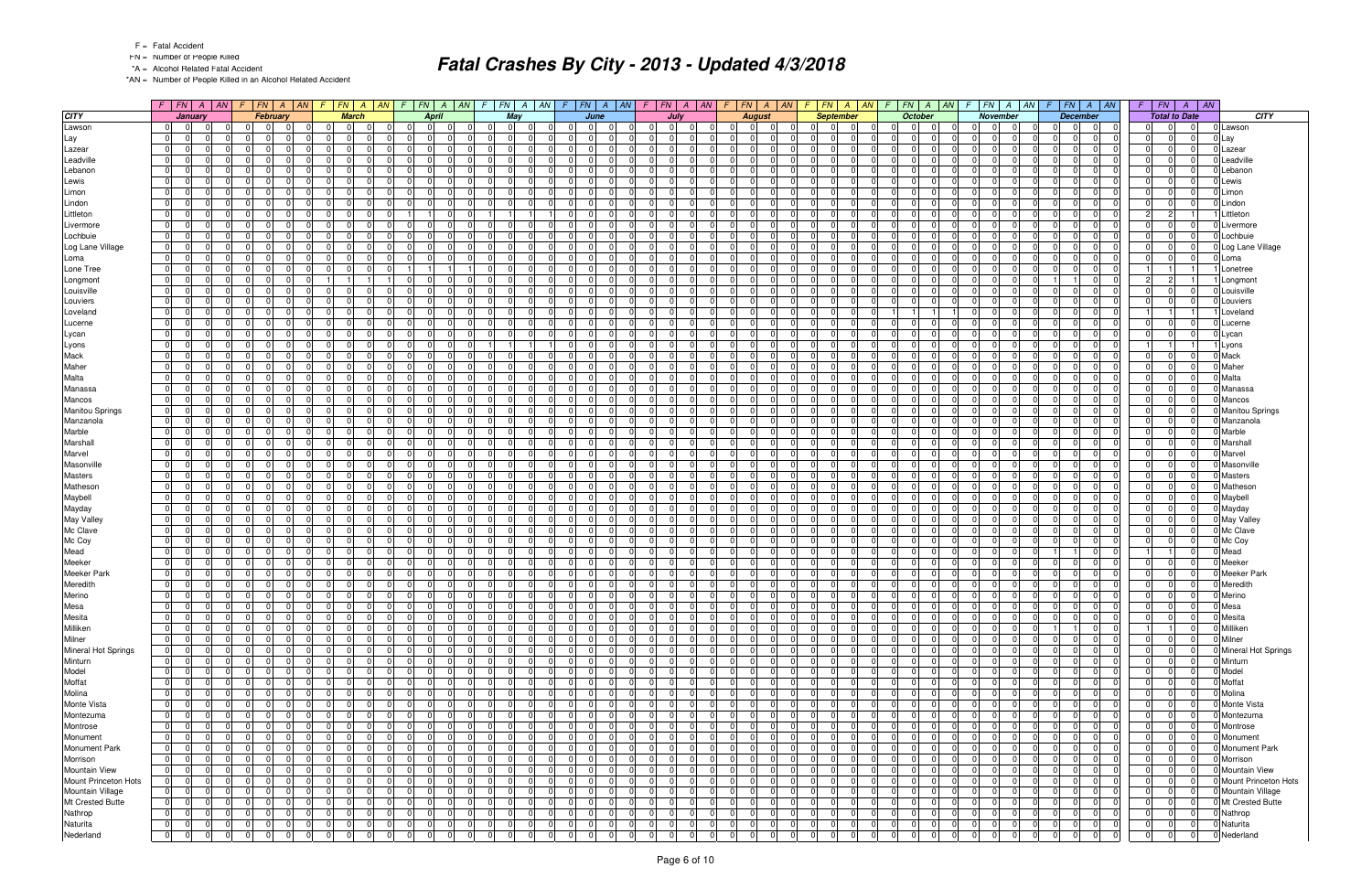- FN = Number of People Killed
- \*A = Alcohol Related Fatal Accident

\*AN = Number of People Killed in an Alcohol Related Accident

|                         |                |                               | $F$   FN   A   AN   F |          | $F N$ $A$ $AN$                                     | F.             |                 | $FN \mid A \mid AN$  | $\mathcal{F}$ |                                              |                            |                            |                      |                      | $F$   $FN$           |                            | $A$   AN | $\sqrt{F}$           | FN A AN              |                      | $\mathcal{F}$              | $FN \mid A \mid AN$  |                | $F$ $FN$ $A$ $AN$             | $FN \mid A$<br>$\sqrt{F}$                     | AN                   | $FN \mid A \mid AN$<br>F.        |                         | F.                   | FN A AN                                      | $F \perp$         | FN                   | $\overline{A}$       | $\parallel$ AN |                         |
|-------------------------|----------------|-------------------------------|-----------------------|----------|----------------------------------------------------|----------------|-----------------|----------------------|---------------|----------------------------------------------|----------------------------|----------------------------|----------------------|----------------------|----------------------|----------------------------|----------|----------------------|----------------------|----------------------|----------------------------|----------------------|----------------|-------------------------------|-----------------------------------------------|----------------------|----------------------------------|-------------------------|----------------------|----------------------------------------------|-------------------|----------------------|----------------------|----------------|-------------------------|
| <b>CITY</b>             |                | <b>January</b>                |                       |          | February                                           |                | <b>March</b>    |                      |               | <b>April</b>                                 |                            |                            | May                  |                      |                      | June                       |          |                      | July                 |                      |                            | <b>August</b>        |                | <b>September</b>              |                                               | <b>October</b>       | <b>November</b>                  |                         |                      | <b>December</b>                              |                   | <b>Total to Date</b> |                      |                | <b>CITY</b>             |
| <b>New Castle</b>       | 0              | $\overline{0}$                |                       |          | $\Omega$<br>$\Omega$                               | 0              | $\Omega$        | $\Omega$             |               | $\mathbf 0$                                  | -01                        | $\Omega$                   | $\overline{0}$       |                      | $\Omega$             | $\Omega$<br>- 0            |          |                      | $\Omega$             | $\Omega$             | $\Omega$                   | $\Omega$             | 0              | $\Omega$                      | $\mathbf 0$<br>$\Omega$                       | $\Omega$             | $\Omega$                         | $\Omega$                |                      | $\Omega$<br>0                                | $\Omega$          | 0                    | $\Omega$             |                | New Castle              |
| Ninaview                | 0 I            | $\overline{0}$                |                       |          | $\Omega$                                           | $\Omega$       | $\Omega$        | $\Omega$             |               | $\Omega$                                     |                            | $\Omega$                   | $\Omega$             |                      | $\Omega$             | $\Omega$                   |          | $\Omega$             | $\Omega$             | n.                   | - 0 I                      | $\Omega$             | 0              | 0                             | <sup>0</sup><br>$\Omega$                      | $\Omega$             | $\Omega$                         | $\Omega$                |                      | $\Omega$<br>$\Omega$                         | $\mathbf 0$       | <sup>0</sup>         | $\Omega$             |                | Ninaview                |
| Niwot                   | $\overline{0}$ | $\overline{0}$                |                       |          | $\Omega$<br>$\Omega$                               | 0              | $\Omega$        | $\Omega$             |               | $\Omega$<br>$\Omega$                         | $\Omega$                   | - 0 I                      | $\Omega$             | $\Omega$             | $\Omega$             | $\Omega$                   |          | $\Omega$             | $\Omega$             | $\Omega$             | - 0 I                      | $\Omega$             | 0              | $\Omega$<br>$\Omega$          | $\Omega$<br>- 0 I                             | $\Omega$             | $\overline{0}$                   | $\Omega$                | $\Omega$             | 0 <br>$\overline{0}$                         | - 0 I             | $\Omega$             | $\Omega$             |                | Niwot                   |
| North Avondale          | 0              | - 01                          |                       |          | $\Omega$<br>$\Omega$                               | - 0 I          |                 | $\Omega$             |               | $\Omega$                                     | $\Omega$                   | $\Omega$                   | $\Omega$             |                      | $\Omega$             | $\Omega$                   |          | $\Omega$             |                      | 0                    | $\Omega$                   | $\Omega$             | $\Omega$       | <sup>n</sup>                  | <sup>0</sup><br>$\Omega$                      | $\Omega$             | $\Omega$                         | $\Omega$                | $\Omega$             | $\Omega$<br>$\Omega$                         | $\Omega$          | $\Omega$             | $\Omega$             |                | North Avondale          |
| Northglenn              | $\overline{0}$ | $\overline{0}$                |                       |          | $\Omega$<br>$\Omega$                               | - 0 I          | - 0             | $\Omega$             |               | $\Omega$                                     | $\Omega$                   | $\Omega$                   | $\Omega$             |                      | $\Omega$             | $\Omega$                   |          | $\Omega$             |                      | $\Omega$             | $\mathbf 0$                | $\Omega$             | 0              | $\Omega$                      | $\overline{0}$<br>$\Omega$                    | $\Omega$             | $\Omega$                         | $\Omega$                | $\Omega$             | $\Omega$<br>$\Omega$                         | $\overline{0}$    | $\Omega$             | $\Omega$             |                | Northglenn              |
| North Pole              | 0              | $\mathbf 0$                   |                       |          | $\Omega$<br>$\Omega$<br>$\Omega$<br>$\Omega$       | 0              | $\Omega$        | $\Omega$             |               | $\Omega$<br>$\overline{0}$<br>$\Omega$       | $\overline{0}$<br>$\Omega$ | 0 I                        | $\Omega$<br>$\Omega$ |                      | $\Omega$<br>$\Omega$ | $\Omega$<br>$\Omega$       |          | $\Omega$<br>$\Omega$ | $\Omega$<br>$\Omega$ | $\Omega$             | $\Omega$                   | $\Omega$             | $\mathbf 0$    | $\Omega$                      | $\Omega$<br>$\Omega$<br>$\Omega$              | $\Omega$<br>$\Omega$ | $\overline{0}$                   | $\Omega$                | $\Omega$<br>$\Omega$ | $\Omega$<br>0<br>$\Omega$                    | $\overline{0}$    | $\Omega$<br>$\Omega$ | $\Omega$<br>$\Omega$ |                | North Pole              |
| Norwood                 | 0              | $\Omega$                      |                       |          | $\Omega$<br><sup>n</sup>                           | 0              | $\Omega$<br>- 0 | $\Omega$<br>$\Omega$ |               | $\Omega$<br>$\Omega$                         |                            | $\Omega$                   | $\Omega$             |                      | $\Omega$             |                            |          |                      |                      | $\Omega$             | $\Omega$<br>- 0            | $\Omega$             | 0              | 0<br>$\Omega$                 | $\Omega$                                      | $\Omega$             | $\Omega$                         | $\Omega$                |                      | $\Omega$                                     | $\Omega$          |                      | $\Omega$             |                | Norwood                 |
| Nucla                   | 0 <br>0 I      | $\mathbf 0$<br>$\overline{0}$ |                       |          | $\Omega$<br>$\Omega$<br>$\Omega$                   | - 0 I<br>- 0 I |                 | $\Omega$             |               | $\overline{0}$<br>$\Omega$                   | $\Omega$<br>$\Omega$       | $\mathbf 0$<br>$\Omega$    | $\Omega$             | $\Omega$             | $\Omega$             | $\Omega$<br>$\Omega$       |          | $\Omega$<br>$\Omega$ | $\Omega$             | $\Omega$<br>$\Omega$ | $\mathbf 0$<br>$\Omega$    | $\Omega$<br>$\Omega$ | 0 <br>$\Omega$ | <sup>0</sup>                  | $\Omega$<br>$\Omega$<br>ΩI<br>$\Omega$        | $\Omega$             | 01<br>$\Omega$                   | $\mathbf 0$<br>$\Omega$ | $\Omega$<br>$\Omega$ | $\Omega$<br>$\Omega$<br>$\Omega$<br>$\Omega$ | 0 <br>$\Omega$    | $\Omega$<br>$\Omega$ | $\Omega$             |                | Nucla<br>Nunn           |
| Nunn<br>Oak Creek       | 0              | $\overline{0}$                |                       |          | $\Omega$<br>$\Omega$                               | 0              |                 | $\Omega$             |               | $\Omega$<br>$\Omega$                         | $\Omega$                   | $\mathbf 0$                | $\Omega$             | $\Omega$             | $\Omega$             | $\Omega$                   |          | $\Omega$             | $\Omega$             | $\Omega$             | $\mathbf 0$                | $\Omega$             | 0              | $\Omega$                      | 0 I<br>$\Omega$                               | $\Omega$             | $\overline{0}$                   | $\Omega$                | $\Omega$             | $\Omega$<br>$\Omega$                         | $\Omega$          | $\Omega$             | $\Omega$             |                | Oak Creek               |
| Ohio                    | 0              | $\overline{0}$                |                       |          | $\Omega$<br>$\Omega$                               | 0              | $\Omega$        | $\Omega$             |               | $\Omega$<br>$\Omega$                         | $\Omega$                   | - 0 I                      | $\Omega$             | $\Omega$             | $\Omega$             | $\Omega$                   |          | $\Omega$             | $\Omega$             | $\Omega$             | - 0 I                      | $\Omega$             | 0              | $\Omega$                      | $\Omega$<br>$\Omega$                          | $\Omega$             | $\overline{0}$                   | $\mathbf 0$             | $\Omega$             | $\Omega$<br>$\Omega$                         | - 0 I             | $\Omega$             | $\overline{0}$       |                | Ohio                    |
| Olathe                  | $\overline{0}$ | $\mathbf 0$                   |                       |          | $\Omega$<br>$\Omega$                               | - 0 I          | -0              | $\Omega$             |               | $\Omega$                                     | $\Omega$                   | $\Omega$                   | $\Omega$             | $\Omega$             | $\Omega$             | $\Omega$                   |          | $\Omega$             | n                    | $\Omega$             | $\Omega$                   | $\Omega$             | $\Omega$       | 0                             | $\Omega$<br>$\Omega$                          | $\Omega$             | $\Omega$                         | $\Omega$                | $\Omega$             | $\Omega$<br>$\Omega$                         | - 0 I             | $\Omega$             | n                    |                | Olathe                  |
| <b>Olney Springs</b>    | $\overline{0}$ | $\overline{0}$                |                       |          | $\Omega$<br>$\cap$<br>$\Omega$                     | 0              | $\Omega$        | $\Omega$             |               | $\Omega$                                     | $\Omega$                   | $\Omega$                   | $\Omega$             | $\Omega$             | $\Omega$             | $\Omega$                   |          | $\Omega$             |                      | $\Omega$             | $\Omega$                   | $\Omega$             | 0              | ΩI                            | <sup>0</sup><br>$\Omega$                      | $\Omega$             | $\Omega$                         | $\Omega$                | $\Omega$             | $\Omega$<br>$\Omega$                         | - 0 I             | $\Omega$             | $\Omega$             |                | Olney Springs           |
| Ophir                   | 0              | $\overline{0}$                |                       |          | $\Omega$<br>$\Omega$                               | 0              | $\Omega$        | $\Omega$             |               | $\Omega$<br>$\overline{0}$                   | $\Omega$                   | 0 I                        | $\Omega$             |                      | $\Omega$             | - 01                       |          | 0 I                  |                      | $\Omega$             | $\mathbf 0$                | $\Omega$             | 0              | $\Omega$                      | $\Omega$<br>$\Omega$                          | $\Omega$             | $\overline{0}$                   | $\Omega$                | $\Omega$             | $\overline{0}$<br>$\mathbf 0$                | $\overline{0}$    | $\Omega$             | $\Omega$             |                | Ophir                   |
| Orchard                 | 0              | $\overline{0}$                |                       |          | $\Omega$<br>$\Omega$                               | 0              | - 0             | $\Omega$             |               | $\Omega$                                     | $\Omega$                   | $\Omega$                   | $\Omega$             |                      | $\Omega$             | $\Omega$                   |          | n l                  |                      | $\Omega$             | $\Omega$                   | $\Omega$             | $\Omega$       | 0                             | $\Omega$<br>$\Omega$                          | $\Omega$             | $\Omega$                         | $\Omega$                | $\Omega$             | $\Omega$<br>$\Omega$                         | - 0 I             | $\Omega$             | $\Omega$             |                | Orchard                 |
| <b>Orchard City</b>     | 0              | $\mathbf 0$                   |                       |          | $\Omega$<br>$\Omega$                               | - 0 I          | - 0             | $\Omega$             |               | $\Omega$<br>$\overline{0}$                   | $\Omega$                   | $\mathbf 0$                | $\Omega$             | $\Omega$             | $\Omega$             | $\Omega$                   |          | $\Omega$             | n                    | $\Omega$             | $\mathbf 0$                | $\Omega$             | $\mathbf 0$    | $\Omega$                      | <sup>0</sup><br>$\Omega$                      | $\Omega$             | $\Omega$                         | $\mathbf 0$             | $\Omega$             | $\Omega$<br>$\Omega$                         | $\mathbf 0$       | $\Omega$             | $\Omega$             |                | Orchard City            |
| Ordway                  | $\overline{0}$ | - 01                          |                       | $\Omega$ | $\Omega$                                           | - 0 I          | -0              | $\Omega$             |               | $\Omega$                                     | $\Omega$                   | $\Omega$                   | $\Omega$             |                      | $\Omega$             | $\Omega$                   |          | $\Omega$             |                      | 0                    | $\Omega$                   |                      | $\Omega$       |                               | <sup>0</sup><br>$\Omega$                      |                      | $\Omega$                         | $\Omega$                | $\Omega$             | 0<br>$\Omega$                                | $\Omega$          | $\Omega$             | $\Omega$             |                | Ordway                  |
| Otis                    | $\overline{0}$ | 0                             |                       |          | $\Omega$<br>$\Omega$                               | 0              |                 | $\Omega$             |               | $\Omega$<br>$\Omega$                         | n I                        | .0                         | $\Omega$             |                      | $\Omega$             | $\Omega$                   |          | $\Omega$             |                      | $\Omega$             | $\Omega$                   | $\Omega$             | 0              | $\Omega$                      | <sup>0</sup><br>$\Omega$                      | $\Omega$             | 01                               | $\Omega$                | $\Omega$             | $\Omega$<br>$\Omega$                         | $\Omega$          | $\Omega$             | $\Omega$             |                | Otis                    |
| Ouray                   | 0              | $\Omega$                      |                       |          | $\Omega$<br>$\Omega$                               | - 0 I          | $\Omega$        | $\Omega$             |               | $\Omega$<br>$\Omega$                         | $\Omega$                   | $\Omega$                   | $\Omega$             |                      | $\Omega$             | $\Omega$                   |          | $\Omega$             |                      | $\Omega$             | $\mathbf 0$                | $\Omega$             | $\mathbf 0$    | $\Omega$                      | 0 I<br>$\Omega$                               | $\Omega$             | $\overline{0}$                   | $\Omega$                |                      | $\Omega$<br>$\Omega$                         | $\overline{0}$    | $\Omega$             | $\Omega$             |                | Ouray                   |
| Ovid                    | $\overline{0}$ | $\Omega$                      |                       |          | $\Omega$<br>$\Omega$                               | 0              | $\Omega$        | $\Omega$             |               | $\Omega$                                     | $\Omega$                   | $\Omega$                   | $\Omega$             |                      | $\Omega$             | $\Omega$                   |          | $\Omega$             | $\Omega$             | $\Omega$             | $\Omega$                   | $\Omega$             | $\overline{0}$ | 0                             | <sup>0</sup><br>$\Omega$                      | $\Omega$             | $\Omega$                         | $\Omega$                |                      | $\Omega$<br>$\Omega$                         | $\Omega$          | $\Omega$             | $\Omega$             |                | Ovid                    |
| Oxford                  | $\overline{0}$ | - 01                          |                       |          | $\Omega$<br>$\Omega$                               | 0 I            | - 0             | $\Omega$             |               | $\Omega$<br>$\Omega$                         | $\overline{0}$             | 0 I                        | $\Omega$             | $\Omega$             | $\Omega$             | $\overline{0}$             |          | 0 I                  | $\Omega$             | $\Omega$             | $\mathbf 0$                | $\Omega$             | 0              | $\Omega$<br>$\Omega$          | $\Omega$<br>$\Omega$                          | $\Omega$             | $\overline{0}$                   | $\mathbf 0$             | $\Omega$             | $\Omega$<br>$\Omega$                         | - 0 I             | $\Omega$             | $\Omega$             |                | Oxford                  |
| Padroni                 | 0              | $\overline{0}$                |                       |          | $\Omega$<br>$\Omega$                               | 0              | $\Omega$        | $\Omega$             |               | $\Omega$<br>$\overline{0}$                   | $\Omega$                   | $\Omega$                   | $\Omega$             |                      | $\Omega$             | $\Omega$                   |          | $\Omega$             |                      | $\Omega$             | $\Omega$                   | $\Omega$             | $\mathbf 0$    | 0                             | <sup>0</sup><br>$\Omega$                      | $\Omega$             | $\Omega$                         | $\Omega$                | $\Omega$             | $\Omega$<br>$\Omega$                         | $\Omega$          | $\Omega$             | $\Omega$             |                | Padron                  |
| Pagoda                  | $\overline{0}$ | $\overline{0}$                |                       |          | $\Omega$<br>$\Omega$                               | 0              | $\Omega$        | $\Omega$             |               | $\Omega$<br>$\Omega$                         | $\Omega$                   | $\mathbf 0$                | $\Omega$             |                      | $\Omega$             | $\Omega$                   |          | n l                  | $\Omega$             | $\Omega$             | $\mathbf 0$                | $\Omega$             | $\mathbf 0$    | $\Omega$                      | $\overline{0}$<br>$\Omega$                    | $\Omega$             | $\Omega$                         | $\mathbf 0$             | $\Omega$             | $\Omega$<br>$\Omega$                         | - 0 I             | $\Omega$             | $\Omega$             |                | Pagoda                  |
| Pagosa Jct              | $\overline{0}$ | $\overline{0}$                |                       |          | $\Omega$<br>$\Omega$                               | 0              | $\Omega$        | $\Omega$             |               | $\Omega$<br>$\Omega$                         | $\Omega$                   | - 0 I                      | $\Omega$             |                      | $\Omega$             | $\Omega$                   |          | $\Omega$             | $\Omega$             | $\Omega$             | $\Omega$                   | $\Omega$             | 0              | $\Omega$<br>$\Omega$          | $\Omega$<br>$\Omega$                          | $\Omega$             | $\Omega$                         | $\Omega$                | $\Omega$             | n l<br>$\Omega$                              | - 0 I             | $\Omega$             | $\Omega$             |                | Pagosa Jct              |
| Pagosa Springs          | 0              | - 01                          |                       |          | $\Omega$<br>$\Omega$                               | - 0 I          | $\Omega$        | $\Omega$             |               | $\Omega$                                     | $\Omega$                   | $\Omega$                   | $\Omega$             |                      | $\Omega$             | $\Omega$                   |          | $\Omega$             | $\Omega$             | $\Omega$             | $\Omega$                   | $\Omega$             | 0              | 0                             | <sup>0</sup><br>$\Omega$                      | $\Omega$             | $\Omega$                         | $\Omega$                | $\Omega$             | $\Omega$<br>$\Omega$                         | - 0 I             | $\Omega$             | $\Omega$             |                | Pagosa Springs          |
| Palisade                | $\overline{0}$ | $\overline{0}$                |                       |          | $\Omega$<br>$\Omega$                               | 0              |                 | $\Omega$             |               | $\Omega$<br>$\Omega$                         | $\Omega$                   | $\Omega$                   | $\Omega$             |                      | $\Omega$             | $\Omega$                   |          | $\Omega$             |                      | $\Omega$             | - 0 I                      | $\Omega$             | 0              | $\Omega$                      | $\Omega$<br>$\Omega$                          | $\Omega$             | $\Omega$                         | $\Omega$                | $\Omega$             | $\Omega$<br>$\Omega$                         | $\Omega$          | $\Omega$             | $\Omega$             |                | Palisade                |
| Palmer Lake             | 0              | $\overline{0}$                |                       |          | $\Omega$<br>$\Omega$                               | - 0 I          | $\Omega$        | $\Omega$             |               | $\Omega$<br>$\Omega$                         | $\Omega$                   | $\Omega$                   | $\Omega$             |                      | $\Omega$             | $\Omega$                   |          | $\Omega$             | $\Omega$             | $\Omega$             | $\mathbf 0$                | $\Omega$             | $\mathbf 0$    | $\Omega$                      | 0 I<br>$\Omega$                               | $\Omega$             | $\Omega$                         | $\Omega$                |                      | $\Omega$<br>$\Omega$                         | $\Omega$          | $\Omega$             | $\Omega$             |                | Palmer Lake             |
| Paoli                   | 0 I            | $\Omega$                      |                       |          | $\Omega$<br>$\Omega$                               | $\Omega$       | -C              | $\Omega$             |               | $\Omega$                                     | $\Omega$                   | n l                        | $\Omega$             |                      | $\Omega$             | $\Omega$                   |          | n l                  | $\Omega$             | $\Omega$             | $\Omega$                   | $\Omega$             | $\overline{0}$ | $\Omega$                      | <sup>0</sup><br>$\Omega$                      | $\Omega$             | $\Omega$                         | $\Omega$                | $\Omega$             | $\Omega$<br>$\Omega$                         | $\Omega$          | $\Omega$             | $\Omega$             |                | Paoli                   |
| Paonia                  | 0              | - 01                          |                       |          | $\Omega$<br>$\Omega$<br>$\Omega$                   | - 0 I          | $\Omega$        | $\Omega$             |               | $\Omega$<br>$\Omega$                         | $\Omega$                   | 0 I                        | $\Omega$             | $\Omega$             | $\Omega$             | $\Omega$                   |          | 0                    | $\Omega$             | $\Omega$             | $\mathbf 0$                | $\Omega$             | 0              | $\Omega$<br>$\Omega$          | $\Omega$<br>$\Omega$                          | $\Omega$             | $\overline{0}$                   | $\mathbf 0$             | $\Omega$             | $\Omega$<br>$\Omega$                         | 0 I               | $\Omega$             | $\Omega$             |                | Paonia                  |
| Parachute               | $\overline{0}$ | $\Omega$                      |                       |          | $\Omega$<br>$\Omega$                               | - 0 I          | $\Omega$        | $\Omega$             |               | $\overline{0}$                               | $\Omega$                   | $\Omega$                   | $\Omega$             |                      | $\Omega$             | $\Omega$                   |          | $\Omega$             |                      | 0                    | $\Omega$                   | $\Omega$             | $\mathbf 0$    | <sup>0</sup>                  | <sup>0</sup><br>$\Omega$                      | $\Omega$             | $\Omega$                         | $\Omega$                |                      | $\Omega$<br>$\Omega$                         | $\Omega$          | $\Omega$             | $\Omega$             |                | Parachute               |
| Paradox                 | 0              | $\overline{0}$                |                       |          | $\Omega$<br>$\Omega$<br><sup>n</sup>               | 0              | $\Omega$        | $\Omega$             |               | $\Omega$<br>$\mathbf 0$                      | $\Omega$                   | $\mathbf 0$                | $\Omega$             | $\Omega$             | $\Omega$             | $\Omega$                   |          | $\Omega$             | $\Omega$             | $\Omega$             | $\mathbf 0$                | $\Omega$             | $\mathbf 0$    | $\Omega$<br>$\Omega$          | 0 I<br>$\Omega$                               | $\Omega$             | 01                               | $\mathbf 0$             | $\Omega$             | $\Omega$<br>$\Omega$                         | 0                 | $\Omega$             | $\Omega$             |                | Paradox                 |
| Parkdale                | 0              | $\overline{0}$                |                       |          | $\Omega$<br>$\Omega$                               | 0              | $\Omega$        | $\Omega$             |               | $\Omega$<br>$\Omega$                         | $\Omega$                   | 0 I                        | $\Omega$             | $\Omega$             | $\Omega$             | $\Omega$                   |          | $\Omega$             | $\Omega$             | $\Omega$             | - 0 I                      | $\Omega$             | 0              | $\Omega$                      | $\overline{0}$<br>$\Omega$                    | $\Omega$             | $\overline{0}$                   | $\Omega$                | $\Omega$             | $\Omega$<br>$\Omega$                         | - 0 I             | $\Omega$             | $\Omega$             |                | Parkdale                |
| Parker                  | 01             | $\overline{0}$                |                       |          | $\Omega$<br>$\Omega$                               | $\mathbf 0$    | - 0             | $\Omega$             |               | $\Omega$<br><sup>n</sup>                     | $\Omega$                   | $\mathbf 0$                | $\Omega$             | $\Omega$             | $\Omega$             | $\Omega$                   |          | $\Omega$             | n                    | $\Omega$             | $\mathbf 0$                | $\Omega$             | $\Omega$       | 0                             | $\Omega$<br>$\Omega$                          | $\Omega$             | $\Omega$                         | $\Omega$                | $\Omega$             | $\Omega$<br>$\Omega$                         | $\mathbf 0$       | $\Omega$             | $\Omega$             |                | Parker                  |
| Parlin                  | $\overline{0}$ | $\Omega$                      |                       |          | $\Omega$<br>$\Omega$<br>$\Omega$                   | 0              | $\Omega$        | $\Omega$             |               | $\Omega$                                     | $\Omega$                   | $\Omega$                   | $\Omega$             | $\Omega$             | $\Omega$             | $\Omega$                   |          | n l                  |                      | $\Omega$             | $\Omega$                   | $\Omega$             | 0              | ΩI                            | <sup>0</sup><br>$\Omega$                      | $\Omega$             | $\Omega$                         | $\Omega$                | $\Omega$             | $\Omega$<br>$\Omega$                         | 0 I               | $\Omega$             | $\Omega$             |                | Parlin                  |
| Parshall                | 0              | $\mathbf 0$                   |                       |          | $\Omega$<br>$\Omega$                               | 0              | $\Omega$        | $\Omega$             |               | $\Omega$<br>$\overline{0}$                   | $\overline{0}$             | 0 I                        | $\Omega$             |                      | $\Omega$             | - 01                       |          | 0 I                  |                      | $\Omega$             | 0                          | $\Omega$             | $\mathbf 0$    | $\Omega$                      | $\Omega$<br>$\Omega$                          | $\Omega$             | $\overline{0}$                   | $\Omega$                | $\Omega$             | $\overline{0}$<br>0                          | $\overline{0}$    | $\Omega$             | $\Omega$             |                | Parshall                |
| Peckham                 | 0              | $\overline{0}$                |                       |          | $\Omega$<br>$\Omega$                               | 0              | $\Omega$        | $\Omega$             |               | $\Omega$                                     | $\Omega$                   | $\Omega$                   | $\Omega$             |                      | $\Omega$             | $\Omega$                   |          | n l                  |                      | $\Omega$             | $\Omega$                   | $\Omega$             | 0              | <sup>0</sup>                  | $\Omega$<br>n l                               | $\Omega$             | $\Omega$                         | $\Omega$                | $\Omega$             | $\Omega$<br>$\Omega$                         | $\Omega$          | $\Omega$             | $\Omega$             |                | Peckham                 |
| Peetz                   | $\overline{0}$ | $\mathbf 0$                   |                       |          | $\Omega$<br>$\Omega$<br><sup>0</sup>               | - 0 I          | - 0             | $\Omega$             |               | $\Omega$<br>$\mathbf 0$                      | $\Omega$                   | $\mathbf 0$                | $\Omega$             | $\Omega$             | $\Omega$             | - 01                       |          | 0 I                  | $\Omega$             | $\Omega$             | $\mathbf 0$<br>$\Omega$    | $\Omega$             | 0              | $\Omega$<br>$\Omega$          | 0 I<br>$\mathbf 0$                            | $\Omega$             | 01                               | $\mathbf 0$             | $\Omega$             | $\Omega$<br>$\Omega$                         | 0                 | $\Omega$             | $\Omega$             |                | Peetz                   |
| Penrose                 | $\overline{0}$ | $\overline{0}$                |                       |          | $\Omega$<br>$\Omega$                               | 0              | $\Omega$        | $\Omega$             |               | $\Omega$<br>$\Omega$                         | $\Omega$                   | $\Omega$                   | $\Omega$             |                      | $\Omega$             | $\Omega$                   |          | $\Omega$             |                      | $\Omega$             | $\Omega$                   | $\Omega$             | $\Omega$       | <sup>0</sup>                  | $\Omega$<br>$\Omega$                          | $\Omega$             | $\Omega$                         | $\Omega$                | $\Omega$             | $\Omega$<br>$\Omega$                         | $\Omega$          | $\Omega$             | $\Omega$             |                | Penrose                 |
| Peyton                  | 0 <br> 0       | $\overline{0}$<br>$\Omega$    |                       |          | $\Omega$<br>$\Omega$<br>$\Omega$<br>$\Omega$       | 0 <br> 0       | $\Omega$        | $\Omega$<br>$\Omega$ |               | $\Omega$<br>$\Omega$<br>$\Omega$<br>$\Omega$ | $\Omega$<br>$\Omega$       | $\Omega$                   | $\Omega$<br>$\Omega$ | $\Omega$<br>$\Omega$ | $\Omega$<br>$\Omega$ | $\Omega$<br>$\Omega$       |          | $\Omega$<br>$\Omega$ | n<br>$\Omega$        | $\Omega$<br>$\Omega$ | $\mathbf 0$<br>- 0 I       | $\Omega$<br>$\Omega$ | 0 <br> 0       | $\Omega$<br>$\Omega$          | 0 I<br>$\Omega$<br>$\overline{0}$<br>$\Omega$ | $\Omega$<br>$\Omega$ | $\overline{0}$<br>$\overline{0}$ | $\Omega$                | $\Omega$<br>$\Omega$ | $\Omega$<br>$\Omega$<br> 0 <br>$\Omega$      | $\Omega$<br>- 0 I | $\Omega$<br>$\Omega$ | $\Omega$<br>$\Omega$ |                | Peyton                  |
| Phippsburg              | 0              |                               |                       |          | $\Omega$<br>$\Omega$                               | - 0 I          | - 0             | $\Omega$             |               | $\Omega$<br>$\overline{0}$                   | $\Omega$                   | $\mathbf 0$<br>$\mathbf 0$ | $\Omega$             | $\Omega$             | $\Omega$             | $\Omega$                   |          | $\Omega$             | $\Omega$             | $\Omega$             | $\mathbf 0$                | $\Omega$             | $\Omega$       | $\Omega$<br>$\Omega$          | $\Omega$<br>$\Omega$                          | $\Omega$             | 01                               | $\mathbf 0$<br>$\Omega$ | $\Omega$             | $\Omega$<br>$\Omega$                         | - 0 I             | $\Omega$             | $\Omega$             |                | Phippsburg<br>Pierce    |
| Pierce<br>Pine          | $\overline{0}$ | $\overline{0}$<br>- 01        |                       |          | $\Omega$<br>$\Omega$                               | - 0 I          | $\Omega$        | $\Omega$             |               | $\Omega$<br>$\Omega$                         | $\Omega$                   | 0 I                        | $\Omega$             |                      | $\Omega$             | $\Omega$                   |          | $\Omega$             | $\Omega$             | $\Omega$             | $\Omega$                   | $\Omega$             | 0              | $\Omega$                      | <sup>0</sup><br>$\Omega$                      | $\Omega$             | 01                               | $\mathbf 0$             | $\Omega$             | $\Omega$<br>$\Omega$                         | 0 I               | $\Omega$             | $\Omega$             |                | Pine                    |
| Pine Junction           | $\overline{0}$ | 0                             |                       | $\Omega$ | $\Omega$                                           | $\overline{0}$ |                 |                      |               | 0                                            | $\Omega$                   | .0                         | $\Omega$             |                      | 0                    | $\Omega$                   |          | 0                    |                      |                      | $\Omega$                   |                      | 0              | O.                            | $\Omega$                                      | $\Omega$             | $\overline{0}$                   | $\Omega$                |                      | 0                                            | $\Omega$          | 0                    |                      |                | Pine Junction           |
| Pinecliffe              | 0              | $\overline{0}$                |                       |          | $\overline{0}$<br>$\Omega$                         | 0              | $\Omega$        | $\Omega$             |               | $\Omega$<br>$\mathbf 0$                      | $\Omega$                   | 0 I                        | $\Omega$             |                      | $\Omega$             | - 01                       |          | $\Omega$             | $\Omega$             | $\Omega$             | $\mathbf 0$                | $\Omega$             | 0              | $\Omega$                      | $\overline{0}$<br>0 I                         | $\Omega$             | $\Omega$                         | $\Omega$                | $\Omega$             | $\Omega$<br>$\Omega$                         | $\Omega$          | $\Omega$             | $\Omega$             |                | 0 Pinecliffe            |
| <b>Pinewood Springs</b> | $\overline{0}$ | 0                             |                       |          | 0                                                  | 0              | - 0             |                      |               | 0                                            | 0                          |                            |                      |                      |                      | $\Omega$                   |          |                      |                      | $\Omega$             | -01                        |                      | 0              | ΩI                            | $\Omega$                                      | $\Omega$             | $\Omega$                         |                         |                      | 0<br>0                                       |                   | 0                    |                      |                | Pinewood Springs        |
| Pitkin                  | $\overline{0}$ | $\overline{0}$                |                       |          | $\Omega$<br>$\overline{0}$<br>$\Omega$             | 0              | $\Omega$        | $\Omega$             |               | $\mathbf 0$                                  | $\Omega$                   | 0                          | $\Omega$             | $\Omega$             | $\Omega$             | - 01                       |          | 0                    | $\Omega$             | $\overline{0}$       | 0                          | $\Omega$             | 0              | $\Omega$                      | 0 I<br>$\mathbf 0$                            | $\Omega$             | $\overline{0}$                   | $\mathbf 0$             | $\overline{0}$       | 0 <br>$\overline{0}$                         | 0                 | $\overline{0}$       | $\Omega$             |                | Pitkin                  |
| Placerville             | $\overline{0}$ | $\overline{0}$                |                       |          | $\Omega$<br>$\Omega$<br>$\Omega$                   | 0              | $\Omega$        | $\Omega$             |               | $\mathbf 0$<br>$\Omega$                      | $\overline{0}$             | 0                          | $\Omega$             |                      | $\Omega$             | $\overline{0}$             |          | $\Omega$             | $\Omega$             | $\Omega$             | - 0 I                      | $\Omega$             | 0              | $\Omega$                      | $\overline{0}$<br>- 0 I                       | $\Omega$             | $\overline{0}$                   | - 0 I                   | $\Omega$             | $\Omega$<br>$\overline{0}$                   | $\overline{0}$    | $\Omega$             | $\Omega$             |                | Placerville             |
| Platoro                 | 0              | $\overline{0}$                |                       |          | $\overline{0}$<br>$\overline{0}$<br>$\Omega$       | $\overline{0}$ | $\overline{0}$  | 0 I                  |               | $\overline{0}$<br>$\Omega$                   | $\overline{0}$             | 01                         | 0                    | $\Omega$             | $\overline{0}$       | $\Omega$<br>$\mathbf 0$    |          | 0                    | $\Omega$             | 0                    | 01                         | $\overline{0}$       | 0              | $\overline{0}$                | $\overline{0}$<br>$\overline{0}$              | $\Omega$             | $\overline{0}$                   | 0                       | 0                    | $\overline{0}$<br>$\mathbf 0$                | 01                | $\overline{0}$       | $\Omega$             |                | Platoro                 |
| Platteville             | $\overline{0}$ | $\mathbf{0}$                  |                       |          | $\Omega$<br>$\overline{0}$                         | $\overline{0}$ | $\Omega$        | $\Omega$             |               | $\mathbf 0$<br>$\Omega$                      | $\overline{0}$             | 0                          | $\overline{0}$       | $\Omega$             | $\Omega$             | $\overline{0}$             |          | $\overline{0}$       | $\Omega$             | $\Omega$             | - 0 I                      | $\Omega$             | 0              | $\overline{0}$<br>$\Omega$    | $\overline{0}$<br>$\overline{0}$              | $\mathbf 0$          | $\overline{0}$<br>$\Omega$       | $\Omega$                | $\mathbf 0$          | 0 <br>$\overline{0}$                         | 0                 | $\Omega$             | $\Omega$             |                | Platteville             |
| <b>Pleasant View</b>    | $\overline{0}$ | $\overline{0}$                |                       |          | $\Omega$<br>$\Omega$<br>$\Omega$                   | 0              | $\Omega$        | 0 I                  |               | $\overline{0}$<br>$\Omega$                   | $\overline{0}$             | $\overline{0}$             | $\overline{0}$       | $\Omega$             | $\Omega$             | $\overline{0}$             |          | $\overline{0}$       | $\Omega$             | $\overline{0}$       | 0 I                        | $\Omega$             | 0              | $\Omega$<br>$\Omega$          | $\overline{0}$<br>$\overline{0}$              | $\Omega$             | $\overline{0}$<br>$\Omega$       | $\mathbf 0$             | $\Omega$             | 0 <br>$\mathbf 0$                            | $\overline{0}$    | $\Omega$             | $\Omega$             |                | Pleasant View           |
| Poncha Springs          | 0              | $\overline{0}$                |                       |          | $\mathbf 0$<br>$\overline{0}$                      | 0              | - 0             | $\Omega$             |               | $\mathbf 0$                                  | 0                          | 0                          | $\Omega$             |                      | $\Omega$             | $\mathbf 0$                |          | 0                    | $\Omega$             | $\overline{0}$       | $\Omega$                   | $\Omega$             | 0              | $\overline{0}$                | $\overline{0}$<br>$\mathbf 0$                 | $\Omega$             | $\overline{0}$                   | $\Omega$                | $\mathbf 0$          | 0 <br>$\mathbf 0$                            | $\overline{0}$    | $\overline{0}$       | $\Omega$             |                | Poncha Springs          |
| Portland                | 0              | $\overline{0}$                |                       |          | $\overline{0}$<br>$\Omega$<br>$\Omega$             | $\overline{0}$ | - 01            | 0 I                  |               | $\Omega$<br>$\overline{0}$                   | 0                          | $\overline{0}$             | 0                    | $\Omega$             | $\Omega$             | $\overline{0}$             |          | 0                    | $\Omega$             | $\Omega$             | $\overline{0}$             | $\overline{0}$       | $\overline{0}$ | $\Omega$<br>$\Omega$          | $\overline{0}$<br>0 I                         | $\Omega$             | $\overline{0}$<br>$\Omega$       | 0                       | $\Omega$             | 0 <br>$\mathbf 0$                            | $\overline{0}$    | $\Omega$             | $\Omega$             |                | Portland                |
| Poudre Park             | $\overline{0}$ | $\overline{0}$                |                       |          | $\mathbf 0$<br>$\Omega$<br>$\overline{0}$          | 0              | $\Omega$        | $\Omega$             |               | $\mathbf 0$<br>$\Omega$                      | 0                          | 0                          | $\Omega$             | 0                    | $\Omega$             | $\overline{0}$             |          | 0                    | $\Omega$             | $\Omega$             | - 0 I                      | $\Omega$             | 0              | $\mathbf 0$<br>$\Omega$       | $\overline{0}$<br> 0                          | $\mathbf 0$          | $\overline{0}$<br>- 0            | $\mathbf 0$             | $\mathbf 0$          | 0 <br>$\overline{0}$                         | 0                 | $\Omega$             | $\Omega$             |                | Poudre Park             |
| Powderhorn              | $\overline{0}$ | $\overline{0}$                |                       |          | $\Omega$<br>$\Omega$                               | $\overline{0}$ | $\Omega$        | $\Omega$             |               | $\overline{0}$<br>$\Omega$                   | $\overline{0}$             | $\overline{0}$             | $\overline{0}$       | $\Omega$             | $\Omega$             | $\overline{0}$             |          | 0                    | $\Omega$             | $\Omega$             | $\mathbf 0$                | $\Omega$             | 0              | $\Omega$<br>$\Omega$          | $\overline{0}$<br>- 01                        | $\Omega$             | $\overline{0}$                   | $\mathbf 0$             | $\Omega$             | 0 <br>$\mathbf 0$                            | 0                 | $\Omega$             | $\Omega$             |                | Powderhorn              |
| Powder Wash             | $\overline{0}$ | $\overline{0}$                |                       |          | $\mathbf 0$<br>$\Omega$<br>$\overline{0}$          | $\overline{0}$ | $\Omega$        | $\Omega$             |               | $\Omega$<br>$\overline{0}$                   | -01                        | $\overline{0}$             | $\overline{0}$       | $\Omega$             | $\Omega$             | $\overline{0}$             |          | 0                    | $\Omega$             | $\Omega$             | - 0 I                      | $\Omega$             | 0              | $\Omega$<br>$\Omega$          | $\overline{0}$<br> 0                          | $\Omega$             | 0 <br>$\Omega$                   | 0                       | $\Omega$             | 0 <br>$\overline{0}$                         | $\overline{0}$    | $\Omega$             | $\Omega$             |                | Powder Wash             |
| Pritchett               | 0              | $\mathbf 0$                   |                       |          | $\overline{0}$<br>$\overline{0}$<br>$\overline{0}$ | $\overline{0}$ | 0               | 0                    |               | $\overline{0}$<br>$\overline{0}$             | 0                          | $\overline{0}$             | $\overline{0}$       | 0                    | $\overline{0}$       | $\overline{0}$<br>$\Omega$ |          | 0                    | 0                    | 0                    | 01                         | $\overline{0}$       | 0              | $\overline{0}$<br>$\mathbf 0$ | 0 <br>01                                      | $\mathbf 0$          | $\overline{0}$<br>$\Omega$       | 0                       | 0                    | 0 <br>$\mathbf 0$                            | 01                | $\overline{0}$       | $\mathbf 0$          |                | Pritchett               |
| Proctor                 | 0              | $\overline{0}$                |                       |          | $\overline{0}$<br>$\Omega$<br>$\Omega$             | $\overline{0}$ | - 01            | $\overline{0}$       |               | $\mathbf 0$<br>$\Omega$                      | 0                          | $\overline{0}$             | 0                    | $\Omega$             | $\Omega$             | $\overline{0}$             |          | 0                    | $\Omega$             | $\Omega$             | 0 I                        | $\Omega$             | $\overline{0}$ | $\Omega$<br>$\Omega$          | $\overline{0}$<br>$\overline{0}$              | $\Omega$             | $\overline{0}$<br>$\Omega$       | $\mathbf 0$             | $\Omega$             | 0 <br>$\overline{0}$                         | 0 I               | $\Omega$             | $\Omega$             |                | Proctor                 |
| <b>Prospect Heights</b> | 0              | $\mathbf 0$                   |                       |          | $\mathbf 0$<br>$\overline{0}$<br>$\overline{0}$    | $\overline{0}$ | $\overline{0}$  | 0 I                  |               | $\mathbf 0$<br>$\Omega$                      | 0                          | 01                         | $\mathbf 0$          | $\overline{0}$       | $\overline{0}$       | $\mathbf 0$<br>$\Omega$    |          | $\overline{0}$       | $\Omega$             | $\overline{0}$       | $\Omega$<br> 0             | $\overline{0}$       | 0              | $\overline{0}$<br>$\Omega$    | 0 <br>$\overline{0}$                          | $\mathbf 0$          | $\overline{0}$<br>- റ            | 0                       | $\overline{0}$       | 0 <br>$\mathbf 0$                            | 0                 | $\Omega$             | $\Omega$             |                | <b>Prospect Heights</b> |
| <b>Prospect Valley</b>  | $\overline{0}$ | $\overline{0}$                |                       |          | $\Omega$<br>$\Omega$<br>$\Omega$                   | $\overline{0}$ | $\Omega$        | $\Omega$             |               | $\mathbf 0$<br>$\Omega$                      | -01                        | 0 I                        | $\overline{0}$       | $\Omega$             | $\Omega$             | $\mathbf 0$                |          | 0                    | $\Omega$             | $\Omega$             | - 0 I                      | $\Omega$             | 0              | $\Omega$<br>$\Omega$          | $\overline{0}$<br>$\overline{0}$              | $\Omega$             | $\overline{0}$<br>$\Omega$       | - 0 I                   | $\Omega$             | 0 <br>$\overline{0}$                         | 0                 | $\Omega$             | $\Omega$             |                | Prospect Valley         |
| Pryor                   | 0              | $\overline{0}$                |                       |          | $\overline{0}$<br>$\overline{0}$<br>$\overline{0}$ | $\overline{0}$ | - 0             | $\Omega$             |               | $\overline{0}$<br>$\overline{0}$             | 0                          | 01                         | 0                    | 0                    | $\overline{0}$       | $\overline{0}$<br>$\Omega$ |          | 0                    | $\Omega$             | $\overline{0}$       | 01                         | 0                    | 0              | $\overline{0}$<br> 0          | $\overline{0}$<br>$\overline{0}$              | $\overline{0}$       | $\overline{0}$<br>$\Omega$       | 0                       | $\mathbf 0$          | 0 <br>$\overline{0}$                         | 01                | $\overline{0}$       | $\overline{0}$       |                | Pryor                   |
| Pueblo                  | 2              | $\vert$ 2                     |                       |          | $\overline{0}$<br>$\Omega$<br>$\overline{0}$       | $\overline{0}$ | - 01            | $\overline{0}$       |               | $\overline{2}$<br>$\overline{2}$             | $\overline{2}$             |                            |                      | $\mathbf{1}$         |                      | 1                          |          | 0                    | $\Omega$             | 0                    | - 0 I                      | $\overline{0}$       | 0              | $\Omega$<br>$\Omega$          | $\overline{0}$<br>$\overline{0}$              | $\Omega$             | $\overline{0}$<br>$\Omega$       | 0                       | $\mathbf 0$          | $\overline{0}$<br>$\overline{0}$             | 6                 | $6 \mid$             | 6                    |                | Pueblo                  |
| Pueblo West             | 0              | $\overline{0}$                |                       |          | $\mathbf 0$<br>$\Omega$<br>$\overline{0}$          | $\overline{0}$ | $\Omega$        | - 0 I                |               | $\mathbf 0$<br>$\Omega$                      | 0                          | 01                         | $\mathbf 0$          | 0                    | $\Omega$             | $\mathbf 0$<br>$\Omega$    |          | 0                    | $\Omega$             | $\overline{0}$       | 0 <br>$\Omega$             | 0                    | 0              | $\overline{0}$<br>$\Omega$    | 0 I<br> 0                                     | $\Omega$             | $\overline{0}$                   | 0                       | $\overline{0}$       | 0 I<br>$\mathbf 0$                           | 0                 | $\overline{0}$       | $\Omega$             |                | Pueblo West             |
| <b>Punkin Center</b>    | $\overline{0}$ | $\overline{0}$                |                       |          | $\Omega$<br>$\Omega$<br>$\Omega$                   | $\overline{0}$ | $\Omega$        | $\Omega$             |               | $\overline{0}$<br>$\Omega$                   | -01                        | 0 I                        | $\overline{0}$       | $\Omega$             | $\Omega$             | $\mathbf 0$<br>$\Omega$    |          | $\overline{0}$       | $\Omega$             | $\Omega$             | - 0 I                      | $\Omega$             | 0              | $\Omega$<br>$\Omega$          | $\overline{0}$<br>$\overline{0}$              | $\Omega$             | 0 <br>$\Omega$                   | - 0 I                   | $\Omega$             | 0 <br>$\overline{0}$                         | $\overline{0}$    | $\Omega$             | $\Omega$             |                | Punkin Center           |
| Purcell                 | 0              | $\mathbf 0$                   |                       |          | $\mathbf 0$<br>$\overline{0}$<br>$\overline{0}$    | 0              | 0               | $\Omega$             |               | $\mathbf 0$<br>0                             | 0                          | 01                         | $\mathbf 0$          | 0                    | $\overline{0}$       | $\overline{0}$<br>$\Omega$ |          | 0                    | 0                    | $\overline{0}$       | $\overline{0}$             | $\overline{0}$       | 0              | $\overline{0}$<br>$\mathbf 0$ | 0 <br>01                                      | $\mathbf 0$          | $\overline{0}$                   | 0                       | $\mathbf 0$          | 0 <br>$\mathbf 0$                            | 0                 | $\overline{0}$       | 0                    |                | Purcell                 |
| Radium                  | 0              | $\mathbf{0}$                  |                       |          | 0 <br>$\overline{0}$<br> 0                         | $\overline{0}$ | $\overline{0}$  | $\overline{0}$       |               | $\overline{0}$<br> 0                         | 0                          | $\overline{0}$             | 0                    | $\overline{0}$       | $\mathbf 0$          | 0 <br>$\mathbf{0}$         |          | $\overline{0}$       | $\overline{0}$       | 0                    | $\overline{0}$<br>$\Omega$ | 0                    | $\overline{0}$ | $\overline{0}$<br>$\mathbf 0$ | 0 <br>$\overline{0}$                          | $\mathbf 0$          | $\overline{0}$<br>$\Omega$       | 0                       | $\mathbf 0$          | $\overline{0}$<br>$\mathbf{0}$               | $\overline{0}$    | $\overline{0}$       | $\overline{0}$       |                | Radium                  |
| Ramah                   | $\overline{0}$ | $\overline{0}$                |                       |          | 0 <br>$\mathbf{0}$<br>$\overline{0}$               | $\overline{0}$ | $\overline{0}$  | 0 I                  |               | $\overline{0}$<br>$\overline{0}$             | 0                          | $\overline{0}$             | $\overline{0}$       | $\overline{0}$       | $\mathbf 0$          | $\overline{0}$<br> 0       |          | $\overline{0}$       | $\overline{0}$       | $\overline{0}$       | 0 <br>$\Omega$             | $\overline{0}$       | $\overline{0}$ | $\mathbf 0$<br>$\mathbf 0$    | $\overline{0}$<br> 0                          | $\mathbf 0$          | $\overline{0}$<br>$\mathbf 0$    | 0                       | $\mathbf 0$          | $\overline{0}$<br>$\overline{0}$             | $\overline{0}$    | $\overline{0}$       | $\Omega$             |                | Ramah                   |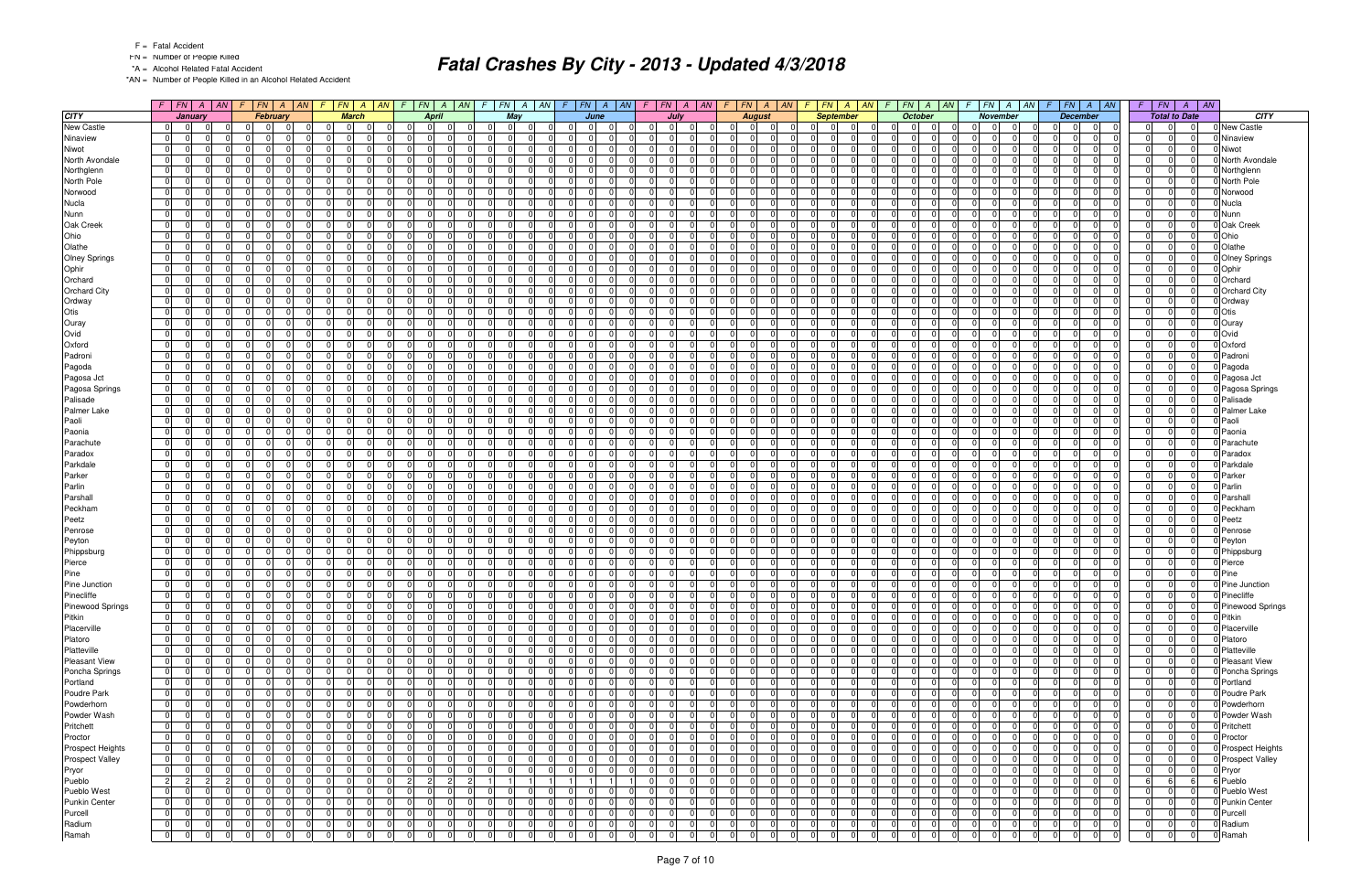- FN = Number of People Killed
- \*A = Alcohol Related Fatal Accident

\*AN = Number of People Killed in an Alcohol Related Accident

|                          | $F$ $ FN $ $A$ $ AN$                               | F.             | $\begin{array}{ c c c c c } \hline F\textbf{N} & \textbf{A} \\\hline \end{array}$<br> AN | $F$ $FN$ $A$ $AN$             |                      | $F_N$<br> AN <br>$\mathcal{F}$<br>F<br>$\mathcal{A}$ | $FN \mid A \mid AN$              |                                  | $F$ $ FN $ $A$ $ M $ | $F$   $FN$                       | $\overline{A}$ | AN <br>F.      | $FN \mid A \mid AN \mid$   | $FN \mid A \mid AN$<br>-F                          | $FN \mid A$                                  | AN | $FN$ $A$ $AN$<br>F                      | $F$ $FN$<br>$A \mid AN$                | F. | FN<br>$\overline{AN}$<br>$\overline{A}$      |                          |
|--------------------------|----------------------------------------------------|----------------|------------------------------------------------------------------------------------------|-------------------------------|----------------------|------------------------------------------------------|----------------------------------|----------------------------------|----------------------|----------------------------------|----------------|----------------|----------------------------|----------------------------------------------------|----------------------------------------------|----|-----------------------------------------|----------------------------------------|----|----------------------------------------------|--------------------------|
| <b>CITY</b>              | January                                            |                | February                                                                                 | <b>March</b>                  |                      | <b>April</b>                                         | May                              |                                  | June                 |                                  | July           |                | <b>August</b>              | <b>September</b>                                   | October                                      |    | November                                | <b>December</b>                        |    | <b>Total to Date</b>                         | <b>CITY</b>              |
| Rand                     | $\overline{0}$<br>$\overline{0}$<br>$\Omega$       | 01             | $\Omega$<br>- 01                                                                         | $\overline{0}$<br>$\mathbf 0$ | $\Omega$             | $\overline{0}$<br>$\Omega$<br>$\Omega$               | $\overline{0}$<br> 0             | 0 <br>$\overline{0}$             | $\Omega$             | 0 <br>$\overline{0}$             | $\Omega$       | 01             | $\Omega$<br>$\mathbf 0$    | $\overline{0}$<br>$\Omega$<br>$\Omega$             | $\Omega$<br> 0 <br>$\overline{0}$            |    | $\overline{0}$<br> 0 <br>$\overline{0}$ | $\overline{0}$<br>- 0 I<br> 0          |    | $\Omega$<br>$\Omega$                         | 0 Rand                   |
| Rangely                  | 0 <br>$\Omega$<br>0                                | 0 I            | $\Omega$                                                                                 | $\Omega$                      | $\Omega$             | $\overline{0}$<br>$\Omega$<br>$\Omega$               | $\overline{0}$<br>$\Omega$       | $\Omega$<br>$\Omega$             | $\Omega$             | $\overline{0}$<br>$\Omega$       | $\Omega$       | $\overline{0}$ | $\Omega$<br>$\Omega$       | $\Omega$<br>$\Omega$<br>$\Omega$                   | $\Omega$<br>$\Omega$<br>$\Omega$             |    | $\Omega$<br>$\Omega$<br>$\Omega$        | $\Omega$<br>$\Omega$<br>$\Omega$       |    | $\Omega$<br>$\overline{0}$                   | 0 Rangely                |
| Raymer                   | 0 <br>$\Omega$<br>$\Omega$                         | $\overline{0}$ | $\Omega$<br>$\Omega$                                                                     | $\overline{0}$                | $\Omega$             | $\overline{0}$<br>$\Omega$<br>$\Omega$               | - 0 I<br>$\Omega$                | $\overline{0}$<br>$\Omega$       | $\Omega$             | 0 I<br>$\Omega$                  | $\Omega$       | 0              | $\mathbf 0$                | 0 <br>$\Omega$<br>$\Omega$                         | $\Omega$<br>$\Omega$<br>$\Omega$             |    | $\Omega$<br>$\Omega$<br>- 0             | $\Omega$<br>$\Omega$<br>$\Omega$       |    | $\Omega$<br>$\Omega$                         | Raymer                   |
| Raymond                  | $\Omega$<br>$\Omega$<br>$\Omega$                   | 0              | $\Omega$<br>$\Omega$                                                                     | $\Omega$                      | $\Omega$             | $\overline{0}$<br>$\Omega$<br>$\Omega$               | - 0 I<br>$\Omega$                | $\Omega$<br>ΩI                   | $\Omega$             | $\Omega$<br>$\Omega$             | $\Omega$       | $\Omega$       | $\cap$<br>$\Omega$         | $\Omega$<br>$\Omega$<br>$\Omega$                   | $\Omega$<br>$\Omega$<br>$\Omega$             |    | $\Omega$<br> 0                          | $\Omega$<br>$\cap$<br>$\Omega$         |    | $\Omega$<br>$\Omega$                         | Raymond                  |
| <b>Red Cliff</b>         | $\overline{0}$<br>$\Omega$<br>$\Omega$             | 0              | $\Omega$                                                                                 | $\Omega$                      | $\Omega$             | $\Omega$<br>$\Omega$<br>$\Omega$                     | $\Omega$<br>$\Omega$             | $\Omega$<br>0                    | $\Omega$             | $\Omega$<br>$\Omega$             | $\Omega$       | $\overline{0}$ | $\Omega$                   | $\Omega$<br>$\Omega$<br>$\Omega$                   | $\Omega$<br>$\Omega$<br>$\Omega$             |    | $\Omega$<br> 0                          | $\Omega$<br>$\Omega$                   |    | $\Omega$<br>$\Omega$                         | 0 Red Cliff              |
| <b>Red Feather Lakes</b> | $\overline{0}$<br>$\Omega$<br>$\Omega$             | 0              | $\Omega$                                                                                 | $\Omega$                      | $\Omega$             | 0 <br>$\Omega$<br>$\Omega$                           | - 0 I<br>$\Omega$                | $\overline{0}$<br>0              |                      | 0 I<br>$\Omega$                  | $\Omega$       | $\overline{0}$ | $\Omega$                   | $\Omega$<br>$\Omega$<br>$\Omega$                   | $\Omega$<br>$\Omega$<br>$\Omega$             |    | $\Omega$<br>-01                         | $\Omega$<br>$\Omega$                   |    | $\Omega$<br>$\Omega$                         | <b>Red Feather Lakes</b> |
|                          | $\Omega$                                           |                | $\Omega$                                                                                 | $\Omega$                      |                      | $\Omega$<br>$\Omega$<br>$\Omega$                     | $\Omega$                         | $\Omega$                         | $\Omega$             | $\Omega$                         | $\Omega$       | $\Omega$       |                            | $\Omega$<br>$\Omega$                               | $\Omega$<br>$\Omega$                         |    | $\Omega$                                | $\Omega$                               |    | $\Omega$                                     |                          |
| Redmesa                  | 0 <br>$\Omega$                                     | - 0 I          |                                                                                          |                               | $\Omega$             |                                                      | $\Omega$                         | 0                                |                      | $\Omega$                         |                |                | $\Omega$                   | $\Omega$                                           | $\Omega$                                     |    | $\overline{0}$                          | $\Omega$                               |    | $\Omega$                                     | Redmesa                  |
| <b>Red Mountain</b>      | 0 <br>$\Omega$<br>$\Omega$                         | $\overline{0}$ | $\Omega$                                                                                 | $\Omega$                      | $\Omega$             | $\Omega$<br>$\Omega$<br>$\Omega$                     | - 0 I<br>$\Omega$                | $\Omega$<br>$\Omega$             | $\Omega$             | 0 I<br>$\Omega$                  | $\Omega$       | $\Omega$       | $\Omega$                   | $\Omega$<br>$\Omega$<br>$\Omega$                   | $\Omega$<br>$\Omega$<br>$\Omega$             |    | $\Omega$<br>-01                         | $\Omega$<br>$\Omega$<br><sup>n</sup>   |    | $\Omega$<br>$\Omega$                         | <b>Red Mountain</b>      |
| Redstone                 | $\overline{0}$<br>$\overline{0}$<br>$\Omega$       | $\Omega$       | $\Omega$                                                                                 | $\mathbf 0$                   | $\Omega$             | $\overline{0}$<br>$\Omega$<br>$\Omega$               | $\overline{0}$<br>$\mathbf 0$    | $\mathbf 0$<br>$\Omega$          | $\Omega$             | $\Omega$<br>$\Omega$             | $\Omega$       | $\overline{0}$ | $\Omega$                   | $\Omega$<br>$\Omega$<br>$\Omega$                   | $\Omega$<br>$\Omega$<br>$\Omega$             |    | 0 <br>$\Omega$                          | $\Omega$<br>$\mathbf 0$                |    | $\Omega$<br>$\Omega$                         | Redstone                 |
| Redvale                  | $\overline{0}$<br>$\Omega$<br>$\Omega$             | - 0 I          | $\Omega$                                                                                 | $\Omega$                      | $\Omega$             | n<br>$\Omega$<br>$\Omega$                            | - 0 I<br>$\Omega$                | $\Omega$<br>$\Omega$             | $\Omega$             | $\overline{0}$<br>$\Omega$       | $\Omega$       | $\overline{0}$ | $\Omega$                   | $\Omega$<br>$\Omega$                               | $\Omega$<br>$\Omega$<br>$\Omega$             |    | $\Omega$<br>-01                         | $\Omega$<br>$\Omega$                   |    | $\Omega$<br>$\Omega$                         | 0 Redvale                |
| <b>Red Wing</b>          | 0 <br>$\Omega$<br>$\Omega$                         | - 0 I          | $\Omega$                                                                                 | $\Omega$                      | $\Omega$             | 0 <br>$\Omega$<br>$\Omega$                           | $\Omega$<br>$\overline{0}$       | $\overline{0}$<br>$\Omega$       | $\Omega$             | $\overline{0}$<br>$\Omega$       | $\Omega$       | $\Omega$       | $\Omega$                   | $\Omega$<br>$\Omega$<br>$\Omega$                   | $\Omega$<br>$\Omega$<br>$\Omega$             |    | $\Omega$<br>-01                         | $\Omega$<br>$\Omega$                   |    | $\Omega$<br>$\Omega$                         | <b>Red Wing</b>          |
| Rico                     | $\Omega$<br>$\Omega$<br>$\Omega$                   | - 0 I          | $\Omega$                                                                                 | $\Omega$                      | $\Omega$             | $\Omega$<br>$\Omega$<br>0                            | - 0 I<br>$\Omega$                | $\Omega$<br>U                    | $\Omega$             | $\Omega$<br>$\Omega$             |                | $\Omega$       | $\Omega$                   | $\Omega$<br>$\Omega$<br>$\Omega$                   | $\Omega$<br>$\Omega$<br>$\Omega$             |    | $\Omega$<br>-01                         | $\Omega$<br>$\Omega$                   |    | $\Omega$<br>$\Omega$                         | Rico                     |
| Ridgway                  | 0 <br>$\Omega$<br>$\Omega$                         | $\overline{0}$ | $\Omega$                                                                                 | $\Omega$                      | $\Omega$             | $\Omega$<br>$\Omega$<br>$\Omega$                     | $\Omega$<br>$\Omega$             | $\Omega$<br>$\Omega$             | $\Omega$             | $\overline{0}$<br>$\Omega$       | $\Omega$       | $\Omega$       | $\Omega$                   | $\Omega$<br>$\Omega$<br>$\Omega$                   | $\Omega$<br>$\Omega$<br>$\Omega$             |    | $\Omega$<br> 0                          | $\Omega$<br>$\Omega$                   |    | $\Omega$                                     | 0 Ridgway                |
| Rifle                    | $\overline{0}$<br>$\Omega$<br>$\Omega$             | $\Omega$       | $\Omega$                                                                                 | $\Omega$                      | $\Omega$             | $\Omega$<br>$\Omega$<br>$\Omega$                     | $\Omega$<br>$\Omega$             | $\overline{0}$<br>0              |                      | $\Omega$<br>$\Omega$             |                | $\Omega$       | $\Omega$                   | $\Omega$<br>$\Omega$                               | $\Omega$<br>$\Omega$<br>$\Omega$             |    | $\Omega$<br>$\Omega$                    | $\Omega$<br>$\Omega$                   |    | $\Omega$<br>$\Omega$                         | Rifle                    |
| Rio Blanco               | 0 <br>$\Omega$<br>$\Omega$                         | - 0 I          | $\Omega$                                                                                 | $\Omega$                      | $\Omega$             | $\overline{0}$<br>$\Omega$<br>$\Omega$               | $\Omega$<br>$\Omega$             | $\overline{0}$<br>$\Omega$       | $\Omega$             | $\Omega$<br>$\Omega$             | $\Omega$       | $\overline{0}$ | $\Omega$                   | $\Omega$<br>$\Omega$<br>$\Omega$                   | $\Omega$<br>$\Omega$<br>$\Omega$             |    | $\Omega$<br>$\overline{0}$              | $\Omega$<br>$\Omega$                   |    | $\Omega$<br>$\Omega$                         | Rio Blanco               |
| Rockport                 | 0 <br>$\Omega$<br>$\Omega$                         | $\overline{0}$ | $\Omega$<br>$\Omega$                                                                     | $\Omega$                      | $\Omega$             | $\Omega$<br>$\Omega$<br>$\Omega$                     | - 0 I<br>$\Omega$                | $\Omega$<br>U                    | $\Omega$             | $\overline{0}$<br>$\Omega$       | $\Omega$       | $\Omega$       | $\Omega$                   | $\Omega$<br>$\Omega$<br>$\Omega$                   | $\Omega$<br>$\Omega$<br>$\Omega$             |    | $\Omega$<br>-01                         | $\Omega$<br>$\Omega$<br><sup>n</sup>   |    | $\Omega$<br>$\Omega$                         | Rockport                 |
| Rockvale                 | $\overline{0}$<br>0<br>$\Omega$                    | 0              | $\Omega$                                                                                 | $\overline{0}$                | $\Omega$             | 0 <br>0                                              | $\Omega$<br>$\Omega$             | $\Omega$<br>0                    | $\Omega$             | $\Omega$<br>$\Omega$             |                | $\overline{0}$ | $\Omega$                   | $\Omega$<br>$\Omega$<br>$\Omega$                   | $\Omega$<br>$\Omega$<br>$\Omega$             |    | $\overline{0}$<br>$\mathbf 0$           | $\Omega$<br>$\Omega$                   |    | $\Omega$                                     | Rockvale                 |
| Rockwood                 | $\overline{0}$<br>$\Omega$<br>$\Omega$             | $\Omega$       | $\Omega$                                                                                 | $\Omega$                      | $\Omega$             | n<br>$\Omega$<br>$\Omega$                            | $\Omega$<br>$\Omega$             | $\Omega$<br>0                    | $\Omega$             | $\Omega$<br>$\Omega$             | $\Omega$       | $\Omega$       | $\Omega$                   | $\Omega$<br>$\Omega$<br>$\Omega$                   | $\Omega$<br>$\Omega$<br>$\Omega$             |    | $\Omega$<br>$\Omega$                    | $\Omega$<br>$\Omega$                   |    | $\Omega$<br>$\Omega$                         | 0 Rockwood               |
| Rocky Ford               | 0 <br>$\Omega$<br>$\Omega$                         | - 0 I          | $\Omega$                                                                                 | $\Omega$                      | $\Omega$             | $\overline{0}$<br>$\Omega$<br>$\Omega$               | - 0 I<br>$\Omega$                | $\overline{0}$<br>$\Omega$       | $\Omega$             | $\overline{0}$<br>$\Omega$       | $\Omega$       | $\overline{0}$ | $\Omega$                   | $\mathbf{1}$<br>$\Omega$                           | $\overline{0}$<br>- 0 I<br>$\Omega$          |    | $\Omega$<br>-01                         | $\Omega$<br>$\Omega$<br>$\Omega$       |    | $\Omega$                                     | Rocky Ford               |
| Rocky Mtn. Arsenal       | $\overline{0}$<br>$\Omega$<br>$\Omega$             | - 0 I          | $\Omega$                                                                                 | $\Omega$                      | $\Omega$             | $\overline{0}$<br>$\Omega$<br>$\Omega$               | $\Omega$<br>$\Omega$             | $\Omega$<br>0                    | $\Omega$             | $\Omega$<br>$\Omega$             | n              | $\Omega$       | $\Omega$                   | $\Omega$<br>0<br>$\Omega$                          | $\Omega$<br>$\Omega$<br>$\Omega$             |    | $\Omega$<br>$\overline{0}$              | $\Omega$<br>$\Omega$                   |    | $\Omega$<br>$\Omega$                         | Rocky Mtn. Arsenal       |
| Roggen                   | 0 <br>$\Omega$<br>$\Omega$                         | $\overline{0}$ | $\Omega$<br>$\Omega$                                                                     | $\Omega$                      | $\Omega$             | $\Omega$<br>$\Omega$<br>$\Omega$                     | $\Omega$<br>$\overline{0}$       | $\Omega$<br>$\Omega$             | $\Omega$             | $\Omega$<br>$\Omega$             | $\Omega$       | -01            | $\Omega$                   | $\overline{0}$<br>$\Omega$<br>$\Omega$             | $\Omega$<br>$\Omega$<br>$\Omega$             |    | $\Omega$<br>-01<br>$\Omega$             | 0 <br>$\Omega$<br>$\Omega$             |    | $\Omega$<br>$\Omega$                         | 0 Roggen                 |
| Rollinsville             | $\overline{0}$<br>$\Omega$<br>$\Omega$             | $\overline{0}$ | $\Omega$                                                                                 | $\overline{0}$                | $\Omega$             | 0 <br>$\Omega$<br>$\Omega$                           | $\overline{0}$<br>$\Omega$       | $\mathbf 0$<br>0                 | $\Omega$             | $\overline{0}$<br>$\Omega$       | $\Omega$       | $\overline{0}$ | $\Omega$                   | $\mathbf 0$<br>$\Omega$<br>$\Omega$                | $\Omega$<br>$\Omega$<br>$\Omega$             |    | $\overline{0}$<br>$\overline{0}$        | $\mathbf 0$<br>$\Omega$                |    | $\Omega$<br>$\Omega$                         | Rollinsville             |
|                          | 0 <br>$\Omega$<br>$\Omega$                         | - 0 I          | $\Omega$                                                                                 | $\Omega$                      | $\Omega$             | $\Omega$<br>$\Omega$<br>$\Omega$                     | - 0 I<br>$\Omega$                | $\Omega$<br>$\Omega$             | $\Omega$             | $\Omega$<br>$\Omega$             | $\Omega$       | $\overline{0}$ | $\Omega$                   | $\Omega$<br>$\Omega$<br>$\Omega$                   | $\Omega$<br>$\Omega$<br>$\Omega$             |    | $\Omega$<br>$\Omega$                    | $\Omega$<br>$\Omega$<br>$\Omega$       |    | $\Omega$<br>$\Omega$                         |                          |
| Romeo                    |                                                    |                |                                                                                          |                               |                      |                                                      |                                  |                                  |                      |                                  |                |                |                            |                                                    |                                              |    |                                         |                                        |    |                                              | 0 Romeo                  |
| Rosedale                 | 0 <br>$\Omega$<br>$\Omega$                         | - 0 I          | $\Omega$<br>$\Omega$                                                                     | $\Omega$                      | $\Omega$             | 0 <br>$\Omega$<br>$\Omega$                           | - 0 I<br>$\Omega$                | $\Omega$<br>$\Omega$             | $\Omega$             | 0 I<br>$\Omega$                  | $\Omega$       | -01            | $\Omega$                   | $\mathbf 0$<br>$\Omega$<br>$\Omega$                | $\Omega$<br>$\Omega$<br>$\Omega$             |    | $\Omega$<br>$\overline{0}$<br>ി         | $\Omega$<br>$\Omega$<br>$\Omega$       |    | $\Omega$<br>$\Omega$                         | Rosedale                 |
| Rosita                   | $\overline{0}$<br>$\Omega$<br>$\Omega$             | 0              | $\Omega$                                                                                 | $\Omega$                      | $\Omega$             | $\overline{0}$<br>$\Omega$<br>$\Omega$               | - 0 I<br>$\Omega$                | $\Omega$<br><sup>0</sup>         | $\Omega$             | $\Omega$<br>$\Omega$             | $\Omega$       | $\Omega$       | $\cap$<br>$\Omega$         | $\Omega$<br>$\Omega$<br>$\Omega$                   | $\Omega$<br>$\Omega$<br>$\Omega$             |    | $\Omega$<br> 0                          | $\Omega$<br>$\Omega$<br>$\Omega$       |    | $\Omega$<br>$\Omega$                         | D Rosita                 |
| Roxborough Park          | $\overline{0}$<br>$\Omega$<br>$\Omega$             | - 0 I          | $\Omega$                                                                                 | $\Omega$                      | $\Omega$             | $\overline{0}$<br>$\Omega$<br>$\Omega$               | $\Omega$<br>$\Omega$             | $\Omega$<br>$\Omega$             | $\Omega$             | $\Omega$<br>$\Omega$             | $\Omega$       | $\overline{0}$ | $\Omega$                   | $\Omega$<br>$\Omega$<br>$\Omega$                   | $\Omega$<br>$\Omega$<br>$\Omega$             |    | $\Omega$<br> 0                          | $\Omega$<br>$\Omega$<br><sup>0</sup>   |    | $\Omega$<br>$\Omega$                         | 0 Roxborough Park        |
| Royal Gorge              | $\overline{0}$<br>$\Omega$<br>$\Omega$             | - 0 I          | $\Omega$                                                                                 | $\Omega$                      | $\Omega$             | $\overline{0}$<br>$\Omega$<br>$\Omega$               | - 0 I<br>$\overline{0}$          | $\overline{0}$<br>$\Omega$       | $\Omega$             | $\overline{0}$<br>$\Omega$       | $\Omega$       | $\overline{0}$ | $\Omega$                   | $\Omega$<br>$\Omega$<br>$\Omega$                   | $\overline{0}$<br>- 0 I<br>$\Omega$          |    | $\Omega$<br>-01                         | $\Omega$<br>$\Omega$<br>$\Omega$       |    | $\Omega$<br>$\overline{0}$                   | 0 Royal Gorge            |
| Rush                     | $\overline{0}$<br>$\Omega$<br>$\Omega$             | - 0 I          | $\Omega$                                                                                 | $\Omega$                      | $\Omega$             | $\overline{0}$<br>$\Omega$<br><sup>0</sup>           | $\Omega$<br>$\Omega$             | $\Omega$<br><sup>0</sup>         | $\Omega$             | $\Omega$<br>$\Omega$             |                | $\Omega$       | $\Omega$                   | $\Omega$<br>$\Omega$<br>$\Omega$                   | $\Omega$<br>$\Omega$<br>$\Omega$             |    | $\Omega$<br>$\Omega$                    | $\Omega$<br>$\Omega$                   |    | $\Omega$<br>$\Omega$                         | Rush                     |
| Rustic                   | 0 <br>$\Omega$<br>$\Omega$                         | $\overline{0}$ | $\Omega$<br>$\Omega$                                                                     | $\Omega$                      | $\Omega$             | $\Omega$<br>$\Omega$<br>$\Omega$                     | - 0 I<br>$\overline{0}$          | $\Omega$<br>$\Omega$             | $\Omega$             | $\overline{0}$<br>$\Omega$       | $\Omega$       | -01            | $\Omega$                   | $\Omega$<br>$\Omega$<br>$\Omega$                   | $\Omega$<br>$\Omega$<br>$\Omega$             |    | $\Omega$<br>-01<br>$\Omega$             | 0 <br>$\Omega$<br>$\Omega$             |    | $\Omega$<br>$\Omega$                         | 0 Rustic                 |
| Rye                      | $\overline{0}$<br>$\overline{0}$<br>$\Omega$       | $\overline{0}$ | $\Omega$                                                                                 | $\mathbf 0$                   | $\Omega$             | 0 <br>$\Omega$<br>0                                  | $\overline{0}$<br>0              | $\overline{0}$<br>$\Omega$       | $\Omega$             | $\overline{0}$<br>$\Omega$       | $\Omega$       | $\overline{0}$ | $\Omega$                   | $\Omega$<br>$\Omega$<br>$\Omega$                   | $\Omega$<br> 0 <br>$\Omega$                  |    | 0 <br>$\overline{0}$                    | $\mathbf 0$<br>0                       |    | $\mathbf 0$<br>$\Omega$                      | Rye                      |
| Saguache                 | $\overline{0}$<br>$\Omega$<br>$\Omega$             | - 0 I          | $\Omega$                                                                                 | $\Omega$                      | $\Omega$             | $\Omega$<br>$\Omega$<br>$\Omega$                     | - 0 I<br>$\Omega$                | $\Omega$<br><sup>0</sup>         | $\Omega$             | $\overline{0}$<br>$\Omega$       | $\Omega$       | $\overline{0}$ | $\Omega$                   | $\Omega$<br>$\Omega$                               | $\Omega$<br>$\Omega$<br>$\Omega$             |    | $\Omega$<br>-01                         | $\Omega$<br>$\Omega$                   |    | $\Omega$<br>$\Omega$                         | 0 Saguache               |
| Salida                   | 0 <br>$\Omega$<br>$\Omega$                         | - 0 I          | $\Omega$                                                                                 | $\overline{0}$                | $\Omega$             | $\overline{0}$<br>$\Omega$<br>$\Omega$               | $\Omega$<br>$\overline{0}$       | $\overline{0}$<br>$\Omega$       | $\Omega$             | $\overline{0}$<br>$\Omega$       | $\Omega$       | $\Omega$       | $\Omega$                   | $\mathbf 0$<br>$\Omega$<br>$\Omega$                | $\Omega$<br>$\Omega$<br>$\Omega$             |    | $\Omega$<br>-01<br>- 0                  | $\Omega$<br>$\Omega$<br><sup>n</sup>   |    | $\Omega$<br>$\Omega$                         | 0 Salida                 |
| San Acacio               | $\overline{0}$<br>$\Omega$<br>$\Omega$             | - 0 I          | $\Omega$                                                                                 | $\Omega$                      | $\Omega$             | $\overline{0}$<br>$\Omega$<br>0                      | - 0 I<br>$\Omega$                | $\Omega$<br><sup>0</sup>         | $\Omega$             | $\Omega$<br>$\Omega$             |                | $\Omega$       | $\Omega$                   | $\Omega$<br>$\Omega$<br>$\Omega$                   | $\Omega$<br>$\Omega$<br>$\Omega$             |    | $\Omega$<br>-01                         | $\Omega$<br>$\Omega$                   |    | $\Omega$<br>$\Omega$                         | 0 San Acacio             |
| San Francisco            | $\overline{0}$<br>$\Omega$<br>$\Omega$             | 0              | $\Omega$                                                                                 | $\Omega$                      | $\Omega$             | $\Omega$<br>$\Omega$<br>$\Omega$                     | $\Omega$<br>$\Omega$             | $\Omega$<br>$\Omega$             | $\Omega$             | $\overline{0}$<br>$\Omega$       | $\Omega$       | $\Omega$       | $\Omega$                   | $\Omega$<br>$\Omega$<br>$\Omega$                   | $\Omega$<br>$\Omega$<br>$\Omega$             |    | $\Omega$<br> 0                          | $\Omega$<br>$\Omega$                   |    | $\Omega$                                     | 0 San Francisco          |
| San Luis                 | $\overline{0}$<br>$\Omega$<br>$\Omega$             | $\Omega$       | $\Omega$                                                                                 | $\Omega$                      | $\Omega$             | 0 <br>$\Omega$<br>$\Omega$                           | - 0 I<br>$\Omega$                | $\mathbf 0$<br>0                 | $\Omega$             | $\Omega$<br>$\Omega$             | $\Omega$       | $\overline{0}$ | $\Omega$                   | $\Omega$<br>$\Omega$<br>$\Omega$                   | $\Omega$<br>$\Omega$<br>$\Omega$             |    | $\Omega$<br>$\Omega$                    | $\Omega$<br>$\Omega$                   |    | $\Omega$<br>$\Omega$                         | 0 San Luis               |
| San Pablo                | 0 <br>$\Omega$<br>$\Omega$                         | 0              | $\Omega$                                                                                 | $\Omega$                      | $\Omega$             | $\overline{0}$<br>$\Omega$<br>$\Omega$               | $\Omega$<br>$\Omega$             | $\Omega$<br>$\Omega$             | $\Omega$             | $\Omega$<br>$\Omega$             | $\Omega$       | $\Omega$       | $\Omega$                   | $\Omega$<br>$\Omega$<br>$\Omega$                   | $\Omega$<br>$\Omega$<br>$\Omega$             |    | $\Omega$<br>$\overline{0}$              | $\Omega$<br>$\Omega$                   |    | $\Omega$<br>$\Omega$                         | 0 San Pablo              |
| Sanford                  | $\overline{0}$<br>$\Omega$<br>$\Omega$             | $\overline{0}$ | $\Omega$<br>$\Omega$                                                                     | $\Omega$                      | $\Omega$             | 0 <br>$\Omega$<br>$\Omega$                           | 0 I<br>$\overline{0}$            | $\Omega$<br>ΩI                   | $\Omega$             | $\overline{0}$<br>$\Omega$       | $\Omega$       | $\Omega$       | $\Omega$                   | $\Omega$<br>$\Omega$<br>$\Omega$                   | $\overline{0}$<br>$\Omega$<br>$\Omega$       |    | $\Omega$<br>-01                         | $\Omega$<br>$\Omega$<br>$\Omega$       |    | $\Omega$<br>$\Omega$                         | 0 Sanford                |
| Sapinero                 | $\mathbf{0}$<br>$\Omega$<br>$\Omega$               | 0              | $\Omega$                                                                                 | $\mathbf 0$                   | $\Omega$             | $\overline{0}$<br>$\Omega$<br>$\Omega$               | $\Omega$<br>$\Omega$             | $\mathbf 0$<br>0                 | $\Omega$             | $\Omega$<br>$\Omega$             | $\Omega$       | $\overline{0}$ | $\Omega$                   | $\mathbf 0$<br>$\Omega$<br>$\Omega$                | $\Omega$<br>$\Omega$<br>$\Omega$             |    | $\Omega$<br>$\overline{0}$              | $\Omega$<br>$\mathbf 0$                |    | $\Omega$<br>$\Omega$                         | 0 Sapinero               |
|                          | $\overline{0}$<br>$\Omega$<br>$\Omega$             | - 0 I          | $\Omega$                                                                                 | $\Omega$                      | $\Omega$             | $\Omega$<br>$\Omega$<br>$\Omega$                     | - 0 I<br>$\Omega$                | $\Omega$<br>0                    | $\Omega$             | $\overline{0}$<br>$\Omega$       | $\Omega$       | $\overline{0}$ | $\Omega$                   | $\Omega$<br>$\Omega$<br>$\Omega$                   | $\Omega$<br>$\Omega$<br>$\Omega$             |    | $\Omega$<br>-01                         | $\Omega$<br>$\Omega$<br><sup>n</sup>   |    | $\Omega$<br>$\Omega$                         | 0 Sargents               |
| Sargents                 | 0 <br>$\Omega$<br>$\Omega$                         | - 0 I          | $\Omega$                                                                                 | $\Omega$                      | $\Omega$             | $\overline{0}$<br>$\Omega$<br>$\Omega$               | - 0 I<br>$\Omega$                | $\overline{0}$<br>$\Omega$       | $\Omega$             | $\overline{0}$<br>$\overline{0}$ | $\Omega$       | -01            | $\Omega$                   | $\Omega$<br>$\Omega$<br>$\Omega$                   | $\Omega$<br>$\Omega$<br>$\Omega$             |    | $\Omega$<br>-01                         | $\Omega$<br>$\Omega$                   |    | $\Omega$<br>$\Omega$                         |                          |
| Saw Pit                  |                                                    |                | $\Omega$                                                                                 |                               |                      | $\Omega$                                             | $\Omega$                         | $\Omega$                         | $\Omega$             | $\Omega$                         |                |                |                            | $\Omega$<br>$\Omega$                               | $\Omega$                                     |    |                                         | $\Omega$                               |    | $\Omega$                                     | 0 Saw Pit                |
| Security-Widefield       | $\overline{0}$<br>$\Omega$<br>$\Omega$<br>$\Omega$ | - 0 I          | $\Omega$                                                                                 | $\Omega$<br>$\Omega$          | $\Omega$<br>$\Omega$ | 0 <br>0<br>$\Omega$                                  | - 0 I<br>$\Omega$                | 0<br>$\Omega$<br>$\Omega$        | $\Omega$             | $\Omega$<br>$\Omega$             | $\Omega$       | $\Omega$       | $\Omega$                   | $\Omega$<br>$\Omega$<br>$\Omega$<br>$\Omega$       | $\Omega$<br>$\Omega$<br>$\Omega$<br>$\Omega$ |    | $\Omega$<br>-01<br>$\Omega$             | $\Omega$<br>$\Omega$<br>$\Omega$       |    | $\Omega$<br>$\Omega$                         | 0 Security-Widefield     |
| Sedalia                  | 0 <br>$\overline{0}$                               | $\overline{0}$ |                                                                                          |                               |                      | 0 <br>$\Omega$                                       | - 0 I                            |                                  |                      | $\overline{0}$                   |                | $\Omega$       | $\Omega$                   |                                                    | $\Omega$                                     |    | -01                                     |                                        |    |                                              | 0 Sedalia                |
| Sedgwick                 | $\overline{0}$<br>0<br>ΩI                          | $\overline{0}$ | $\Omega$                                                                                 | $\overline{0}$                | $\Omega$             | $\overline{0}$<br>$\Omega$<br>0                      | $\overline{0}$<br>0              | $\overline{0}$<br>0              | $\Omega$             | $\overline{0}$<br>0              |                | $\overline{0}$ | $\Omega$                   | $\Omega$<br>$\Omega$<br>$\Omega$                   | $\overline{0}$<br>$\Omega$<br>$\Omega$       |    | $\overline{0}$<br>$\overline{0}$        | $\mathbf 0$<br>0                       |    | $\Omega$<br>$\Omega$                         | 0 Sedgwick               |
| Segundo                  | $\overline{0}$<br>$\Omega$                         | $\Omega$       | $\Omega$                                                                                 | $\Omega$                      | $\Omega$             | $\overline{0}$<br>$\Omega$<br>$\Omega$               | 0 <br>$\Omega$                   | $\Omega$<br>$\Omega$             | $\Omega$             | $\overline{0}$<br>$\Omega$       | $\Omega$       | $\overline{0}$ |                            | $\Omega$<br>$\Omega$<br>$\Omega$                   | $\Omega$<br>$\Omega$<br>$\Omega$             |    | $\Omega$<br>$\Omega$                    | $\Omega$<br>$\Omega$<br>$\Omega$       |    | $\Omega$                                     | 0 Segundo                |
| Seibert                  | 0<br>$\mathbf{0}$<br>$\mathbf{0}$                  | $\Omega$       | 0                                                                                        | 0                             | $\Omega$             | 0                                                    | $\Omega$<br>0                    | 0<br>0                           |                      | $\Omega$                         |                | 0              | $\Omega$                   | 0<br>$\Omega$                                      | $\Omega$<br>$\Omega$                         |    | 0<br> 0                                 | 0                                      |    | $\Omega$<br>$\Omega$                         | 0 Seibert                |
| Severance                | 0 <br>$\overline{0}$<br>$\overline{0}$             | - 0 I          | $\Omega$                                                                                 | $\Omega$                      | $\Omega$             | 0 <br>$\Omega$<br>$\Omega$                           | $\Omega$<br>$\Omega$             | $\mathbf 0$<br>$\Omega$          | $\Omega$             | $\overline{0}$<br>0 I            |                | $\Omega$       | $\Omega$<br>$\Omega$       | $\Omega$<br>$\Omega$<br>$\Omega$                   | $\Omega$<br>$\Omega$<br>$\Omega$             |    | $\Omega$<br> 0                          | $\Omega$<br>$\mathbf 0$<br>$\Omega$    |    | $\Omega$<br>$\overline{0}$                   | 0 Severance              |
| Shawnee                  | $\overline{0}$<br> 0 <br>$\mathbf 0$               | 01             | $\overline{0}$                                                                           | $\mathbf 0$                   | $\overline{0}$       | $\overline{0}$<br>0<br>$\overline{0}$                | $\overline{0}$<br>$\overline{0}$ | 0 <br>$\overline{0}$             | $\overline{0}$       | 0 <br> 0                         | $\Omega$       | $\overline{0}$ | - 01<br>$\mathbf{0}$       | $\overline{0}$<br>$\Omega$<br>$\Omega$             | $\overline{0}$<br>0 I<br>$\mathbf 0$         |    | 0 <br> 0                                | $\mathbf 0$<br>$\Omega$<br> 0          |    | $\Omega$<br>$\Omega$                         | 0 Shawnee                |
| <b>Shaffers Crossing</b> | $\overline{0}$<br> 0 <br>$\overline{0}$            | 0 I            | $\overline{0}$                                                                           | $\overline{0}$                | $\overline{0}$       | 0 <br>$\Omega$<br>$\Omega$                           | $\overline{0}$<br> 0             | 0 <br>$\overline{0}$             | $\Omega$             | 0 <br>0 I                        | - 01           | $\overline{0}$ | $\mathbf 0$                | $\overline{0}$<br>- 0 I<br>$\Omega$                | $\overline{0}$<br> 0 <br>0 I                 |    | 0 <br> 0 <br>- 0                        | $\overline{0}$<br>$\overline{0}$<br> 0 |    | $\Omega$<br> 0                               | 0 Shaffers Crossing      |
| Sheridan                 | $\overline{0}$<br>$\overline{0}$<br>$\mathbf 0$    | $\overline{0}$ | $\overline{0}$<br>$\Omega$                                                               | $\overline{0}$                | $\overline{0}$       | $\overline{0}$<br>$\Omega$<br>$\overline{0}$         | 01<br>$\overline{0}$             | 0 <br>$\mathbf 0$                | 0                    | 0 I<br>01                        | $\Omega$       | $\overline{0}$ | - 0<br>$\overline{0}$      | $\overline{0}$<br>$\Omega$<br>$\Omega$             | $\overline{0}$<br>$\Omega$<br>$\mathbf 0$    |    | 11                                      | $\mathbf 0$<br> 0 <br>$\Omega$         |    |                                              | Sheridan                 |
| Sheridan Lake            | 0 <br>$\Omega$<br>$\overline{0}$                   | 0 I            | $\overline{0}$<br>$\Omega$                                                               | $\Omega$                      | $\Omega$             | 0 <br>$\Omega$<br>$\Omega$                           | 0 I<br>$\overline{0}$            | 0 <br>$\Omega$                   | - 0 I                | $\overline{0}$<br>$\overline{0}$ | $\Omega$       | $\overline{0}$ | $\mathbf 0$                | $\overline{0}$<br>- 0 I<br>$\Omega$                | $\mathbf 0$<br>- 0 I<br>0 I                  |    | $\Omega$<br> 0 <br>- 0                  | $\Omega$<br>$\Omega$<br> 0             |    | $\Omega$<br>$\Omega$                         | 0 Sheridan Lake          |
| Silt                     | $\overline{0}$<br>$\overline{0}$<br>$\overline{0}$ | 01             | $\overline{0}$                                                                           | 0                             | $\overline{0}$       | 0 <br>0<br>$\overline{0}$                            | $\overline{0}$<br>$\mathbf 0$    | 0 <br>$\overline{0}$             | 0                    | 0 <br>01                         | $\Omega$       | $\overline{0}$ | - 0 I                      | $\overline{0}$<br>$\overline{0}$<br>$\overline{0}$ | $\mathbf 0$<br> 0 <br> 0                     |    | 0 <br>$\overline{0}$                    | $\mathbf 0$<br>$\Omega$<br> 0          |    | $\Omega$<br>$\mathbf 0$                      | 0 Silt                   |
| Silver Cliff             | 0 <br>- 0 l<br>$\Omega$                            | 0 I            | $\overline{0}$<br>$\Omega$                                                               | $\overline{0}$                | -01                  | $\overline{0}$<br>$\Omega$<br>$\Omega$               | 0 I<br>$\overline{0}$            | $\overline{0}$<br>$\Omega$       | $\Omega$             | $\overline{0}$<br>0 I            | $\Omega$       | $\overline{0}$ | $\Omega$<br>.0             | $\Omega$<br>- 0 I<br>$\Omega$                      | $\overline{0}$<br>- 0 I<br>0 I               |    | 0 <br> 0 <br>$\Omega$                   | $\Omega$<br>$\Omega$<br>$\overline{0}$ |    | $\Omega$<br>$\Omega$                         | 0 Silver Cliff           |
| Silver Plume             | 0 <br>$\overline{0}$<br>$\Omega$                   | $\overline{0}$ | $\Omega$<br>$\Omega$                                                                     | $\mathbf 0$                   | $\overline{0}$       | 0 <br>$\Omega$<br>$\overline{0}$                     | 0 I<br>$\mathbf 0$               | $\mathbf 0$<br>$\overline{0}$    | $\mathbf 0$          | 0 I<br>01                        | $\Omega$       | $\overline{0}$ | $\mathbf 0$                | $\overline{0}$<br>$\Omega$<br>$\Omega$             | $\overline{0}$<br>0 I<br> 0                  |    | $\overline{0}$<br> 0 <br>- 0            | $\mathbf 0$<br> 0 <br>$\Omega$         |    | $\Omega$<br>$\Omega$                         | 0 Silver Plume           |
| Silverthorne             | $\overline{0}$<br>$\Omega$<br>01                   | - 0 I          | $\Omega$                                                                                 | $\mathbf 0$                   | $\Omega$             | $\overline{0}$<br>$\Omega$<br>$\Omega$               | 0 I<br>$\overline{0}$            | $\overline{0}$<br>$\Omega$       | $\Omega$             | $\overline{0}$<br>0 I            | $\Omega$       | $\Omega$       | $\Omega$<br>$\Omega$       | $\Omega$<br>$\Omega$<br>$\Omega$                   | $\mathbf 0$<br>- 0 I<br>$\Omega$             |    | $\Omega$<br> 0                          | $\Omega$<br>$\Omega$<br> 0             |    | $\Omega$<br>$\overline{0}$                   | 0 Silverthorne           |
| Silverton                | $\overline{0}$<br>$\overline{0}$<br>$\overline{0}$ | $\overline{0}$ | $\overline{0}$                                                                           | $\mathbf 0$                   | $\overline{0}$       | $\overline{0}$<br>0<br>0                             | $\overline{0}$<br> 0             | 0 <br>$\overline{0}$             | 0                    | 0 <br> 0                         | $\mathbf 0$    | $\overline{0}$ | $\mathbf{0}$<br>$\Omega$   | $\overline{0}$<br>$\overline{0}$<br>$\overline{0}$ | 0 <br> 0 <br> 0                              |    | 0 <br> 0                                | 0 <br>$\overline{0}$<br> 0             |    | 0<br>$\Omega$                                | 0 Silverton              |
| Simla                    | 0 <br>$\Omega$<br>01                               | $\overline{0}$ | $\Omega$                                                                                 | $\overline{0}$                | $\overline{0}$       | 0 <br>$\overline{0}$<br>$\Omega$                     | $\overline{0}$<br> 0             | 0 <br>$\overline{0}$             | $\mathbf 0$          | 0 <br> 0                         | $\Omega$       | 0              | $\overline{0}$             | $\overline{0}$<br>$\overline{0}$<br>$\Omega$       | 0 <br>- 0 I<br> 0                            |    | 0 <br> 0                                | $\overline{0}$<br> 0 <br>$\Omega$      |    | $\overline{0}$<br>$\Omega$                   | 0 Simla                  |
|                          | 0 <br>$\Omega$                                     | - 0 I          | $\Omega$                                                                                 | $\overline{0}$                | $\Omega$             | $\overline{0}$<br>$\Omega$<br>$\Omega$               |                                  | $\overline{0}$<br>$\Omega$       | $\Omega$             | $\Omega$<br>$\Omega$             | $\Omega$       | $\overline{0}$ | $\Omega$<br>$\Omega$       | $\mathbf{0}$<br>$\Omega$<br>$\Omega$               | $\overline{0}$<br>$\Omega$<br>$\Omega$       |    | $\Omega$                                | $\Omega$<br>$\Omega$                   |    | $\Omega$<br>$\Omega$                         |                          |
| Skyway                   | $\Omega$                                           |                |                                                                                          |                               |                      |                                                      | $\overline{0}$<br>0 I            |                                  |                      |                                  |                |                |                            |                                                    |                                              |    | 0                                       | $\overline{0}$                         |    |                                              | 0 Skyway                 |
| Slater                   | 0 <br>$\Omega$<br>$\overline{0}$                   | 0 I            | $\overline{0}$<br>$\Omega$                                                               | $\mathbf 0$                   | $\overline{0}$       | 0 <br>$\Omega$<br>$\Omega$                           | 0 <br>0 I                        | 0 <br>$\Omega$                   | $\mathbf 0$          | 0 I<br> 0                        | $\Omega$       | $\overline{0}$ | $\mathbf 0$                | $\overline{0}$<br>$\Omega$<br>$\Omega$             | $\overline{0}$<br>0 I<br>$\mathbf 0$         |    | $\overline{0}$<br> 0                    | $\Omega$<br> 0 <br>$\Omega$            |    | $\Omega$<br> 0                               | 0 Slater                 |
| Slick Rock               | $\overline{0}$<br>$\overline{0}$<br>$\overline{0}$ | $\overline{0}$ | $\Omega$                                                                                 | $\mathbf 0$                   | $\Omega$             | $\overline{0}$<br>$\mathbf 0$<br>$\Omega$            | $\overline{0}$<br>$\mathbf 0$    | $\mathbf 0$<br>$\overline{0}$    | $\mathbf 0$          | $\Omega$<br> 0                   | $\Omega$       | $\overline{0}$ | $\Omega$                   | $\mathbf 0$<br>$\Omega$<br>$\Omega$                | $\overline{0}$<br> 0 <br>$\Omega$            |    | $\overline{0}$<br> 0                    | $\mathbf 0$<br>$\Omega$<br> 0          |    | $\Omega$<br>$\Omega$                         | 0 Slick Rock             |
| Snowmass                 | $\overline{0}$<br>$\overline{0}$<br>$\mathbf 0$    | $\overline{0}$ | 0 <br>$\Omega$                                                                           | $\overline{0}$                | -01                  | 0 <br>$\overline{0}$<br>$\Omega$                     | $\overline{0}$<br> 0             | 0 <br>$\mathbf 0$                | 0                    | $\overline{0}$<br>$\overline{0}$ | $\Omega$       | $\overline{0}$ | 0 <br>$\Omega$             | $\Omega$<br> 0 <br>$\Omega$                        | 0 <br>- 0 I<br> 0                            |    | 0 <br> 0                                | $\overline{0}$<br>$\Omega$<br> 0       |    | $\Omega$<br>$\overline{0}$                   | 0 Snowmass               |
| Snowmass Village         | $\overline{0}$<br>- 0 l<br>$\Omega$                | $\overline{0}$ | $\Omega$<br>$\Omega$                                                                     | $\overline{0}$                | $\overline{0}$       | 0 <br>$\overline{0}$<br>$\Omega$                     | 0 I<br>$\overline{0}$            | $\overline{0}$<br>$\Omega$       | $\Omega$             | $\overline{0}$<br>$\overline{0}$ | $\Omega$       | 0              | $\mathbf 0$                | $\mathbf{0}$<br>- 0 I<br>$\Omega$                  | $\overline{0}$<br>- 0 I<br>$\Omega$          |    | $\Omega$<br> 0 <br>- 0                  | $\mathbf 0$<br> 0 <br>$\Omega$         |    | $\Omega$<br>$\Omega$                         | 0 Snowmass Village       |
| Snyder                   | $\overline{0}$<br>$\overline{0}$<br>$\overline{0}$ | $\overline{0}$ | $\overline{0}$<br>$\Omega$                                                               | $\mathbf 0$                   | $\overline{0}$       | 0 <br>$\Omega$<br>$\Omega$                           | $\overline{0}$<br>01             | 0 <br>$\Omega$                   | $\mathbf 0$          | 0 I<br>0 I                       | $\Omega$       | $\overline{0}$ | $\mathbf 0$<br>$\Omega$    | $\Omega$<br>$\Omega$<br>$\Omega$                   | $\overline{0}$<br>- 0 I<br>0 I               |    | $\overline{0}$<br> 0                    | $\Omega$<br> 0 <br>$\Omega$            |    | $\Omega$<br> 0                               | 0 Snyder                 |
| Somerset                 | 0 <br>$\overline{0}$<br>$\Omega$                   | $\overline{0}$ | $\Omega$                                                                                 | $\mathbf 0$                   | $\Omega$             | $\overline{0}$<br>$\mathbf 0$<br>$\Omega$            | $\overline{0}$<br>$\overline{0}$ | $\mathbf 0$<br>$\Omega$          | $\Omega$             | $\overline{0}$<br>$\overline{0}$ | $\Omega$       | 0              | $\Omega$                   | $\mathbf{0}$<br>$\overline{0}$<br>$\Omega$         | $\mathbf{0}$<br> 0 <br>$\Omega$              |    | 0 <br>$\Omega$                          | $\mathbf 0$<br>$\Omega$<br> 0          |    | $\Omega$<br>$\Omega$                         | 0 Somerset               |
| South Fork               | $\overline{0}$<br>$\overline{0}$<br>01             | 01             | $\Omega$                                                                                 | $\mathbf 0$                   | $\overline{0}$       | 0 <br>$\overline{0}$<br>$\Omega$                     | 01<br>$\overline{0}$             | 0 <br>$\overline{0}$             | $\mathbf 0$          | 0 I<br> 0                        | $\Omega$       | $\overline{0}$ | $\overline{0}$             | $\overline{0}$<br>$\overline{0}$<br>$\Omega$       | 0 <br>- 0 I<br> 0                            |    | 0 <br>$\overline{0}$                    | 0 <br>$\overline{0}$<br>$\Omega$       |    | $\Omega$<br> 0                               | 0 South Fork             |
| Spar City                | 0 <br> 0 <br>0                                     | $\overline{0}$ | $\overline{0}$<br>0                                                                      | $\mathbf 0$                   | 0                    | $\overline{0}$<br>$\overline{0}$<br>$\overline{0}$   | $\overline{0}$<br>$\overline{0}$ | $\overline{0}$<br>$\overline{0}$ | $\mathbf 0$          | $\overline{0}$<br> 0             | $\mathbf 0$    | 0              | $\Omega$<br>$\overline{0}$ | 0 <br> 0 <br>$\Omega$                              | 0 <br> 0 <br>$\overline{0}$                  |    | $\overline{0}$<br> 0 <br>- 0            | $\mathbf 0$<br>$\overline{0}$<br> 0    |    | $\overline{0}$<br>$\overline{0}$<br>$\Omega$ | 0 Spar City              |
| Springfield              | $\overline{0}$<br>$\overline{0}$<br>$\overline{0}$ | $\overline{0}$ | $\overline{0}$<br>$\overline{0}$                                                         | $\mathbf 0$<br>$\Omega$       | -01                  | $\overline{0}$<br>$\mathbf 0$<br>$\overline{0}$      | $\overline{0}$<br>$\overline{0}$ | 0 <br>$\overline{0}$             | 0                    | $\overline{0}$<br>$\overline{0}$ | $\overline{0}$ | 0              | 0 <br>$\Omega$             | $\overline{0}$<br> 0 <br>$\Omega$                  | 0 <br>$\overline{0}$<br>$\overline{0}$       |    | 0 <br> 0                                | $\overline{0}$<br> 0 <br>$\Omega$      |    | $\overline{0}$<br>$\overline{0}$             | 0 Springfield            |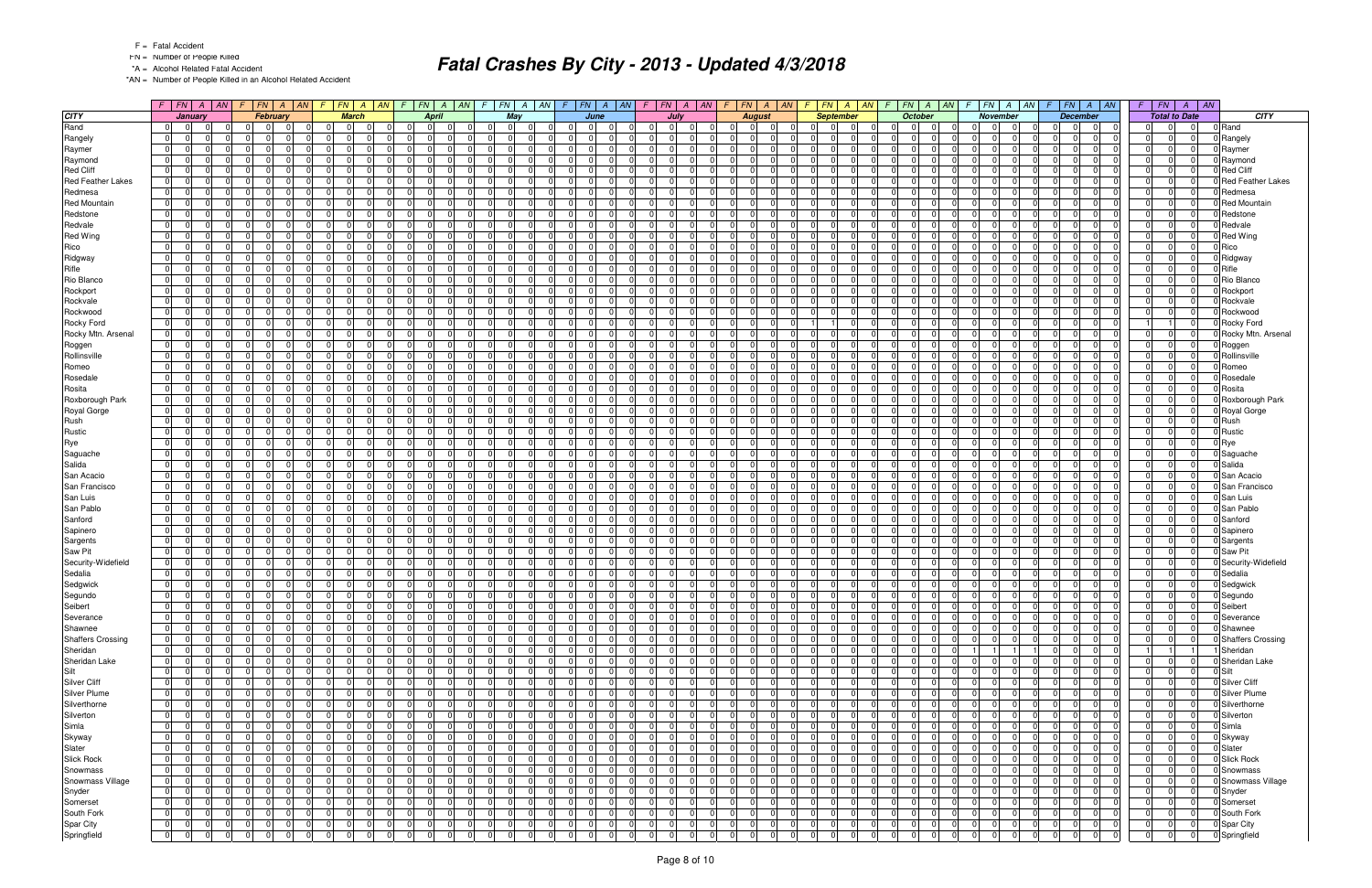- FN = Number of People Killed
- \*A = Alcohol Related Fatal Accident

\*AN = Number of People Killed in an Alcohol Related Accident

|                          | $F$ $FN$ $A$ $AN$                                  | F.             | $FN \mid A \mid AN$        | F.                               | $FN \mid A \mid AN$       | $FN \mid A \mid AN \mid$<br>F                      | $\sqrt{F}$ | $FN \mid A \mid AN$              |                                  | $F$ $FN$ $A$ $AN$ | $F$   $FN$                       | $\mathcal{A}$  | AN <br>F.      | $FN \mid A \mid AN$     | F.             | $\mid FN \mid A \mid AN$         | $\sqrt{F}$           | $FN \mid A \mid AN$     | F.             | FN A AN                    | $F$ $FN$ $A$ $AN$                                  | $\mathcal{F}$  | $\overline{AN}$<br>FN<br>$\overline{A}$ |                     |
|--------------------------|----------------------------------------------------|----------------|----------------------------|----------------------------------|---------------------------|----------------------------------------------------|------------|----------------------------------|----------------------------------|-------------------|----------------------------------|----------------|----------------|-------------------------|----------------|----------------------------------|----------------------|-------------------------|----------------|----------------------------|----------------------------------------------------|----------------|-----------------------------------------|---------------------|
| <b>CITY</b>              | January                                            |                | <b>February</b>            |                                  | <b>March</b>              | <b>April</b>                                       |            | May                              |                                  | June              | July                             |                |                | <b>August</b>           |                | <b>September</b>                 |                      | <b>October</b>          |                | <b>November</b>            | <b>December</b>                                    |                | <b>Total to Date</b>                    | <b>CITY</b>         |
| Sprucewood               | $\overline{0}$<br> 0 <br>0                         | $\Omega$       | $\Omega$                   | $\mathbf 0$                      | - 0                       | $\Omega$<br>$\Omega$                               |            | 01<br>$\overline{0}$             | $\Omega$<br>$\Omega$             | $\Omega$          | $\overline{0}$<br>$\Omega$       | $\Omega$       | $\Omega$       | - 0<br>$\Omega$         |                | 0<br>$\Omega$                    | $\Omega$             | $\Omega$<br>$\Omega$    | $\Omega$       | $\overline{0}$<br>- 0      | $\Omega$<br>0                                      |                | $\Omega$<br>$\Omega$                    | 0 Sprucewood        |
| Starkville               | $\overline{0}$<br>$\Omega$<br>ΩI                   | 0 I            | $\Omega$                   | $\Omega$                         | $\Omega$                  | $\Omega$<br>$\Omega$<br>n.                         |            | $\Omega$<br>$\Omega$             | $\Omega$<br>$\Omega$             |                   | $\Omega$<br>$\Omega$             | <sup>0</sup>   | $\overline{0}$ | $\Omega$                | $\Omega$       | $\Omega$<br>$\Omega$             | $\Omega$             | $\Omega$<br>$\Omega$    | $\Omega$       | -01                        | $\Omega$<br>$\Omega$<br><sup>n</sup>               |                | $\Omega$<br>O                           | 0 Starkville        |
| <b>State Bridge</b>      | 0 <br>$\Omega$<br>$\Omega$                         | $\overline{0}$ | $\Omega$                   | $\mathbf 0$                      | $\Omega$                  | $\overline{0}$<br>$\Omega$<br>$\Omega$             |            | $\Omega$<br>$\Omega$             | $\overline{0}$<br>$\Omega$       | $\Omega$          | $\Omega$<br>$\Omega$             | $\Omega$       | 0              | $\Omega$<br>$\cap$      | $\Omega$       | $\Omega$<br>$\Omega$             | $\Omega$             | 0 <br>$\Omega$          | $\overline{0}$ | -01<br>$\Omega$            | $\overline{0}$<br>$\Omega$<br>$\Omega$             |                | $\Omega$<br>$\Omega$                    | 0 State Bridge      |
| <b>Steamboat Springs</b> | $\overline{0}$<br>$\Omega$<br>$\Omega$             | - 0 I          | $\Omega$                   | $\Omega$                         | $\Omega$                  | $\Omega$<br>$\Omega$<br>$\Omega$                   |            | - 0 I<br>$\Omega$                | $\Omega$<br>0                    | $\Omega$          |                                  | $\Omega$       | $\Omega$       | $\Omega$                | $\Omega$       | $\Omega$<br>$\Omega$             | $\Omega$<br>$\Omega$ | $\Omega$                | $\Omega$       | $\overline{0}$             | $\Omega$<br>$\Omega$                               |                | $\Omega$                                | 0 Steamboat Springs |
| St Elmo                  | 0 <br>$\Omega$<br>$\Omega$                         | 0 I            | $\Omega$                   | $\Omega$                         | $\Omega$                  | 0 <br>$\Omega$<br>$\Omega$                         |            | - 0 I<br>$\Omega$                | $\Omega$<br>$\Omega$             | $\Omega$          | 0 I<br>$\Omega$                  | $\Omega$       | $\Omega$       | $\Omega$                | $\Omega$       | $\Omega$<br>$\Omega$             | $\Omega$             | $\Omega$<br>$\Omega$    | $\Omega$       | -01                        | $\Omega$<br>$\Omega$                               |                | $\Omega$                                | 0 St Elmo           |
| Sterling                 | $\overline{0}$<br>$\Omega$<br>$\Omega$             | 0              | $\Omega$                   | $\mathbf 0$                      | $\Omega$                  | $\Omega$<br>$\Omega$<br>$\Omega$                   |            | $\overline{0}$<br>0              | $\mathbf 0$<br>$\Omega$          | $\Omega$          | $\overline{0}$<br>$\Omega$       | $\Omega$       | $\overline{0}$ | $\Omega$                | $\mathbf 0$    | $\Omega$<br>$\Omega$             | $\Omega$             | $\Omega$<br>$\Omega$    | $\overline{0}$ | 0                          | 0<br>$\mathbf 0$                                   |                | $\overline{0}$<br>$\Omega$              | 0 Sterling          |
| Stoneham                 | 0 <br>$\Omega$<br>$\Omega$                         | - 0 I          | $\Omega$                   | $\Omega$                         | $\Omega$                  | $\Omega$<br>$\Omega$<br>$\Omega$                   |            | - 0 I<br>$\Omega$                | $\Omega$<br>$\Omega$             | $\Omega$          | $\Omega$<br>$\Omega$             | $\Omega$       | $\overline{0}$ | $\Omega$                | $\Omega$       | $\Omega$<br>$\Omega$             | $\Omega$             | $\Omega$<br>$\Omega$    | $\Omega$       | $\Omega$                   | $\Omega$<br>$\Omega$<br>$\Omega$                   |                | $\Omega$<br>$\Omega$                    | 0 Stoneham          |
|                          |                                                    |                | $\Omega$                   |                                  |                           | $\Omega$                                           |            |                                  | $\Omega$<br>$\Omega$             | $\Omega$          |                                  | $\Omega$       |                |                         | $\mathbf 0$    | $\Omega$<br>$\Omega$             | $\Omega$             |                         | $\Omega$       | - 0                        | $\Omega$<br>$\Omega$<br>$\Omega$                   |                | $\Omega$<br>$\Omega$                    |                     |
| Stoner                   | 0 <br>$\overline{0}$<br>$\Omega$                   | - 0 I          | $\Omega$                   | $\Omega$                         | $\overline{0}$            | 0 <br>$\Omega$                                     |            | $\mathbf 0$<br>$\Omega$          |                                  |                   | 0 I<br>$\Omega$                  |                | $\overline{0}$ | $\Omega$                |                |                                  |                      | $\Omega$<br>$\Omega$    |                | $\overline{0}$             | $\cap$                                             |                |                                         | 0 Stoner            |
| Stonewall                | $\overline{0}$<br>$\Omega$<br>$\Omega$             | $\Omega$       | $\Omega$                   | $\Omega$                         | $\Omega$                  | $\Omega$<br>$\Omega$<br><sup>0</sup>               |            | $\Omega$<br>$\Omega$             | $\Omega$<br><sup>0</sup>         | $\Omega$          | $\Omega$<br>$\Omega$             | $\Omega$       | $\Omega$       | $\Omega$                | $\Omega$       | $\Omega$<br>$\Omega$             | $\Omega$             | $\Omega$<br>$\Omega$    | $\Omega$       | -01                        | $\Omega$<br>$\Omega$                               |                | $\Omega$<br>$\Omega$                    | 0 Stonewall         |
| Stonington               | $\overline{0}$<br>$\Omega$<br>$\Omega$             | 0 I            | $\Omega$                   | $\Omega$                         | $\Omega$                  | $\overline{0}$<br>$\Omega$<br>$\Omega$             |            | $\mathbf 0$<br>$\Omega$          | $\Omega$<br>$\Omega$             | $\Omega$          | 0 I<br>$\Omega$                  | $\Omega$       | $\overline{0}$ | $\Omega$                | $\Omega$       | $\Omega$<br>$\Omega$             | $\Omega$             | $\Omega$<br>$\Omega$    | $\Omega$       | 0                          | $\Omega$<br>$\Omega$<br>$\Omega$                   |                | $\Omega$<br>$\Omega$                    | 0 Stonington        |
| Strasburg                | $\overline{0}$<br>$\Omega$<br>$\Omega$             | - 0 I          | $\Omega$                   | $\Omega$                         | $\Omega$                  | $\overline{0}$<br>$\Omega$<br>$\Omega$             |            | - 0 I<br>$\overline{0}$          | $\overline{0}$<br>$\Omega$       | $\Omega$          | $\overline{0}$<br>$\Omega$       | $\Omega$       | $\overline{0}$ | $\Omega$                | $\Omega$       | $\Omega$<br>$\Omega$             | $\overline{0}$       | $\Omega$<br>$\Omega$    | $\Omega$       | -01                        | $\Omega$<br>$\Omega$<br>$\Omega$                   |                | $\Omega$<br>$\overline{0}$              | 0 Strasburg         |
| Stratton                 | $\overline{0}$<br>$\Omega$<br>$\Omega$             | - 0 I          | $\Omega$                   | $\Omega$                         | $\Omega$                  | 0 <br>$\Omega$<br><sup>0</sup>                     |            | $\Omega$<br>$\Omega$             | $\Omega$<br>0                    | $\Omega$          | $\Omega$<br>$\Omega$             | $\Omega$       | $\Omega$       | $\Omega$                | $\Omega$       | 0<br>$\Omega$                    | $\Omega$<br>$\Omega$ | $\Omega$                | $\Omega$       | 0                          | $\Omega$<br>$\Omega$                               |                | $\Omega$<br>$\Omega$                    | 0 Stratton          |
| Sugar City               | 0 <br>$\Omega$<br>$\Omega$                         | $\overline{0}$ | $\Omega$                   | $\Omega$                         | $\Omega$                  | $\Omega$<br>$\Omega$<br>$\Omega$                   |            | $\Omega$<br>$\Omega$             | $\Omega$<br>$\Omega$             | $\Omega$          | $\Omega$<br>$\Omega$             | $\Omega$       | $\Omega$       | $\Omega$                | $\Omega$       | $\Omega$<br>$\Omega$             | $\Omega$             | $\Omega$<br>$\Omega$    | $\Omega$       | -01                        | $\Omega$<br>$\cap$<br>$\Omega$                     |                | $\Omega$<br>$\Omega$                    | 0 Sugar City        |
| Summitville              | $\overline{0}$<br>$\Omega$<br>$\Omega$             | $\overline{0}$ | $\Omega$                   | $\mathbf 0$                      | $\Omega$                  | $\overline{0}$<br>$\Omega$<br>$\Omega$             |            | 0 <br>$\overline{0}$             | $\mathbf 0$<br>$\Omega$          | $\Omega$          | $\overline{0}$<br>$\Omega$       | $\Omega$       | $\overline{0}$ | $\Omega$                | $\overline{0}$ | $\Omega$<br>$\Omega$             | $\Omega$             | $\Omega$<br>$\Omega$    | $\overline{0}$ | 0                          | $\mathbf 0$<br>$\mathbf 0$<br>$\Omega$             |                | $\Omega$<br>$\Omega$                    | 0 Summitville       |
| Sunbeam                  | 0 <br>$\Omega$<br>$\Omega$                         | - 0 I          | $\Omega$                   | $\Omega$                         | $\Omega$                  | $\Omega$<br>$\Omega$<br>$\Omega$                   |            | 0 I<br>$\Omega$                  | $\overline{0}$<br>$\Omega$       | $\Omega$          | $\Omega$<br>$\Omega$             | $\Omega$       | $\overline{0}$ | $\Omega$                | $\Omega$       | $\Omega$<br>$\Omega$             | $\Omega$<br>$\Omega$ | $\Omega$                | $\Omega$       | $\Omega$                   | $\Omega$<br>$\Omega$<br>$\Omega$                   |                | $\Omega$<br>$\Omega$                    | 0 Sunbeam           |
| Superior                 | $\overline{0}$<br>$\Omega$<br>$\Omega$             | - 0 I          | $\Omega$<br>$\Omega$       | $\Omega$                         | $\Omega$                  | 0 <br>$\Omega$<br>$\Omega$                         |            | $\mathbf 0$<br>$\Omega$          | $\Omega$<br>$\Omega$             | $\Omega$          | 0 I<br>$\Omega$                  | $\Omega$       | $\overline{0}$ | $\Omega$                | $\Omega$       | 0<br>$\Omega$                    | $\Omega$             | $\Omega$<br>$\Omega$    | $\Omega$       | $\overline{0}$<br>- 0      | $\Omega$<br>$\Omega$<br>$\Omega$                   |                | $\Omega$<br>$\Omega$                    | 0 Superior          |
| Swink                    | $\Omega$<br>$\Omega$<br>$\Omega$                   | - 0 I          | $\Omega$                   | $\Omega$                         | $\Omega$                  | $\Omega$<br>$\Omega$<br>n                          |            | $\Omega$<br>$\Omega$             | $\Omega$<br><sup>n</sup>         | $\Omega$          | $\Omega$<br>$\Omega$             | <sup>0</sup>   | $\Omega$       | $\Omega$                | $\Omega$       | 0<br>$\Omega$                    | $\Omega$<br>$\Omega$ | $\Omega$                | $\Omega$       | $\overline{0}$             | $\Omega$<br>$\Omega$                               |                | $\Omega$<br>$\Omega$                    | 0 Swink             |
| Tabernash                | $\overline{0}$<br>$\Omega$<br>$\Omega$             | $\mathbf 0$    | $\Omega$                   | $\overline{0}$                   | $\Omega$                  | $\overline{0}$<br>$\Omega$<br>$\Omega$             |            | $\Omega$<br>$\Omega$             | $\mathbf 0$<br>$\Omega$          | $\Omega$          | $\Omega$<br>.0                   | $\Omega$       | $\Omega$       | $\Omega$                | $\Omega$       | 0<br>$\Omega$                    | $\Omega$             | $\Omega$<br>$\Omega$    | $\Omega$       | 0                          | $\Omega$<br>$\Omega$                               |                | $\Omega$<br>$\Omega$                    | 0 Tabernash         |
| <b>Teds Place</b>        | $\overline{0}$<br>$\Omega$<br>$\Omega$             | - 0 l          | $\Omega$                   | $\overline{0}$                   | $\Omega$                  | 0 <br>$\Omega$<br>$\Omega$                         |            | - 0 l<br>$\Omega$                | $\mathbf 0$<br>$\Omega$          | $\Omega$          | 0 I<br>$\Omega$                  | $\Omega$       | $\overline{0}$ | $\Omega$                | $\Omega$       | $\Omega$<br>$\Omega$             | $\Omega$             | $\Omega$<br>$\Omega$    | $\Omega$       | 0                          | $\mathbf 0$<br>$\Omega$                            |                | $\Omega$<br>$\Omega$                    | <b>Teds Place</b>   |
| Telluride                | 0 <br>$\Omega$<br>$\Omega$                         | - 0 l          | $\Omega$                   | $\Omega$                         | $\Omega$                  | $\Omega$<br>$\Omega$<br>$\Omega$                   |            | $\Omega$<br>$\Omega$             | $\overline{0}$<br>$\Omega$       | $\Omega$          | $\Omega$<br>$\Omega$             | $\Omega$       | $\Omega$       | $\Omega$<br>$\Omega$    | $\Omega$       | $\Omega$<br>$\Omega$             | $\Omega$<br>$\Omega$ | $\Omega$                | $\Omega$       | $\overline{0}$             | $\Omega$<br>$\Omega$                               |                | $\Omega$<br>$\Omega$                    | 0 Telluride         |
| <b>Texas Creek</b>       | $\overline{0}$<br>$\Omega$<br>$\Omega$             | 0 I            | $\Omega$<br>$\Omega$       | $\Omega$                         | $\Omega$                  | 0 <br>$\Omega$<br>$\Omega$                         |            | 0 I<br>$\overline{0}$            | $\Omega$<br>$\Omega$             | $\Omega$          | 0 I<br>$\Omega$                  | $\Omega$       | $\overline{0}$ | $\Omega$                | $\overline{0}$ | $\Omega$<br>$\Omega$             | $\overline{0}$       | - 0 l<br>0 I            | $\Omega$       | -01                        | $\Omega$<br>$\Omega$<br>$\Omega$                   |                | $\Omega$<br>$\Omega$                    | <b>Texas Creek</b>  |
| Thatcher                 | $\mathbf{0}$<br>$\Omega$<br>$\Omega$               | 0              | $\Omega$                   | $\mathbf 0$                      | $\Omega$                  | $\overline{0}$<br>$\Omega$<br>$\Omega$             |            | $\Omega$<br>$\Omega$             | $\Omega$<br>0                    | $\Omega$          | $\Omega$<br>$\Omega$             | $\Omega$       | $\overline{0}$ | $\Omega$                | $\Omega$       | $\Omega$<br>$\Omega$             | $\Omega$             | $\Omega$<br>$\Omega$    | $\Omega$       | 0                          | $\Omega$<br>$\mathbf 0$                            |                | $\Omega$<br>$\Omega$                    | Thatcher            |
| The Forks                | $\overline{0}$<br>$\Omega$<br>$\Omega$             | 0 I            | $\Omega$                   | $\Omega$                         | $\Omega$                  | $\Omega$<br>$\Omega$<br>$\Omega$                   |            | 0 I<br>$\Omega$                  | $\Omega$<br>$\Omega$             | $\Omega$          | $\overline{0}$<br>$\Omega$       | $\Omega$       | $\overline{0}$ | $\Omega$                | $\Omega$       | $\Omega$<br>$\Omega$             | $\Omega$             | $\Omega$<br>$\Omega$    | $\Omega$       | -01                        | $\Omega$<br>$\Omega$<br><sup>0</sup>               |                | $\Omega$<br>$\Omega$                    | 0The Forks          |
| Thornton                 | 0 <br>$\Omega$<br>$\Omega$                         | - 0 l          | $\Omega$                   | $\overline{2}$                   | $\Omega$<br>$\mathcal{P}$ | $\overline{0}$<br>$\Omega$<br>$\Omega$             |            | $\Omega$<br>$\overline{0}$       | $\overline{0}$<br>$\Omega$       | $\Omega$          |                                  |                |                | $\Omega$                | $\Omega$       | $\Omega$<br>$\Omega$             | $\Omega$             | $\Omega$<br>$\Omega$    | $\Omega$       | -01<br>$\Omega$            | $\Omega$<br>$\Omega$<br>$\Omega$                   |                |                                         | Thornton            |
| Timnath                  | $\overline{0}$<br>$\Omega$<br>$\Omega$             | 0 I            | $\Omega$                   | $\Omega$                         | $\Omega$                  | 0 <br>$\Omega$<br>$\Omega$                         |            | - 0 I<br>$\Omega$                | $\Omega$<br>0                    | $\Omega$          | $\Omega$<br>$\Omega$             |                | $\Omega$       | $\Omega$                | $\Omega$       | $\Omega$<br>$\Omega$             | $\overline{0}$       | $\Omega$<br>$\Omega$    | $\Omega$       | 0                          | $\Omega$<br>$\Omega$                               |                | $\Omega$<br>$\Omega$                    | Timnath             |
| Timpas                   | 0 <br>$\Omega$<br>$\Omega$                         | $\overline{0}$ | $\Omega$                   | $\Omega$                         | $\Omega$                  | $\Omega$<br>$\Omega$<br>$\Omega$                   |            | - 0 I<br>$\Omega$                | $\Omega$<br>$\Omega$             | $\Omega$          | $\overline{0}$<br>$\Omega$       | $\Omega$       | -01            | $\Omega$                | $\Omega$       | $\Omega$<br>$\Omega$             | $\Omega$             | n<br>$\Omega$           | $\Omega$       | - Ol                       | $\Omega$<br>$\Omega$                               |                | $\Omega$<br>$\Omega$                    | 0 Timpas            |
| Tincup                   | $\overline{0}$<br>$\Omega$<br>$\Omega$             | 0              | $\Omega$                   | $\Omega$                         | $\Omega$                  | 0 <br>$\Omega$<br>$\Omega$                         |            | - 0 I<br>$\Omega$                | $\overline{0}$<br>$\Omega$       | $\Omega$          | 0 I<br>$\overline{0}$            | $\Omega$       | $\overline{0}$ | $\Omega$                | $\Omega$       | $\Omega$<br>$\Omega$             | $\Omega$             | $\Omega$<br>$\Omega$    | $\Omega$       | 0                          | $\Omega$<br>$\Omega$                               |                | $\Omega$<br>$\overline{0}$              | 0 Tincup            |
| <b>Tiny Town</b>         | 0 <br>$\Omega$<br>$\Omega$                         | $\Omega$       | $\Omega$                   | $\Omega$                         | $\Omega$                  | $\Omega$<br>$\Omega$<br>$\Omega$                   |            | $\Omega$<br>$\Omega$             | $\Omega$<br>$\Omega$             | $\Omega$          | $\Omega$<br>$\Omega$             | $\Omega$       | $\Omega$       | $\Omega$                | $\Omega$       | $\Omega$<br>$\Omega$             | $\Omega$<br>$\Omega$ | $\Omega$                | $\Omega$       | $\overline{0}$             | $\Omega$<br>$\Omega$                               |                | $\Omega$<br>$\Omega$                    | 0 Tiny Town         |
| Tobe                     | $\overline{0}$<br>$\Omega$<br>$\Omega$             | 0 I            | $\Omega$<br>$\Omega$       | $\Omega$                         | $\Omega$                  | 0 <br>$\Omega$<br>$\Omega$                         |            | 0 I<br>$\overline{0}$            | $\Omega$<br>$\Omega$             | $\Omega$          | $\Omega$<br>0 I                  | $\Omega$       | $\overline{0}$ | $\Omega$                | $\overline{0}$ | $\Omega$<br>$\Omega$             | $\overline{0}$       | $\Omega$<br>0 I         | $\Omega$       | -01                        | $\Omega$<br>$\Omega$<br>$\Omega$                   |                | $\overline{0}$<br>$\Omega$              | Tobe                |
| Toonerville              | $\overline{0}$<br>$\Omega$<br>$\Omega$             | $\Omega$       | $\Omega$                   | $\Omega$                         | $\Omega$                  | $\overline{0}$<br>$\Omega$                         |            | - 0 l<br>$\Omega$                | $\Omega$<br>0                    | $\Omega$          | $\Omega$<br>$\Omega$             | $\Omega$       | $\Omega$       | $\Omega$                | $\Omega$       | $\Omega$<br>$\Omega$             | $\Omega$             | $\Omega$<br>$\Omega$    | $\Omega$       | $\Omega$                   | $\Omega$<br>$\Omega$                               |                | $\Omega$<br>$\Omega$                    | Toonerville         |
| Toponas                  | $\overline{0}$<br>$\Omega$<br>$\Omega$             | - 0 l          | $\Omega$<br>$\Omega$       | $\Omega$                         | $\Omega$                  | 0 <br>$\Omega$<br>$\Omega$                         |            | 0 I<br>$\overline{0}$            | $\overline{0}$<br>$\Omega$       | $\Omega$          | 0 I<br>$\Omega$                  | $\Omega$       | $\overline{0}$ | $\Omega$<br>$\Omega$    | $\Omega$       | $\Omega$<br>$\Omega$             | $\Omega$             | $\Omega$<br>$\Omega$    | $\Omega$       | 0                          | $\mathbf 0$<br>$\Omega$<br>$\Omega$                |                | $\Omega$<br>$\Omega$                    | 0 Toponas           |
| Towner                   | $\overline{0}$<br>$\Omega$<br>$\Omega$             | - 0 l          | $\Omega$                   | $\Omega$                         | $\Omega$                  | 0 <br>$\Omega$<br>$\Omega$                         |            | - 0 l<br>$\overline{0}$          | $\overline{0}$<br>$\Omega$       | $\Omega$          | $\overline{0}$<br> 0             | $\Omega$       | $\overline{0}$ | $\Omega$                | $\Omega$       | $\Omega$<br>$\Omega$             | $\overline{0}$       | $\Omega$<br>$\Omega$    | $\Omega$       | -01                        | $\Omega$<br>$\Omega$<br>$\Omega$                   |                | $\Omega$<br>$\overline{0}$              | 0 Towner            |
| Trinchera                | $\overline{0}$<br>$\Omega$<br>$\Omega$             | $\mathbf 0$    | $\Omega$                   | $\Omega$                         | $\Omega$                  | 0 <br>$\Omega$<br>$\Omega$                         |            | $\mathbf 0$<br>$\Omega$          | $\Omega$<br>0                    | $\Omega$          | $\Omega$<br>$\Omega$             | $\Omega$       | $\Omega$       | $\Omega$                | $\Omega$       | 0<br>$\Omega$                    | $\Omega$<br>$\Omega$ | $\Omega$                | $\Omega$       | 0                          | $\Omega$<br>$\Omega$<br><sup>0</sup>               |                | $\Omega$<br>$\Omega$                    | 0 Trinchera         |
| Trinidad                 | 0 <br>$\Omega$<br>$\Omega$                         | $\overline{0}$ | $\Omega$                   | $\overline{0}$                   | $\Omega$                  | $\Omega$<br>$\Omega$<br>$\Omega$                   |            | $\Omega$<br>$\Omega$             | $\Omega$<br>$\Omega$             | $\Omega$          | $\Omega$<br>$\Omega$             | $\Omega$       | -01            | $\Omega$                | $\overline{1}$ | $2^{\circ}$                      | $\Omega$             | $\Omega$<br>- 0 I       | $\Omega$       | -01                        | $\Omega$<br>$\Omega$<br>$\cap$                     |                | $\mathcal{P}$                           | Trinidad            |
|                          | $\Omega$                                           |                |                            |                                  |                           |                                                    |            |                                  | $\mathbf 0$                      | $\Omega$          |                                  | $\Omega$       |                |                         |                | $\Omega$                         |                      | $\Omega$                |                |                            |                                                    |                |                                         |                     |
| <b>Twin Lakes</b>        | $\overline{0}$<br>$\Omega$                         | $\overline{0}$ | $\Omega$                   | $\mathbf 0$                      | $\Omega$                  | 0 <br>$\Omega$<br>$\Omega$                         |            | 0 <br>0                          | $\Omega$                         | $\Omega$          | $\overline{0}$<br>$\Omega$       |                | $\overline{0}$ | $\Omega$                | $\mathbf 0$    | $\Omega$<br>$\Omega$             | $\Omega$             | $\Omega$                | $\overline{0}$ | 0                          | $\mathbf 0$<br>0<br>$\Omega$<br>$\Omega$           |                | $\Omega$<br>$\Omega$                    | 0 Twin Lakes        |
| <b>Two Buttes</b>        | 0 <br>$\Omega$<br>$\Omega$                         | - 0 I          | $\Omega$                   | $\Omega$                         | $\Omega$                  | $\Omega$<br>$\Omega$<br>$\Omega$                   |            | 0 I<br>$\Omega$                  | $\overline{0}$<br>$\Omega$       |                   | $\Omega$<br>$\Omega$             | $\Omega$       | $\overline{0}$ | $\Omega$                | $\Omega$       | $\Omega$                         | $\Omega$<br>$\Omega$ | $\Omega$                | $\Omega$       | $\Omega$                   | $\Omega$<br>$\Omega$                               |                | $\Omega$<br>$\overline{0}$              | 0 Two Buttes        |
| Tyrone                   | 0 <br>$\Omega$<br>$\Omega$                         | 0 I            | $\Omega$<br>$\Omega$       | $\Omega$                         | $\overline{0}$            | 0 <br>$\Omega$<br>$\Omega$                         |            | $\mathbf 0$<br>$\Omega$          | $\Omega$<br>$\Omega$             | $\Omega$          | 0 I<br>$\Omega$                  | $\Omega$       | $\overline{0}$ | $\Omega$                | $\mathbf 0$    | $\Omega$<br>$\Omega$             | - 01                 | $\Omega$<br>$\Omega$    | $\Omega$       | 0 <br>- 0                  | $\Omega$<br>$\Omega$<br>$\Omega$                   |                | $\overline{0}$<br>$\Omega$              | 0 Tyrone            |
| Uravan                   | $\overline{0}$<br>$\Omega$<br>$\Omega$             | 0              | $\Omega$                   | $\Omega$                         | $\Omega$                  | $\overline{0}$<br>$\Omega$<br>$\Omega$             |            | $\Omega$<br>$\Omega$             | $\Omega$<br><sup>0</sup>         | $\Omega$          | $\Omega$<br>$\Omega$             | $\Omega$       | $\Omega$       | $\Omega$                | $\Omega$       | $\Omega$<br>$\Omega$             | $\Omega$<br>$\Omega$ | $\Omega$                | $\Omega$       | -01                        | $\Omega$<br>$\Omega$<br>$\Omega$                   |                | $\Omega$<br>$\Omega$                    | Uravan              |
| <b>Usaf Academy</b>      | $\overline{0}$<br>$\Omega$<br>$\Omega$             | - 0 I          | $\Omega$                   | $\Omega$                         | $\Omega$                  | $\overline{0}$<br>$\Omega$<br>$\Omega$             |            | $\mathbf 0$<br>$\Omega$          | $\mathbf 0$<br>$\Omega$          | $\Omega$          | $\Omega$<br>$\Omega$             | $\Omega$       | $\overline{0}$ | $\Omega$                | $\Omega$       | $\Omega$<br>$\Omega$             | $\Omega$             | $\Omega$<br>$\Omega$    | $\Omega$       | 0                          | $\Omega$<br>$\Omega$<br>$\Omega$                   |                | $\Omega$<br>$\Omega$                    | 0 Usaf Academy      |
| Utleyville               | $\overline{0}$<br>$\Omega$<br>$\Omega$             | 0 I            | $\Omega$                   | $\Omega$                         | $\Omega$                  | $\overline{0}$<br>$\Omega$<br>$\Omega$             |            | - 0 I<br>$\overline{0}$          | $\overline{0}$<br>$\Omega$       | $\Omega$          | $\overline{0}$<br>$\Omega$       | $\Omega$       | $\overline{0}$ | $\Omega$                | $\Omega$       | $\Omega$<br>$\Omega$             | $\Omega$             | $\Omega$<br>$\Omega$    | $\Omega$       | -01                        | $\Omega$<br>$\Omega$<br>$\Omega$                   |                | $\overline{0}$<br>$\Omega$              | 0 Utleyville        |
| Vail                     | $\overline{0}$<br>$\Omega$<br>$\Omega$             | - 0 I          | $\Omega$<br>$\Omega$       | $\Omega$                         | $\Omega$                  | 0 <br>$\Omega$<br>$\Omega$                         |            | $\mathbf 0$<br>$\Omega$          | $\overline{0}$<br>$\Omega$       | $\Omega$          | $\Omega$<br>$\Omega$             | $\Omega$       | 01             | $\Omega$<br>- 0         | $\Omega$       | 0<br>$\Omega$                    | $\Omega$<br>$\Omega$ | $\Omega$                | $\Omega$       | 0                          | $\Omega$<br>$\Omega$<br>$\Omega$                   |                | $\Omega$<br>$\Omega$                    | Vail                |
| Valdez                   | $\overline{0}$<br>$\Omega$<br>$\Omega$             | 0 I            | $\Omega$                   | $\Omega$                         | $\Omega$                  | $\Omega$<br>$\Omega$<br>$\Omega$                   |            | $\Omega$<br>$\Omega$             | $\Omega$<br>ΩI                   | $\Omega$          | $\Omega$<br>$\Omega$             | $\Omega$       | $\Omega$       | $\Omega$                | $\Omega$       | $\Omega$<br>$\Omega$             | $\Omega$             | $\Omega$<br>$\Omega$    | $\Omega$       | -01                        | $\Omega$<br>$\Omega$<br>$\cap$                     |                | $\Omega$<br>$\Omega$                    | Valdez              |
| Vancorum                 | $\mathbf 0$<br>ΩI                                  | $\overline{0}$ | $\Omega$                   | 0                                | $\Omega$                  | 0 <br>$\Omega$<br>0                                |            | 0<br>0                           | 0<br>0                           |                   | $\Omega$<br>0                    | $\Omega$       | $\overline{0}$ |                         | $\mathbf 0$    | $\Omega$<br>0                    | $\Omega$<br>0        | $\Omega$                | $\overline{0}$ | $\mathbf 0$                | 0<br>0                                             |                | $\Omega$                                | Vancorum            |
| Vernon                   | $\overline{0}$<br>$\Omega$<br>$\Omega$             | 0 I            | $\overline{0}$             | $\mathbf 0$                      | -01                       | 0 <br>$\Omega$<br>$\Omega$                         |            | $\overline{0}$<br>$\overline{0}$ | $\mathbf 0$<br>$\Omega$          | $\Omega$          | $\overline{0}$<br>0 I            | $\Omega$       | $\overline{0}$ | $\Omega$                | $\Omega$       | $\Omega$<br>$\Omega$             | $\overline{0}$       | $\Omega$<br>0 I         | $\Omega$       | 0                          | $\Omega$<br>$\mathbf 0$<br>$\Omega$                |                | $\Omega$<br>$\Omega$                    | 0 Vernon            |
| Victor                   | 0<br>$\overline{0}$<br>0                           | $\Omega$       | 0                          | 0                                | 0                         | $\Omega$                                           |            | -01                              | 0<br>01                          |                   |                                  |                | 01             | $\Omega$                |                | 0<br>$\Omega$                    | 0                    | $\Omega$                | 0              | $\overline{0}$             | 0                                                  |                | $\Omega$<br>$\Omega$                    | 0 Victor            |
| Vilas                    | $\overline{0}$<br>$\overline{0}$<br>$\mathbf 0$    | $\overline{0}$ | 01<br>$\Omega$             | $\mathbf 0$                      | $\overline{0}$            | 0 <br>$\Omega$<br>$\overline{0}$                   |            | 01<br>$\mathbf 0$                | $\mathbf 0$<br>$\Omega$          | $\mathbf 0$       | 0 I<br>01                        |                | $\overline{0}$ | $\mathbf 0$<br>$\Omega$ | $\Omega$       | $\mathbf 0$<br>$\Omega$          | $\overline{0}$       | 0 <br>0 I               | $\overline{0}$ | 0                          | $\mathbf 0$<br> 0 <br>$\Omega$                     |                | $\Omega$<br>$\overline{0}$              | 0 Vilas             |
| Villa Grove              | 0 <br>$\Omega$<br>$\overline{0}$                   | 0              | $\Omega$                   | $\overline{0}$                   | -01                       | $\overline{0}$<br>$\Omega$<br>$\Omega$             |            | $\mathbf{0}$<br>$\overline{0}$   | $\overline{0}$<br>$\Omega$       | $\Omega$          | $\overline{0}$<br>$\overline{0}$ | $\Omega$       | 0              | $\Omega$<br>$\Omega$    | $\Omega$       | $\mathbf{0}$<br>$\Omega$         | $\mathbf{0}$         | 0 <br>$\Omega$          | $\overline{0}$ | 0                          | $\mathbf 0$<br>$\Omega$                            |                | $\Omega$<br>$\Omega$                    | 0 Villa Grove       |
| Villegreen               | $\overline{0}$<br>$\overline{0}$<br> 0             | $\overline{0}$ | 0                          | $\mathbf 0$                      | $\overline{0}$            | 0 <br>$\overline{0}$<br>$\overline{0}$             |            | $\overline{0}$<br> 0             | 0 <br>$\overline{0}$             | - 01              | 0 <br> 0                         | $\Omega$       | $\overline{0}$ | 0                       | $\mathbf{0}$   | $\overline{0}$<br>$\overline{0}$ | 0                    | 0 <br> 0                | $\overline{0}$ | 0                          | $\overline{0}$<br> 0 <br>$\Omega$                  |                | $\Omega$<br>$\overline{0}$              | 0 Villegreen        |
| Vineland                 | 0 <br>$\overline{0}$<br>$\overline{0}$             | $\overline{0}$ | $\overline{0}$             | $\mathbf 0$                      | -01                       | $\overline{0}$<br>$\overline{0}$<br>$\Omega$       |            | $\mathbf 0$<br> 0                | $\overline{0}$<br>$\overline{0}$ | $\mathbf 0$       | $\overline{0}$<br> 0             | $\Omega$       | $\overline{0}$ | $\Omega$<br>$\Omega$    | $\mathbf 0$    | $\mathbf{0}$<br>$\Omega$         | 0                    | 0 <br>$\Omega$          | $\Omega$       | 0 <br>$\Omega$             | $\overline{0}$<br> 0 <br>$\Omega$                  |                | $\Omega$<br>$\Omega$                    | 0 Vineland          |
| Virginia Dale            | $\overline{0}$<br>$\overline{0}$<br>$\mathbf 0$    | $\overline{0}$ | $\overline{0}$<br>$\Omega$ | $\mathbf 0$                      | $\overline{0}$            | 0 <br>$\Omega$<br>$\overline{0}$                   |            | $\overline{0}$<br> 0             | 0 <br>$\Omega$                   | 0                 | $\overline{0}$<br> 0             | $\Omega$       | 0              | $\mathbf 0$             | $\overline{0}$ | 0 <br>$\Omega$                   | 0                    | 0 <br> 0                | 0              | 0 <br>- 0                  | $\Omega$<br> 0 <br>$\Omega$                        |                | $\Omega$<br>$\Omega$                    | 0 Virginia Dale     |
| Vona                     | $\overline{0}$<br>$\mathbf{0}$<br>$\overline{0}$   | 0              | $\Omega$                   | $\mathbf 0$                      | $\Omega$                  | $\overline{0}$<br>$\mathbf 0$<br>$\Omega$          |            | 0 <br>$\overline{0}$             | $\mathbf 0$<br>$\overline{0}$    | $\mathbf 0$       | $\Omega$<br> 0                   | $\Omega$       | $\overline{0}$ | $\Omega$                | $\mathbf 0$    | $\mathbf 0$<br>$\Omega$          | $\mathbf{0}$         | $\mathbf 0$<br>$\Omega$ | $\overline{0}$ | 0                          | $\mathbf 0$<br>$\overline{0}$                      |                | $\Omega$<br>$\Omega$                    | 0 Vona              |
| Wagon Wheel Gap          | $\overline{0}$<br>$\overline{0}$<br>$\overline{0}$ | $\overline{0}$ | $\overline{0}$             | $\mathbf 0$                      | -01                       | $\overline{0}$<br>$\Omega$<br>$\Omega$             |            | $\overline{0}$<br> 0             | 0 <br>$\overline{0}$             | 0                 | $\overline{0}$<br> 0             | $\Omega$       | $\overline{0}$ | $\Omega$                | $\Omega$       | $\overline{0}$<br>$\Omega$       | 0                    | - 0 I<br>0 I            | 0              | 0                          | $\overline{0}$<br>$\Omega$<br> 0                   |                | $\Omega$<br>$\Omega$                    | 0 Wagon Wheel Gap   |
| Walden                   | $\overline{0}$<br>$\overline{0}$<br>$\Omega$       | $\overline{0}$ | $\Omega$                   | $\mathbf 0$                      | -01                       | $\overline{0}$<br>$\overline{0}$<br>$\mathbf{0}$   |            | 0 <br>$\mathbf 0$                | $\overline{0}$<br>$\mathbf 0$    | $\mathbf 0$       | $\overline{0}$<br> 0             | $\Omega$       | $\overline{0}$ | $\Omega$                | $\mathbf 0$    | $\mathbf{0}$<br>$\Omega$         | $\mathbf 0$          | 0 <br>$\Omega$          | 0              | 0 <br>$\Omega$             | $\overline{0}$<br> 0 <br>$\Omega$                  |                | $\Omega$<br>$\overline{0}$              | 0 Walden            |
| Walsenburg               | $\overline{0}$<br>$\overline{0}$<br>$\overline{0}$ | $\overline{0}$ | $\overline{0}$<br>$\Omega$ | $\mathbf 0$                      | $\overline{0}$            | $\overline{0}$<br>$\Omega$<br>$\Omega$             |            | $\overline{0}$<br>$\overline{0}$ | 0 <br>$\Omega$                   | 0                 | $\overline{0}$<br>$\overline{0}$ | $\Omega$       | $\overline{0}$ | $\mathbf 0$             | $\overline{0}$ | $\overline{0}$<br>$\Omega$       | 0                    | - 0 I<br>0 I            | $\overline{0}$ | 0                          | $\mathbf 0$<br> 0 <br>$\Omega$                     |                | $\overline{0}$<br>$\Omega$              | 0 Walsenburg        |
| Walsh                    | 0 <br>$\overline{0}$<br>$\overline{0}$             | $\overline{0}$ | $\Omega$                   | $\mathbf 0$                      | -01                       | $\overline{0}$<br>$\mathbf 0$<br>$\overline{0}$    |            | $\overline{0}$<br>$\mathbf{0}$   | 0 <br>$\Omega$                   | 0                 | $\overline{0}$<br>$\overline{0}$ | $\Omega$       | 0              | $\Omega$                | $\overline{0}$ | 0 <br>$\Omega$                   | $\mathbf 0$          | $\overline{0}$<br> 0    | $\overline{0}$ | 0 <br>$\Omega$             | $\mathbf 0$<br>$\Omega$<br> 0                      |                | $\Omega$<br>$\Omega$                    | 0 Walsh             |
| Ward                     | $\overline{0}$<br>$\overline{0}$<br>$\overline{0}$ | $\overline{0}$ | $\overline{0}$             | 0                                | 0 <br>$\Omega$            | 0 <br>0<br>$\overline{0}$                          |            | $\overline{0}$<br> 0             | 0 <br> 0                         | 0                 | 0 <br> 0                         | $\mathbf 0$    | $\overline{0}$ | $\mathbf{0}$            | $\overline{0}$ | $\overline{0}$<br>$\overline{0}$ | 0                    | 0 <br> 0                | $\overline{0}$ | 0                          | $\overline{0}$<br>$\overline{0}$<br> 0             |                | $\Omega$<br>$\mathbf 0$                 | 0 Ward              |
| Watkins                  | $\overline{0}$<br>$\overline{0}$<br>$\overline{0}$ | $\overline{0}$ | 0 <br>$\Omega$             | $\mathbf 0$                      | -01                       | $\overline{0}$<br>$\overline{0}$<br>$\Omega$       |            | $\overline{0}$<br> 0             | 0 <br>$\overline{0}$             | 0                 | $\overline{0}$<br>$\overline{0}$ | $\Omega$       | $\overline{0}$ | $\Omega$<br>$\Omega$    | $\mathbf 0$    | $\overline{0}$<br>$\Omega$       | 0                    | 0 <br>0 I               | $\overline{0}$ | 0                          | $\overline{0}$<br>$\Omega$<br> 0                   |                | $\Omega$<br>$\Omega$                    | 0 Watkins           |
| Waunita Hot Spgs         | $\overline{0}$<br>$\overline{0}$<br> 0             | $\overline{0}$ | $\mathbf 0$<br>0           | $\mathbf 0$                      | 0                         | 0 <br>$\Omega$<br>$\overline{0}$                   |            | $\overline{0}$<br> 0             | $\mathbf 0$<br>$\overline{0}$    | 0                 | 0 <br>01                         | $\Omega$       | 0              | 0 <br>$\Omega$          | $\mathbf 0$    | $\overline{0}$<br>$\overline{0}$ | 0                    | 0 <br> 0                | $\overline{0}$ | 0 <br>$\Omega$             | $\mathbf 0$<br> 0 <br>$\Omega$                     |                | $\Omega$<br>$\Omega$                    | 0 Waunita Hot Spgs  |
| Weldona                  | $\overline{0}$<br>$\overline{0}$<br>$\overline{0}$ | $\overline{0}$ | $\overline{0}$             | $\mathbf 0$                      | $\Omega$                  | $\overline{0}$<br>$\Omega$<br>$\Omega$             |            | $\overline{0}$<br>$\overline{0}$ | 0 <br>$\Omega$                   | 0                 | $\overline{0}$<br>0 I            | $\Omega$       | $\overline{0}$ | $\Omega$<br>$\Omega$    | $\mathbf 0$    | $\Omega$<br>$\Omega$             | $\mathbf 0$          | $\Omega$<br>- 0 I       | $\overline{0}$ | 0                          | $\Omega$<br>$\Omega$<br> 0                         |                | $\Omega$<br>$\overline{0}$              | 0 Weldona           |
| Wellington               | $\overline{0}$<br> 0 <br>$\overline{0}$            | $\overline{0}$ | $\overline{0}$<br>$\Omega$ | $\mathbf 0$                      | 0                         | $\overline{0}$<br>$\overline{0}$<br>$\overline{0}$ |            | $\overline{0}$<br> 0             | 0 <br>$\mathbf 0$                | 0                 | $\overline{0}$<br>$\overline{0}$ | $\overline{0}$ | $\overline{0}$ | 0 <br>-01               | $\mathbf 0$    | $\mathbf{0}$<br>$\overline{0}$   | 0                    | 0 <br> 0                | 0              | $\overline{0}$<br>- 0      | $\overline{0}$<br> 0 <br>$\overline{0}$            |                | $\Omega$<br>$\Omega$                    | 0 Wellington        |
| Westcliffe               | $\overline{0}$<br>$\overline{0}$<br>$\overline{0}$ | $\overline{0}$ | 0 <br>$\Omega$             | $\mathbf 0$                      | -01                       | $\overline{0}$<br>$\overline{0}$<br>$\overline{0}$ |            | $\overline{0}$<br> 0             | 0 <br>$\overline{0}$             | 0                 | $\overline{0}$<br>$\overline{0}$ | $\overline{0}$ | $\overline{0}$ | $\mathbf 0$             | $\mathbf 0$    | 0 <br>$\Omega$                   | $\mathbf 0$          | $\overline{0}$<br> 0    | $\overline{0}$ | 0 <br>$\Omega$             | $\overline{0}$<br>$\Omega$<br> 0                   |                | $\Omega$<br>$\overline{0}$              | 0 Westcliffe        |
|                          | $\overline{0}$<br>$\overline{0}$                   | $\overline{0}$ | $\Omega$                   | $\overline{0}$                   | $\overline{0}$            | 0 <br>$\Omega$<br>$\overline{0}$                   |            | $\overline{0}$                   | $\mathbf 0$<br>$\overline{0}$    | 0                 | 0 I                              | $\Omega$       |                | $\mathbf 0$<br>- 0      | $\mathbf 0$    | $\overline{0}$<br>$\Omega$       | $\mathbf 0$          | 0 <br>$\Omega$          | $\overline{0}$ | - 0                        | $\mathbf 0$<br> 0 <br>$\Omega$                     |                | $\Omega$<br>$\Omega$                    | 0 Westcreek         |
| Westcreek                | $\overline{0}$<br>11<br>$\overline{0}$             |                | $\overline{0}$             | $\mathbf 0$                      | -01                       | $\overline{0}$<br>$\Omega$<br>$\Omega$             |            | 01<br>0 I                        | $\mathbf{1}$                     | 0                 | 01<br>$\overline{0}$             | $\Omega$       | $\overline{0}$ | - 0 I<br>$\Omega$       | $\overline{0}$ | $\Omega$                         | $\mathbf{0}$         | $\overline{0}$          | $\overline{0}$ | 0 <br> 0 <br>$\Omega$      | 0                                                  |                |                                         |                     |
| Westminster              |                                                    |                |                            |                                  |                           |                                                    |            | 0                                |                                  |                   | 0                                |                | 0              |                         |                | 0 <br>$\mathbf{0}$               |                      | 0                       |                |                            |                                                    |                |                                         | Westminster         |
| Weston                   | 0 <br>$\overline{0}$<br>$\overline{0}$             | 01             | $\overline{0}$<br>0        | $\mathbf 0$                      | 0 <br>$\Omega$            | 0 <br>0<br>$\overline{0}$                          |            | $\overline{0}$<br>$\mathbf 0$    | 0 <br>$\overline{0}$             | 0                 | 0 <br>01                         | $\mathbf 0$    | $\overline{0}$ | 0                       | $\mathbf 0$    | $\overline{0}$                   | $\mathbf{0}$         | 0 <br> 0                | $\overline{0}$ | 0                          | $\overline{0}$<br> 0 <br>$\overline{0}$            |                | 0<br>0                                  | 0 Weston            |
| Wetmore                  | $\overline{0}$<br>$\overline{0}$<br>$\overline{0}$ | $\overline{0}$ | 0 <br>$\mathbf 0$          | $\mathbf 0$<br>$\Omega$          | 0 <br>$\Omega$            | $\overline{0}$<br>$\overline{0}$<br> 0             | $\Omega$   | $\overline{0}$<br> 0             | $\overline{0}$<br>$\overline{0}$ | 0                 | 0 <br>$\overline{0}$             | 0              | 0              | $\overline{0}$<br>01    | $\overline{0}$ | 0 <br>$\overline{0}$             | 0                    | $\overline{0}$<br> 0    | 0              | 0 <br>$\Omega$<br>$\Omega$ | $\overline{0}$<br>$\overline{0}$<br>$\overline{0}$ | $\Omega$       | $\mathbf 0$<br>$\overline{0}$           | 0 Wetmore           |
| <b>Wheat Ridge</b>       | $\overline{0}$<br> 0 <br>$\overline{0}$            | $\overline{0}$ | 0 <br>$\overline{0}$       | $\overline{0}$<br>$\overline{0}$ | 0 <br>$\mathbf 0$         | $\overline{0}$<br>$\overline{0}$<br>$\mathbf 0$    | $\Omega$   | $\overline{0}$<br>$\overline{0}$ | $\overline{1}$                   |                   | $\overline{0}$<br>$\overline{0}$ | $\mathbf 0$    |                |                         | $\overline{0}$ | 0 <br>$\overline{0}$             | 0                    | $\overline{0}$<br> 0    | $\overline{0}$ | 0 <br>$\Omega$             | 0 <br> 0 <br>$\overline{0}$                        | $\overline{2}$ | 2 <br>$\overline{2}$                    | 2 Wheat Ridge       |